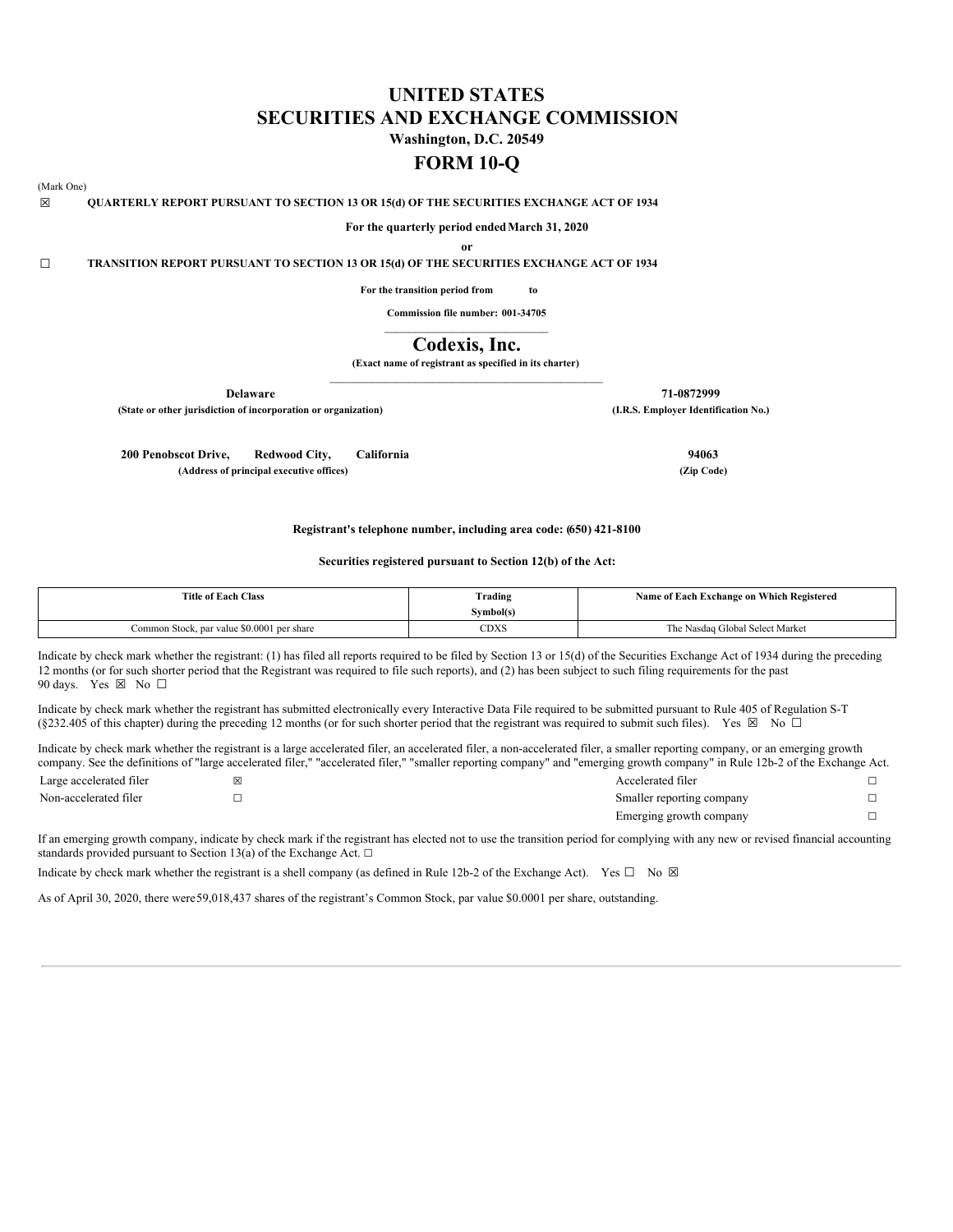## **Codexis, Inc. Quarterly Report on Form 10-Q For the Quarter Ended March 31, 2020**

## **TABLE OF CONTENTS**

**PAGE NUMBER**

## **PART I. FINANCIAL INFORMATION**

| ITEM 1. | <b>Financial Statements (Unaudited)</b>                                               |    |
|---------|---------------------------------------------------------------------------------------|----|
|         | <b>Condensed Consolidated Balance Sheets</b>                                          |    |
|         | <b>Condensed Consolidated Statements of Operations</b>                                |    |
|         | <b>Condensed Consolidated Statements of Stockholders' Equity</b>                      |    |
|         | <b>Condensed Consolidated Statements of Cash Flows</b>                                | 6  |
|         | Notes to Condensed Consolidated Financial Statements                                  | 8  |
| ITEM 2. | Management's Discussion and Analysis of Financial Condition and Results of Operations | 32 |
| ITEM 3. | Quantitative and Qualitative Disclosures about Market Risk                            | 49 |
| ITEM 4. | <b>Controls and Procedures</b>                                                        | 50 |
|         |                                                                                       |    |

## **PART II. OTHER [INFORMATION](#page-49-0)**

<span id="page-1-0"></span>

| ITEM 1.           | <b>Legal Proceedings</b>                                    | 51 |
|-------------------|-------------------------------------------------------------|----|
| ITEM 1A.          | <b>Risk Factors</b>                                         | 51 |
| ITEM 2.           | Unregistered Sales of Equity Securities and Use of Proceeds | 52 |
| ITEM 3.           | <b>Default Upon Senior Securities</b>                       | 52 |
| ITEM 4.           | <b>Mine Safety Disclosures</b>                              | 52 |
| ITEM 5.           | <b>Other Information</b>                                    | 52 |
| ITEM 6.           | <b>Exhibits</b>                                             | 53 |
| <b>Signatures</b> |                                                             | 54 |
|                   |                                                             |    |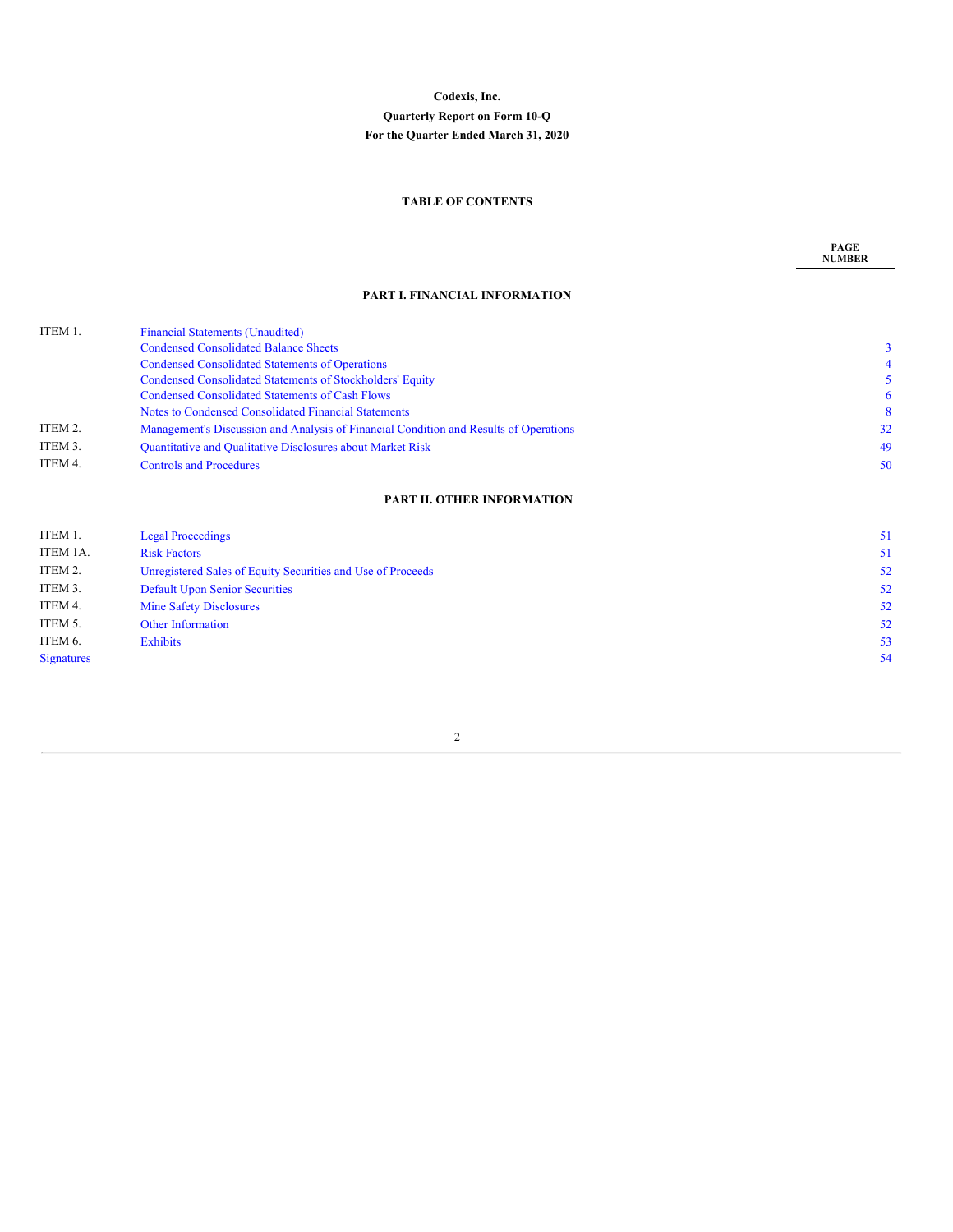## **PART I. FINANCIAL INFORMATION**

## **Item 1. Financial Statements**

#### **Codexis, Inc. Condensed Consolidated Balance Sheets (Unaudited) (In Thousands, Except Per Share Amounts)**

|                                                                                                                                                                                        |              | March 31, 2020 | December 31, 2019      |
|----------------------------------------------------------------------------------------------------------------------------------------------------------------------------------------|--------------|----------------|------------------------|
| <b>Assets</b>                                                                                                                                                                          |              |                |                        |
| Current assets:                                                                                                                                                                        |              |                |                        |
| Cash and cash equivalents                                                                                                                                                              | $\mathbb{S}$ | 87,327         | \$<br>90,498           |
| Restricted cash, current                                                                                                                                                               |              | 627            | 661                    |
| Financial assets:                                                                                                                                                                      |              |                |                        |
| Accounts receivable                                                                                                                                                                    |              | 8,384          | 9,063                  |
| Contract assets                                                                                                                                                                        |              | 619            | 1,027                  |
| Unbilled receivables                                                                                                                                                                   |              | 13,949         | 10,099                 |
| <b>Total Financial assets</b>                                                                                                                                                          |              | 22,952         | 20,189                 |
| Less: allowances                                                                                                                                                                       |              | (34)           | (34)                   |
| Total Financial assets, net                                                                                                                                                            |              | 22.918         | 20.155                 |
| Inventories                                                                                                                                                                            |              | 701            | 371                    |
| Prepaid expenses and other current assets                                                                                                                                              |              | 2,989          | 2,520                  |
| Total current assets                                                                                                                                                                   |              | 114,562        | 114,205                |
| Restricted cash                                                                                                                                                                        |              | 1,062          | 1,062                  |
| Right-of-use assets - Operating leases, net                                                                                                                                            |              | 23,199         | 23,837                 |
| Right-of-use assets - Finance leases, net                                                                                                                                              |              | 214            | 268                    |
| Property and equipment, net                                                                                                                                                            |              | 6,647          | 6,282                  |
| Goodwill                                                                                                                                                                               |              | 3,241          | 3,241                  |
| Other non-current assets                                                                                                                                                               |              | 547            | 178                    |
| Total assets                                                                                                                                                                           | $\mathbb{S}$ | 149,472        | $\$$<br>149,073        |
| <b>Liabilities and Stockholders' Equity</b>                                                                                                                                            |              |                |                        |
| Current liabilities:                                                                                                                                                                   |              |                |                        |
| Accounts payable                                                                                                                                                                       | \$           | 2,441          | \$<br>2,621            |
| Accrued compensation                                                                                                                                                                   |              | 3.124          | 5.003                  |
| Other accrued liabilities                                                                                                                                                              |              | 8,923          | 6,540                  |
| Current portion of lease obligations - Operating leases                                                                                                                                |              | 1,815          | 1,107                  |
| Current portion of lease obligations - Finance leases                                                                                                                                  |              | 9              | 60                     |
| Deferred revenue                                                                                                                                                                       |              | 5,970          | 57                     |
| Total current liabilities                                                                                                                                                              |              | 22,282         | 15,388                 |
| Deferred revenue, net of current portion                                                                                                                                               |              | 2,566          | 1,987                  |
| Long-term lease obligations - Operating leases                                                                                                                                         |              | 24,319         | 24,951                 |
| Other long-term liabilities                                                                                                                                                            |              | 1,239          | 1,230                  |
| <b>Total liabilities</b>                                                                                                                                                               |              | 50,406         | 43,556                 |
|                                                                                                                                                                                        |              |                |                        |
| Commitments and Contingencies (Note 11)                                                                                                                                                |              |                |                        |
| Stockholders' equity:                                                                                                                                                                  |              |                |                        |
| Preferred stock, \$0.0001 par value per share; 5,000 shares authorized, none issued and outstanding                                                                                    |              |                |                        |
| Common stock, \$0.0001 par value per share; 100,000 shares authorized;<br>59,017 shares and 58,877 shares issued and outstanding at March 31, 2020 and December 31, 2019, respectively |              | 6              | 6                      |
| Additional paid-in capital                                                                                                                                                             |              | 449,121        | 447,920                |
| Accumulated deficit                                                                                                                                                                    |              | (350,061)      | (342, 409)             |
| Total stockholders' equity                                                                                                                                                             |              | 99,066         | 105,517                |
| Total liabilities and stockholders' equity                                                                                                                                             | $\mathbb{S}$ | 149,472        | $\mathbb S$<br>149,073 |

<span id="page-2-0"></span>See accompanying notes to the unaudited condensed consolidated financial statements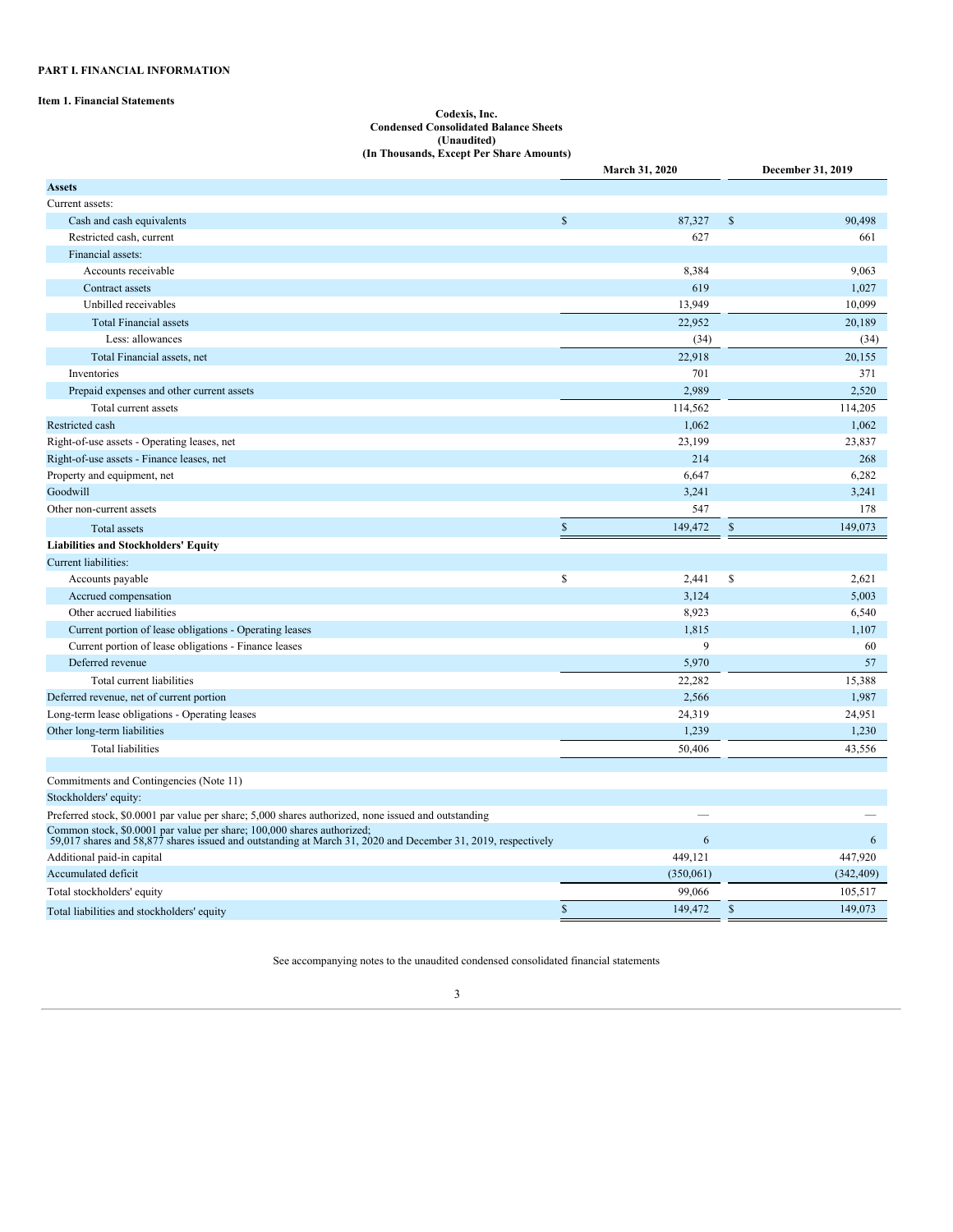## **Codexis, Inc. Condensed Consolidated Statements of Operations (Unaudited) (In Thousands, Except Per Share Amounts)**

|                                                                                              | Three Months Ended March 31, |         |               |          |  |  |  |  |
|----------------------------------------------------------------------------------------------|------------------------------|---------|---------------|----------|--|--|--|--|
|                                                                                              | 2020                         |         | 2019          |          |  |  |  |  |
| <b>Revenues:</b>                                                                             |                              |         |               |          |  |  |  |  |
| Product revenue                                                                              | \$                           | 5,100   | S.            | 7,988    |  |  |  |  |
| Research and development revenue                                                             |                              | 9,570   |               | 7,595    |  |  |  |  |
| Total revenues                                                                               |                              | 14,670  |               | 15,583   |  |  |  |  |
| Costs and operating expenses:                                                                |                              |         |               |          |  |  |  |  |
| Cost of product revenue                                                                      |                              | 2,541   |               | 4,391    |  |  |  |  |
| Research and development                                                                     |                              | 10,967  |               | 8,016    |  |  |  |  |
| Selling, general and administrative                                                          |                              | 8,989   |               | 8,415    |  |  |  |  |
| Total costs and operating expenses                                                           |                              | 22,497  |               | 20,822   |  |  |  |  |
| Loss from operations                                                                         |                              | (7,827) |               | (5,239)  |  |  |  |  |
| Interest income                                                                              |                              | 266     |               | 231      |  |  |  |  |
| Other expenses, net                                                                          |                              | (86)    |               | (125)    |  |  |  |  |
| Loss before income taxes                                                                     |                              | (7,647) |               | (5, 133) |  |  |  |  |
| Provision for income taxes                                                                   |                              | 5       |               | 3        |  |  |  |  |
| Net loss                                                                                     |                              | (7,652) | \$            | (5,136)  |  |  |  |  |
| Net loss per share, basic and diluted                                                        | $\mathbf S$                  | (0.13)  | $\mathcal{S}$ | (0.09)   |  |  |  |  |
| Weighted average common stock shares used in computing net loss per share, basic and diluted |                              | 58,888  |               | 54,170   |  |  |  |  |

<span id="page-3-0"></span>See accompanying notes to the unaudited condensed consolidated financial statements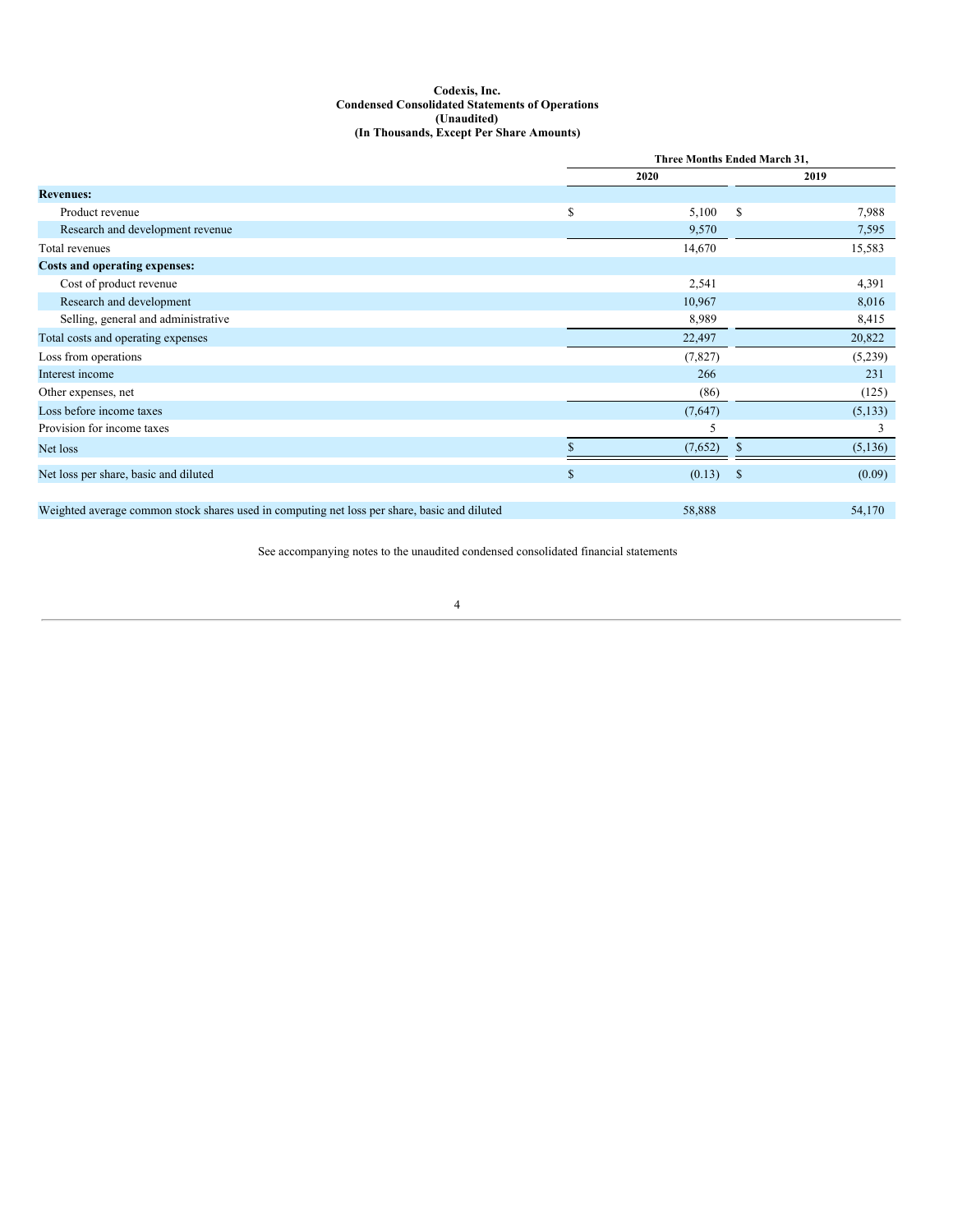## **Codexis, Inc. Condensed Consolidated Statements of Stockholders' Equity (Unaudited) (In Thousands)**

|                                                             |               | <b>Common Stock</b> |    |               |                    |                        |            |   |                                      |  |
|-------------------------------------------------------------|---------------|---------------------|----|---------------|--------------------|------------------------|------------|---|--------------------------------------|--|
| Three months ended March 31, 2020                           | <b>Shares</b> | Amount              |    |               | paid-in<br>Capital | Accumulated<br>Deficit |            |   | <b>Total Stockholders'</b><br>Equity |  |
|                                                             |               |                     |    |               |                    |                        |            |   |                                      |  |
| Balance as of January 1, 2020                               | 58,877        | -S                  | 6  | <sup>\$</sup> | 447,920            | S.                     | (342, 409) | S | 105,517                              |  |
| Exercise of stock options                                   |               |                     | __ |               | 39                 |                        |            |   | 39                                   |  |
| Release of stock awards                                     | 219           |                     |    |               |                    |                        |            |   |                                      |  |
| Employee stock-based compensation                           | --            |                     |    |               | 2,169              |                        |            |   | 2,169                                |  |
| Taxes paid related to net share settlement of equity awards | (84)          |                     | __ |               | (1,007)            |                        |            |   | (1,007)                              |  |
| Net loss                                                    |               |                     |    |               |                    |                        | (7,652)    |   | (7,652)                              |  |
| Balance as of March 31, 2020                                | 59,017        |                     | -6 |               | 449,121            |                        | (350,061)  |   | 99,066                               |  |

|                                                             | <b>Common Stock</b>      |        |    |               | <b>Additional</b>        |  |                        |   |                                      |
|-------------------------------------------------------------|--------------------------|--------|----|---------------|--------------------------|--|------------------------|---|--------------------------------------|
| Three months ended March 31, 2019                           | <b>Shares</b>            | Amount |    |               | paid-in<br>Capital       |  | Accumulated<br>Deficit |   | <b>Total Stockholders'</b><br>Equity |
| Balance as of January 1, 2019                               | 54,065                   |        | 5  | <sup>\$</sup> | 386,775                  |  | (330, 474)             | S | 56,306                               |
| Exercise of stock options                                   | 219                      |        |    |               | 776                      |  |                        |   | 776                                  |
| Release of stock awards                                     | 402                      |        |    |               | $\overline{\phantom{a}}$ |  |                        |   |                                      |
| Employee stock-based compensation                           | $\overline{\phantom{a}}$ |        |    |               | 2,063                    |  |                        |   | 2,063                                |
| Taxes paid related to net share settlement of equity awards | (145)                    |        | __ |               | (2,799)                  |  |                        |   | (2,799)                              |
| Net loss                                                    | $\sim$                   |        |    |               |                          |  | (5,136)                |   | (5,136)                              |
| Balance as of March 31, 2019                                | 54,541                   |        |    |               | 386,815                  |  | (335,610)              |   | 51,210                               |

<span id="page-4-0"></span>See accompanying notes to the unaudited condensed consolidated financial statements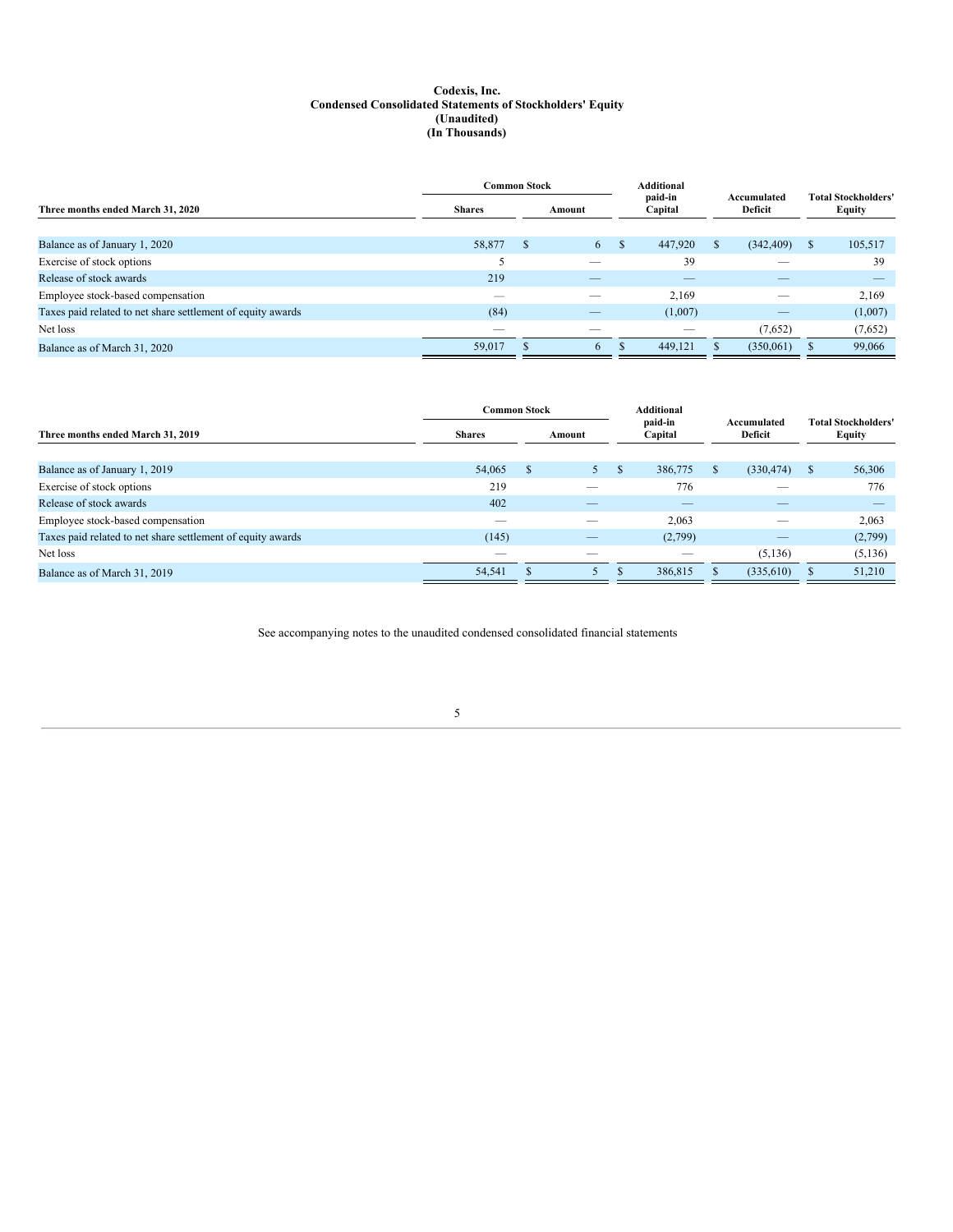## **Codexis, Inc. Condensed Consolidated Statements of Cash Flows (Unaudited, in Thousands)**

|                                                                                      |              | Three Months Ended March 31. |              |          |  |  |
|--------------------------------------------------------------------------------------|--------------|------------------------------|--------------|----------|--|--|
|                                                                                      |              | 2020                         |              | 2019     |  |  |
| <b>Operating activities:</b>                                                         |              |                              |              |          |  |  |
| Net loss                                                                             | S            | (7,652)                      | -S           | (5, 136) |  |  |
| Adjustments to reconcile net loss to net cash used in operating activities:          |              |                              |              |          |  |  |
| Depreciation                                                                         |              | 438                          |              | 319      |  |  |
| Amortization expense - right-of-use assets - operating and finance leases            |              | 692                          |              | 759      |  |  |
| Stock-based compensation                                                             |              | 2,169                        |              | 2,063    |  |  |
| Unrealized loss on investment in equity securities                                   |              |                              |              | 103      |  |  |
| Changes in operating assets and liabilities:                                         |              |                              |              |          |  |  |
| Accounts receivable, net                                                             |              | 679                          |              | (1,053)  |  |  |
| Contract assets                                                                      |              | 408                          |              | 35       |  |  |
| Unbilled receivables                                                                 |              | (3,850)                      |              | (7)      |  |  |
| Inventories                                                                          |              | (330)                        |              | (44)     |  |  |
| Prepaid expenses and other current assets                                            |              | (469)                        |              | (163)    |  |  |
| Other non-current assets                                                             |              | (369)                        |              | 38       |  |  |
| Accounts payable                                                                     |              | (246)                        |              | (999)    |  |  |
| Accrued compensation                                                                 |              | (1, 879)                     |              | 1,196    |  |  |
| Other accrued liabilities                                                            |              | 3,116                        |              | 3,591    |  |  |
| Other long-term liabilities                                                          |              | (624)                        |              | (616)    |  |  |
| Deferred revenue                                                                     |              | 6,492                        |              | (2,937)  |  |  |
| Net cash used in operating activities                                                |              | (1,425)                      |              | (2,851)  |  |  |
| <b>Investing activities:</b>                                                         |              |                              |              |          |  |  |
| Purchase of property and equipment                                                   |              | (761)                        |              | (445)    |  |  |
| Net cash used in investing activities                                                |              | (761)                        |              | (445)    |  |  |
| <b>Financing activities:</b>                                                         |              |                              |              |          |  |  |
| Proceeds from exercises of stock options                                             |              | 39                           |              | 776      |  |  |
| Payments of lease obligations - Finance leases                                       |              | (51)                         |              | (59)     |  |  |
| Taxes paid related to net share settlement of equity awards                          |              | (1,007)                      |              | (2,799)  |  |  |
| Net cash used in financing activities                                                |              | (1,019)                      |              | (2,082)  |  |  |
| Net decrease in cash, cash equivalents and restricted cash                           |              | (3,205)                      |              | (5,378)  |  |  |
| Cash, cash equivalents and restricted cash at the beginning of the period            |              | 92,221                       |              | 54,485   |  |  |
| Cash, cash equivalents and restricted cash at the end of the period                  | $\mathbb{S}$ | 89,016                       | $\mathbb{S}$ | 49,107   |  |  |
| Supplemental disclosure of cash flow information                                     |              |                              |              |          |  |  |
| Interest paid                                                                        | $\mathbb{S}$ | $\overline{4}$               | $\mathbb{S}$ | 22       |  |  |
| Purchase of property and equipment recorded in accounts payable and accrued expenses | \$           | 182                          | S            | 142      |  |  |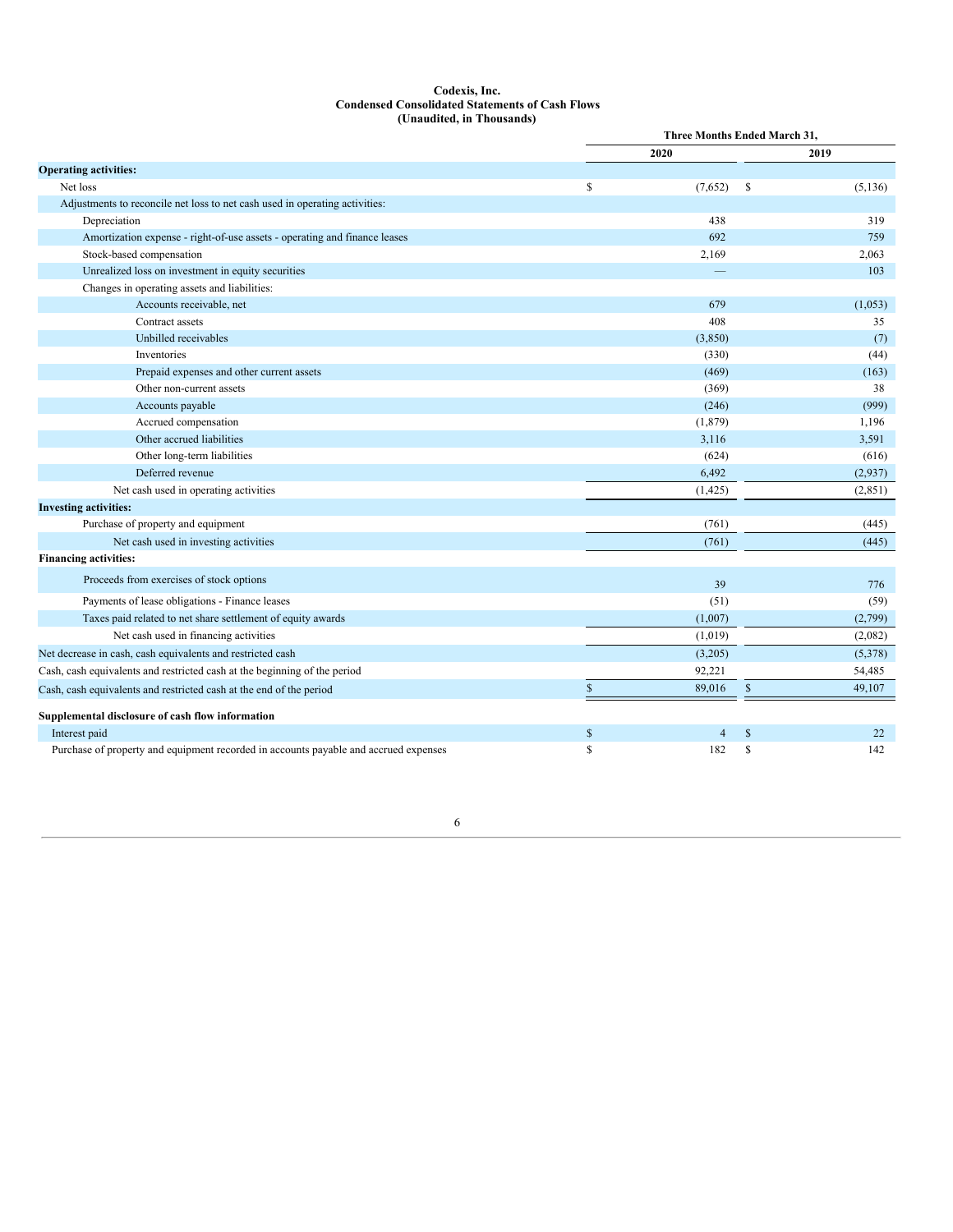The following table provides a reconciliation of cash, cash equivalents and restricted cash reported within the unaudited condensed consolidated balance sheets as of March 31, 2020 and March 31, 2019 to the total of the same such amounts shown above:

<span id="page-6-0"></span>

|                                                                           | Three Months Ended March 31. |        |      |        |  |  |
|---------------------------------------------------------------------------|------------------------------|--------|------|--------|--|--|
|                                                                           | 2020                         |        | 2019 |        |  |  |
| Cash and cash equivalents                                                 |                              | 87.327 |      | 47.322 |  |  |
| Restricted cash, current and non-current                                  |                              | 1.689  |      | 1.785  |  |  |
| Total cash, cash equivalents and restricted cash at the end of the period |                              | 89,016 |      | 49,107 |  |  |

See accompanying notes to the unaudited condensed consolidated financial statements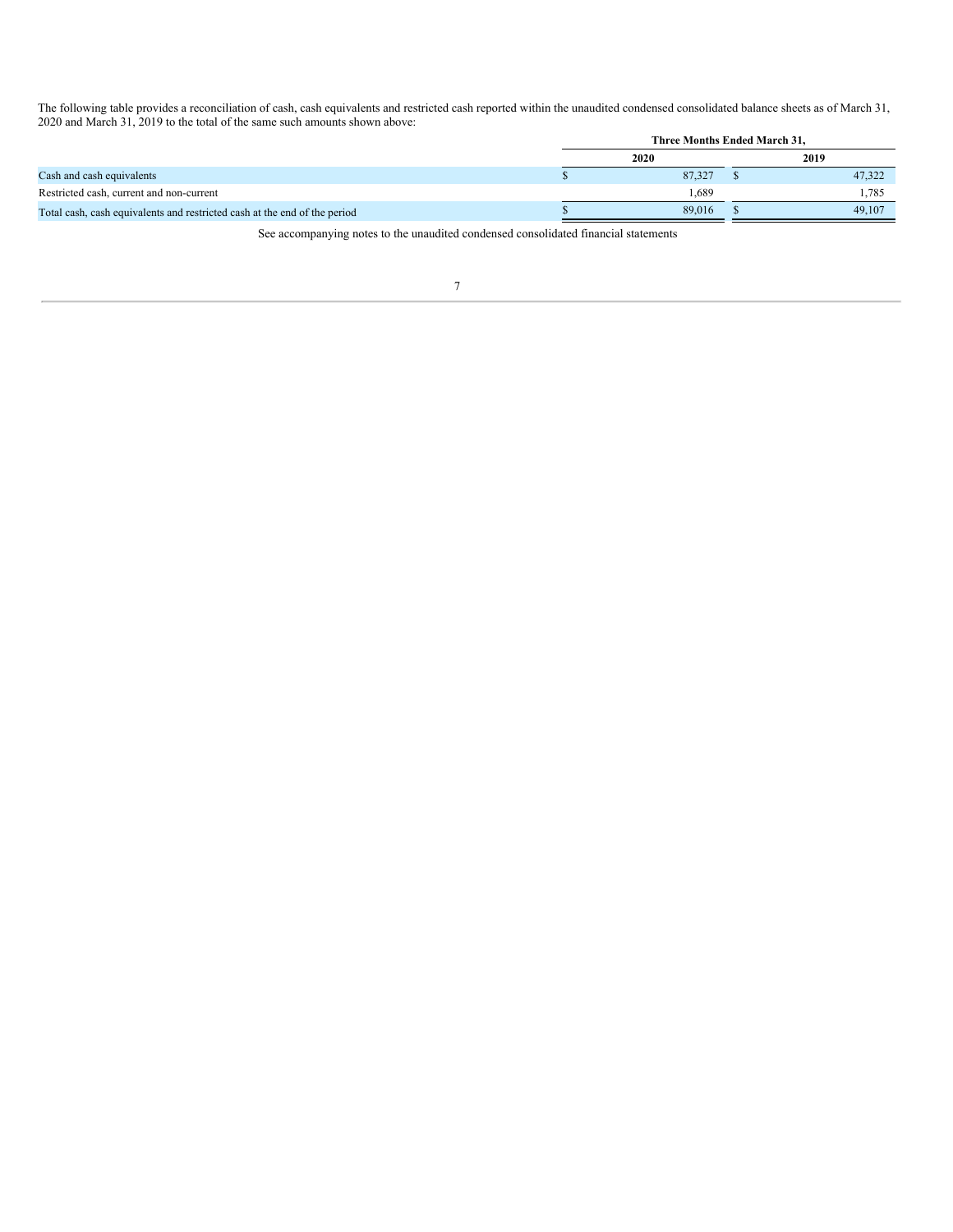## **Codexis Inc.**

### **Notes to Condensed Consolidated Financial Statements (Unaudited)**

## **Note 1. Description of Business**

In these notes to the unaudited condensed consolidated financial statements, the "Company," "we," "us," and "our" refers to Codexis, Inc. and its subsidiaries on a consolidated basis.

We discover, develop and sell proteins that deliver value to our clients in a growing set of industries. We view proteins as a vast untapped source of value-creating materials, and we are using our proven technologies, which we have been continuously improving since our inception in 2002, to commercialize an increasing number of novel proteins, both as proprietary Codexis products and in partnership with our customers.

We are a pioneer in the harnessing of computational technologies to drive biology advancements. Since 2002, we have made substantial investments in the development of our CodeEvolver® protein engineering technology platform, the primary source of our competitive advantage. Our technology platform is powered by proprietary, artificial intelligence-based, computational algorithms that rapidly mine our large and continuously growing library of protein variants' performance attributes. These computational outputs enable increasingly reliable predictions for next generation protein variants to be engineered, enabling delivery of targeted performance enhancements in a time-efficient manner. In addition to its computational prowess, our CodeEvolver® protein engineering technology platform integrates additional modular competencies, including robotic high-throughput screening and genomic sequencing, organic chemistry and process development which are all coordinated to create our novel protein innovations.

Our approach to developing commercially viable biocatalytic manufacturing processes begins by conceptually designing the most cost-effective and practical process for a targeted product. We then develop optimized protein catalysts to enable that process design, using our CodeEvolver® protein engineering platform technology. Engineered protein catalyst candidates - many thousands for each protein engineering project - are then rapidly screened and validated in high throughput screening under relevant manufacturing operating conditions. This approach results in an optimized protein catalyst enabling cost-efficient processes that typically are relatively simple to run in conventional manufacturing equipment. This also allows for the efficient technical transfer of our process to our manufacturing partners.

The successful embodiment of our CodeEvolver® protein engineering technology platform in commercial manufacturing processes requires well-integrated expertise in a number of technical disciplines. In addition to those directly involved in practicing our CodeEvolver® protein engineering platform technology, such as molecular biology, enzymology, microbiology, cellular engineering, metabolic engineering, bioinformatics, biochemistry and high throughput analytical chemistry, our process development projects also involve integrated expertise in organic chemistry, chemical process development, chemical engineering, fermentation process development and fermentation engineering. Our integrated, multi-disciplinary approach to biocatalyst and process development is a critical success factor for our company.

We initially commercialized our CodeEvolver® protein engineering technology platform and products in the pharmaceuticals market, which remains a primary business focus. Our customers, which include many large global pharmaceutical companies, use our technology, products and services in their manufacturing processes and process development. We have also licensed our proprietary CodeEvolver® protein engineering technology platform to global pharmaceutical companies so that they may in turn use this technology to engineer enzymes for their own businesses. Most recently, in May 2019, we entered into a Platform Technology Transfer and License Agreement (the "Novartis CodeEvolver® Agreement") with Novartis Pharma AG ("Novartis"). The Novartis CodeEvolver® Agreement allows Novartis to use Codexis' proprietary CodeEvolver® protein engineering platform technology in the field of human healthcare.

As evidence of our strategy to extend our technology beyond pharmaceutical manufacturing, we have also used the technology to develop protein catalysts and industrial enzymes for use in a wider set of industrial markets. These target industries consist of several large market verticals, including food and food ingredients, animal feed, consumer care, flavors, fragrances and agricultural chemicals. In addition, we are using our technology to develop enzymes for customers using next generation sequencing ("NGS") and polymerase chain reaction ("PCR/qPCR") for in vitro molecular diagnostic and genomic research applications. In December 2019, we entered into a license agreement to provide Roche Sequencing Solutions, Inc. ("Roche") with our first enzyme for this target market, Codexis' EvoT4™ DNA ligase.

We have also begun using the CodeEvolver® protein engineering technology platform to develop early stage, novel biotherapeutic product candidates, both for our customers and for our own business. In October 2017, we entered into the "Nestlé Agreement" with Nestlé Health Science to advance CDX-6114, our enzyme biotherapeutic product candidate for the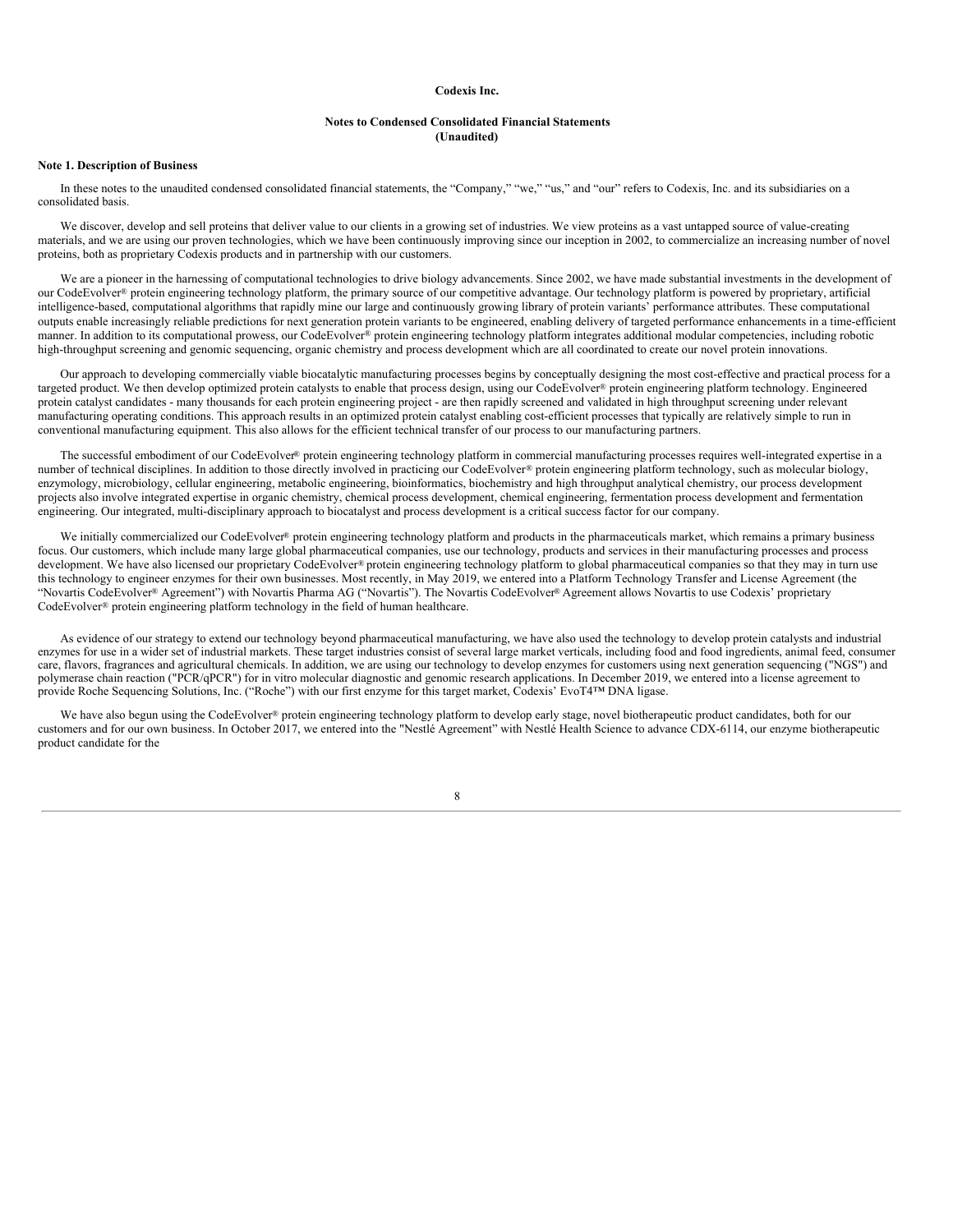potential treatment of PKU. PKU is an inherited metabolic disorder in which the enzyme that converts the essential amino acid phenylalanine into tyrosine is deficient.In February 2019, Nestlé Health Science exercised its option to obtain an exclusive license to develop and commercialize CDX-6114. In March 2020, we entered into a Strategic Collaboration and License Agreement ("Takeda Agreement") with Shire Human Genetic Therapies, Inc., a wholly-owned subsidiary of Takeda Pharmaceutical Company Limited ("Takeda"), for the research and development of novel gene therapies for certain disease indications, including the treatment of lysosomal storage disorders and blood factor deficiencies.

## Below are brief descriptions of our business segments:

#### *Performance Enzymes*

We initially commercialized our CodeEvolver® protein engineering technology platform and products in the pharmaceuticals market, and to date this continues to be our largest market served. Our customers, which include many large global pharmaceutical companies, use our technology, products and services in their manufacturing processes and process development. We have also used the technology to develop customized enzymes for use in other industrial markets. These markets consist of several large industrial verticals, including food and food ingredients, animal feed, consumer care, flavors, fragrances, and agricultural chemicals. We also use our technology to develop enzymes for customers using NGS and PCR/qPCR for in vitro molecular diagnostic and molecular biology research applications.

#### *Novel Biotherapeutics*

We are also targeting new opportunities in the pharmaceutical industry to discover, improve, and/or develop biotherapeutic drug candidates. We believe that our CodeEvolver® protein engineering platform technology can be used to discover novel biotherapeutic drug candidates that will target human diseases that are in need of improved therapeutic interventions. Similarly, we believe that we can deploy our platform technology to improve specific characteristics of a customer's pre-existing biotherapeutic drug candidate, such as its activity, stability or immunogenicity.

Our first lead program was for the potential treatment of hyperphenylalaninemia ("HPA") (also referred to as PKU) in humans. PKU is an inherited metabolic disorder in which the enzyme that converts the essential amino acid phenylalanine into tyrosine is deficient. In October 2017, we announced a global development, option and license agreement with Nestlé Health Science to advance CDX-6114, our own novel orally administrable enzyme therapeutic candidate for the potential treatment of PKU. In July 2018, we announced that we had dosed the first subjects in a first-in-human Phase 1a dose-escalation trial with CDX-6114, which was conducted in Australia. In November 2018, we announced top-line results from the Phase 1a study in healthy volunteers with CDX-6114. In December 2018, Nestlé Health Science became obligated to pay us an additional \$1.0 million within 60 days after the achievement of a milestone relating to formulation of CDX-6114. In January 2019, we received notice from the U.S. Food and Drug Administration that it had completed its review of our investigational drug application for CDX-6114 and concluded that we may proceed with the proposed Phase 1b multiple ascending dose study in healthy volunteers in the United States. In February 2019, Nestlé Health Science exercised its option to obtain an exclusive, worldwide, royalty-bearing, sub-licensable license for the global development and commercialization of CDX-6114 for the management of PKU. In January 2020, we and Nestlé Health Science entered into a development agreement pursuant to which we and Nestlé Health Science are collaborating to advance a lead candidate targeting a gastro-intestinal disorder discovered through our Strategic Collaboration Agreement into pre-clinical and early clinical studies. The Strategic Collaboration Agreement was extended through December 2021. Using our CodeEvolver® protein engineering platform technology, we have also developed a pipeline of other biotherapeutic drug candidates, all of which are in preclinical development.

Our most recent achievement in novel biotherapeutics came in March 2020, when we announced a strategic collaboration and license agreement with Takeda in which we will collaborate with Takeda to research and develop protein sequences for use in gene therapy products for certain disease indications. Under the terms of the Takeda Agreement, Codexis will generate novel gene sequences encoding protein variants tailored to enhance efficacy as a result of increased activity, stability, and cellular uptake using our CodeEvolver® protein engineering platform. Takeda will combine these improved transgenes with its gene therapy capabilities to generate novel candidates for the treatment of rare genetic disorders. The parties will begin collaborative work on three initial programs for the treatment of Fabry disease, Pompe disease, and an unnamed blood factor deficiency. Codexis is responsible for the creation of novel enzyme sequences for advancement as gene therapies into pre-clinical development. Takeda is responsible for the pre-clinical and clinical development and commercialization of gene therapy products resulting from the collaboration programs. Under the terms of the agreement, in addition to the three initial programs, Takeda may initiate up to four additional programs for separate target indications. In March 2020, we began research and development activities under the program plans and received a \$8.5 million one-time, non-refundable cash payment.

We expect to continue to make additional investments in our pipeline with the aim of advancing additional product candidates targeting other therapeutic areas.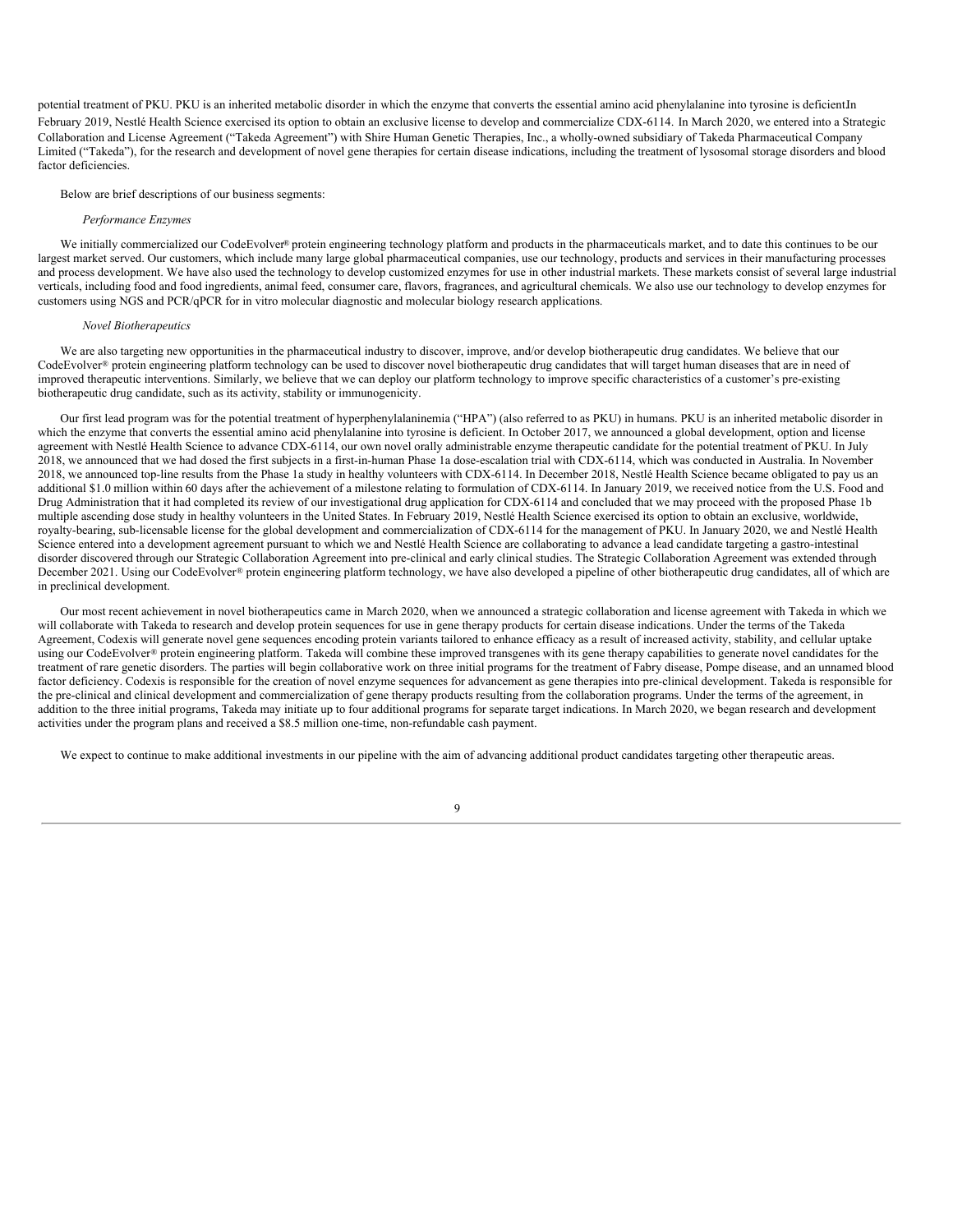For additional discussion of our business segments, see Note 13, "Segment, Geographical and Other Revenue Information."

## **Business Update Regarding COVID-19**

We are subject to risks and uncertainties as a result of the current COVID-19 pandemic. The COVID-19 pandemic has presented a substantial public health and economic challenge around the world and is affecting our employees, communities and business operations, as well as the U.S. economy and other economies worldwide. The full extent to which the COVID-19 pandemic will directly or indirectly impact our business, results of operations and financial condition will depend on future developments that are highly uncertain and cannot be accurately predicted, including the duration and severity of the pandemic and the extent and severity of the impact on our customers, new information that may emerge concerning COVID-19, the actions taken to contain it or treat its impact and the economic impact on local, regional, national and international markets.

To date, we and our collaboration partners have been able to continue to supply our enzymes to our customers worldwide. However, we are dependent on our manufacturing and logistics partners and consequently, disruptions in operations of our partners and customers may affect our ability to supply enzymes to our customers. Furthermore, our ability to provide future research and development ("R&D") services will continue to be disrupted as a result of local shelter-in-place orders and any disruptions in operations of our customers with whom we collaborate. For the three months ended March 31, 2020, the COVID-19 pandemic resulted in lower research and development revenues of approximately \$0.6 million as completion of those services were deferred to the future periods. We are unable to fully determine and quantify the extent to which delays in our R&D projects will be affected by the COVID-19 pandemic. We are continuing to assess the potential impact of the COVID-19 pandemic on our business and operations, including our product sales, R&D service revenue, expenses and manufacturing.

In the U.S., the impact of COVID-19, including governmental orders governing the operation of non-essential businesses during the pandemic, has caused the temporary closure of our Redwood City, California facilities and has disrupted our research and development operations. Our Redwood City employees have been working from home since mid-March 2020, while ensuring essential staffing levels in our operations remain in place.

Our future results of operations and liquidity could be adversely impacted by delays in payments of outstanding receivable amounts beyond normal payment terms, supply chain disruptions and uncertain demand, and the impact of any initiatives or programs that we may undertake to address financial and operations challenges faced by our customers. As of the date of issuance of these condensed consolidated financial statements, the extent to which the COVID-19 pandemic may materially impact our financial condition, liquidity, or results of operations is uncertain.

### **Note 2. Basis of Presentation and Summary of Significant Accounting Policies**

## *Basis of Presentation and Principles of Consolidation*

The accompanying unaudited condensed consolidated financial statements have been prepared in accordance with generally accepted accounting principles in the United States of America ("GAAP") and the applicable rules and regulations of the Securities and Exchange Commission ("SEC") for interim financial information. Accordingly, they do not include all the information and notes required by GAAP for complete financial statements. These interim unaudited condensed consolidated financial statements should be read in conjunction with the audited consolidated financial statements and notes thereto contained in our Annual Report on Form 10-K for the year ended December 31, 2019. The condensed consolidated balance sheet at December 31, 2019 has been derived from the audited consolidated financial statements at that date, but does not include all disclosures, including notes, required by GAAP for complete financial statements. The significant accounting policies used in preparation of the unaudited condensed consolidated financial statements for the three months ended March 31, 2020 are consistent with those discussed in Note 2 to the audited consolidated financial statements in the Company's 2019 Annual Report on Form 10-K and are updated below as necessary.

Certain prior year amounts have been reclassified to conform to 2020 presentation. In June 2016, the Financial Accounting Standards Board ("FASB") issued guidance requiring implementation of a new impairment model applicable to financial assets measured at amortized cost which, among other things required that accounts receivable, contract assets, unbilled receivables and related allowances be reclassified as financial assets.

Except as noted above, the unaudited condensed consolidated financial statements have been prepared on the same basis as the audited consolidated financial statements and, in the opinion of management, reflect all adjustments of a normal recurring nature considered necessary to present fairly our financial position as of March 31, 2020, results of our operations for the three

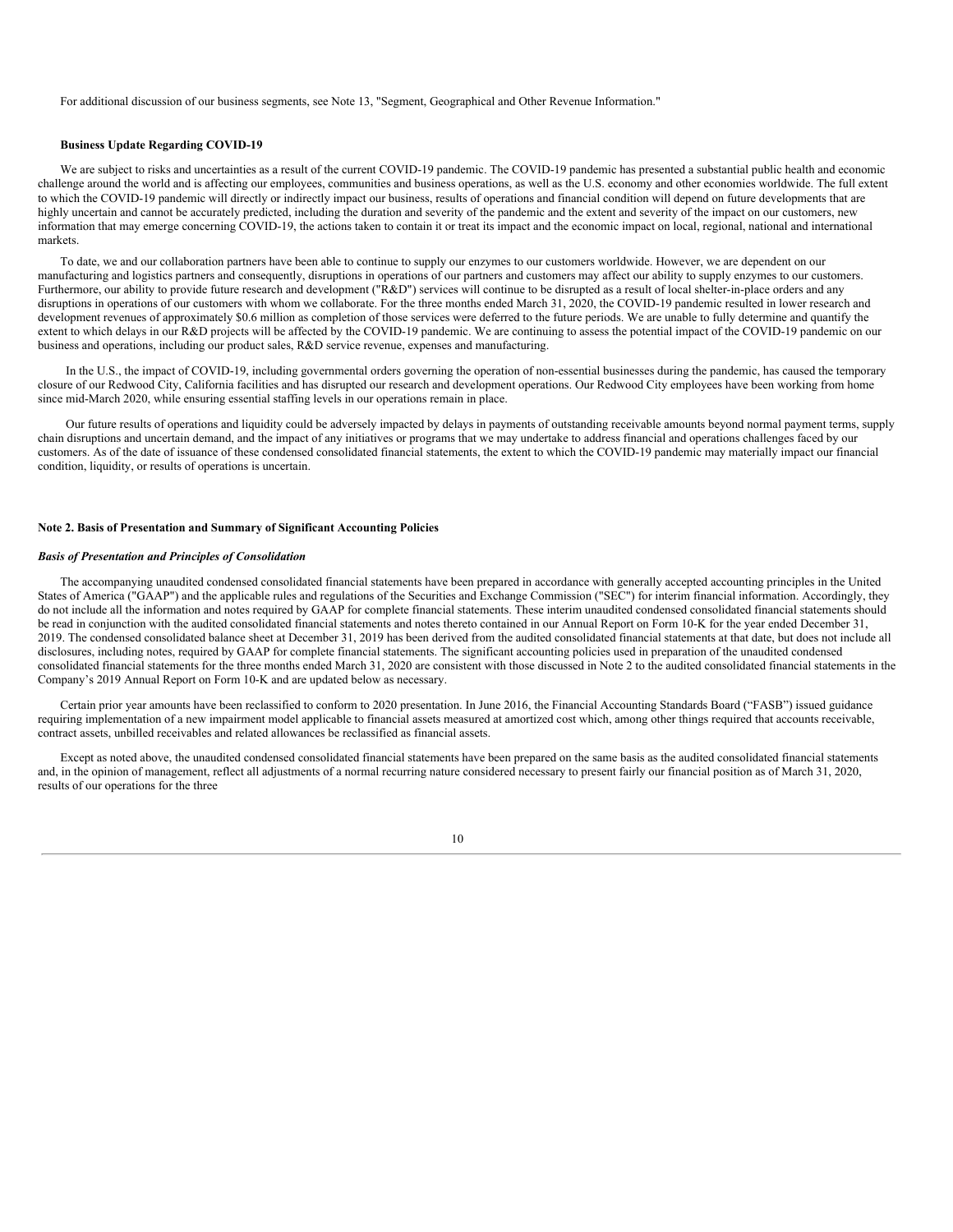months ended March 31, 2020 and 2019, changes in stockholders' equity for the three months ended March 31, 2020 and 2019, and cash flows for the three months ended March 31, 2020 and 2019. The interim results are not necessarily indicative of the results for any future interim periods or for the entire year. The results of the three months ended March 31, 2020 reflect the adoption of the accounting standards including: Accounting Standard Update ("ASU") 2016-13, *Financial Instruments - Credit Losses (Topic* 326): Measurement of Credit Losses on Financial Instruments which added a new impairment model applicable to our financial assets measured at amortized cost, and (ii) ASU No. 2017-04, Intangibles - Goodwill and Other (Topic 350): Simplifying the Test for Goodwill Impairment, which adjusts testing for goodwill impairment. See "Recently adopted accounting pronouncements" for details regarding the adoption of these standards.

The unaudited interim condensed consolidated financial statements include the accounts of Codexis, Inc. and its wholly owned subsidiaries. All significant intercompany balances and transactions have been eliminated in consolidation.

## *Use of Estimates*

The preparation of our unaudited condensed consolidated financial statements in conformity with GAAP requires us to make estimates, judgments and assumptions that may affect the reported amounts of assets, liabilities, equity, revenues and expenses and related disclosure of contingent assets and liabilities. We regularly assess these estimates which primarily affect revenue recognition, the interest rate used to adjust the promised amount of consideration for the effects of a significant financial assets (comprised of accounts receivable, contract assets, and unbilled receivables), inventories, goodwill arising out of business acquisitions, accrued liabilities, stock awards, and the valuation allowances associated with deferred tax assets. Actual results could differ from those estimates and such differences may be material to the unaudited condensed consolidated financial statements. The full extent to which the COVID-19 pandemic will directly or indirectly impact our business, results of operations and financial condition, including sales, expenses, reserves and allowances, manufacturing, research and development costs and employee-related amounts, will depend on future developments that are highly uncertain, including as a result of new information that may emerge concerning COVID-19 and the actions taken to contain or treat COVID-19, as well as the economic impact on local, regional, national and international customers, markets and economies.

## *Financial assets and Allowances*

We currently sell primarily to pharmaceutical and fine chemicals companies throughout the world by the extension of trade credit terms based on an assessment of each customer's financial condition. Trade credit terms are generally offered without collateral and may include an insignificant discount for prompt payment for specific customers. To manage our credit exposure, we perform ongoing evaluations of our customers' financial conditions. In addition, accounts receivable include amounts owed to us under our collaborative research and development agreements. We recognize accounts receivable at invoiced amounts and we maintain a valuation allowance as follows:

#### *Valuation Allowance from January 1, 2020*

On and subsequent to January 1, 2020, our financial results reflect an impairment model (known as the "current expected credit loss model" or "CECL") based on estimates and forecasts of future conditions requiring recognition of a lifetime of expected credit losses at inception on our financial assets measured at amortized costs which is comprised of accounts receivable, contract assets, and unbilled receivables. We have determined that our financial assets share similar risk characteristics including: (i) customer origination in the pharmaceutical and fine chemicals industry, (ii) similar historical credit loss pattern of customers (iii) no meaningful trade receivable differences in terms, (iv) similar historical credit loss experience and (v) our belief that the composition of certain assets are comparable to our historical portfolio used to develop loss history. As a result, we measured the allowance for credit loss ("ACL") on a collective basis. Our ACL methodology considers how long the asset has been past due, the financial condition of the customers, which includes ongoing quarterly evaluations and assessments of changes in customer credit ratings, and other market data that we believe are relevant to the collectability of the assets. Nearly all financial assets are due from customers that are highly rated by major rating agencies and have a long history of no credit loss. We derive our ACL by establishing an impairment rate attributable to assets not yet identified as impaired.

We derive our ACL by initially relying on our historical financial asset loss rate which contemplates the full contractual life of the assets sharing similar risk characteristics, adjusted to reflect (i) the extent to which we have determined current conditions differ from the conditions that existed for the period over which historical loss information was evaluated and (ii) by taking into consideration the changes in certain macroeconomic historical and forecasted information. We apply the ACL to past due financial assets and record charges to the ACL as a provision to credit loss expense in the Statement of Operations. Financial assets we identify as uncollectible are also charged against the ACL. We adjust the impairment rate to reflect the extent to which we have determined current conditions differ from the conditions that existed for the period over which historical loss information was evaluated. Adjustments to historical loss information may be qualitative or quantitative in nature and reflect changes related to relevant data.

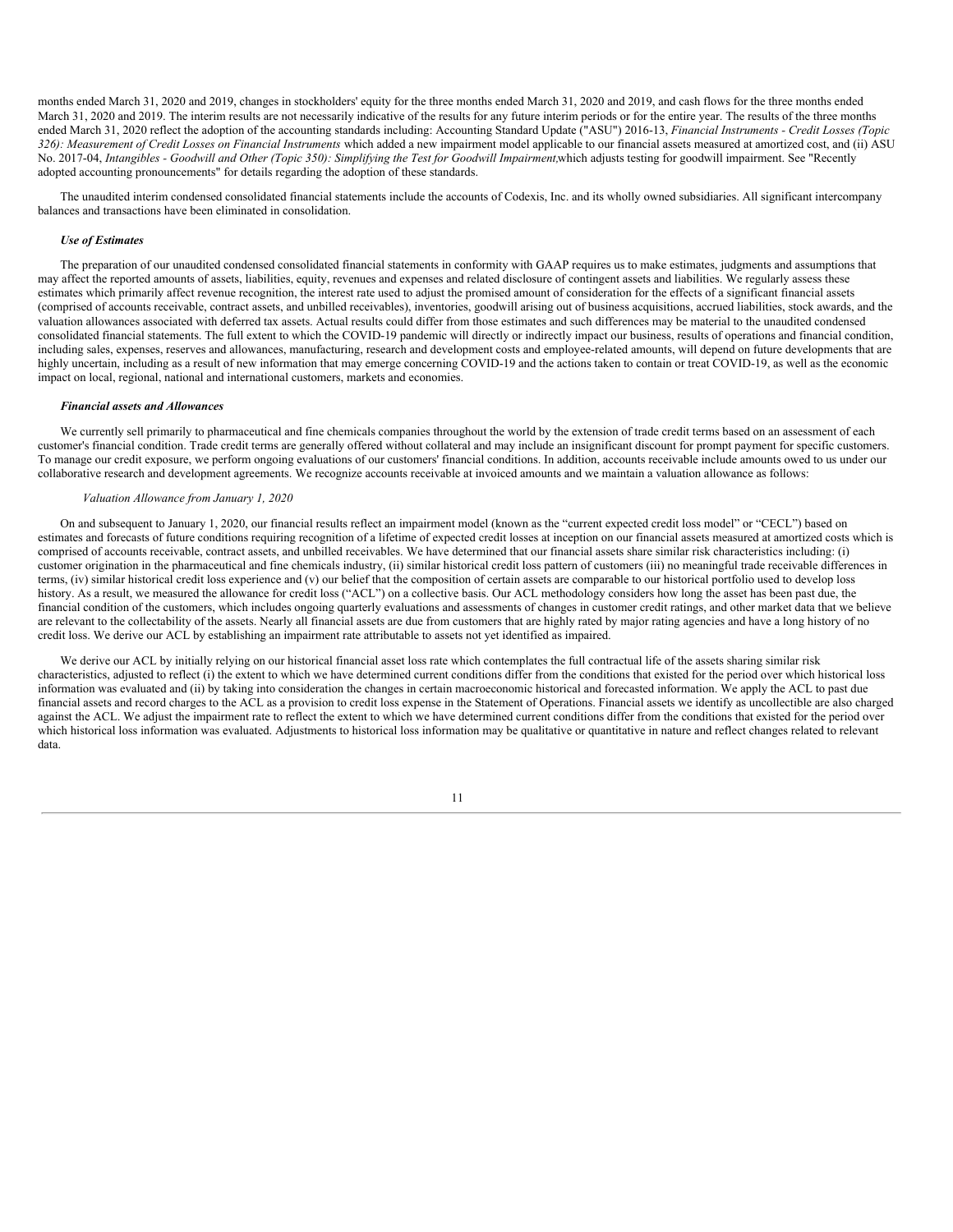In the three months ended March 31, 2020, inputs to our CECL forecast incorporated forward-looking adjustments associated with the COVID-19 pandemic which we believe are appropriate to incorporate due to the uncertainty of the economic impact on cash flows from our financial assets.

#### *Valuation Allowance before January 1, 2020*

Prior to January 1, 2020, the allowances for doubtful accounts reflected our best estimates of probable losses inherent in our accounts receivable, contract assets, and unbilled receivables balances. The allowance determination was based on known troubled accounts, historical experience, and other currently available evidence. Uncollectible accounts receivable were written off against the allowance for doubtful accounts when all efforts to collect them have been exhausted. Recoveries were recognized when they were received. Actual collection losses may differ from our estimates and could be material to our consolidated financial position, results of operations, and cash flows.

#### *Goodwill*

Goodwill represents the excess of consideration transferred over the fair value of net assets of businesses acquired and is assigned to reporting units. We test goodwill for impairment considering amongst other things, whether there have been sustained declines in the trading price of our stock on the Nasdaq Global Select Market. If we conclude it is more likely than not that the fair value of a reporting unit is less than its carrying amount, a quantitative fair value test is performed. We manage our business as two reporting units and we test goodwill for impairment at the reporting unit level. We allocated goodwill to the two reporting units using a relative fair value allocation methodology that primarily relied on our estimates of revenue and future earnings for each reporting unit. Using the relative fair value allocation methodology, we have determined that approximately 76% of goodwill was to be allocated to the Performance Enzymes segment and24% allocated to the Novel Biotherapeutics segment. As a result of the calculation, \$2.4 million of the goodwill is assigned to the Performance Enzymes segment and \$0.8 million is assigned to the Novel Biotherapeutics segment. We test goodwill for impairment on an annual basis on the last day of the fourth fiscal quarter and, when specific circumstances dictate, between annual tests, by first assessing qualitative factors to determine whether it is more likely than not that the fair value of a reporting unit is less than its carrying amount. During 2020 and 2019 we did not record impairment charges related to goodwill. We test for goodwill impairment is as follows:

## *Goodwill impairment testing from January 1, 2020*

On and subsequent to January 1, 2020, we test for goodwill impairment by comparing the fair value of each reporting unit to its respective carrying value. Using the relative fair value allocation methodology for assets and liabilities used in both of our reporting units, we compare the allocated carrying amount of each reporting unit's net assets and the assigned goodwill to its fair value. If the fair value of the reporting unit exceeds its carrying amount, goodwill of the reporting unit is considered not impaired. Any excess of the reporting unit's carrying amount of goodwill over its fair value is recognized as an impairment.

#### *Goodwill impairment testing before January 1, 2020*

Prior to January 1, 2020, the goodwill impairment test consisted of a two-step process. The first step of the goodwill impairment test, used to identify potential impairment, compared the fair value of each reporting unit to its carrying value. Using the relative fair value allocation methodology for assets and liabilities used in both of our reporting units, we compared the allocated carrying amount of each reporting unit's net assets and the assigned goodwill to its fair value. If the fair value of the reporting unit exceeded its carrying amount, goodwill of the reporting unit was considered not impaired, and the second step of the impairment test was not required. The second step, if required, compared the implied fair value of the reporting unit's goodwill with the carrying amount of that goodwill. Implied fair value was the excess of the fair value of the reporting unit over the fair value of all identified or allocated assets and liabilities. Any excess of the reporting unit's carrying amount goodwill over the respective implied fair value was recognized as an impairment.

## *Interim Goodwill Impairment Testing*

We tested goodwill for impairment in quarter ended March 31, 2020. In late 2019, COVID-19 was reported to have surfaced and has since spread worldwide. The impact of COVID-19 has caused a decline in global and domestic macroeconomic conditions, the general deterioration of the U.S. economy and other economies worldwide, all of which may negatively impact our overall financial performance, driving a reduction in our cash flows. We believe that the impact of the COVID-19 pandemic was a triggering event that gave rise to the need to perform a goodwill impairment test. We tested for goodwill impairment by comparing the fair value of each reporting unit to its respective carrying value. We used the relative fair value allocation methodology for assets and liabilities used in both of our reporting units. We compared the allocated carrying amounts of each reporting unit's net assets at March 31, 2020 and the assigned goodwill to its fair value at March 31, 2020. We concluded that there was no goodwill impairment at March 31, 2020

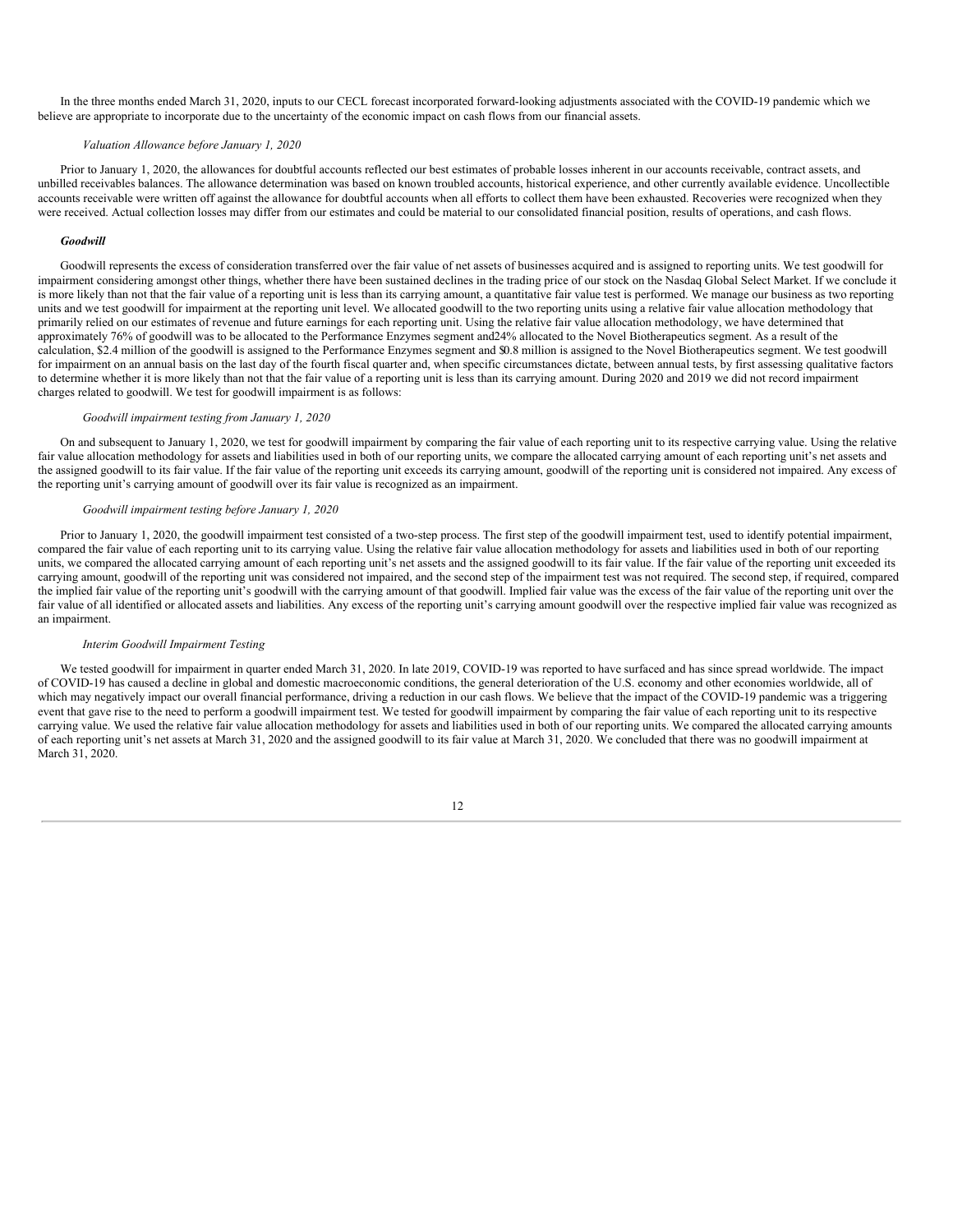## *Segment Reporting*

We report two business segments, Performance Enzymes and Novel Biotherapeutics, which are based on our operating segments. Operating segments are defined as components of an enterprise about which separate financial information is available that is evaluated regularly by the chief operating decision maker ("CODM"), or decision making group, in deciding how to allocate resources, and in assessing performance. Our CODM is our Chief Executive Officer. Our business segments are primarily based on our organizational structure and our operating results as used by our CODM in assessing performance and allocating resources for our company. We do not allocate or evaluate assets by segment.

The Novel Biotherapeutics segment focuses on new opportunities in the pharmaceutical industry to discover or improve novel biotherapeutic drug candidates that will target human diseases that are in need of improved therapeutic interventions. The Performance Enzymes segment consists of protein catalyst products and services with focus on pharmaceutical, food, molecular diagnostics, and other industrial markets.

#### *Income Taxes*

## *Changes to Tax Law*

On March 27, 2020, the Coronavirus Aid, Relief, and Economic Security Act ("CARES Act"), P.L. 116-136,was passed into law, amending portions of certain relevant US tax laws. The CARES Act includes a number of federal income tax law changes, including, but not limited to: 1) permitting net operating loss carrybacks to offset 100% of taxable income for taxable years beginning before 2021, 2) accelerating alternative minimum tax credit refunds, 3) temporarily increasing the allowable business interest deduction from 30% to 50% of adjusted taxable income, and 4) providing a technical correction for depreciation related to qualified improvement property. The Company is currently evaluating if it will claim the Employee Retention Credit and apply for payroll tax deferrals under the CARES Act.

#### *Accounting Pronouncements*

#### *Recently adopted accounting pronouncements*

In June 2016, the FASB issued ASU 2016-13, Financial Instruments - Credit Losses (Topic 326): Measurement of Credit Losses on Financial Instruments, which amends the FASB's guidance on the impairment of financial instruments. The standard adds a new impairment model, known as CECL, which replaces the probable loss model. The CECL impairment model is based on estimates and forecasts of future conditions which requires recognition of a lifetime of expected credit losses at inception on financial assets measured at amortized costs. Our financial assets measured at amortized cost are comprised of accounts receivable, contract assets, and unbilled receivables. We adopted the new standard on January 1, 2020 using a modified retrospective approach requiring a cumulative-effect adjustment to the opening accumulated deficit as of the date of adoption. The ASU establishes a new valuation account "allowance for credit losses" replacing the "allowance for doubtful accounts" in the consolidated balance sheet, which is used to adjust the amortized cost basis of assets in presentation of the net amount expected to be collected. The adoption of this standard required certain additional disclosures but had no other impact on our unaudited condensed consolidated financial statements.

In January 2017, the FASB issued ASU No. 2017-04 Intangibles - Goodwill and Other (Topic 350): Simplifying the Test for Goodwill Impairment. The amendments eliminate Step 2 from the goodwill impairment test. The annual, or interim, goodwill impairment test is performed by comparing the fair value of a reporting unit to its carrying amount. An impairment charge should be recognized for the amount by which the carrying amount exceeds the reporting unit's fair value; however, the loss recognized should not exceed the total amount of goodwill allocated to that reporting unit. In addition, income tax effects from any tax-deductible goodwill on the carrying amount of the reporting unit should be considered when measuring the goodwill impairment loss, if applicable. The amendments eliminate the requirements for any reporting unit with a zero or negative carrying amount to perform a qualitative assessment, and if it fails that qualitative test, to perform Step 2 of the goodwill impairment test. An entity still has the option to perform the qualitative assessment for a reporting unit to determine if the quantitative impairment test is necessary. We adopted the standard on January 1, 2020 using a prospective approach. The adoption of this standard required certain additional disclosures but had no impact on our unaudited condensed consolidated financial statements.

In August 2018, the FASB issued ASU 2018-13, Fair Value Measurement (Topic 820): Disclosure Framework-Changes to the Disclosure Requirements for Fair Value *Measurement.* The primary focus of the standard is to improve the effectiveness of the disclosure requirements for fair value measurements. The changes affect all companies that are required to include fair value measurement disclosures. The standard requires the use of the prospective method of transition for disclosures related to changes in unrealized gains and losses, the range and weighted average of significant unobservable inputs used to develop fair

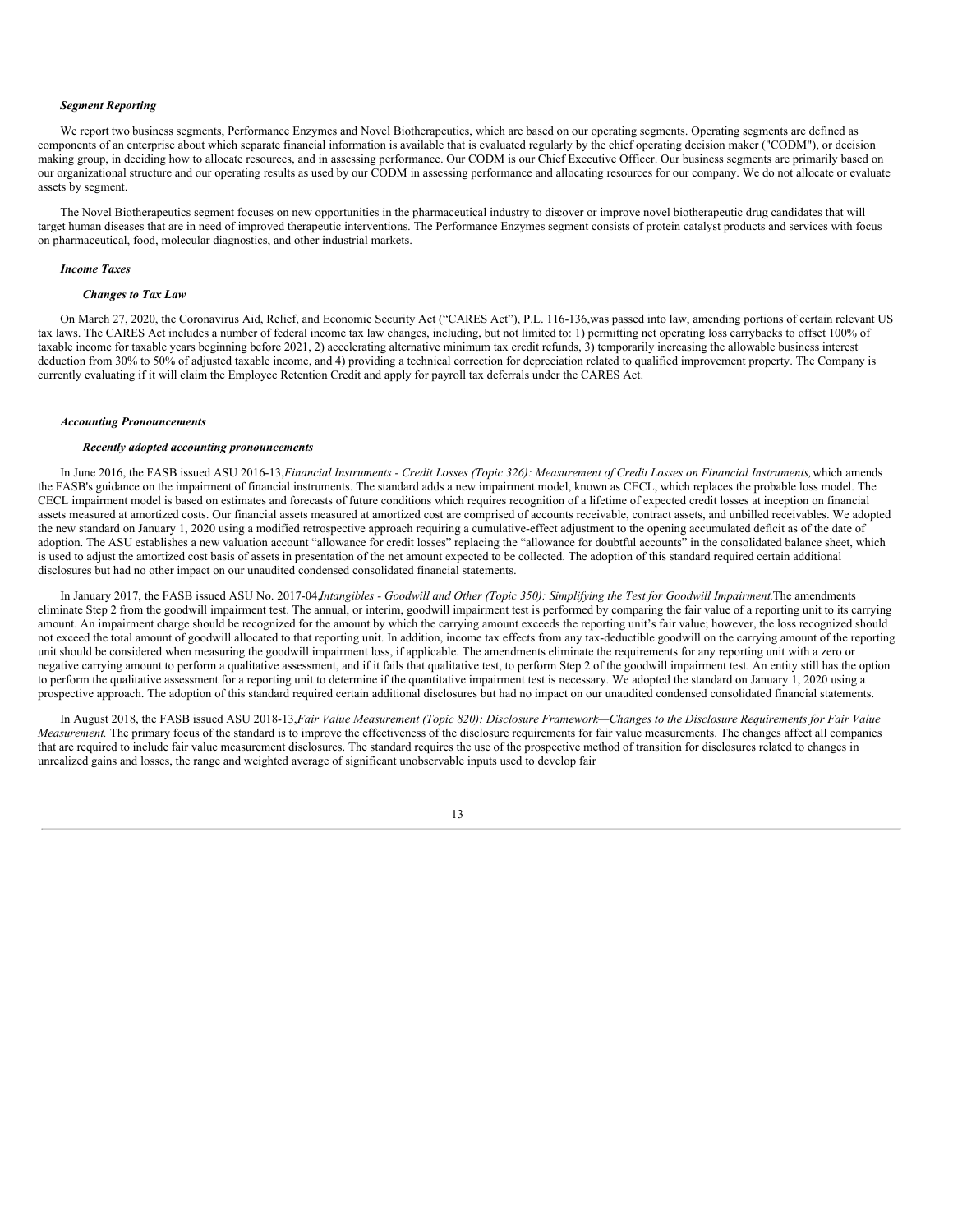value measurements categorized within Level 3 of the fair value hierarchy, and narrative description of measurement uncertainty. All other amendments in the standard are required to be adopted retrospectively. We adopted the standard on January 1, 2020. Adoption of this standard had no impact on our unaudited condensed consolidated financial statements and related disclosures.

In November 2018, the FASB issued ASU 2018-18, Collaborative Arrangements (Topic 808): Clarifying the Interaction Between Topic 808 and Topic 606. ASU 2018-18 provides guidance on how to assess whether certain transactions between collaborative arrangement participants should be accounted for within the revenue recognition standard. The standard also provides more comparability in the presentation of revenue for certain transactions between collaborative arrangement participants. The standard is to be applied retrospectively to the date of the initial application of Topic 606 which also requires recognition of the cumulative effect of applying the amendments as an adjustment to the opening balance of retained earnings of the later or the earliest annual period presented and the annual period inclusive of the initial application of Topic 606. We adopted the standard on January 1, 2020. Adoption of this standard had no impact on our unaudited condensed consolidated financial statements and related disclosures.

#### *Recently issued accounting pronouncements not yet adopted*

From time to time, new accounting pronouncements are issued by the FASB or other standards setting bodies that are adopted by us as of the specified effective date. Unless otherwise discussed, we believe that the impact of recently issued standards that are not yet effective will not have a material impact on our unaudited condensed consolidated financial statements upon adoption.

In December 2019, the FASB issued ASU 2019-12, Income Taxes (Topic 740):Simplifying the Accounting for Income Taxes which is intended to simplify various aspects *related to accounting for income <i>taxes*. The standard is effective for fiscal years, and interim periods within those years, beginning after December 15, 2020, with early adoption permitted. The standard will be adopted upon the effective date for us beginning January 1, 2021. We are currently evaluating the effects of the standard on our consolidated financial statements and related disclosures.

In March 2020, the FASB issued ASU 2020-04, Reference Rate Reform (Topic 848): Facilitation of the Effects of Reference Rate Reform on Financial Reporting. The standard provides optional expedients and exceptions for applying GAAP to contracts, hedging relationships, and other transactions in which the reference LIBOR or another reference rate are expected to be discontinued as a result of the Reference Rate Reform. The standard is effective for all entities. The standard may be adopted as of any date from the beginning of an interim period that includes or is subsequent to March 12, 2020 through December 31, 2022. We are currently evaluating the effects of the standard on our consolidated financial statements and related disclosures.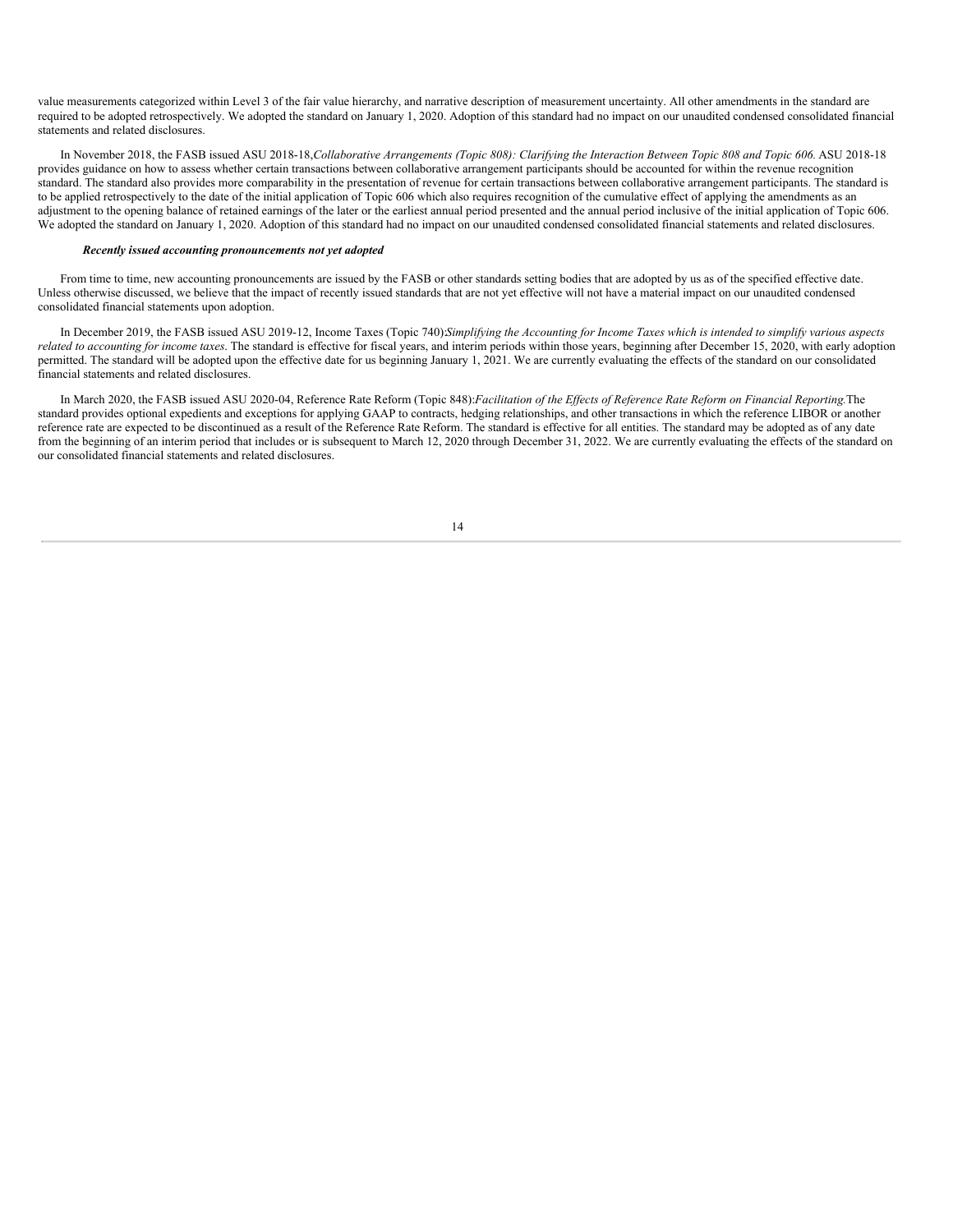## **Note 3. Revenue Recognition**

## *Disaggregation of Revenue*

The following table provides information about disaggregated revenue from contracts with customers into the nature of the products and services and geographic regions, and includes a reconciliation of the disaggregated revenue with reportable segments. The geographic regions that are tracked are the Americas (United States, Canada and Latin America), EMEA (Europe, Middle East and Africa), and APAC (Australia, New Zealand, Southeast Asia and China).

Segment information is as follows (in thousands):

|                                  |    | Three months ended March 31, 2020 |              |                              |     |        | Three months ended March 31, 2019 |                               |      |                              |    |        |  |
|----------------------------------|----|-----------------------------------|--------------|------------------------------|-----|--------|-----------------------------------|-------------------------------|------|------------------------------|----|--------|--|
|                                  |    | Performance<br>Enzymes            |              | <b>Novel Biotherapeutics</b> |     | Total  |                                   | Performance<br><b>Enzymes</b> |      | <b>Novel Biotherapeutics</b> |    | Total  |  |
| Major products and service:      |    |                                   |              |                              |     |        |                                   |                               |      |                              |    |        |  |
| <b>Product Revenue</b>           | S  | 5,100                             | S            |                              | S   | 5,100  | S                                 | 7,988                         | S    |                              | S  | 7,988  |  |
| Research and development revenue |    | 5,774                             |              | 3,796                        |     | 9,570  |                                   | 2,099                         |      | 5,496                        |    | 7,595  |  |
| Total revenues                   |    | 10.874                            |              | 3.796                        |     | 14.670 |                                   | 10.087                        |      | 5,496                        |    | 15,583 |  |
|                                  |    |                                   |              |                              |     |        |                                   |                               |      |                              |    |        |  |
| Primary geographical markets:    |    |                                   |              |                              |     |        |                                   |                               |      |                              |    |        |  |
| Americas                         | \$ | 2,999                             | $\mathbb{S}$ | 2,226                        | \$. | 5,225  | \$                                | 2,838                         | - \$ | $\overline{\phantom{a}}$     | \$ | 2,838  |  |
| <b>EMEA</b>                      |    | 4,401                             |              | 1,570                        |     | 5,971  |                                   | 2,230                         |      | 5,496                        |    | 7,726  |  |
| <b>APAC</b>                      |    | 3,474                             |              | _                            |     | 3,474  |                                   | 5,019                         |      |                              |    | 5,019  |  |
| Total revenues                   |    | 10,874                            |              | 3,796                        |     | 14,670 |                                   | 10,087                        | S    | 5,496                        |    | 15,583 |  |

## *Contract Balances*

The following table presents balances of contract assets, unbilled receivables, contract costs, and contract liabilities (in thousands):

|                                        |  | <b>March 31, 2020</b> | <b>December 31, 2019</b> |
|----------------------------------------|--|-----------------------|--------------------------|
| <b>Contract Assets</b>                 |  | 619                   | 1,027                    |
| Unbilled receivables                   |  | 13.949                | 10,099                   |
| <b>Contract Costs</b>                  |  | 300                   | $-$                      |
| Contract Liabilities: Deferred Revenue |  | 8,536                 | 2,044                    |

We had no asset impairment charges related to contract assets in the three months ended March 31, 2020 and 2019.

During the three months ended March 31, 2020, decreases in contract assets were primarily due to contract assets that were subsequently invoiced as our right to consideration for goods and services became unconditional. Increases in unbilled receivables were primarily due to the timing of billings. The increase in deferred revenue were primarily due to cash advances received in excess of revenue recognized.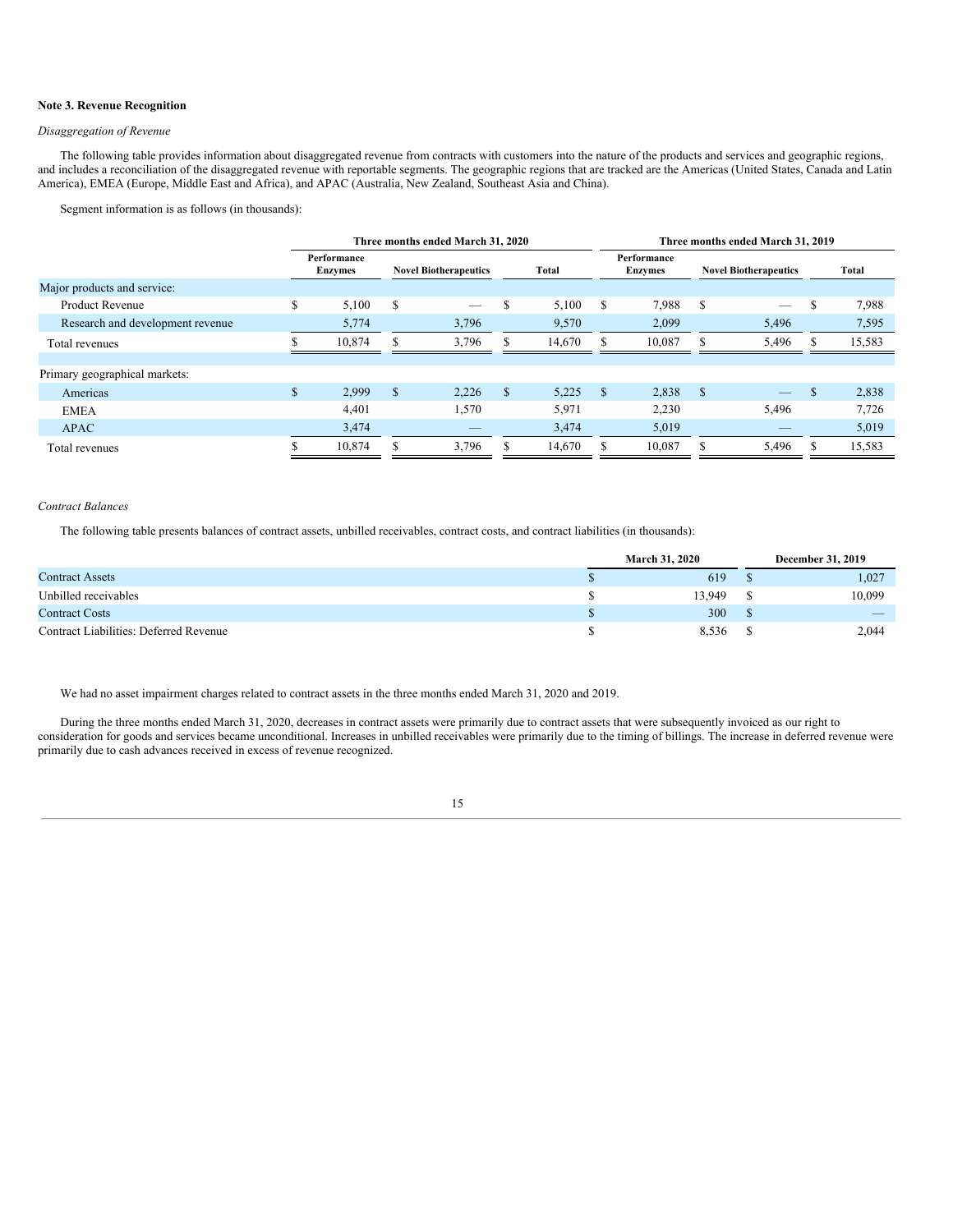During the three months ended March 31, 2020 and 2019, we recognized the following revenues (in thousands):

|                                                                                                            | Three months ended March 31, |  |        |  |  |
|------------------------------------------------------------------------------------------------------------|------------------------------|--|--------|--|--|
|                                                                                                            | 2020                         |  | 2019   |  |  |
| Amounts included in contract liabilities at the beginning of the period:                                   |                              |  |        |  |  |
| Performance obligations satisfied                                                                          | 57                           |  | 2,385  |  |  |
| Changes in the period:                                                                                     |                              |  |        |  |  |
| Changes in the estimated transaction price allocated to performance obligations satisfied in prior periods | (643)                        |  | 136    |  |  |
| Performance obligations satisfied from new activities in the period - contract revenue                     | 15.256                       |  | 13.062 |  |  |
| Total revenues                                                                                             | 14.670                       |  | 15,583 |  |  |

## *Performance Obligations*

The following table includes estimated revenue expected to be recognized in the future related to performance obligations that are unsatisfied or partially unsatisfied at the end of the reporting periods. The estimated revenue does not include contracts with original durations of one year or less, amounts of variable consideration attributable to royalties, or contract renewals that are unexercised as of March 31, 2020.

The balances in the table below are partially based on judgments involved in estimating future orders from customers subject to the exercise of material rights pursuant to respective contracts (in thousands):

|                                  | <b>Remainder of 2020</b> |       | 2021 |       |  |      |       |  |  |  |  |  | 2022 and Thereafter | Total |
|----------------------------------|--------------------------|-------|------|-------|--|------|-------|--|--|--|--|--|---------------------|-------|
| <b>Product Revenue</b>           |                          | 66    |      | 364   |  | .623 | 2,053 |  |  |  |  |  |                     |       |
| Research and development revenue |                          | 5.776 |      | 707   |  | -    | 6,483 |  |  |  |  |  |                     |       |
| Total revenues                   |                          | 5.842 |      | 1.071 |  | .623 | 8,536 |  |  |  |  |  |                     |       |

## **Note 4. Net loss per Share**

Basic net loss per share is computed by dividing the net loss by the weighted-average number of shares of common stock outstanding, less restricted stock awards ("RSAs") subject to forfeiture. Diluted net loss per share is computed by dividing net loss by the weighted-average number of shares of common stock outstanding, less RSAs subject to forfeiture, plus all additional common stock shares that would have been outstanding, assuming dilutive potential common stock shares had been issued for other dilutive securities. For periods of net loss, diluted and basic net loss per share are identical since potential common stock shares are excluded from the calculation, as their effect was anti-dilutive.

## *Anti-Dilutive Securities*

In periods of net loss, the weighted average number of shares outstanding, prior to the application of the treasury stock method, excludes potentially dilutive securities from the computation of diluted net loss per common share because including such shares would have an anti-dilutive effect. The following shares were not included in the computation of diluted net loss per share (in thousands):

|                                                 | Three months ended March 31. |       |  |  |  |
|-------------------------------------------------|------------------------------|-------|--|--|--|
|                                                 | 2020                         | 2019  |  |  |  |
| Shares issuable under the Equity Incentive Plan | $5.07^{*}$                   | 6,750 |  |  |  |

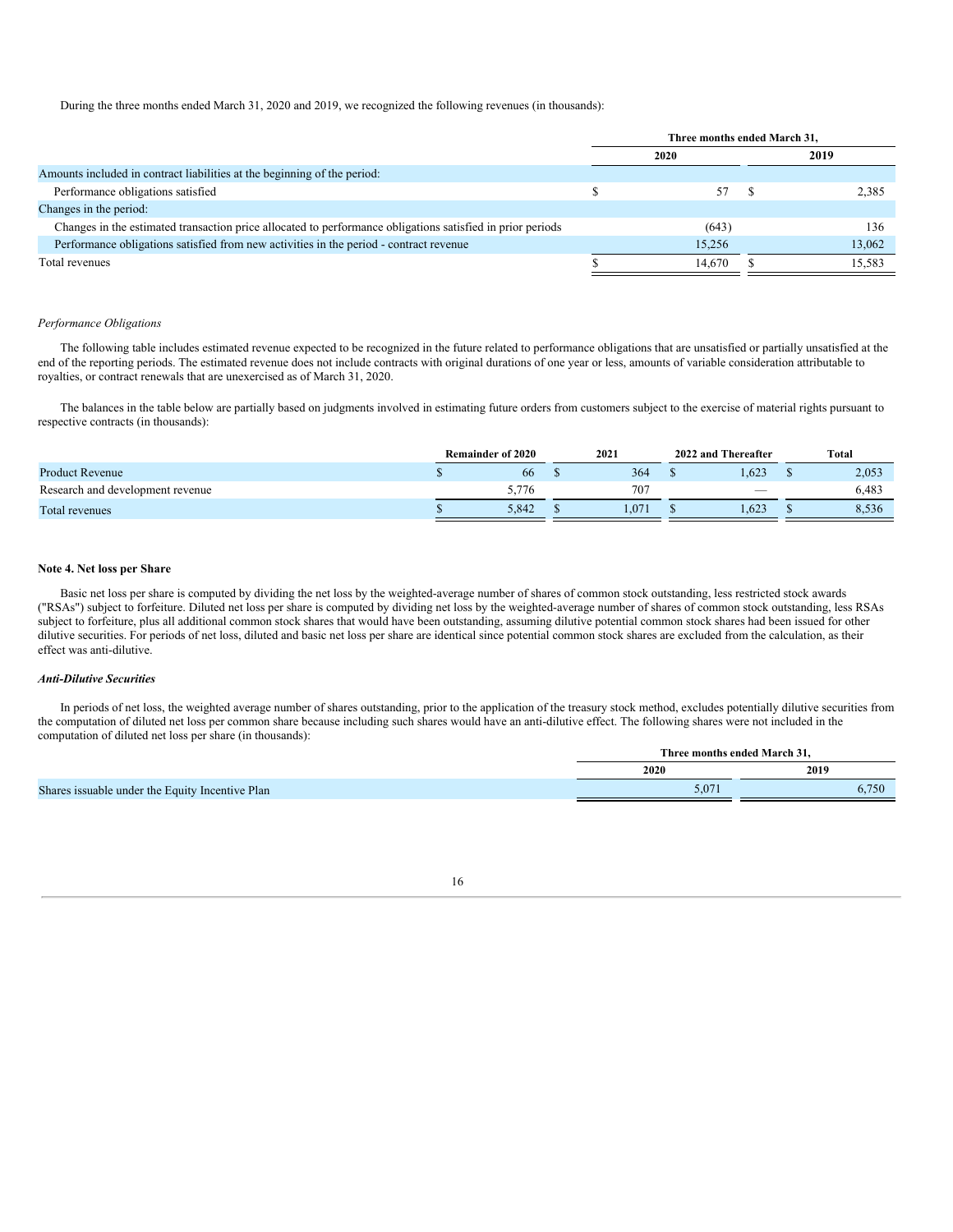#### **Note 5. Collaborative Arrangements**

## *GSK Platform Technology Transfer, Collaboration and License Agreement*

In July 2014, we entered into a CodeEvolver® protein engineering platform technology transfer collaboration and license agreement (the "GSK CodeEvolver® Agreement") with GlaxoSmithKline ("GSK"). Pursuant to the terms of the agreement, we granted GSK a non-exclusive license to use the CodeEvolver® protein engineering platform technology to develop novel enzymes for use in the manufacture of GSK's pharmaceutical and health care products.

We received an upfront fee upon the execution of the agreement in July 2014 and milestone payments in each of the years from 2014 through April 2016. We completed the transfer of the CodeEvolver® protein engineering platform technology to GSK in April 2016 and all revenues relating to the technology transfer have been recognized as of April 2016. We have the potential to receive additional cumulative contingent payments that range from \$5.75 million to \$38.5 million per project based on GSK's successful application of the licensed technology. We are also eligible to receive royalties based on net sales of GSK's sales of licensed enzyme products that are currently not being recognized.

In 2019, we received a \$2.0 million milestone payment on the advancement of an enzyme developed by GSK using our CodeEvolver® protein engineering platform technology and we recognized research and development revenue of \$2.0 million in the year ended December 31, 2019. We hadno deferred revenue balances as of March 31, 2020 and December 31, 2019.

## *Merck Platform Technology Transfer and License Agreement*

In August 2015, we entered into a CodeEvolver® platform technology transfer collaboration and license agreement (the "Merck CodeEvolver® Agreement") with Merck, Sharp & Dohme ("Merck") which allows Merck to use the CodeEvolver® protein engineering technology platform in the field of human and animal healthcare.

We received an up-front license fee upon execution of the Merck CodeEvolver® Agreement, and milestone payments in September 2015 and in September 2016, when we completed the transfer of the engineering platform technology. We recognized research and development revenues of \$0.9 million and \$1.0 million for the three months ended March 31, 2020 and 2019, respectively, for various research projects under our collaborative arrangement.

We have the potential to receive payments of up to a maximum of \$15.0 million for each commercial active pharmaceutical ingredient ("API") that is manufactured by Merck using one or more novel enzymes developed by Merck using the CodeEvolver® protein engineering technology platform. The API payments, which are currently not recognized in revenue, are based on the quantity of API developed and manufactured by Merck and will be recognized as usage-based royalties.

In January 2019, we entered into an amendment to the Merck CodeEvolver® Agreement to install certain CodeEvolver® protein engineering technology upgrades into Merck's platform license installation and maintain those upgrades for a multi-year term. The license installation was completed in 2019 and we recognized \$0.9 million as license fee revenue accordingly. Pursuant to the agreement, Merck has options to future technology enhancements for a specified fee. As of March 31, 2020, Merck has not exercised its option for technology enhancements. We recognized \$25 thousand in research and development revenues under the terms of the amendment in the three months ended March 31, 2020. As of March 31, 2020 and December 31, 2019, we had deferred revenue balances of \$0.1 million and nil, respectively.

## *Merck Sitagliptin Catalyst Supply Agreement*

In February 2012, we entered into a five-year Sitagliptin Catalyst Supply Agreement ("Sitagliptin Catalyst Supply Agreement") with Merck whereby Merck may obtain commercial scale enzyme for use in the manufacture of Januvia®, its product based on the active ingredient sitagliptin. In December 2015, Merck exercised its option under the terms of the sitagliptin Catalyst Supply Agreement to extend the agreement for an additional five yearsthrough February 2022.

Effective as of January 2016, we and Merck amended the Sitagliptin Catalyst Supply Agreement to prospectively provide for variable pricing based on the cumulative volume of sitagliptin catalyst purchased by Merck and to allow Merck to purchase a percentage of its requirements for sitagliptin catalyst from a specified third-party supplier. Merck received a distinct, functional license to manufacture a portion of its demand beginning January 1, 2018, which we recognized as research and development revenue.

We have determined that the variable pricing, which provides a discount based on the cumulative volume of sitagliptin catalyst purchased by Merck, provides Merck material rights and we are recognizing product revenues using the alternative method. Under the alternative approach, we estimate the total expected consideration and allocate it proportionately with the expected sales.

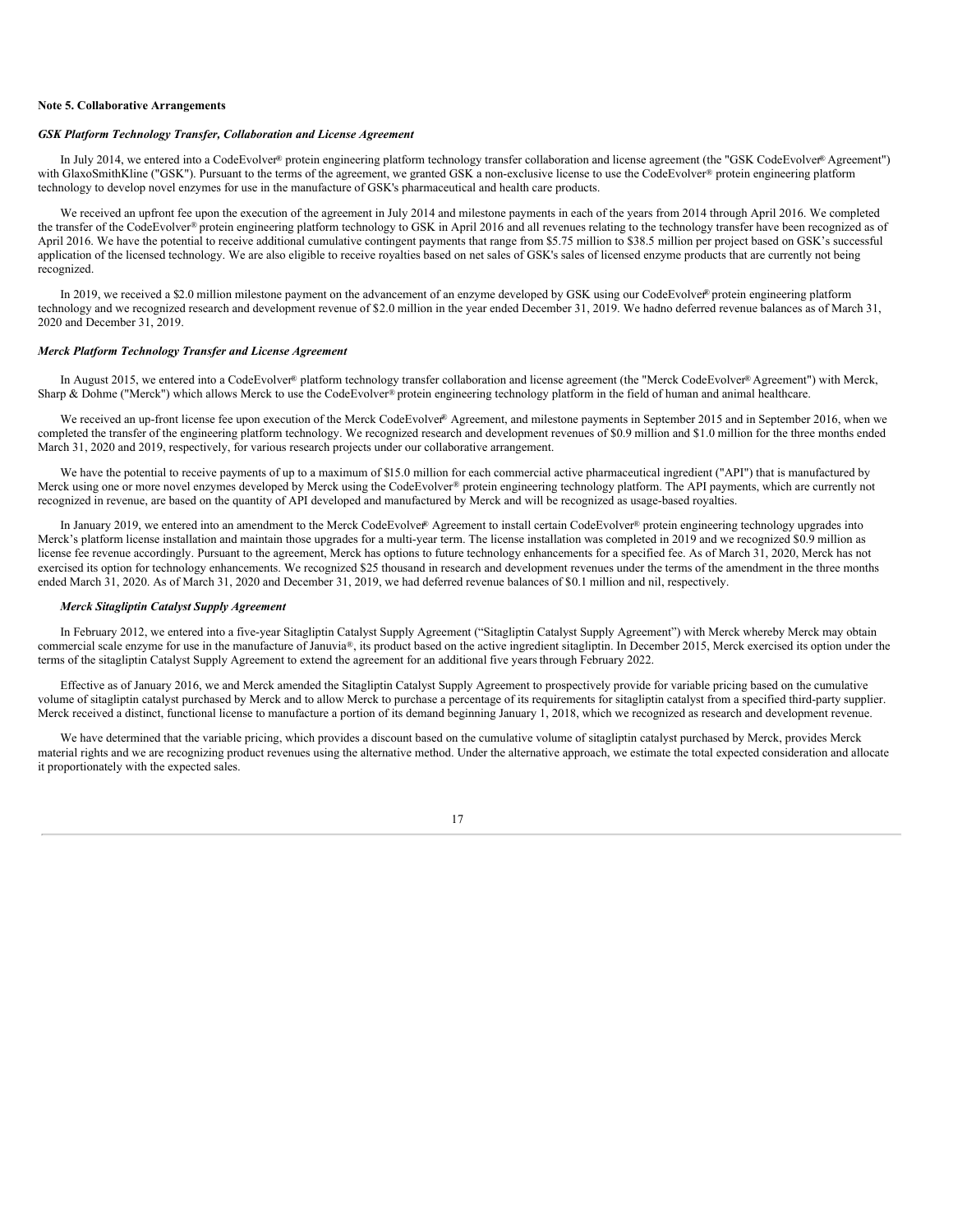The Sitagliptin Catalyst Supply Agreement requires Merck to pay an annual fee for the rights to the sitagliptin technology each year for the term of the Sitagliptin Catalyst Supply Agreement. Amounts of annual license fees are based on contractually agreed prices and are on a declining scale over the term of the contract.

Pursuant to the terms of the Sitagliptin Catalyst Supply Agreement, Merck may purchase supply from us for a fee based on contractually stated prices. Deferred revenues were offset against contract assets where the right of offset exists within the contract. We recognized revenue of \$1.8 million and \$5.3 million for the three months ended March 31, 2020, and 2019, respectively, in product revenue under this agreement.

#### *Enzyme Supply Agreement*

In November 2016, we entered into a supply agreement whereby our customer may purchase quantities of one of our proprietary enzymes for use in its commercial manufacture of a product. Pursuant to the supply agreement, we received an upfront payment in December 2016 which was recorded as deferred revenues. Such upfront payment will be recognized over the period of the supply agreement as the customer purchases our proprietary enzyme. We additionally have determined that the volume discounts under the supply agreement provides the customer material rights and we are recognizing revenues using the alternative method. As of March 31, 2020 and December 31, 2019, we had deferred revenue balances from the supply agreement of \$2.0 million.

## *Global Development, Option and License Agreement and Strategic Collaboration Agreement*

In October 2017, we entered into a Global Development, Option and License Agreement (the "Nestlé Agreement") with Société des Produits Nestlé (formerly known as Nestec Ltd.) ("Nestlé Health Science") and, solely for the purpose of the integration and the dispute resolution clauses of the Nestlé Agreement, Nestlé Health Science S.A., to advance CDX-6114, our enzyme biotherapeutic product candidate for the potential treatment of PKU.

We received an upfront cash payment of \$14.0 million in 2017 upon the execution of the Nestlé Agreement, a \$4.0 million milestone payment after dosing the first subjects in a first-in-human Phase 1a dose-escalation trial with CDX-6114, and a \$1.0 million milestone payment upon achievement of a milestone relating to formulation of CDX-6114. The \$4.0 million milestone payment that was triggered by the initiation of the trial was received in 2018 and the \$1.0 million milestone payment that was triggered by the achievement of a formulation relating to CDX-6114 was received in February 2019. The upfront payment and the variable consideration relating to the progress payment of \$4.0 million and milestone payment of \$1.0 million are being recognized over time as the development work is being performed. Revenue is being recognized using a single measure of progress that depicts our performance in transferring control of the services, which is based on the ratio of level of effort incurred to date compared to the total estimated level of effort required to complete all performance obligations under the agreement. We recognized development fees of nil and \$1.3 million in research and development revenue for the three months ended March 31, 2020 and 2019, respectively. We had deferred revenue balances related to the development fees attributed to the milestone payment and up-front fees of a nominal amount at March 31, 2020 and \$13 thousand at December 31, 2019.

In January 2019, we received notice from the FDA that it had completed its review of our investigational new drug application ("IND") for CDX-6114 and concluded that we may proceed with the proposed Phase 1b multiple ascending dose study in healthy volunteers in the United States. In February 2019, Nestlé Health Science exercised its option to obtain an exclusive, worldwide, royalty-bearing, sub-licensable license for the global development and commercialization of CDX-6114 for the management of PKU and paid us \$3.0 million which we recognized as research and development revenue in 2019. Upon exercising its option, Nestlé Health Science assumed all responsibilities for future clinical development and commercialization of CDX-6114, with the exception of the completion of an extension study, CDX-6114-004, which was substantially completed in the fourth quarter of 2019. Other potential payments from Nestlé Health Science to us under the Nestlé Agreement include (i) development and approval milestones of up to \$85.0 million, (ii) sales-based milestones of up to \$250.0 million in the aggregate, which aggregate amount is achievable if net sales exceed \$1.0 billion in a single year, and (iii) tiered royalties, at percentages ranging from the middle single digits to low double-digits, of net sales of product.

In addition to the Nestlé Agreement, we and Nestlé Health Science entered into a Strategic Collaboration Agreement (the "Strategic Collaboration Agreement") pursuant to which we and Nestlé Health Science will collaborate to leverage the CodeEvolver® protein engineering technology platform to develop novel enzymes for Nestlé Health Science's established Consumer Care and Medical Nutrition business areas. Under the Strategic Collaboration Agreement, we received an upfront payment of \$1.2 million in 2017 and an incremental payment of \$0.6 million in September 2018 for additional services. We recognized research and development fees of \$1.6 million and \$1.2 million for the three months ended March 31, 2020 and 2019, respectively. The Strategic Collaboration Agreement has been extended through December 2021.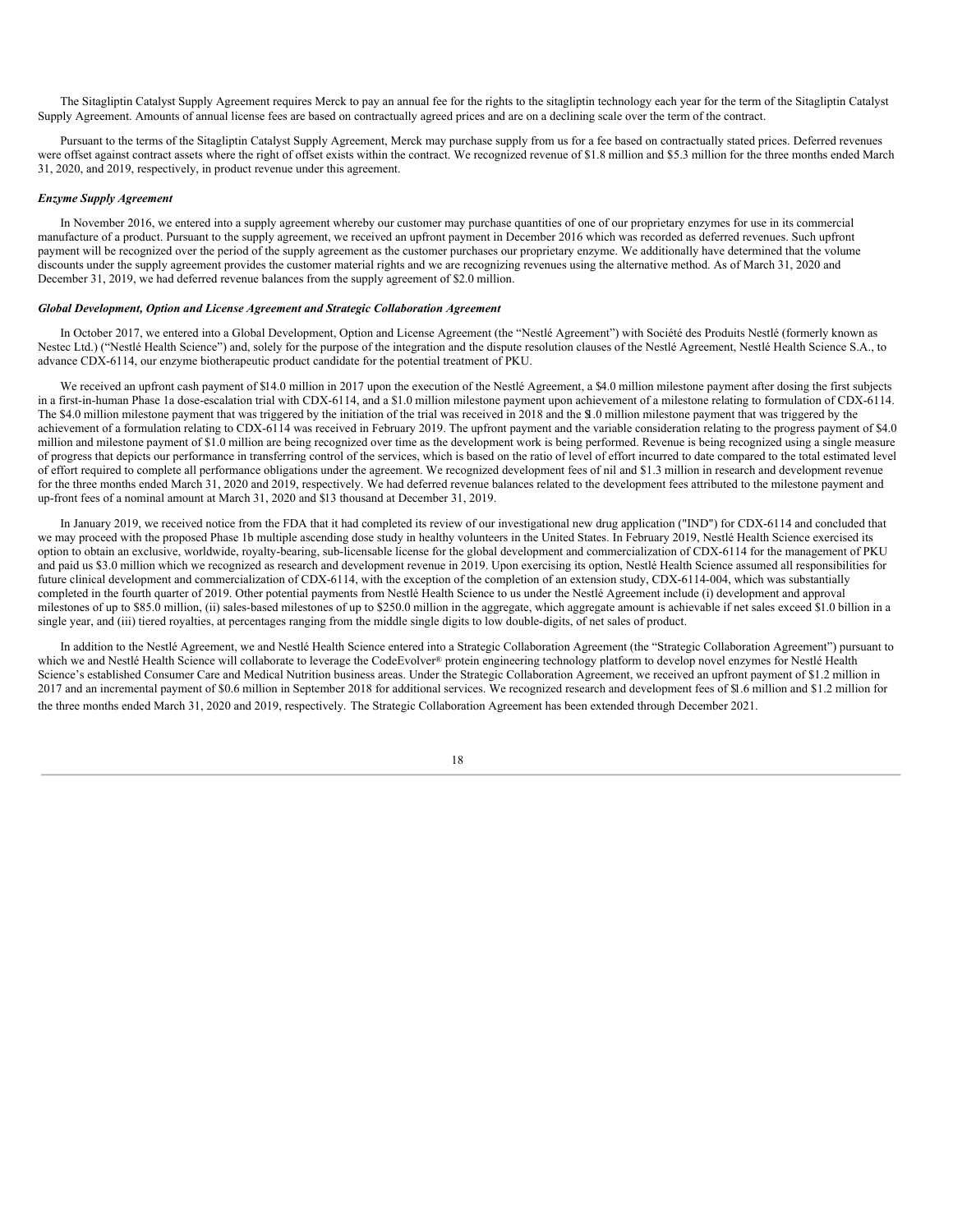## *Development Agreement*

In January 2020, we and Nestlé Health Science entered into a development agreement pursuant to which we and Nestlé Health Science are collaborating to advance a lead candidate targeting a gastro-intestinal disorder discovered through our Strategic Collaboration Agreement into pre-clinical and early clinical studies.

#### *Strategic Collaboration Agreement*

In April 2018, we entered into the Porton Agreement with Porton to license key elements of Codexis' biocatalyst technology for use in Porton's global custom intermediate and API development and manufacturing business. Under the Porton Agreement, we are eligible to receive annual collaboration fees and research and development revenues. We received an initial collaboration fee of \$0.5 million within 30 days of the effective date of the agreement and \$1.5 million upon the first anniversary of the effective date of the agreement. We completed the technical transfer in the fourth quarter of 2018 and recognized \$2.8 million in research and development revenue. We recognized revenue related to the functional license provided to Porton at a point in time when control of the license was transferred to the customer. We recognized research and development revenue related to the Porton Agreement of \$0.1 million and nil in the three months ended March 31, 2020 and 2019, respectively.

#### *Commercial Agreement*

In April 2019, we entered into a multi-year commercial agreement with Tate & Lyle under which Tate & Lyle has received an exclusive license to use a suite of Codexis novel performance enzymes in the manufacture of Tate & Lyle's zero-calorie stevia sweetener, TASTEVA® M, and other stevia products. Under the agreement, we will supply Tate & Lyle with its requirements for these enzymes over a multiple year period and receive royalties on stevia products. We recognized a nominal amount of royalty revenue for the three months ended March 31, 2020 in product revenue under this agreement.

## *Platform Technology Transfer and License Agreement*

In May 2019, we entered into a Platform Technology Transfer and License Agreement (the "Novartis CodeEvolver® Agreement") with Novartis Pharma AG ("Novartis"). The Agreement allows Novartis to use Codexis' proprietary CodeEvolver® protein engineering platform technology in the field of human healthcare. Under the Novartis CodeEvolver® Agreement, we will transfer Codexis' proprietary CodeEvolver® protein engineering platform technology to Novartis over approximately 20 months, starting with the date on which we commence the technology transfer (the "Technology Transfer Period"). As a part of this technology transfer, our company provided to Novartis Codexis' proprietary enzymes, proprietary protein engineering protocols and methods, and proprietary software algorithms. In addition, teams of Codexis and Novartis scientists participated in technology training sessions and collaborative research projects at Codexis' laboratories in Redwood City, California and at a designated Novartis laboratory in Basel, Switzerland. Upon completion of technology transfer, Novartis will have the CodeEvolver® protein engineering platform technology installed at its designated laboratory.

Pursuant to the agreement, we received an upfront payment of \$5.0 million shortly after the effective date of the Novartis CodeEvolver® Agreement. We are entitled to receive an additional \$4.0 million subject to satisfactory completion of the second technology transfer milestone and an additional \$5.0 million upon satisfactory completion of the third technology transfer milestone. In consideration for the continued disclosure and license of improvements to the Codexis technology and materials during a multi-year period that begins on the conclusion of the Technology Transfer Period, Novartis will pay Codexis annual payments which amount to an additional \$8.0 million. Codexis also has the potential to receive quantity-dependent, usage payments for each API that is manufactured by Novartis using one or more enzymes that have been developed or are in development using the CodeEvolver® protein engineering platform technology during the period that begins on the conclusion of the Technology Transfer Period and ends on the expiration date of the last to expire licensed patent. These product-related usage payments, if any, will be paid by Novartis to Codexis for each quarter that Novartis manufactures API using a CodeEvolver®-developed enzyme. The usage payments will be based on the total volume of API produced using the CodeEvolver®-developed enzyme. These usage payments can begin in the clinical stage, and will extend throughout the commercial life of each API. Revenue for the combined initial license and technology transfer performance obligation, which is expected to occur over twenty months, is being recognized using a single measure of progress that depicts our performance in transferring control of the services, which is based on the ratio of level of effort incurred to date compared to the total estimated level of effort required to complete the performance obligation relating to the combined initial license and technology transfer. Revenue allocated to future improvements will be recognized during the Improvement Term. We recognized \$2.4 million in research and development revenue for the three months ended March 31, 2020 from the Novartis CodeEvolver® Agreement.

In April 2020, we achieved a technology transfer milestone associated with the Novartis CodeEvolver® Agreement. (See Note 15, "Subsequent Events" for more details.)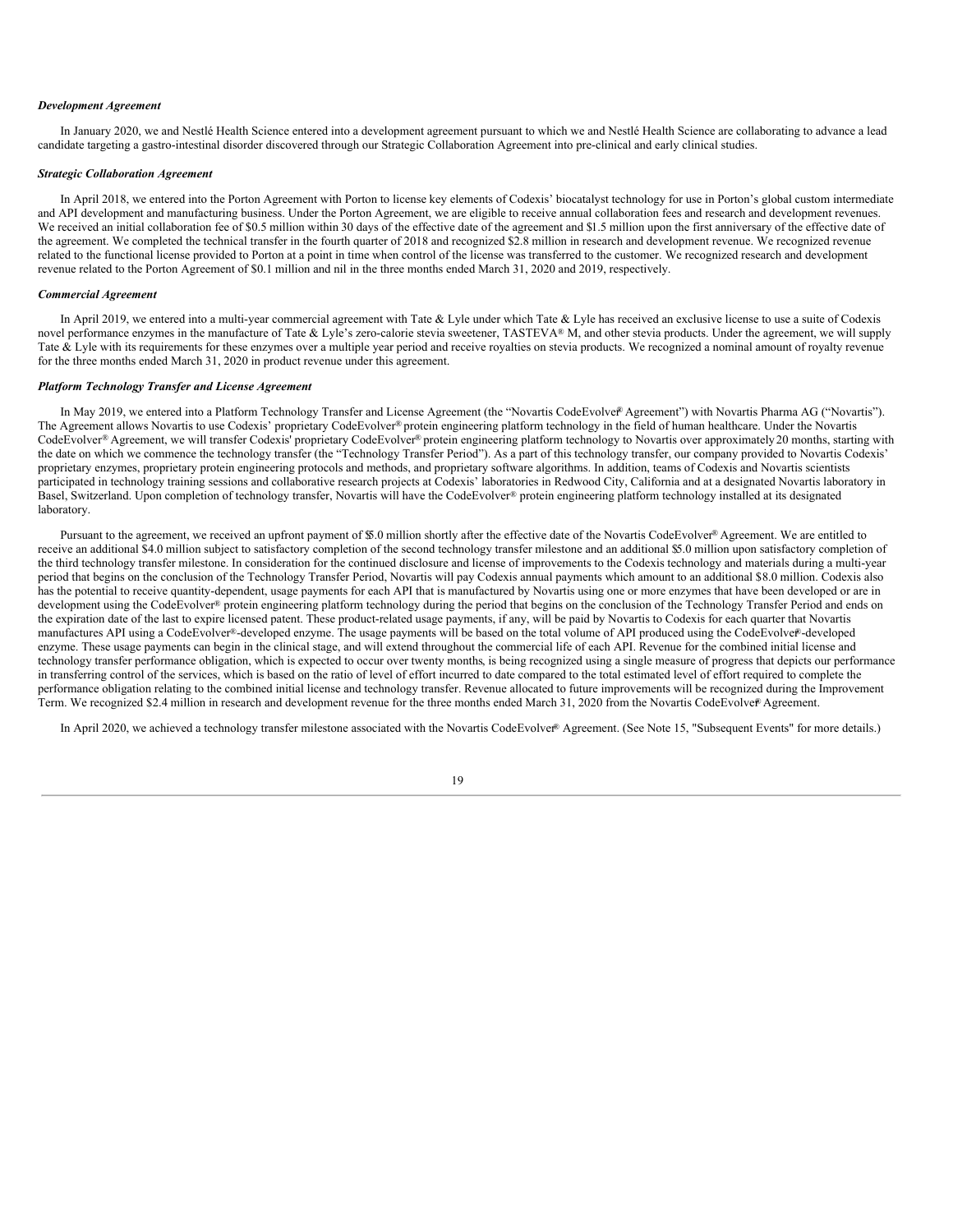## *License Agreement*

In December 2019, we entered a license agreement with Roche Sequencing Solutions, Inc. ("Roche") to provide Roche with Codexis' EvoT4 DNA™ ligase highperformance molecular diagnostic enzyme. The royalty bearing license grants Roche worldwide rights to include the EvoT4 DNA™ ligase in its nucleic acid sequencing products and workflows. Under the license agreement, we received an initial collaboration fee payment within 45 days of the effective date of the agreement and we are eligible to receive an additional milestone within 60 days after the completion of technology transfer. The agreement also contemplates milestone payments to Codexis upon the achievement of various development and commercialization events and royalty payments from commercial sales of the enzyme. We recognized research and development fees of \$0.7 million for the three months ended March 31, 2020.

## *Strategic Collaboration and License Agreement*

In March 2020, we entered into a Strategic Collaboration and License Agreement (the "Takeda Agreement") with Shire Human Genetic Therapies, Inc., a wholly-owned subsidiary of Takeda Pharmaceutical Co. Ltd. ("Takeda") under which we will research and develop protein sequences for use in gene therapy products for certain diseases (each, a "Field") in accordance with each applicable program plan (each, a "Program Plan").

In March 2020, we received an up-front nonrefundable cash payment of \$8.5 million and we initiated activities under three Program Plans for Fabry Disease, Pompe Disease, and an unnamed blood factor deficiency respectively (the "Initial Programs"). We are primarily responsible for the research and development of protein sequences under the Program Plans (the "Protein Sequences") and we are eligible to receive up to \$22.3 million of research and development fees and pre-clinical milestone payments for the Initial Programs. Takeda has the right, but not the obligation, to develop, manufacture and commercialize gene therapy products that include nucleic acid sequences that encode the Protein Sequences ("Products") at their expense. Takeda has the right to a certain number of additional disease indications ("Reserved Target Indications") for a limited period in which Takeda may initiate a Program Plan for one or more Reserved Target Indications ("Additional/Option Program," with Initial Programs, the "Programs"), provided, (a) if Takeda elects to initiate an Additional/Option Program while the parties are collaborating on three other Programs at the time of such election, or (b) if Takeda elects to initiate an Additional/Option Program using the last remaining Reserved Target Indication, then Takeda must pay us an option exercise fee to initiate such Additional/Option Program. We will own all rights to the Protein Sequences and corresponding nucleic acid sequences and related intellectual property rights and Takeda will own all rights to Products and related intellectual property rights.

We granted to Takeda an exclusive, worldwide, royalty-bearing, sublicensable license to use the Protein Sequences and their corresponding nucleic acid sequences to develop, manufacture and commercialize the applicable Products in the applicable Field. We also granted to Takeda a limited non-exclusive, worldwide, sublicensable license (a) to research the Protein Sequences within or outside the applicable Fields and (b) to research the Products outside of the applicable Fields, which such rights exclude Takeda's right to perform any Investigational New Drug-enabling activities. The licenses to research the Protein Sequences expire after a pre-determined period of time.

The term of the Takeda Agreement begins on the Effective Date and continues on a Product-by-Product and country-by-country basis, until the expiration of Takeda's obligation to pay royalties to the Company with respect to that Product in that country. The Takeda Agreement expires in its entirety upon the expiration of Takeda's obligation to pay royalties to the Company with respect to the Products in all countries worldwide. Subject to the terms of the Takeda Agreement, and after the first anniversary of the Effective Date with respect to the Initial Programs or after the first anniversary of confirmation of the applicable Program Plan by the parties with respect to the Additional/Option Programs, Takeda may terminate a Program upon specified prior written notice to the Company. Subject to the terms of the Takeda Agreement, Takeda may terminate the Takeda Agreement, at will, on a Product-by-Product basis upon specified prior written notice to the Company and the Takeda Agreement in its entirety upon specified prior written notice to the Company. Subject to the terms of the Takeda Agreement, Takeda may terminate the Takeda Agreement on a Product-by-Product basis for safety reasons upon specified prior written notice to the Company. Either party may terminate the Takeda Agreement for an uncured material breach by the other party, or the other party's insolvency or bankruptcy.

We are eligible to receive certain development and commercialization milestone payments up to \$100.0 million per target gene, the modulation of which would lead to the treatment of the disease indications by the applicable Product. We are also eligible to receive tiered royalties based on net sales of Products at percentages ranging from the middle-single digits to low single-digits. We recognized research and development revenue related to the Takeda Agreement of \$2.2 million in the three months ended March 31, 2020. As of March 31, 2020 we had deferred revenue balance of \$6.4 million from Takeda.

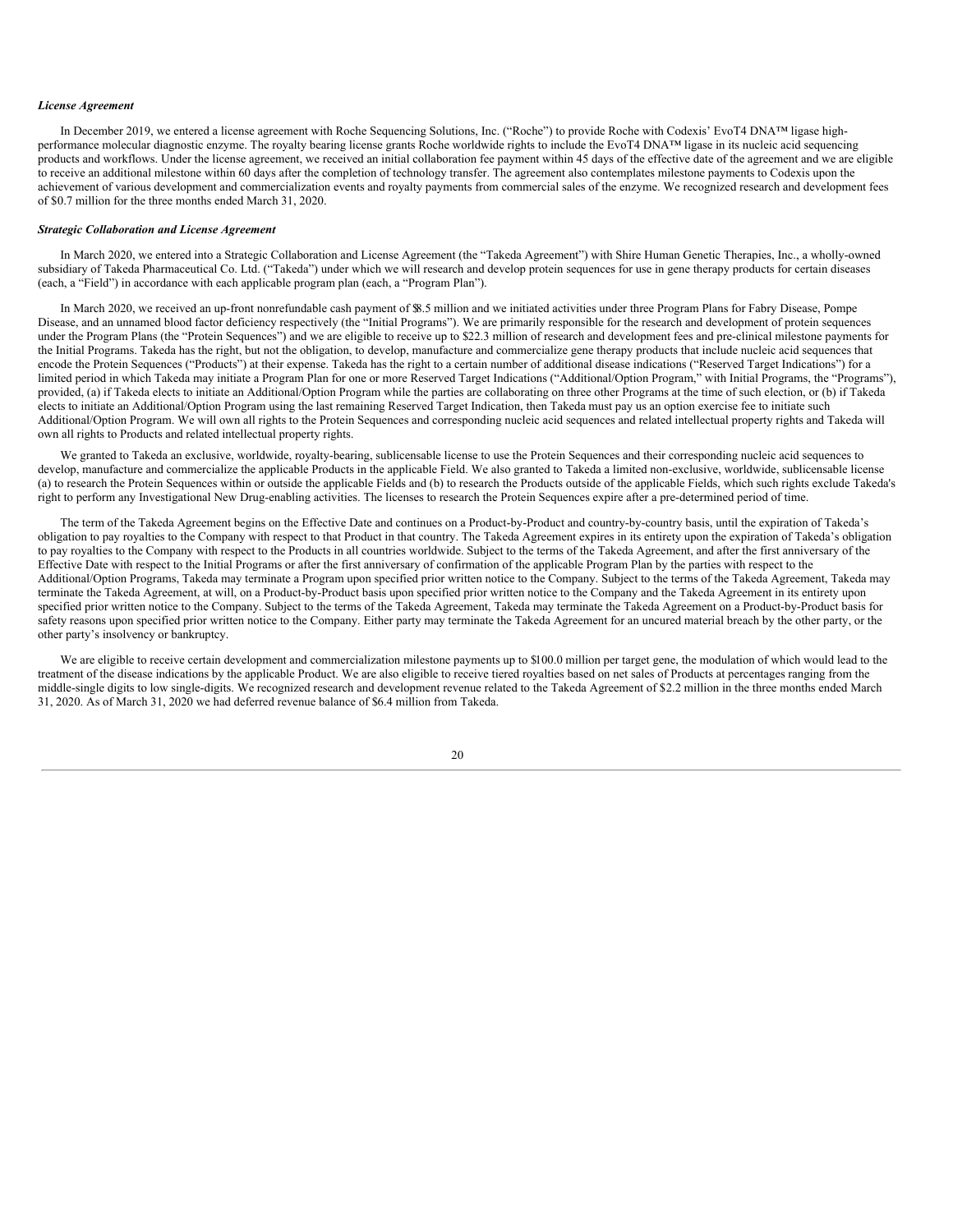## **Note 6. Cash Equivalents**

Cash equivalents at March 31, 2020 and December 31, 2019 consisted of the following (in thousands):

|                                   | <b>March 31, 2020</b> |  |                                | December 31, 2019    |                             |
|-----------------------------------|-----------------------|--|--------------------------------|----------------------|-----------------------------|
|                                   | <b>Adiusted Cost</b>  |  | Estimated<br><b>Fair Value</b> | <b>Adiusted Cost</b> | <b>Estimated Fair Value</b> |
| Money market funds <sup>(1)</sup> | 68,460                |  | 68,460                         | 71.248               | 71,248                      |

(1)Money market funds are classified in cash and cash equivalents on our unaudited condensed consolidated balance sheets.

As of March 31, 2020, the total cash and cash equivalents balance of \$87.3 million was comprised of money market funds of \$68.5 million and cash of \$18.8 million held with major financial institutions worldwide. As of December 31, 2019, the total cash and cash equivalents balance of \$90.5 million was comprised of money market funds of \$71.2 million and cash of \$19.3 million held with major financial institutions worldwide.

## **Note 7. Fair Value Measurements**

The following tables present the financial instruments that were measured at fair value on a recurring basis at March 31, 2020 and December 31, 2019 by level within the fair value hierarchy (in thousands):

|                    | 2020<br>March 31. |                |  |                |  |         |      |        |  |  |
|--------------------|-------------------|----------------|--|----------------|--|---------|------|--------|--|--|
|                    |                   | <b>Level 1</b> |  | <b>Level 2</b> |  | Level 3 |      | Total  |  |  |
| Money market funds |                   | 68,460         |  |                |  | $-$     | - 11 | 68,460 |  |  |

|                    | . 2019<br><b>December</b> |         |   |                          |    |                                                                                                                                                   |  |        |  |
|--------------------|---------------------------|---------|---|--------------------------|----|---------------------------------------------------------------------------------------------------------------------------------------------------|--|--------|--|
|                    |                           | Level 1 |   | Level 2                  |    | Level 3                                                                                                                                           |  | Total  |  |
| Money market funds |                           | 71.248  | w | $\overline{\phantom{a}}$ | кĐ | $\hspace{0.1mm}-\hspace{0.1mm}$<br>and the state of the state of the state of the state of the state of the state of the state of the state of th |  | 71,248 |  |

## **Note 8. Balance Sheets Details**

## *Inventories*

Inventories consisted of the following (in thousands):

|                 | <b>March 31, 2020</b> |  | December 31, 2019 |
|-----------------|-----------------------|--|-------------------|
| Raw materials   | 104                   |  |                   |
| Work-in-process |                       |  | 26                |
| Finished goods  | 589                   |  | 338               |
| Inventories     | 701                   |  | 37                |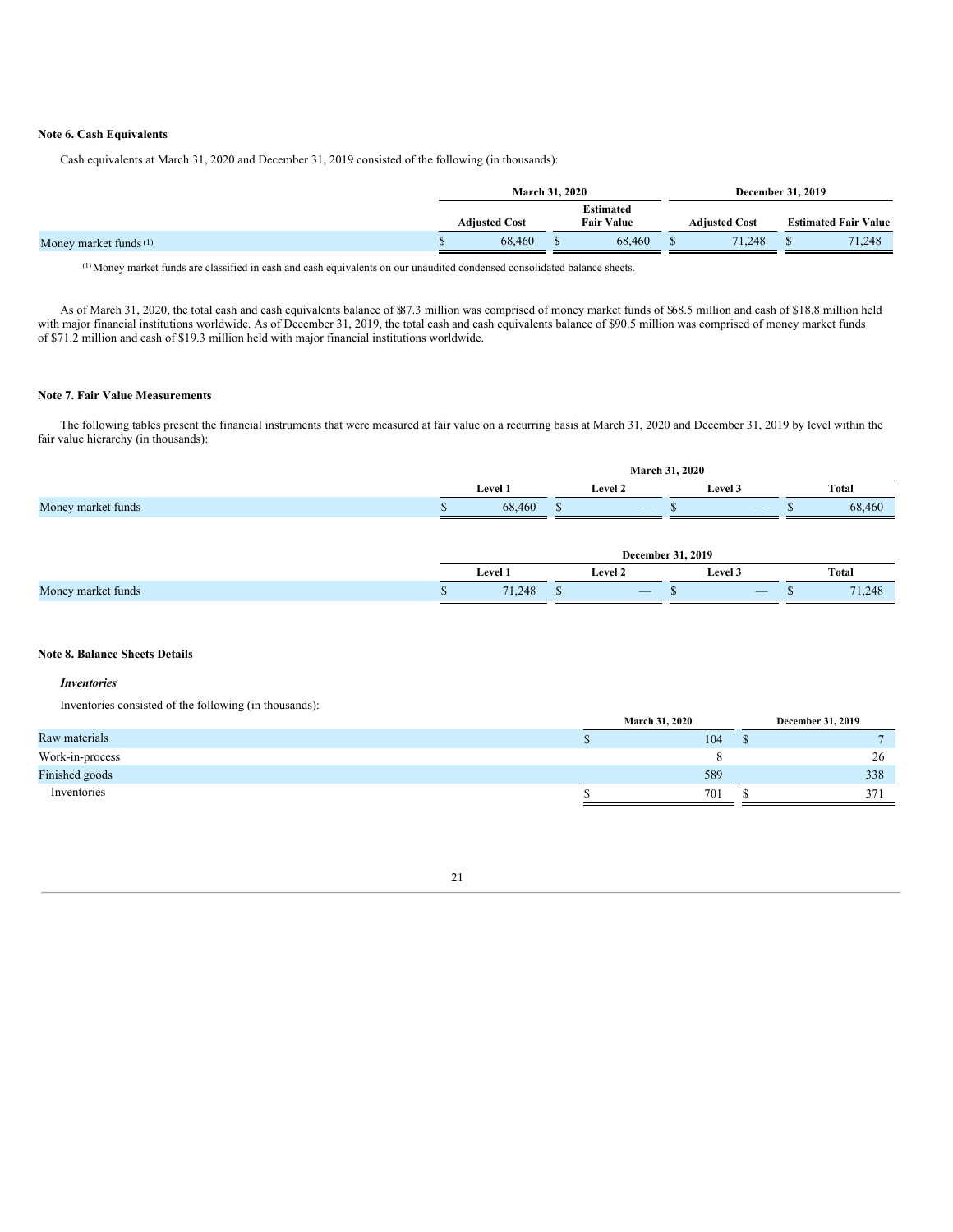## *Property and Equipment, net*

Property and equipment, net consisted of the following (in thousands):

|                                                 | March 31, 2020 |   | December 31, 2019 |
|-------------------------------------------------|----------------|---|-------------------|
| Laboratory equipment                            | 24,323         | Ъ | 23,561            |
| Leasehold improvements                          | 10,804         |   | 10.804            |
| Computer equipment and software                 | 3,098          |   | 3,016             |
| Office equipment and furniture                  | 1,329          |   | 1,461             |
| Construction in progress                        | 467            |   | 691               |
| Property and equipment                          | 40.021         |   | 39,533            |
| Less: accumulated depreciation and amortization | (33,374)       |   | (33,251)          |
| Property and equipment, net                     | 6,647          |   | 6,282             |
|                                                 |                |   |                   |

## *Goodwill*

Goodwill had a carrying value of approximately \$3.2 million as of March 31, 2020 and December 31, 2019.

## *Other Accrued Liabilities*

Other accrued liabilities consisted of the following (in thousands):

|                                               | <b>March 31, 2020</b> | December 31, 2019 |
|-----------------------------------------------|-----------------------|-------------------|
| Accrued purchases                             | 5,654                 | 4,386             |
| Accrued professional and outside service fees | 3,111                 | 1,802             |
| Other                                         | 158                   | 352               |
| Total                                         | 8,923                 | 6,540             |
|                                               |                       |                   |

#### **Note 9. Stock-based Compensation**

## *Equity Incentive Plans*

In June 2019, our board of directors (the "Board") and stockholders approved the 2019 Incentive Award Plan (the "2019 Plan"). The 2019 Plan superseded and replaced in its entirety our 2010 Equity Incentive Plan (the "2010 Plan") which was effective in March 2010, and no further awards will be granted under the 2010 Plan; however, the terms and conditions of the 2010 Plan will continue to govern any outstanding awards thereunder.

The 2010 Plan provided for the grant of incentive stock options, non-statutory stock options, restricted stock units ("RSUs"), restricted stock awards ("RSAs"), performance-contingent restricted stock units ("PSUs"), performance based options ("PBOs"), stock appreciation rights, and stock purchase rights to our employees, nonemployee directors and consultants.

The number of shares of our common stock available for issuance under the 2019 Plan is equal to the sum of  $(i)$ 7,897,144 shares, and  $(ii)$  any shares subject to awards granted under the 2010 Plan that were outstanding as of April 22, 2019 and thereafter terminate, expire, lapse or are forfeited; provided that no more than 14,000,000 shares may be issued upon the exercise of incentive stock options ("ISOs"). In June 2019, 8.1 million shares authorized for issuance under the 2019 Plan were registered under the Securities Act of 1933, as amended (the "Securities Act").

The 2019 Plan provides for the grant of stock options, including incentive stock options and non-qualified stock options, stock appreciation rights, restricted stock, restricted stock units, other stock or cash based awards and dividend equivalents to eligible employees and consultants of the Company or any parent or subsidiary, as well as members of the Board.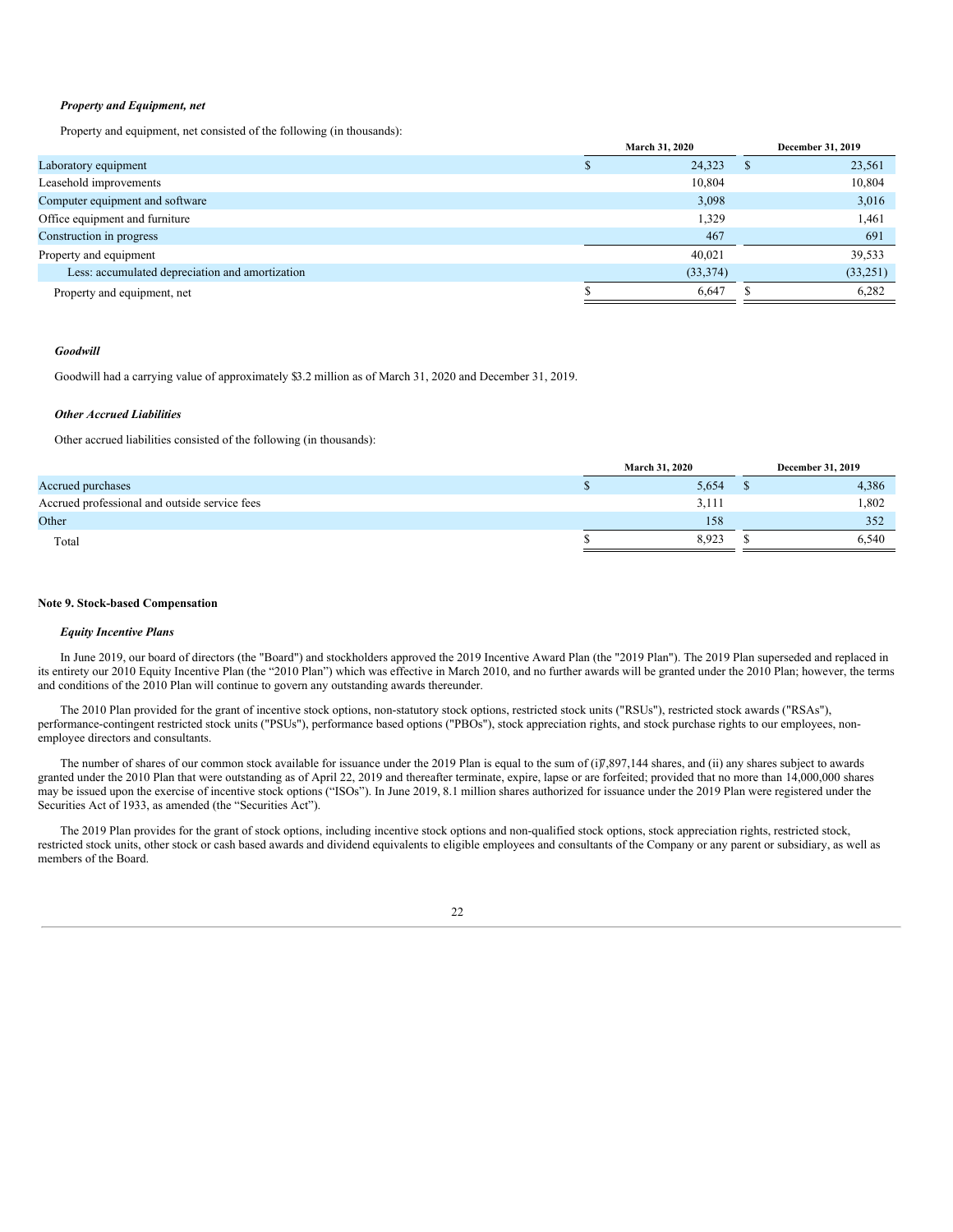## *Stock Options*

The option exercise price for incentive stock options must be at least100% of the fair value of our common stock on the date of grant and the option exercise price for nonstatutory stock options is 85% of the fair value of our common stock on the date of grant, as determined by the Board. If, at the time of a grant, the optionee directly or by attribution owns stock possessing more than 10% of the total combined voting power of all of our outstanding capital stock, the exercise price for these options must be at least 110% of the fair value of the underlying common stock. Stock options granted to employees generally have a maximum term of10 years and vest overfour years from the date of grant, of which 25% vest at the end of one year, and 75% vest monthly over the remaining three years. We may grant options with different vesting terms from time to time. Unless an employee's termination of service is due to disability or death, upon termination of service, any unexercised vested options will be forfeited at the end of three months or the expiration of the option, whichever is earlier.

## *Restricted Stock Units (RSUs)*

We also grant employees RSUs, which generally vest over either a three year period with one-third of the shares subject to the RSUs vesting on each yearly anniversary of the vesting commencement date or over a four year period with 25% of the shares subject to the RSU vesting on each yearly anniversary of the vesting commencement date, in each case contingent upon such employee's continued service on such vesting date. RSUs are generally subject to forfeiture if employment terminates prior to the release of vesting restrictions. We may grant RSUs with different vesting terms from time to time.

## *Performance-contingent Restricted Stock Units (PSUs) and Performance Based Options (PBOs)*

We also grant our executives and our non-executive employees PSUs, and we grant our executives PBOs. The PSUs and PBOs vest based upon both the successful achievement of certain corporate operating milestones in specified timelines and continued employment through the applicable vesting date. When the performance goals are deemed to be probable of achievement for these types of awards, recognition of stock-based compensation expense commences. Once the number of shares eligible to vest is determined, those shares vest in two equal installments with 50% vesting upon achievement and the remaining 50% vesting on the first anniversary of achievement, in each case, subject to the recipient's continued service through the applicable vesting date. If the performance goals are achieved at the threshold level, the number of shares eligible to vest in respect of the PSUs and PBOs would be equal to half the number of PSUs granted and one-quarter the number of shares underlying the PBOs granted. If the performance goals are achieved at the target level, the number of shares eligible to vest in respect of the PSUs and PBOs would be equal to the number of PSUs granted and half of the shares underlying the PBOs granted. If the performance goals are achieved at the superior level, the number of shares eligible to vest in respect of the PSUs would be equal to two times the number of PSUs granted and equal to the number of PBOs granted. The number of shares issuable upon achievement of the performance goals at the levels between the threshold and target levels for the PSUs and PBOs or between the target level and superior levels for the PSUs would be determined using linear interpolation. Achievement below the threshold level would result in no shares being eligible to vest in respect of the PSUs and PBOs.

In the first quarter of 2020, we awarded PSUs ("2020 PSUs") and PBOs ("2020 PBOs"), each of which commence vesting based upon the achievement of various weighted performance goals, including sustained revenue and performance enzyme growth, strategic advancements of biotherapeutics pipeline, safety and technology development. As of March 31, 2020, we estimated that the 2020 PSUs and 2020 PBOs performance goals would be achieved at 100% of the target level, and recognized expenses accordingly.

In the first quarter of 2019, we awarded PSUs ("2019 PSUs") and PBOs ("2019 PBOs"), each of which commenced vesting based upon the achievement of various weighted performance goals, including sustained revenue and performance enzyme growth, strategic advancement of biotherapeutics, cash balance and strategic plan development. In the first quarter of 2020, we determined that the 2019 PSUs and 2019 PBOs performance goals had been achieved at 84% of the target level, and recognized expenses accordingly. Accordingly, 50% of the shares underlying the 2019 PSUs and PBOs vested in the first quarter of 2020 and50% of the shares underlying the 2019 PSUs and PBOs will vest in the first quarter of 2021, in each case subject to the recipient's continued service on each vesting date.

In the first quarter of 2018, we awarded PSUs ("2018 PSUs") and PBOs ("2018 PBOs"), each of which commenced vesting based upon the achievement of various weighted performance goals, including core business revenue growth, cash balance, new licensing collaborations, new research and development service revenue arrangements, technology advancement and novel therapeutic enzymes advancement. In the first quarter of 2019, we determined that the 2018 PSUs and 2018 PBOs performance goals had been achieved at 118% of the target level, and recognized expenses accordingly. Accordingly, 50% of the shares underlying the 2018 PSUs and PBOs vested in the first quarter of 2019 and 50% of the shares underlying the 2018 PSUs and PBOs vested in the first quarter of 2020, in each case subject to the recipient's continued service on each vesting date.

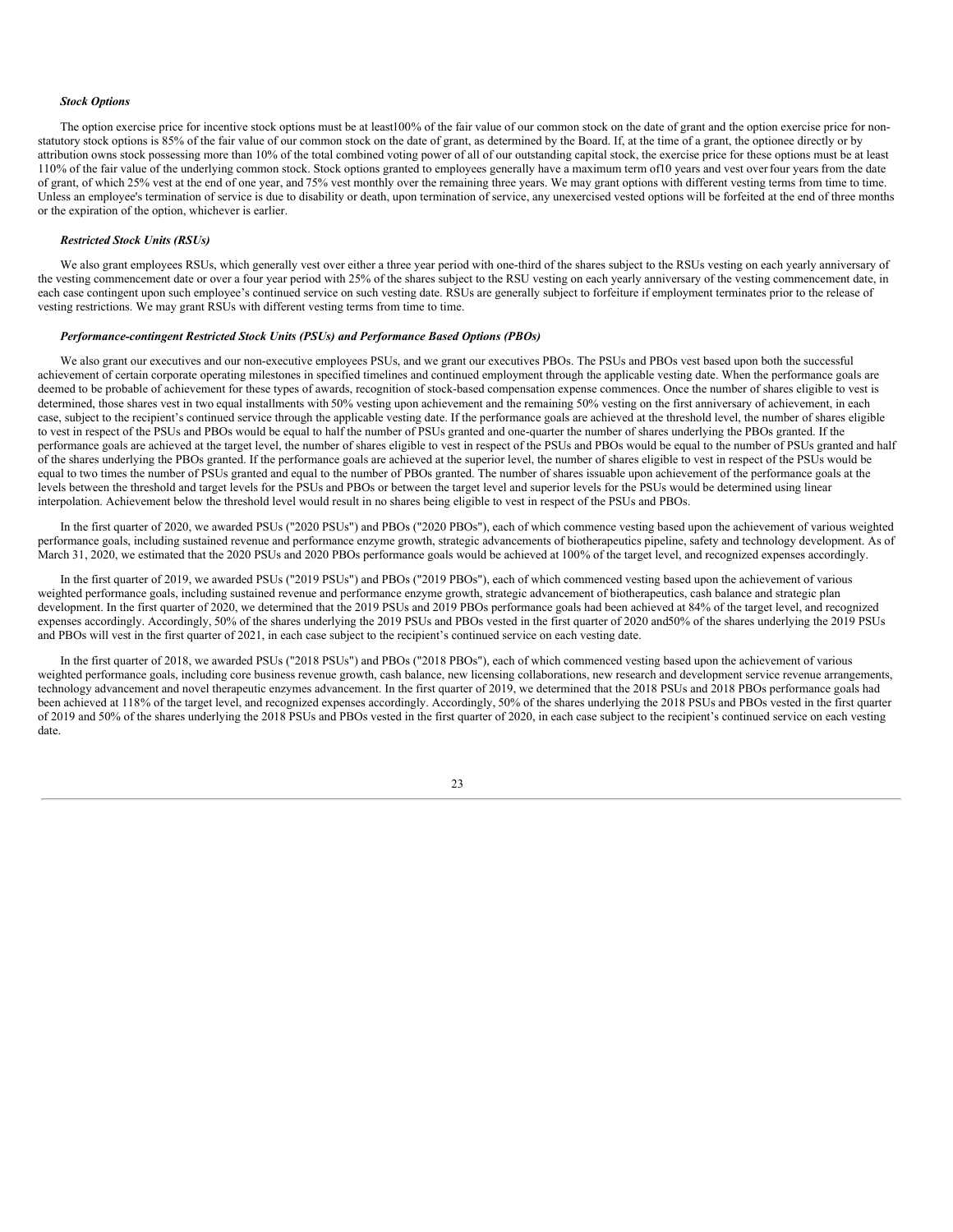## *Stock-Based Compensation Expense*

Stock-based compensation expense is included in the unaudited condensed consolidated statements of operations as follows (in thousands):

|                                     | Three Months Ended March 31, |       |  |       |  |
|-------------------------------------|------------------------------|-------|--|-------|--|
|                                     | 2020                         |       |  | 2019  |  |
| Research and development            |                              | 424   |  | 388   |  |
| Selling, general and administrative |                              | 1.745 |  | 1,675 |  |
| Total                               |                              | 2,169 |  | 2,063 |  |

The following table presents total stock-based compensation expense by security type included in the unaudited condensed consolidated statements of operations for the three months ended March 31, 2020 and 2019 (in thousands):

|               | Three Months Ended March 31, |  |       |  |  |  |
|---------------|------------------------------|--|-------|--|--|--|
|               | 2020                         |  | 2019  |  |  |  |
| Stock options | 541                          |  | 554   |  |  |  |
| RSUs and RSAs | 599                          |  | 461   |  |  |  |
| <b>PSUs</b>   | 331                          |  | 391   |  |  |  |
| PBOs          | 698                          |  | 657   |  |  |  |
| Total         | 2,169                        |  | 2,063 |  |  |  |

As of March 31, 2020, unrecognized stock-based compensation expense, net of expected forfeitures, was \$4.7 million related to unvested employee stock options, \$2.4 million related to unvested RSUs and RSAs, \$1.2 million related to unvested PSUs, and \$2.0 million related to unvested PBOs based on current estimates of the level of achievement. Stock-based compensation expense for these awards will be recognized through the year of 2024.

## **Note 10. Capital Stock**

## *Exercise of Options*

For the three months ended March 31, 2020 and March 31, 2019,5,333 and 218,572 shares, respectively, were issued upon option exercises at a weighted-average exercise price of \$7.31 and \$3.55 per share, respectively, with net cash proceeds of \$39.0 thousand and \$0.8 million, respectively.

## **Note 11. Commitments and Contingencies**

#### *Operating Leases*

Our headquarters are located in Redwood City, California, where we occupy approximately77,300 square feet of office and laboratory space infour buildings within the same business park of Metropolitan Life Insurance Company ("MetLife"). Our lease ("Lease") with MetLife includes approximately 28,200 square feet of space located at 200 and 220 Penobscot Drive, Redwood City, California (the "Penobscot Space"), approximately 37,900 square feet of space located at 400 Penobscot Drive, Redwood City, California (the "Building 2 Space"), and approximately 11,200 square feet of space located at 501 Chesapeake Drive, Redwood City, California (the "501 Chesapeake Space").

Until January 31, 2020, we also leased approximately 29,900 square feet of space located at 101 Saginaw Drive, Redwood City, California (the "Saginaw Space"). During the period January 1, 2020 through January 31, 2020, we subleased approximately 26,500 square feet of the Saginaw Space to Minerva Surgical, Inc. The lease and sublease for the Saginaw Space both expired at the end of January 2020. During the period from February 1, 2020 through April 30, 2020, we are subleasing approximately 3,400 square feet of the Saginaw Space from Minerva Surgical, Inc. This sublease will end on April 30, 2020.

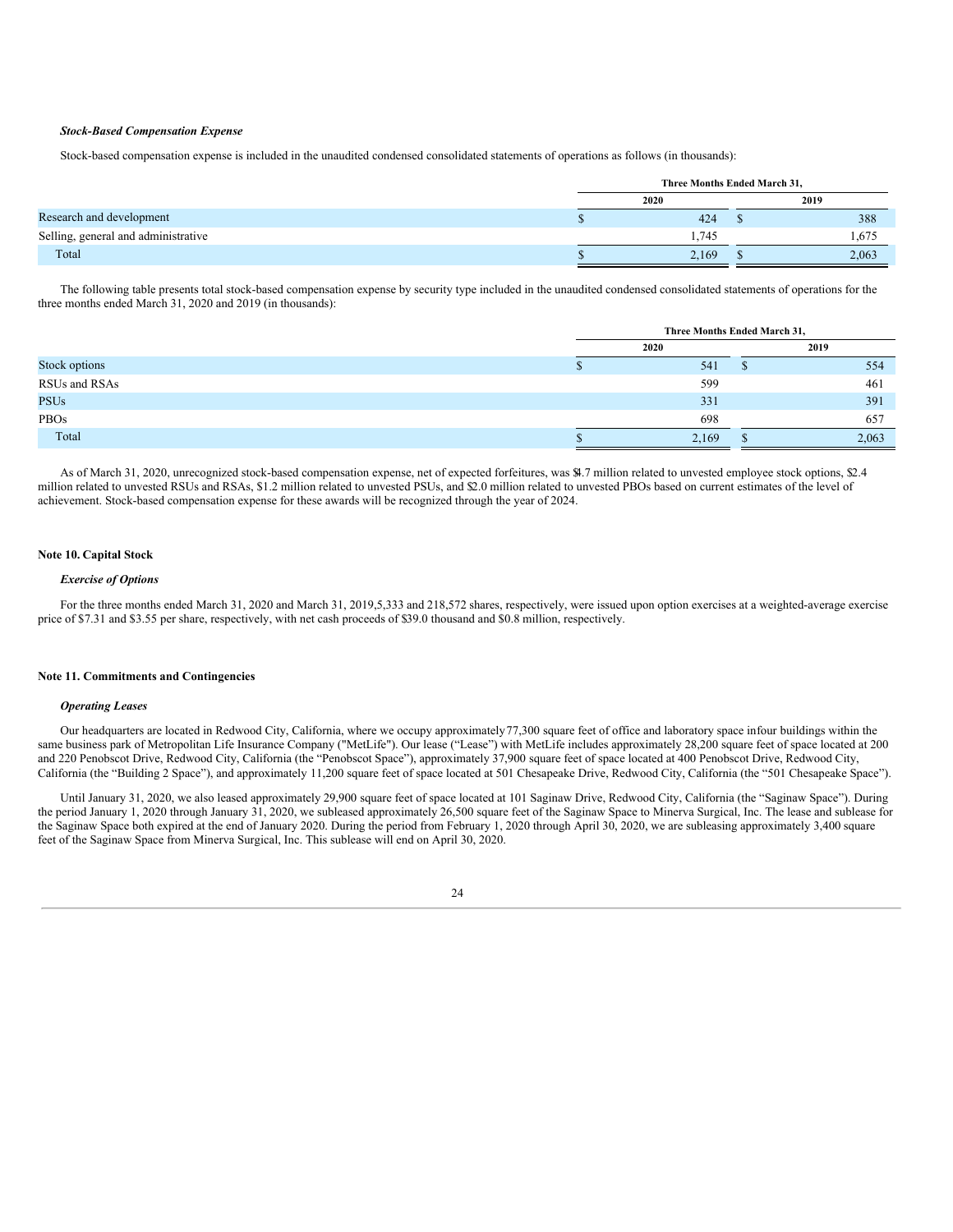We entered into the initial lease with MetLife for a portion of this space in 2004 and the lease has been amended multiple times since then to adjust space and terms of the lease ("Lease"). In February 2019, we have entered into an Eighth Amendment to the Lease ( the "Eighth Amendment") with MetLife with respect to the Penobscot Space, the Building 2 Space and the 501 Chesapeake Space to extend the term of the Lease for additional periods. Pursuant to the Eighth Amendment, the term of the lease of the Penobscot Space and the Building 2 Space has been extended through May 2027. The lease term for the 501 Chesapeake Space has been extended to May 2029. We have two consecutive options to extend the term of the lease for the Penobscot Space, the Building 2 Space and the 501 Chesapeake Space for an additional period of five years per option.

We are required to restore certain areas of the Redwood City facilities that we are renting to their original form. We are expensing the asset retirement obligation over the terms of the respective leases. We review the estimated obligation each reporting period and make adjustments if our estimates change. We recorded asset retirement obligations of \$0.2 million as of March 31, 2020 and December 31, 2019, which are included in other liabilities on the unaudited condensed consolidated balance sheets. Accretion expense related to our asset retirement obligations was nominal.

Pursuant to the terms of the Lease, we exercised our right to deliver a letter of credit in lieu of a security deposit. The letter of credit is collateralized by deposit balances held by the bank in the amount of \$1.1 million as of March 31, 2020 and December 31, 2019, and are recorded as non-current restricted cash on the unaudited condensed consolidated balance sheets.

#### *Finance Leases*

In December 2016, we entered into a three-year financing lease agreement with a third party supplier for the purchase of laboratory equipment that was partially financed through a finance lease of approximately \$0.4 million. The lease became effective upon delivery of the equipment in February 2017, and the term of the lease wasthree years from the effective date was expired in February 2020. This financing agreement was accounted for as a finance lease due to bargain purchase options at the end of the lease. In April 2017, we entered into a three-year financing lease agreement with a third-party supplier for the purchase of information technology equipment for approximately \$0.3 million. The effective date of the lease was May 19, 2017 and the term of the lease was three years to be expired in April 2020.

#### *Lease Costs and other information*

Lease related costs were as follows (in thousands):

|                                     | Three Months Ended March 31, |       |      |       |  |  |  |
|-------------------------------------|------------------------------|-------|------|-------|--|--|--|
|                                     | 2020                         |       | 2019 |       |  |  |  |
| Finance lease costs:                |                              |       |      |       |  |  |  |
| Amortization of right-of-use assets |                              | 54    | - S  | 54    |  |  |  |
| Interest on lease obligations       |                              |       |      | 4     |  |  |  |
| Finance lease costs                 |                              | 54    |      | 58    |  |  |  |
| Operating lease cost                |                              | 1,068 |      | 1,178 |  |  |  |
| Short-term lease $cost^{(1)}$       |                              | 31    |      |       |  |  |  |
| Sublease income                     |                              | (55)  |      | (211) |  |  |  |
| Total lease cost                    |                              | 1,098 |      | 1,025 |  |  |  |

(1) Short-term lease costs on leases with terms of over one month and less than one year.

Other information related to non-cancellable finance leases and operating leases under non-cancellable subleases as of March 31, 2020 was as follows:

|                                                  | <b>Operating Leases</b> | <b>Finance Leases</b> |
|--------------------------------------------------|-------------------------|-----------------------|
| Weighted-average remaining lease term (in years) | 7.4 years               | $0.1$ years           |
| Weighted-average discount rate                   | $\frac{0}{2}$<br>6.6    | $5.0\%$               |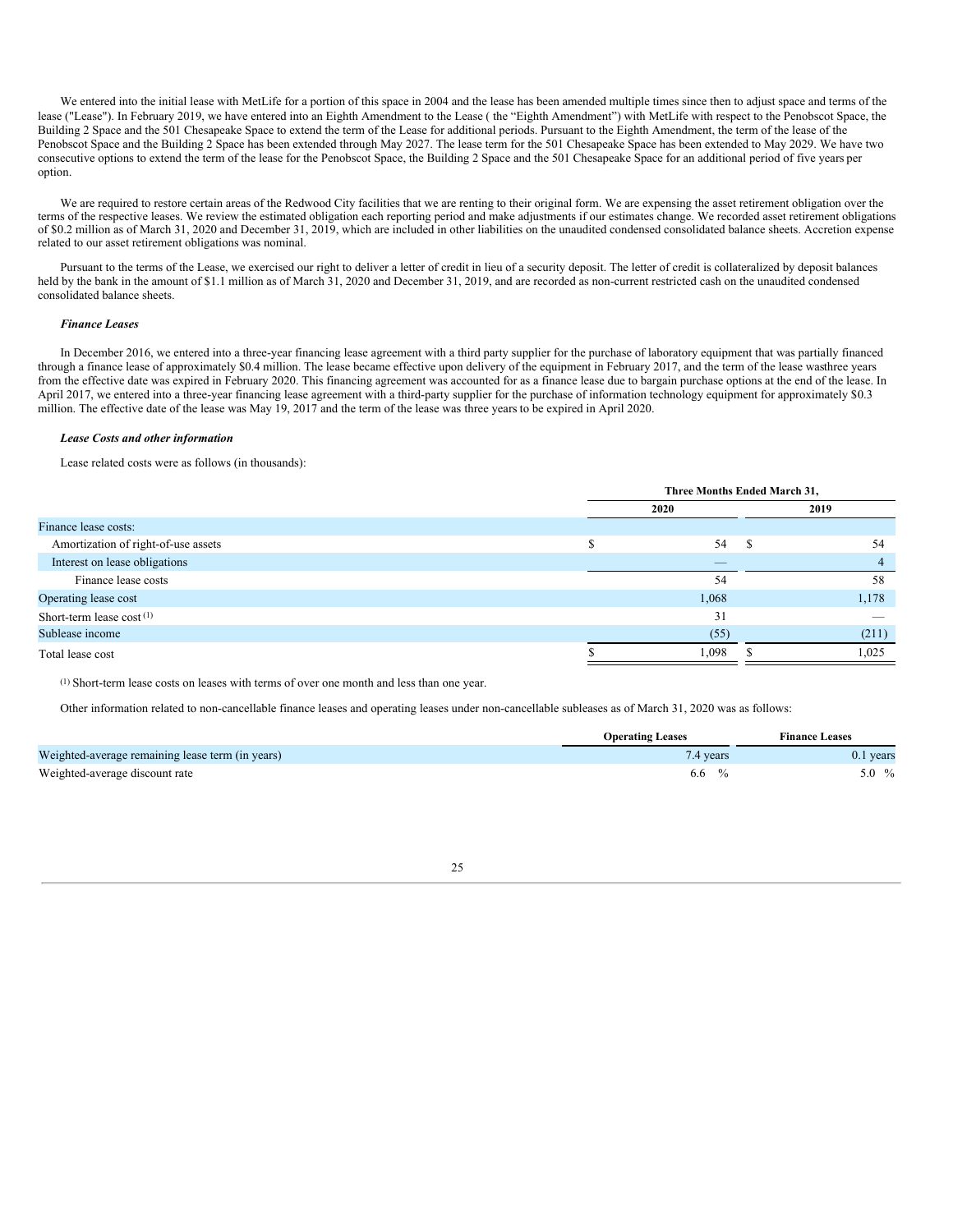Cash paid for amounts included in the measurement of lease obligations was as follows (in thousands):

|                                            | Three Months Ended March 31. |      |
|--------------------------------------------|------------------------------|------|
|                                            | 2020                         | 2019 |
| Operating cash flows from operating leases | 354                          | 812  |
| Operating cash flows from finance leases   | $\overline{\phantom{a}}$     |      |
| Financing cash flows from finance leases   |                              | ٢Ο   |

As of March 31, 2020, our maturity analysis of annual undiscounted cash flows of the non-cancellable finance and operating leases are as follows (in thousands):

| Years ending December 31,    | <b>Finance Leases</b>    | <b>Operating Leases</b> |
|------------------------------|--------------------------|-------------------------|
| 2020 (remaining 9 months)    | $\mathbf Q$              | 2,462                   |
| 2021                         |                          | 4,197                   |
| 2022                         | $\overline{\phantom{a}}$ | 4,285                   |
| 2023                         | $\overline{\phantom{a}}$ | 4,589                   |
| 2024                         | $\overline{\phantom{a}}$ | 4,726                   |
| 2025 and thereafter          | $-$                      | 13,494                  |
| Total minimum lease payments | $\mathbf Q$              | 33,753                  |
| Less: imputed interest       | -                        | (7,619)                 |
| Lease Obligations            | $\mathbf Q$              | 26,134                  |

#### *Other Commitments*

We enter into supply and service arrangements in the normal course of business. Supply arrangements are primarily for fixed-price manufacture and supply. Service agreements are primarily for the development of manufacturing processes and certain studies. Commitments under service agreements are subject to cancellation at our discretion which may require payment of certain cancellation fees. The timing of completion of service arrangements is subject to variability in estimates of the time required to complete the work.

The following table provides quantitative data regarding our other commitments. Future minimum payments reflect amounts that we expect to pay including potential obligations under services agreements subject to risk of cancellation by us (in thousands):

| <b>Other Commitment Agreement Type</b>                                              | <b>Agreement Date</b> | <b>Future Minimum Payment</b> |       |
|-------------------------------------------------------------------------------------|-----------------------|-------------------------------|-------|
| Manufacture and supply agreement with expected future payment date of December 2022 | April 2016            |                               | 84    |
| Development and manufacturing services agreements                                   | September 2019        |                               | 5.084 |
| Total other commitments                                                             |                       |                               | 5,931 |

## *Credit Facility*

In June 30, 2017, we entered into a credit facility (the "Credit Facility") consisting of term loans ("Term Debt") up to \$10.0 million, and advances ("Advances") under a revolving line of credit ("Revolving Line of Credit") up to \$5.0 million with an accounts receivable borrowing base of80% of eligible accounts receivable. At March 31, 2020 and December 31, 2019, we have not drawn from the Credit Facility. We may draw on the Revolving Line of Credit at any time prior to the September 30, 2020 maturity date. On October 1, 2023, loans drawn under the Term Debt mature and the Revolving Line of Credit terminates. Loans made under the Term Debt bears interest through maturity at a variable rate based on the LIBOR plus 3.60%. Advances under the Revolving Line of Credit bear interest at a variable annual rate equal to the greater of (i)1.00% above the prime rate and (ii) 5.00%.

Our obligations under the Credit Facility are secured by a lien on substantially all of our personal property other than our intellectual property. The Credit Facility includes a number of customary covenants and restrictive financial covenants

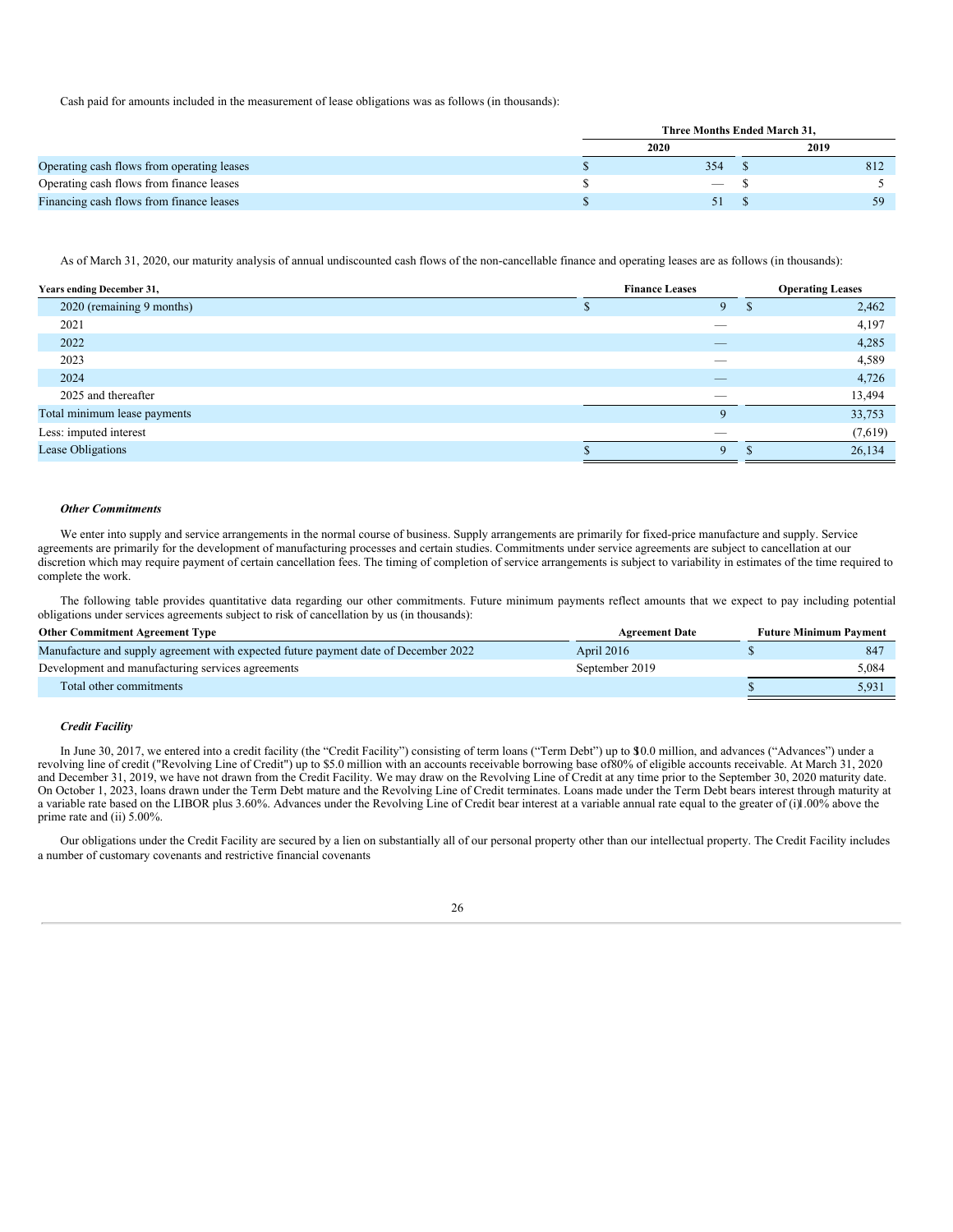including meeting minimum product revenue levels and maintaining certain minimum cash levels with the lender. The Credit Facility's financial covenants restrict the ability of the Company to transfer collateral, incur additional indebtedness, engage in mergers or acquisitions, pay dividends or make other distributions, make investments, create liens, sell assets, or sell certain assets held at foreign subsidiaries. A failure to comply with these covenants could permit the lender to exercise remedies against us and the collateral securing the Credit Facility, including foreclosure of our properties securing the Credit Facilities and our cash. At March 31, 2020, we were in compliance with the covenants for the Credit Facility.

The Credit Facility allows for interest-only payments on the Term Debt through November 1, 2021. Monthly payments of principal and interest on the Term Debt are required following the applicable amortization date. We may elect to prepay in full the Term Debt and Advances under the Revolving Line of Credit at any time.

#### *Legal Proceedings*

We are not currently a party to any material pending litigation or other material legal proceedings.

#### *Indemnifications*

We are required to recognize a liability for the fair value of any obligations we assume upon the issuance of a guarantee. We have certain agreements with licensors, licensees and collaborators that contain indemnification provisions. In such provisions, we typically agree to indemnify the licensor, licensee and collaborator against certain types of third party claims. The maximum amount of the indemnifications is not limited. We accrue for known indemnification issues when a loss is probable and can be reasonably estimated. There were no accruals for expenses related to indemnification issues for any periods presented.

## *Impact of COVID-19*

We are subject to risks and uncertainties as a result of the current COVID-19 pandemic. The COVID-19 pandemic has presented a substantial public health and economic challenge around the world and is affecting our employees, communities and business operations, as well as the U.S. economy and other economies worldwide. The full extent to which the COVID-19 pandemic will directly or indirectly impact our business, results of operations and financial condition will depend on future developments that are highly uncertain and cannot be accurately predicted, including the duration and severity of the pandemic and the extent and severity of the impact on our customers, new information that may emerge concerning COVID-19, the actions taken to contain it or treat its impact and the economic impact on local, regional, national and international markets.

To date, we and our collaboration partners have been able to continue to supply our enzymes to our customers worldwide. However, we are dependent on our manufacturing and logistics partners and consequently, disruptions in operations of our partners and customers may affect our ability to supply enzymes to our customers. Furthermore, our ability to provide future research and development ("R&D") services will continue to be disrupted as a result of local shelter-in-place orders and any disruptions in operations of our customers with whom we collaborate. For the three months ended March 31, 2020, the COVID-19 pandemic resulted in lower research and development revenues of approximately \$0.6 million as completion of certain R&D services were deferred to the future periods. We are unable to fully determine and quantify the extent to which delays in our R&D projects will be affected by the COVID-19 pandemic. We are continuing to assess the potential impact of the COVID-19 pandemic on our business and operations, including our product sales, R&D service revenue, expenses and manufacturing.

In the U.S., the impact of COVID-19, including governmental orders governing the operation of non-essential businesses during the pandemic, has caused the temporary closure of our Redwood City, California facilities and has disrupted our research and development operations. Our Redwood City employees have been working from home since mid-March 2020, while ensuring essential staffing levels in our operations remain in place.

Our future results of operations and liquidity could be adversely impacted by delays in payments of outstanding receivable amounts beyond normal payment terms, supply chain disruptions and uncertain demand, and the impact of any initiatives or programs that we may undertake to address financial and operations challenges faced by our customers. As of the date of issuance of these condensed consolidated financial statements, the extent to which the COVID-19 pandemic may materially impact our financial condition, liquidity, or results of operations is uncertain.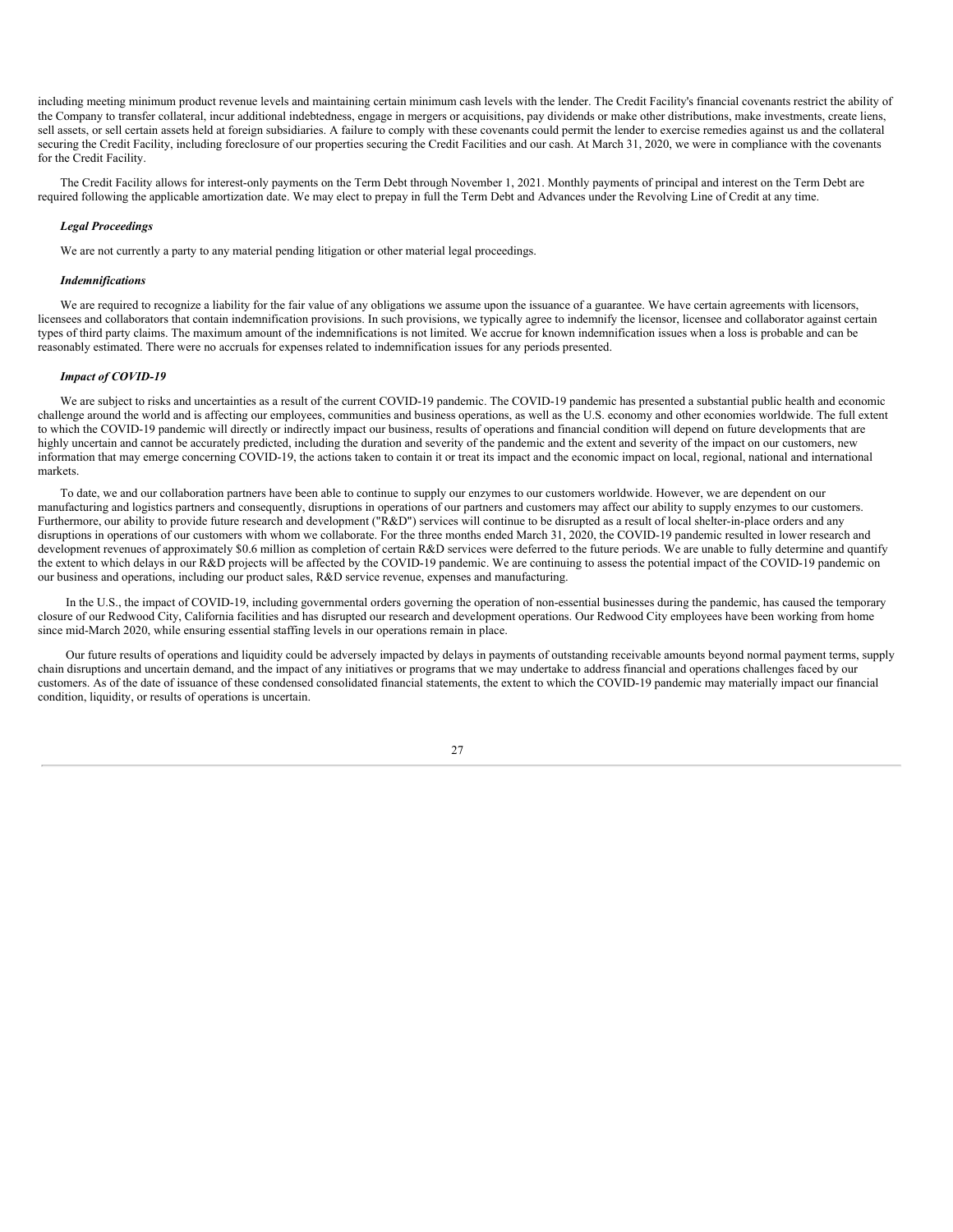## **Note 12. Related Party Transactions**

## *AstraZeneca PLC*

Pam P. Cheng, a member of our board of directors, joined AstraZeneca PLC as Executive Vice President, Operations and Information Technology in June 2015. We sell biocatalyst products to AstraZeneca PLC and its controlled purchasing agents and contract manufacturers.

We recognized \$0.1 million and nominal revenue in the three months ended March 31, 2020, and 2019, respectively, from transactions with AstraZeneca PLC and its controlled purchasing agents and contract manufacturers. At March 31, 2020 and December 31, 2019, we had \$0.1 million and \$0.3 million of receivables from AstraZeneca PLC and its controlled purchasing agents and contract manufacturers, respectively.

#### **Note 13. Segment, Geographical and Other Revenue Information**

#### *Segment Information*

We manage our business astwo business segments: Performance Enzymes and Novel Biotherapeutics, which are based on our operating segments. Operating segments are defined as components of an enterprise about which separate financial information is available that is evaluated regularly by the CODM, or decision making group, in deciding how to allocate resources, and in assessing performance. Our CODM is our Chief Executive Officer. Our business segments are primarily based on our organizational structure and our operating results as used by our CODM in assessing performance and allocating resources for our company.

We report corporate-related expenses such as legal, accounting, information technology, and other costs that are not otherwise included in our reportable business segments as "Corporate costs." All items not included in income (loss) from operations are excluded from the business segments.

We manage our assets on a total company basis, not by business segment, as the majority of our operating assets are shared or commingled. Our CODM does not review asset information by business segment in assessing performance or allocating resources, and accordingly, we do not report asset information by business segment.

## *Performance Enzymes*

We initially commercialized our CodeEvolver® protein engineering technology platform and products in the pharmaceuticals market, and to date this continues to be our largest market served. Our customers, which include many large global pharmaceutical companies, use our technology, products and services in their manufacturing processes and process development. We have also used the technology to develop customized enzymes for use in other industrial markets. These markets consist of several large industrial verticals, including food and food ingredients, animal feed, flavors, fragrances, and agricultural chemicals. We also use our technology to develop enzymes for customers using NGS and PCR/qPCR for in vitro molecular diagnostic and molecular biology research applications.

#### *Novel Biotherapeutics*

We are also targeting new opportunities in the pharmaceutical industry to discover, improve, and/or develop biotherapeutic drug candidates. We believe that our CodeEvolver<sup>®</sup> protein engineering platform technology can be used to discover novel biotherapeutic drug candidates that will target human diseases that are in need of improved therapeutic interventions. Similarly, we believe that we can deploy our platform technology to improve specific characteristics of a customer's pre-existing biotherapeutic drug candidate, such as its activity, stability or immunogenicity. Most notable is our lead program for the potential treatment of PKU in humans. PKU is an inherited metabolic disorder in which the enzyme that converts the essential amino acid phenylalanine into tyrosine is deficient.

We have also developed a pipeline of other biotherapeutic drug candidates, which are in preclinical development, and in which we expect to continue to make additional investments with the aim of advancing additional product candidates targeting other therapeutic areas. In March 2020 we entered into the Takeda Agreement with Takeda under which we will research and develop protein sequences for use in gene therapy products for certain diseases.

Factors considered in determining the two reportable segments of the Company include the nature of business activities, the management structure directly accountable to our CODM for operating and administrative activities, availability of discrete

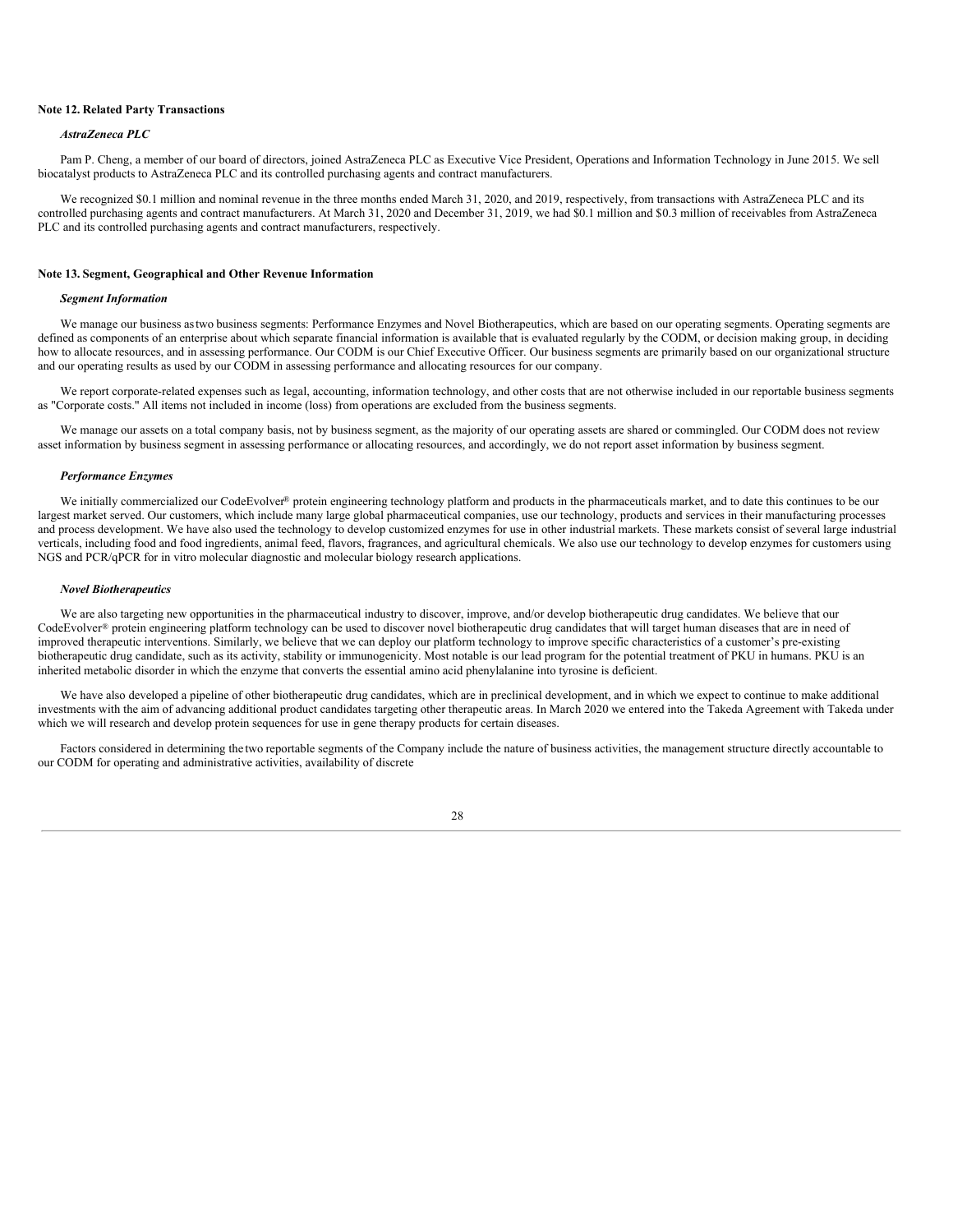financial information and information presented to the Board of Directors. Our CODM regularly reviews our segments and the approach provided by management for performance evaluation and resource allocation.

Operating expenses that directly support the segment activity are allocated based on segment headcount, revenue contribution or activity of the business units within the segments, based on the corporate activity type provided to the segment. The expense allocation excludes certain corporate costs that are separately managed from the segments. This provides the CODM with more meaningful segment profitability reporting to support operating decisions and allocate resources.

The following table provides financial information by our reportable business segments along with a reconciliation to consolidated loss before income taxes (in thousands):

|                                            |   |                               | Three months ended March 31, 2020 |   |          |   | Three months ended March 31, 2019 |   |                              |   |         |  |  |
|--------------------------------------------|---|-------------------------------|-----------------------------------|---|----------|---|-----------------------------------|---|------------------------------|---|---------|--|--|
|                                            |   | Performance<br><b>Enzymes</b> | <b>Novel Biotherapeutics</b>      |   | Total    |   | Performance<br><b>Enzymes</b>     |   | <b>Novel Biotherapeutics</b> |   | Total   |  |  |
| <b>Revenues:</b>                           |   |                               |                                   |   |          |   |                                   |   |                              |   |         |  |  |
| Product revenue                            | S | 5,100                         | \$<br>$\overline{\phantom{a}}$    | S | 5,100    | S | 7,988                             | S | --                           | S | 7,988   |  |  |
| Research and development revenue           |   | 5,774                         | 3,796                             |   | 9,570    |   | 2,099                             |   | 5,496                        |   | 7,595   |  |  |
| Total revenues                             |   | 10,874                        | 3,796                             |   | 14,670   |   | 10,087                            |   | 5,496                        |   | 15,583  |  |  |
| Costs and operating expenses:              |   |                               |                                   |   |          |   |                                   |   |                              |   |         |  |  |
| Cost of product revenue                    |   | 2,541                         |                                   |   | 2,541    |   | 4,391                             |   |                              |   | 4,391   |  |  |
| Research and development <sup>(1)</sup>    |   | 5,696                         | 4,925                             |   | 10,621   |   | 4,442                             |   | 3,317                        |   | 7,759   |  |  |
| Selling, general and administrative $(1)$  |   | 2,345                         | 591                               |   | 2,936    |   | 2,101                             |   | 517                          |   | 2,618   |  |  |
| Total segment costs and operating expenses |   | 10,582                        | 5,516                             |   | 16,098   |   | 10,934                            |   | 3,834                        |   | 14,768  |  |  |
| Income (loss) from operations              |   | 292                           | (1,720)                           |   | (1, 428) |   | (847)                             |   | 1,662                        |   | 815     |  |  |
| Corporate costs $(2)$                      |   |                               |                                   |   | (5, 727) |   |                                   |   |                              |   | (5,575) |  |  |
| Depreciation and amortization              |   |                               |                                   |   | (492)    |   |                                   |   |                              |   | (373)   |  |  |
| Loss before income taxes                   |   |                               |                                   |   | (7,647)  |   |                                   |   |                              |   | (5,133) |  |  |

(1)Research and development expenses and Selling, general and administrative expenses exclude depreciation and amortization of finance leases. (2)Corporate costs include unallocated selling, general and administrative expense, interest income, and other income and expenses.

The following table provides stock-based compensation expense included in loss from operations (in thousands):

|                          |                               |      |                              |  |                |  | Three months ended March 31, |  |                               |  |                              |  |                |  |       |
|--------------------------|-------------------------------|------|------------------------------|--|----------------|--|------------------------------|--|-------------------------------|--|------------------------------|--|----------------|--|-------|
|                          |                               | 2020 |                              |  | 2019           |  |                              |  |                               |  |                              |  |                |  |       |
|                          | Performance<br><b>Enzymes</b> |      | <b>Novel Biotherapeutics</b> |  | Corporate cost |  | Total                        |  | Performance<br><b>Enzymes</b> |  | <b>Novel Biotherapeutics</b> |  | Corporate cost |  | Total |
| Stock-based compensation | 756                           |      | 241                          |  | 1.172          |  | 2,169                        |  | 636                           |  | 141                          |  | .286           |  | 2,063 |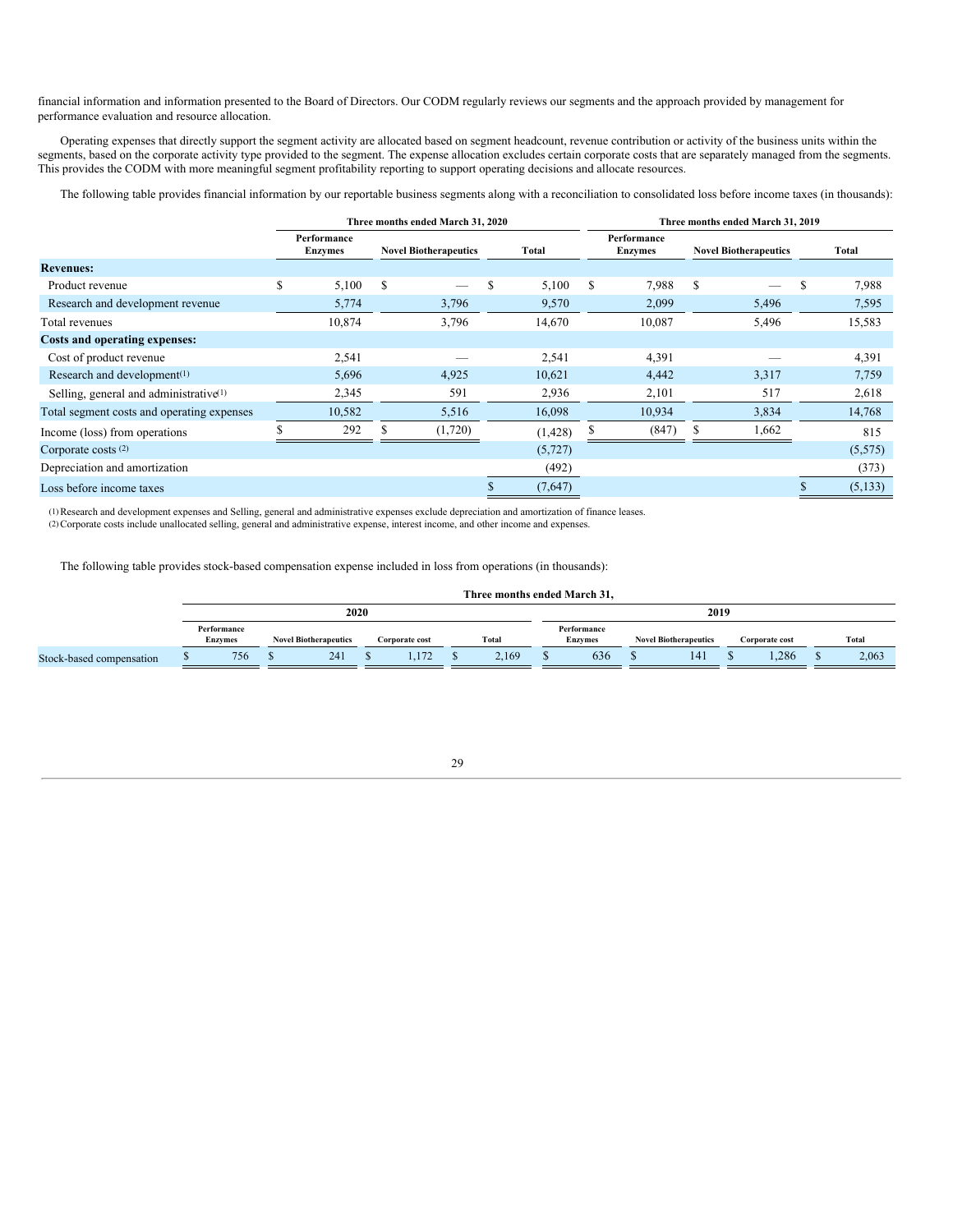## *Significant Customers*

Customers that each accounted for 10% or more of our total revenues were as follows:

|            | Three Months Ended March 31, |         |
|------------|------------------------------|---------|
|            | 2020                         | 2019    |
| Customer A | 24 %                         | 41 $\%$ |
| Customer B | $19\%$                       | $-$ %   |
| Customer C | $15\%$                       | $-$ %   |
| Customer D | $11\%$                       | $35 \%$ |

Customers that each accounted for 10% or more of accounts receivable had balances as of the periods presented as follows:

|                   | Percentage of Accounts Receivables as of |                     |
|-------------------|------------------------------------------|---------------------|
|                   | <b>March 31, 2020</b>                    | December 31, 2019   |
| <b>Customer A</b> | 47 $\%$                                  | $\frac{0}{0}$<br>38 |
| Customer D        | $-$ %                                    | $\%$<br>10          |

*\* Percentage was less than 10%*

## *Geographical Information*

Geographic revenues are identified by the location of the customer and consist of the following (in thousands):

|                | Three Months Ended March 31, |        |   |        |  |  |  |
|----------------|------------------------------|--------|---|--------|--|--|--|
|                |                              | 2020   |   | 2019   |  |  |  |
| Revenues       |                              |        |   |        |  |  |  |
| Americas       |                              | 5,225  | S | 2,838  |  |  |  |
| <b>EMEA</b>    |                              | 5,971  |   | 7,726  |  |  |  |
| APAC           |                              | 3,474  |   | 5,019  |  |  |  |
| Total revenues |                              | 14,670 |   | 15,583 |  |  |  |

Identifiable long-lived assets by location was as follows (in thousands):

| $\cdot$ $\cdot$<br>Long-lived assets |  | $\ldots$ 2020<br>March  | December 31, 2019 |  |  |
|--------------------------------------|--|-------------------------|-------------------|--|--|
| <b>United States</b>                 |  | $\sim$ 4 $\sim$<br>6.64 | 202<br>0.282      |  |  |

Identifiable goodwill was as follows (in thousands):

|          |                            | <b>March 31, 2020</b> |                              |       |       |                            |       |                              |     |       |       |
|----------|----------------------------|-----------------------|------------------------------|-------|-------|----------------------------|-------|------------------------------|-----|-------|-------|
|          | <b>Performance Enzymes</b> |                       | <b>Novel Biotherapeutics</b> | Total |       | <b>Performance Enzymes</b> |       | <b>Novel Biotherapeutics</b> |     | Total |       |
| Goodwill | 2,463                      |                       | 778                          |       | 3,241 |                            | 2,463 |                              | 778 |       | 3,241 |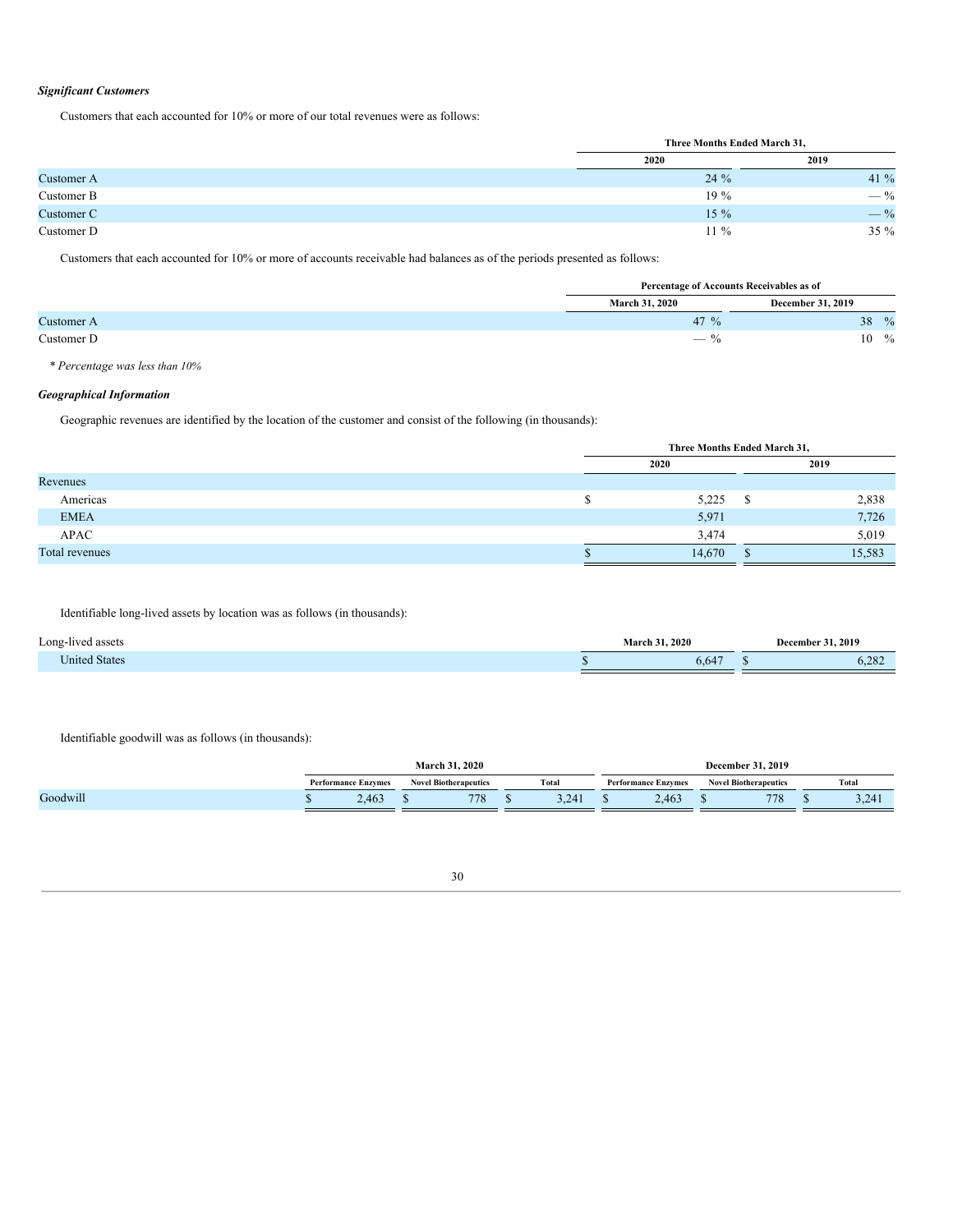## **Note 14. Allowance for Credit Losses**

An analysis of the allowance for credit losses is as follows (in thousands):

**Three months ended March 31, 2020** Beginning Balance January 1, 2020 \$ 34 Write-offs charged against the allowance — Recoveries of amounts previously written off Ending Balance March 31, 2020 34

The following tables below summarizes accounts receivable by aging category (in thousands):

|                     |                   | 2020<br>March<br>$-31$ |                   |                          |                  |    |                    |     |         |       |                      |       |  |
|---------------------|-------------------|------------------------|-------------------|--------------------------|------------------|----|--------------------|-----|---------|-------|----------------------|-------|--|
|                     | <b>31-60 Days</b> |                        | <b>61-90 Days</b> |                          | 91 days and over |    | Total over 31 days |     | Current |       | <b>Total balance</b> |       |  |
| Accounts receivable |                   | 745                    |                   | $\overline{\phantom{a}}$ |                  | 40 |                    | 785 |         | 7,599 |                      | 8,384 |  |

|                     | 2019<br>December 31. |  |                   |  |                  |  |                    |  |         |  |                      |  |
|---------------------|----------------------|--|-------------------|--|------------------|--|--------------------|--|---------|--|----------------------|--|
|                     | <b>31-60 Days</b>    |  | <b>61-90 Days</b> |  | 91 days and over |  | Total over 31 days |  | Current |  | <b>Total balance</b> |  |
| Accounts receivable | 185                  |  |                   |  | 65               |  | 257<br>ت           |  | 3.806   |  | 9,063                |  |

## **Note 15. Subsequent Events**

## *Achievement of milestone under Platform Technology Transfer and License Agreement*

<span id="page-30-0"></span>In April 2020, we achieved a technology transfer milestone associated with the Novartis CodeEvolver® Agreement. We are entitled to receive \$4.0 million within 60 days of achievement of the technology transfer milestone.

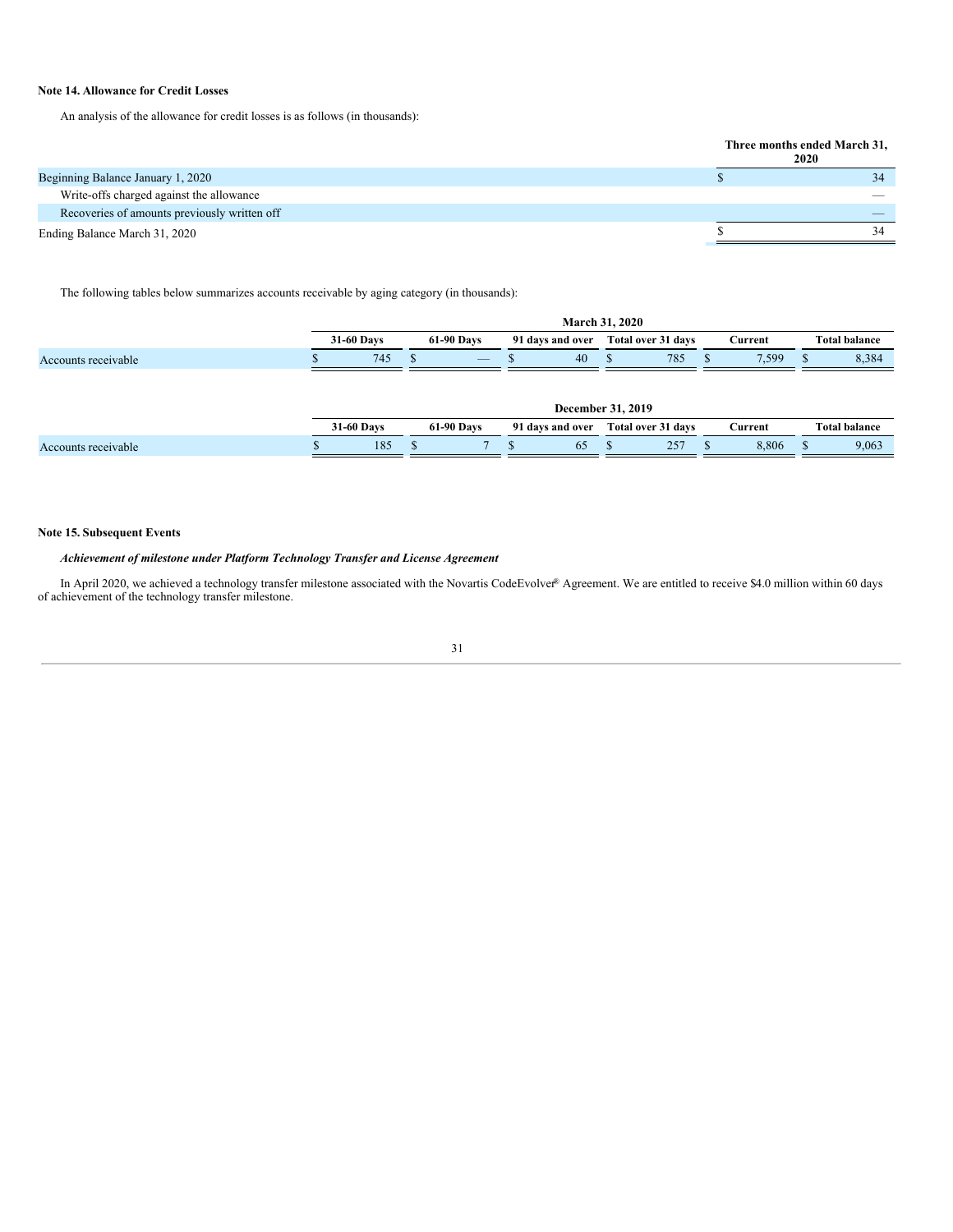## **ITEM 2. MANAGEMENT'S DISCUSSION AND ANALYSIS OF FINANCIAL CONDITION AND RESULTS OF OPERATIONS**

The following management's discussion and analysis of our financial condition and results of operations should be read in conjunction with the unaudited condensed consolidated financial statements and the related notes thereto included elsewhere in this Quarterly Report on Form 10-Q and the audited consolidated financial statements and notes thereto and management's discussion and analysis of financial condition and results of operations for the year ended December 31, 2019 included in our Annual Report on Form 10-K for the year ended December 31, 2019, as filed with the SEC on February 28, 2020 (the "Annual Report"). This Quarterly Report on Form 10-Q contains forward-looking statements within the meaning of Section 21E of the Securities Exchange Act of 1934, as amended (the "Exchange Act"). These statements include, but are not limited to, expectations regarding our strategy, business plans, financial performance and developments relating to our industry. These statements are often identified by the use of words such as "may," "will," "expect," "believe," "anticipate," "intend," "could," "should," "estimate," or "continue," and similar expressions or variations. Such forward-looking statements are subject to risks, uncertainties and other factors that could cause actual results and the timing of certain events to differ materially from future results expressed or implied by such forward-looking statements. Factors that could cause or contribute to such differences include, but are not limited to, those discussed in Part II, Item 1A: "Risk Factors" of this Quarterly Report on Form 10-Q and Part I, Item 1A: "Risk Factors" of our Annual Report, as incorporated herein and referenced in Part II, Item 1A: "Risk Factors" of this Quarterly Report on Form 10-Q and elsewhere in this report. The forward-looking statements in this Quarterly Report on Form 10-Q represent our views as of the date of this Quarterly Report on Form 10-Q. We anticipate that subsequent events and developments will cause our views to change. However, while we may elect to update these forward-looking statements at some point in the future, we have no current intention of doing so except to the extent required by applicable law. You should, therefore, not rely on these forward-looking statements as representing our views as of any date subsequent to the date of this Quarterly Report on Form 10-Q.

## **Business Overview**

We discover, develop and sell proteins that deliver value to our clients in a growing set of industries. We view proteins as a vast untapped source of value-creating materials, and we are using our proven technologies, which we have been continuously improving since our inception in 2002, to commercialize an increasing number of novel proteins, both as proprietary Codexis products and in partnership with our customers.

We are a pioneer in the harnessing of computational technologies to drive biology advancements. Since 2002, we have made substantial investments in the development of our CodeEvolver® protein engineering technology platform, the primary source of our competitive advantage. Our technology platform is powered by proprietary, artificial intelligence-based, computational algorithms that rapidly mine our large and continuously growing library of protein variants' performance attributes. These computational outputs enable increasingly reliable predictions for next generation protein variants to be engineered, enabling delivery of targeted performance enhancements in a time-efficient manner. In addition to its computational prowess, our CodeEvolver® protein engineering technology platform integrates additional modular competencies, including robotic high-throughput screening and genomic sequencing, organic chemistry and process development which are all coordinated to create our novel protein innovations.

Our approach to developing commercially viable biocatalytic manufacturing processes begins by conceptually designing the most cost-effective and practical process for a targeted product. We then develop optimized protein catalysts to enable that process design using our CodeEvolver® protein engineering platform technology. Engineered protein catalyst candidates many thousands for each protein engineering project are then rapidly screened and validated in high throughput screening under relevant manufacturing operating conditions. This approach results in an optimized protein catalyst enabling cost-efficient processes that typically are relatively simple to run in conventional manufacturing equipment. This also allows for the efficient technical transfer of our process to our manufacturing partners.

The successful embodiment of our CodeEvolver® protein engineering technology platform in commercial manufacturing processes requires well-integrated expertise in a number of technical disciplines. In addition to those directly involved in practicing our CodeEvolver® protein engineering platform technology, such as molecular biology, enzymology, microbiology, cellular engineering, metabolic engineering, bioinformatics, biochemistry and high throughput analytical chemistry, our process development projects also involve integrated expertise in organic chemistry, chemical process development, chemical engineering, fermentation process development and fermentation engineering. Our integrated, multi-disciplinary approach to biocatalyst and process development is a critical success factor for our company.

We initially commercialized our CodeEvolver® protein engineering technology platform and products in the pharmaceuticals market, which remains a primary business focus. Our customers, which include many large global

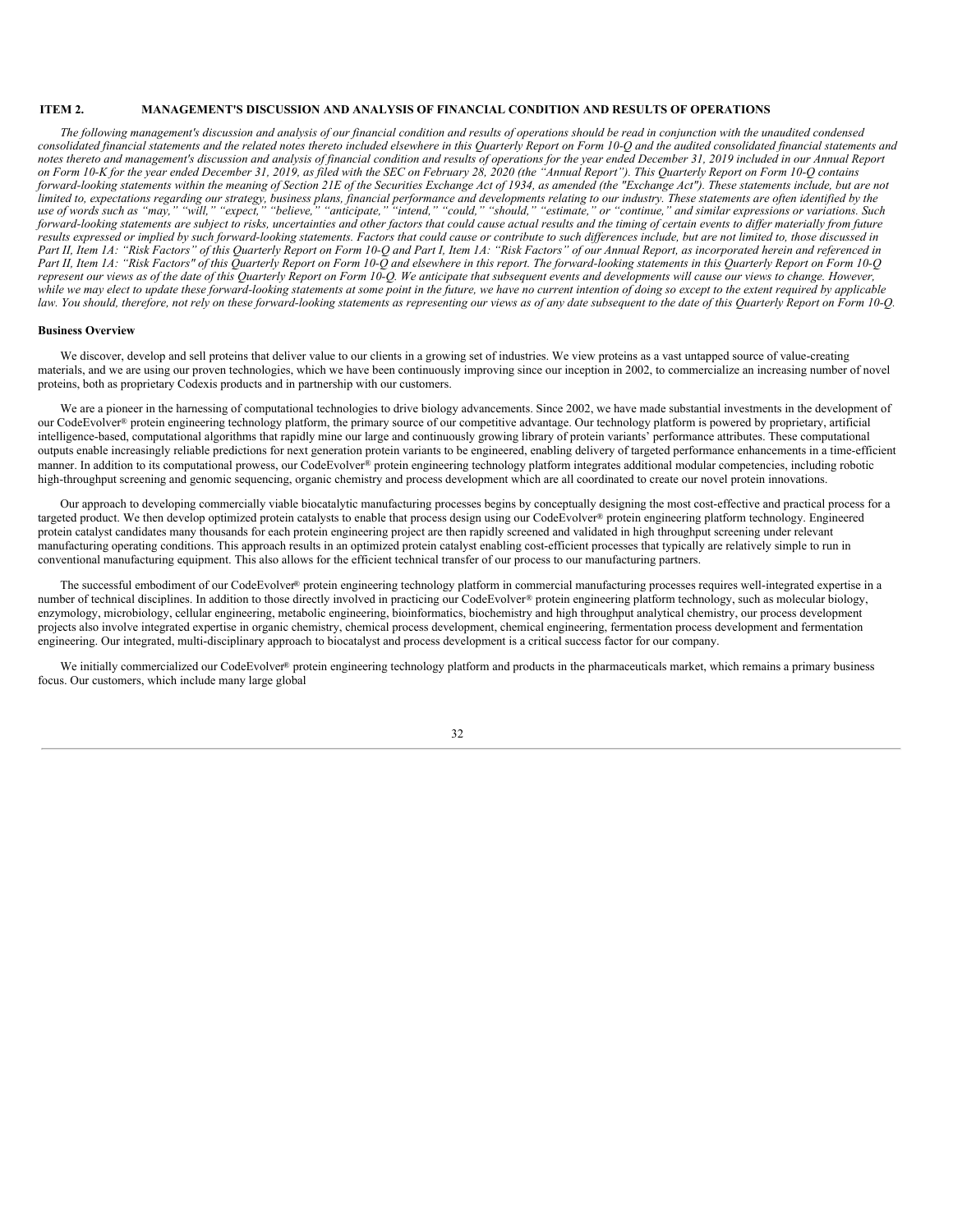pharmaceutical companies, use our technology, products and services in their manufacturing processes and process development. We have also licensed our proprietary CodeEvolver® protein engineering technology platform to global pharmaceutical companies so that they may in turn use this technology to engineer enzymes for their own businesses. Most recently, in May 2019, we entered into a Platform Technology Transfer and License Agreement (the "Novartis CodeEvolver® Agreement") with Novartis Pharma AG ("Novartis"). The Novartis CodeEvolver® Agreement allows Novartis to use Codexis' proprietary CodeEvolver® protein engineering platform technology in the field of human healthcare.

As evidence of our strategy to extend our technology beyond pharmaceutical manufacturing, we have also used the technology to develop protein catalysts and industrial enzymes for use in a wider set of industrial markets. These target industries consist of several large market verticals, including food and food ingredients, animal feed, consumer care, flavors, fragrances and agricultural chemicals. In addition, we are using our technology to develop enzymes for customers using next generation sequencing ("NGS") and polymerase chain reaction ("PCR/qPCR") for in vitro molecular diagnostic and genomic research applications. In December 2019, we entered into a license agreement to provide Roche Sequencing Solutions, Inc. ("Roche") with our first enzyme for this target market, Codexis' EvoT4™ DNA ligase.

We have also begun using the CodeEvolver® protein engineering technology platform to develop early stage, novel biotherapeutic product candidates, both for our customers and for our own business. Our first lead program was for the potential treatment of phenylketonuria ("PKU") in humans. PKU is an inherited metabolic disorder in which the enzyme that converts the essential amino acid phenylalanine into tyrosine is deficient. In October 2017, we entered into the "Nestlé Agreement" with Nestlé Health Science to advance CDX-6114, our enzyme biotherapeutic product candidate for the potential treatment of PKU. PKU is an inherited metabolic disorder in which the enzyme that converts the essential amino acid phenylalanine into tyrosine is deficient. In February 2019, Nestlé Health Science exercised its option to obtain an exclusive license to develop and commercialize CDX-6114. In January 2020, we entered a development agreement with Nestlé Health Science to advance a lead candidate, CDX-7108, into preclinical development and early clinical studies. CDX-7108 is the lead candidate for a potential treatment for a gastro-intestinal disorder. In parallel, the original Strategic Collaboration Agreement was extended through December 2021 to support the discovery of therapeutic candidates for additional disorders. In March, 2020, we entered into a Strategic Collaboration and License Agreement ("Takeda Agreement") with Shire Human Genetic Therapies, Inc., a wholly-owned subsidiary of Takeda Pharmaceutical Company Limited ("Takeda"), for the research and development of novel gene therapies for certain disease indications, including the treatment of lysosomal storage disorders and blood factor deficiencies.

## **Business Segments**

We manage our business as two business segments: Performance Enzymes and Novel Biotherapeutics.

#### *Performance Enzymes*

We initially commercialized our CodeEvolver® protein engineering technology platform and products in the pharmaceuticals market, and to date this continues to be our largest market served. Our customers, which include many large global pharmaceutical companies, use our technology, products and services in their manufacturing processes and process development. We have also used the technology to develop customized enzymes for use in other industrial markets. These markets consist of several large industrial verticals, including food and food ingredients, animal feed, consumer care, flavors, fragrances, and agricultural chemicals. We also use our technology to develop enzymes for customers using NGS and PCR/qPCR for in vitro molecular diagnostic and molecular biology research applications.

#### *Novel Biotherapeutics*

We are also targeting new opportunities in the pharmaceutical industry to discover, improve, and/or develop biotherapeutic drug candidates. We believe that our CodeEvolver® protein engineering platform technology can be used to discover novel biotherapeutic drug candidates that will target human diseases that are in need of improved therapeutic interventions. Similarly, we believe that we can deploy our platform technology to improve specific characteristics of a customer's pre-existing biotherapeutic drug candidate, such as its activity, stability or immunogenicity. Our first lead program was for the potential treatment of hyperphenylalaninemia ("HPA") (also referred to as PKU) in humans. PKU is an inherited metabolic disorder in which the enzyme that converts the essential amino acid phenylalanine into tyrosine is deficient. In October 2017, we announced a global development, option and license agreement with Nestlé Health Science, to advance CDX-6114, our own novel orally administrable enzyme therapeutic candidate for the potential treatment of PKU. In July 2018, we announced that we had dosed the first subjects in a first-in-human Phase 1a dose-escalation trial with CDX-6114, which was conducted in Australia. In November 2018, we announced top-line results from the Phase 1a study in healthy volunteers with CDX-6114. In December 2018, Nestlé Health Science became obligated to pay us an additional \$1.0 million within 60 days after the achievement of a milestone relating to formulation of CDX-6114. In January 2019, we received notice from the U.S. Food and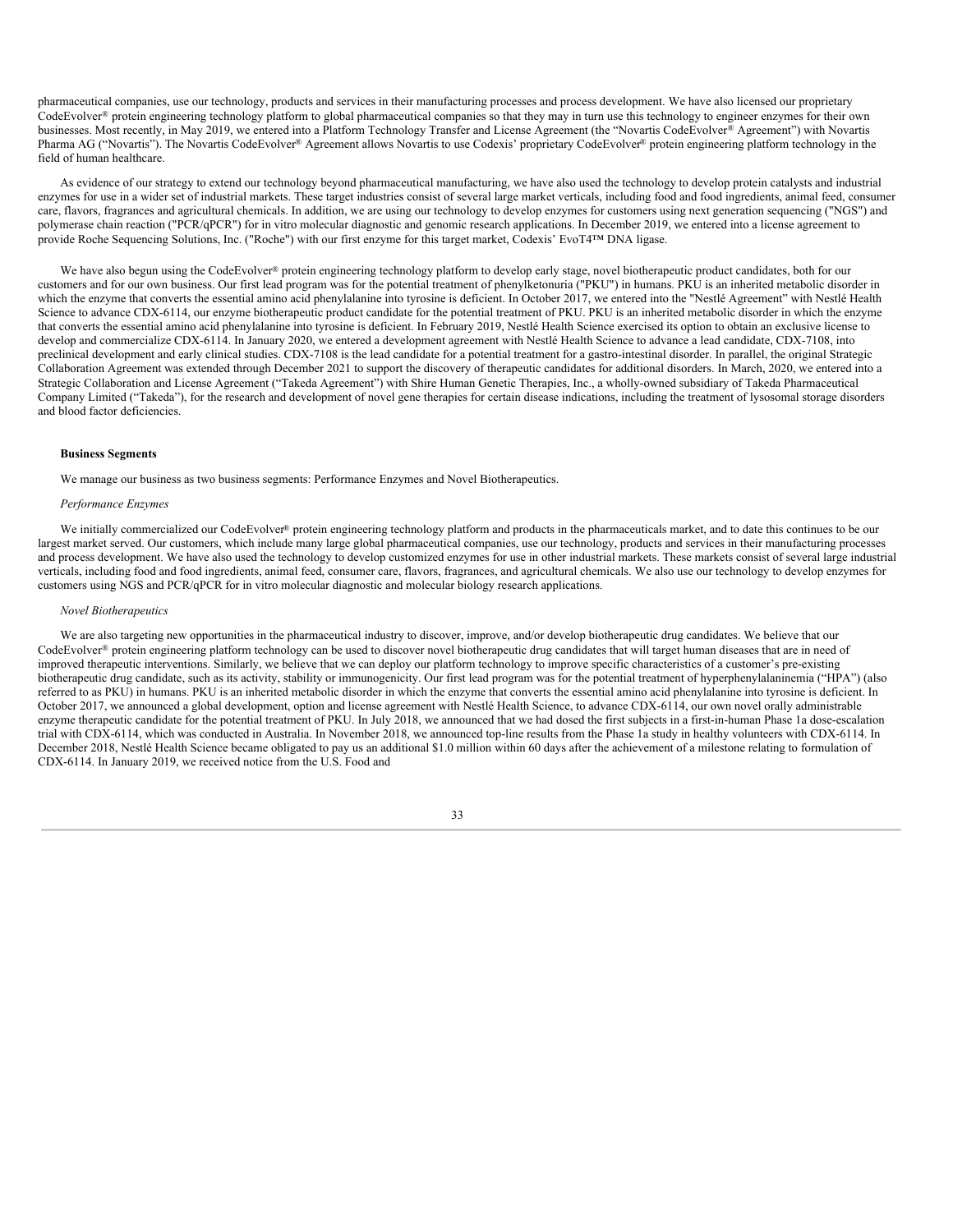Drug Administration (the "FDA") that it had completed its review of our investigational new drug application ("IND") for CDX-6114 and concluded that we may proceed with the proposed Phase 1b multiple ascending dose study in healthy volunteers in the United States. In February 2019, Nestlé Health Science exercised its option to obtain an exclusive, worldwide, royalty-bearing, sub-licensable license for the global development and commercialization of CDX-6114 for the management of PKU. As a result of the option exercise, we earned a milestone and recognized \$3.0 million in revenues in the first quarter of 2019. Upon exercising its option, Nestlé Health Science assumed all responsibilities for future clinical development and commercialization of CDX-6114, with the exception of the completion of an extension study, CDX-6114-004, which was substantially completed in the fourth quarter of 2019.

In October 2017, we separately entered into a Strategic Collaboration Agreement with Nestlé Health Science pursuant to which we and Nestlé Health Science are collaborating to leverage the CodeEvolver® platform technology to develop other novel enzymes for Nestlé Health Science's established Consumer Care and Medical Nutrition business areas. In January 2020, we and Nestlé Health Science entered into a development agreement pursuant to which we and Nestlé Health Science are collaborating to advance a lead candidate targeting a gastro-intestinal disorder discovered through our Strategic Collaboration Agreement into pre-clinical and early clinical studies. The Strategic Collaboration Agreement was extended through December 2021.

Using our CodeEvolver<sup>®</sup> protein engineering platform technology, we have also developed a pipeline of other biotherapeutic drug candidates, which are in preclinical development. We expect to continue to make additional investments in our pipeline with the aim of advancing additional product candidates targeting other therapeutic areas.

In March 2020, we entered into the Takeda Agreement with Takeda in which we will collaborate to research and develop protein sequences for use in gene therapy products for certain disease indications in accordance with each applicable program plans for Fabry Disease, Pompe Disease, and an unnamed blood factor deficiency. In March 2020, we received a one-time, non-refundable cash payment of \$8.5 million.

For further description of our business segments, see Note 13, "Segment, Geographical and Other Revenue Information" in the Notes to Unaudited Condensed Consolidated Financial Statements included in this Quarterly Report on Form 10-Q.

## **Business Update Regarding COVID-19**

We are subject to risks and uncertainties as a result of the current COVID-19 pandemic. The COVID-19 pandemic has presented a substantial public health and economic challenge around the world and is affecting our employees, communities and business operations, as well as the U.S. economy and other economies worldwide. The full extent to which the COVID-19 pandemic will directly or indirectly impact our business, results of operations and financial condition will depend on future developments that are highly uncertain and cannot be accurately predicted, including the duration and severity of the pandemic and the extent and severity of the impact on our customers, new information that may emerge concerning COVID-19, the actions taken to contain it or treat its impact and the economic impact on local, regional, national and international markets.

To date, we and our collaboration partners have been able to continue to supply our enzymes to our customers worldwide. However, we are dependent on our manufacturing and logistics partners and consequently, disruptions in operations of our partners and customers may affect our ability to supply enzymes to our customers. Furthermore, our ability to provide future research and development ("R&D") services will continue to be disrupted as a result of local shelter-in-place orders and any disruptions in operations of our customers with whom we collaborate. For the three months ended March 31, 2020, the COVID-19 pandemic resulted in lower research and development revenues of approximately \$0.6 million as completion of certain R&D services were deferred to the future periods. We are unable to fully determine and quantify the extent to which delays in our R&D projects will be affected by the COVID-19 pandemic. We are continuing to assess the potential impact of the COVID-19 pandemic on our business and operations, including our product sales, R&D service revenue, expenses and manufacturing.

In the U.S., the impact of COVID-19, including governmental orders governing the operation of non-essential businesses during the pandemic, has caused the temporary closure of our Redwood City, California facilities and has disrupted our research and development operations. Our Redwood City employees have been working from home since mid-March 2020, while ensuring essential staffing levels in our operations remain in place.

Our future results of operations and liquidity could be adversely impacted by delays in payments of outstanding receivable amounts beyond normal payment terms, supply chain disruptions and uncertain demand, and the impact of any initiatives or programs that we may undertake to address financial and operations challenges faced by our customers. The extent to which the COVID-19 pandemic may materially impact our financial condition, liquidity, or results of operations is uncertain.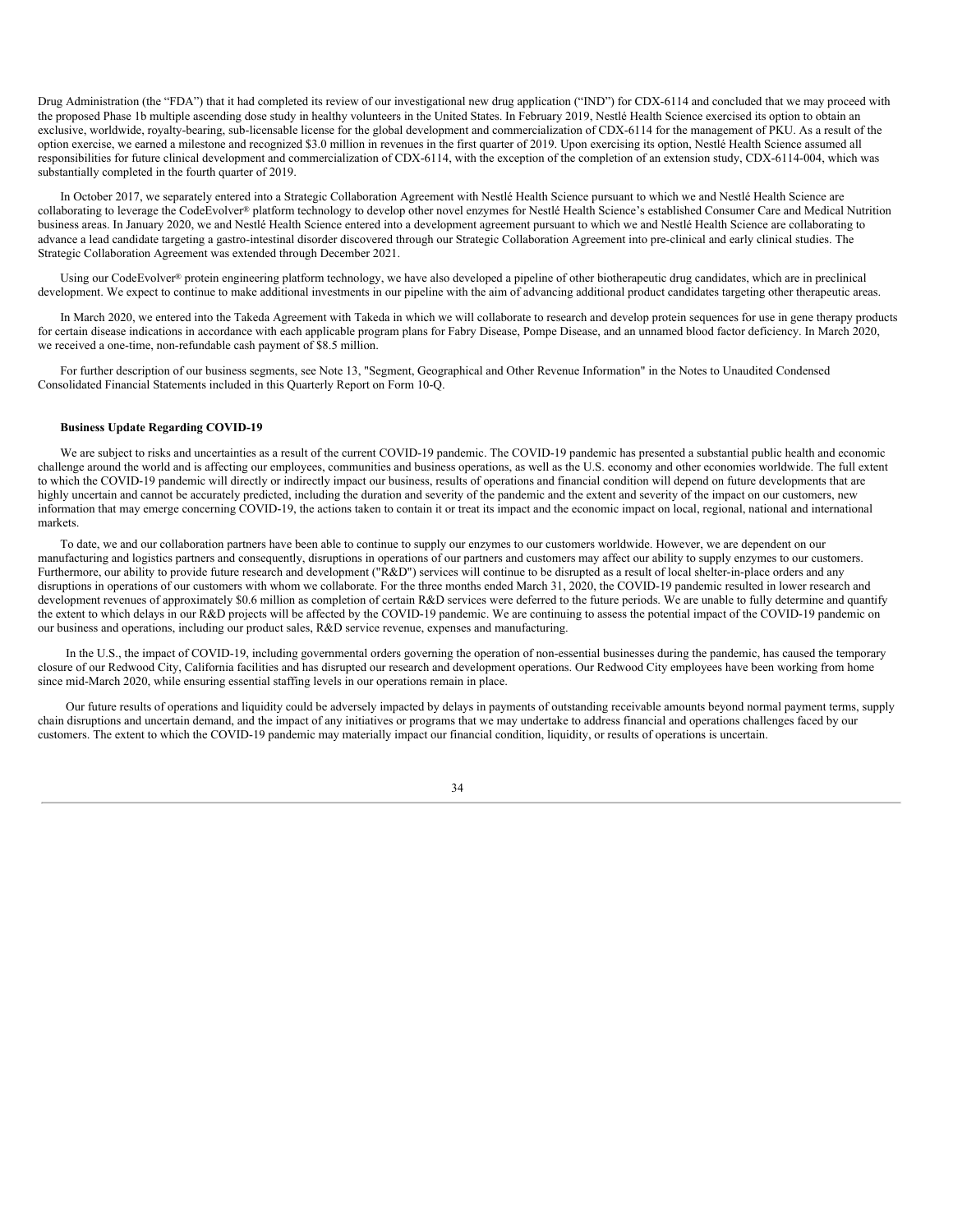For additional information on the various risks posed by the COVID-19 pandemic, please read Item 1A. Risk Factors included in this Quarterly Report on Form 10-Q.

#### *Results of Operations Overview*

Revenues decreased to \$14.7 million for the first quarter of 2020 from \$15.6 million in the first quarter of 2019, due to decreases in product revenue partially offset by increases in research and development revenue. Product revenue for the first quarter of 2020 decreased by \$2.9 million to \$5.1 million from \$8.0 million in the first quarter of 2019 primarily due to timing of customer demand for branded products.

Research and development revenue increased by \$2.0 million for the first quarter of 2020 to \$9.6 million from \$7.6 million in the first quarter of 2019, primarily due to revenues from Novartis under the Novartis CodeEvolver® Agreement and recognition of license fees from Takeda under the Takeda Agreement, partially offset by prior year functional license fee revenue from Nestlé Health Science. For the three months ended March 31, 2020, the COVID-19 pandemic resulted in lower research and development revenues of approximately \$0.6 million as completion of certain R&D services were deferred to the future periods.

Product gross margins were 50% for the first quarter of 2020, compared to 45% in the same period in 2019, due to improved product mix. Our profit margins are affected by many factors including the costs of internal and third-party fixed and variable costs, including materials and supplies, labor, facilities and other overhead costs. Profit margin data are used as a management performance measure to provide additional information regarding our results of operations on a consolidated basis.

Research and development expense increased by \$3.0 million, or 37%, to \$11.0 million for the first quarter of 2020, compared to the first quarter of 2019, primarily due to an increase in costs associated with outside services relating to Chemistry, Manufacturing and Controls ("CMC") and regulatory expenses, higher headcount, and higher allocable expenses.

Selling, general and administrative expense increased by \$0.6 million, or 7%, to \$9.0 million for the first quarter of 2020, compared to the first quarter of 2019, primarily due to an increase in costs associated with accounting fees and outside services, and higher facilities and headcount offset by lower allocable expenses.

Net loss for the first quarter of 2020 was \$7.7 million, representing a net loss of \$0.13 per basic and diluted share. This compares to a net loss of \$5.1 million, representing a net loss of \$0.09 per basic and diluted share for the first quarter of 2019. The increase in net loss for the first quarter of 2020 over the same period of the prior year is primarily related to higher operating expenses and decreases in product revenue partially offset by increases in research and development revenue.

Cash and cash equivalents decreased by \$3.2 million to \$87.3 million as of March 31, 2020 compared to \$90.5 million as of December 31, 2019. Net cash used in operating activities decreased to \$1.4 million in the three months ended March 31, 2020 compared to \$2.9 million in the three months ended March 31, 2019. We believe that based on our current level of operations, our existing cash, and cash equivalents will provide adequate funds for ongoing operations, planned capital expenditures and working capital requirements for at least the next 12 months.

In June 2017, we entered into a loan and security agreement that allows us to borrow up to \$10.0 million under a term loan, and up to \$5.0 million under a revolving credit facility with 80% of certain eligible accounts receivable as a borrowing base (the "Credit Facility"). Obligations under the Credit Facility are secured by a lien on substantially all of our personal property other than our intellectual property. In September 2019, we entered into a Seventh Amendment to the Credit Facility whereby the draw period on the term debt was extended to September 30, 2020. We may draw on the Term Debt at any time prior to September 30, 2020, subject to customary conditions for funding including, among others, that no event of default exists. As of March 31, 2020, no amounts were borrowed under the Credit Facility and we were in compliance with the covenants for the Credit Facility. See Note 11, "Commitments and Contingencies" in the Notes to Unaudited Condensed Consolidated Financial Statements included in this Quarterly Report on Form  $10-<sub>o</sub>$ 

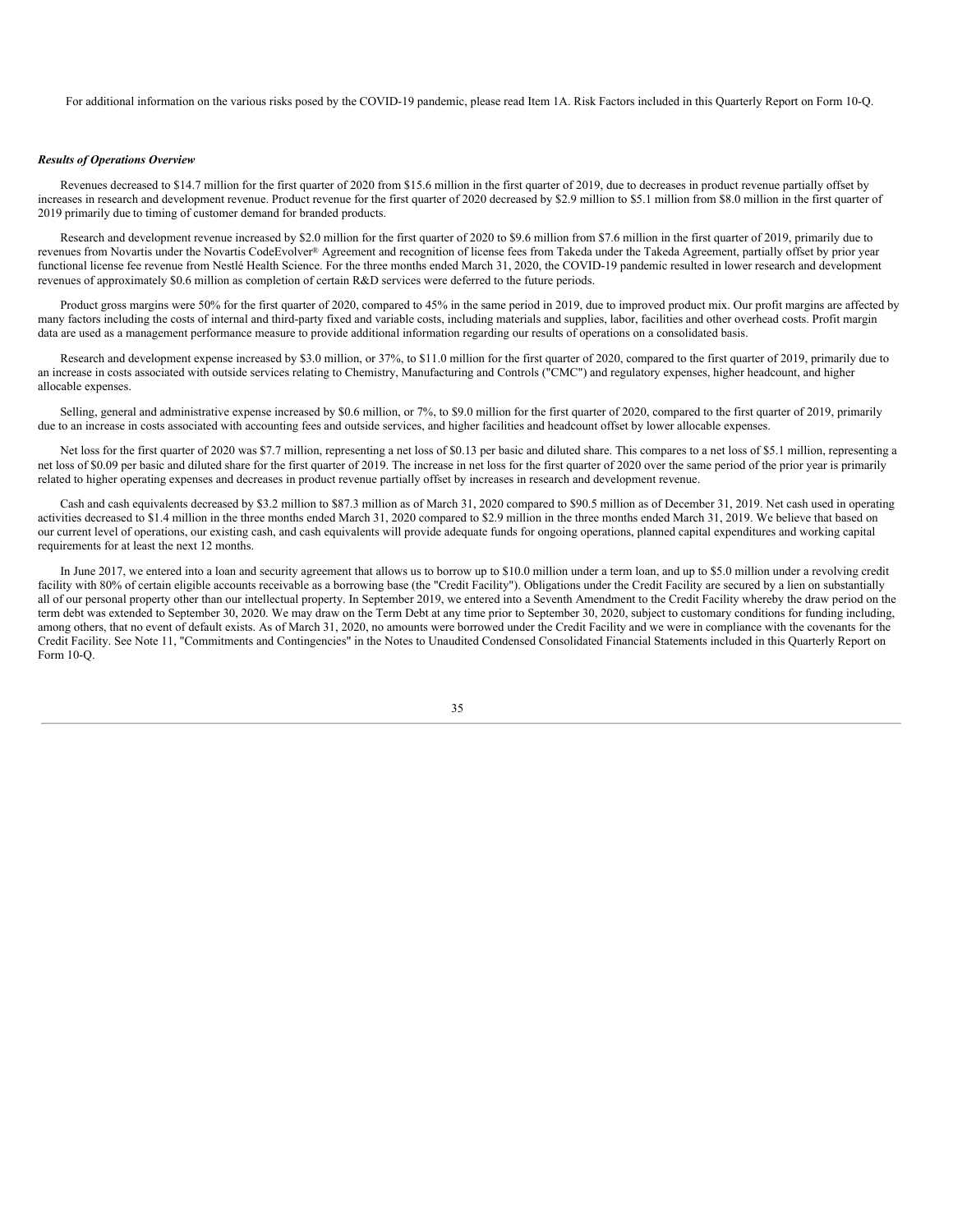## Below is an overview of our results of operations by business segments:

#### *Performance Enzymes*

Revenues increased by \$0.8 million, or 8%, to \$10.9 million for the three months ended March 31, 2020, compared to the first quarter of 2019, primarily due to revenues from Novartis under the Novartis CodeEvolver® Agreement and revenue under a license agreement with Roche providing our EvoT4 DNA™ ligase high-performance molecular diagnostic enzyme, partially offset by a decrease in product revenue due to timing of customer demand for branded products.

Product gross margins were 50% in the three months ended March 31, 2020, compared to 45% in the corresponding period in 2019 due to improved product mix.

Research and development expense increased by \$1.3 million, or 28%, to \$5.7 million for the first quarter of 2020, compared to the first quarter of 2019, primarily due to an increase in costs associated with higher headcount and higher allocable expenses.

Selling, general and administrative expense increased by \$0.2 million, or 12% to \$2.3 million for the first quarter of 2020, compared to the first quarter of 2019, primarily due to an increase in costs associated with accounting fees and outside services, and higher facilities and headcount offset by lower allocable expenses.

#### *Novel Biotherapeutics*

Revenues decreased by \$1.7 million, or 31%, to \$3.8 million for the three months ended March 31, 2020, compared to the first quarter of 2019 primarily due to a decrease in prior year functional license fee revenue from Nestlé Health Science and partially offset by recognition of revenue under the Takeda Agreement.

Research and development expense increased by \$1.6 million, or 48%, to \$4.9 million for the first quarter of 2020, compared to the first quarter of 2019, primarily due to an increase in costs associated with outside services relating to

CMC, regulatory expenses, higher outside services, higher headcount and higher stock compensation expense.

Selling, general and administrative expense increased by \$0.1 million, or 14%, to \$0.6 million for the first quarter of 2020, compared to the first quarter of 2019, primarily due to an increase in costs associated with higher headcount, higher allocable expense and higher stock-based compensation.

#### *GSK Platform Technology Transfer, Collaboration and License Agreement*

In July 2014, we entered into a CodeEvolver® protein engineering platform technology transfer collaboration and license agreement (the "GSK CodeEvolver® Agreement") with GlaxoSmithKline ("GSK"). Pursuant to the terms of the agreement, we granted GSK a non-exclusive license to use the CodeEvolver® protein engineering platform technology to develop novel enzymes for use in the manufacture of GSK's pharmaceutical and health care products.

We received an up-front fee upon the execution of the agreement in July 2014 and milestone payments in each of the years from 2014 through April 2016. We completed the transfer of the CodeEvolver® protein engineering platform technology to GSK in April 2016 and all revenues relating to the technology transfer have been recognized as of April 2016. We have the potential to receive additional cumulative contingent payments that range from \$5.75 million to \$38.5 million per project based on GSK's successful application of the licensed technology. We are also eligible to receive royalties based on net sales, if any, of a limited set of products developed by GSK using our CodeEvolver® protein engineering platform technology.

In September 2019, we recognized revenue of \$2.0 million for the milestone payment from GSK relating to the advancement of an enzyme developed by GSK using our CodeEvolver® protein engineering platform technology. We recognized no research and development revenue for the three months ended March 31, 2020 and 2019. We had no deferred revenue balances as of March 31, 2020 and December 31, 2019.

#### *Merck Platform Technology Transfer and License Agreement*

In August 2015, we entered into a CodeEvolver® platform technology transfer collaboration and license agreement (the "Merck CodeEvolver® Agreement") with Merck, Sharp & Dohme ("Merck"), which allows Merck to use the CodeEvolver® protein engineering technology platform in the field of human and animal healthcare.

We received an up-front license fee upon execution of the Merck CodeEvolver® Agreement, and milestone payments in September 2015 and in September 2016, when we completed the transfer of the engineering platform technology. Additionally,

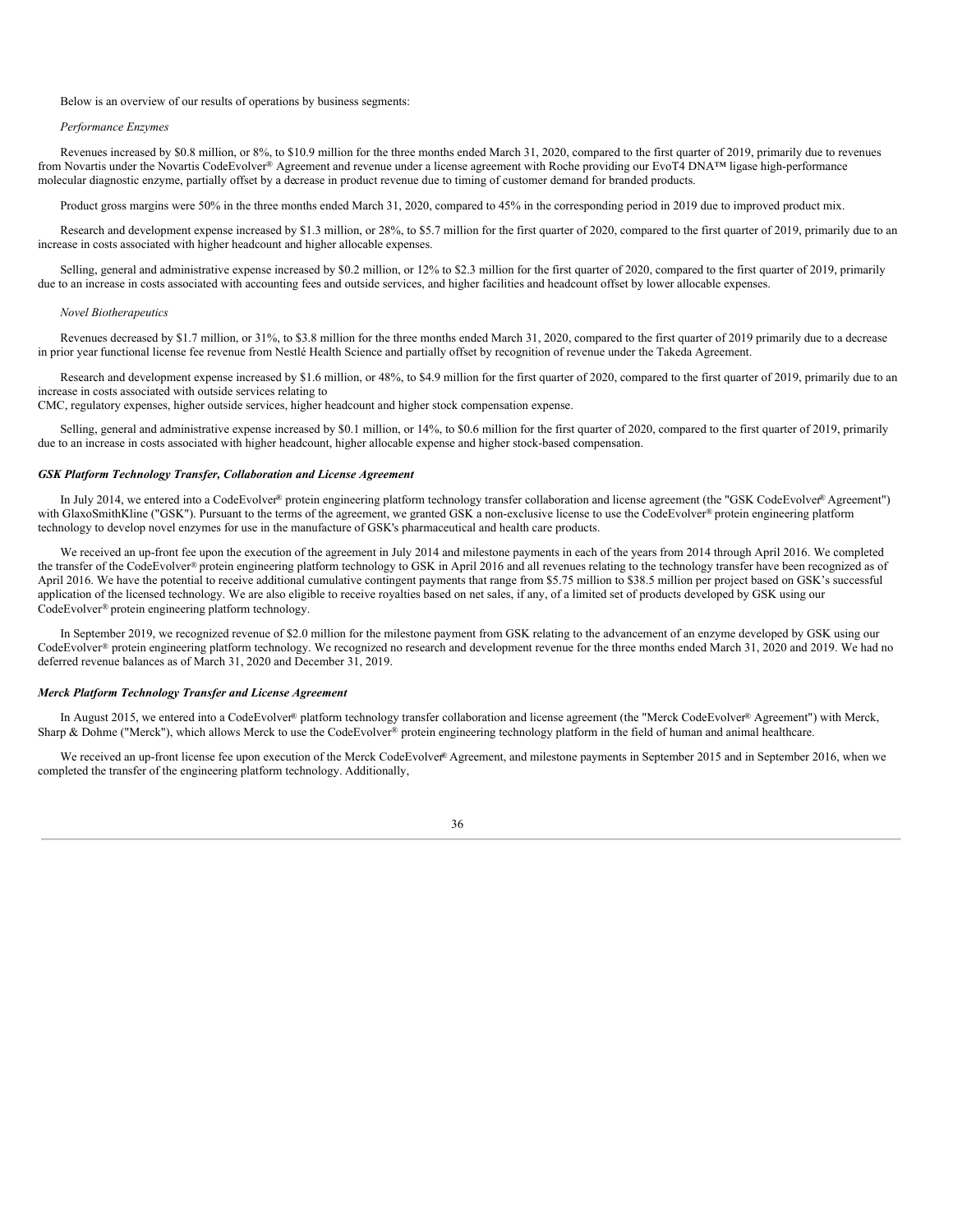we recognized research and development revenues of \$0.9 million and \$1.0 million for the three months ended March 31, 2020 and 2019, respectively, for various research projects under our collaborative arrangement.

We have the potential to receive payments of up to a maximum of \$15.0 million for each commercial active pharmaceutical ingredient ("API") that is manufactured by Merck using one or more novel enzymes developed by Merck using the CodeEvolver® protein engineering technology platform. The API payments are based on the quantity of API developed and manufactured by Merck and will be recognized as usage-based royalties.

In January 2019, we entered into an amendment to the Merck CodeEvolver® Agreement to install certain CodeEvolver® protein engineering technology upgrades into Merck's platform license installation and maintain those upgrades for a multi-year term. The license installation was completed in 2019 and we recognized \$0.9 million as license fee revenue accordingly. Pursuant to the agreement, Merck has options to future technology enhancements for a specified fee. As of March 31, 2020, Merck has not exercised its option for technology enhancements. We recognized \$25 thousand in research and development revenues under the terms of the amendment in the three months ended March 31, 2020. As of March 31, 2020 and December 31, 2019, we had deferred revenue balances of \$0.1 million and nil, respectively.

## *Global Development, Option and License Agreement and Strategic Collaboration Agreement*

In October 2017, we entered into the Nestlé Agreement with Societé des Produits Néstle S.A., formerly known as Nestec Ltd. ("Nestlé Health Science") and, solely for the purpose of the integration and the dispute resolution clauses of the Agreement, Nestlé Health Science S.A., to advance CDX-6114, our enzyme biotherapeutic product candidate for the potential treatment of PKU.

We received an upfront cash payment of \$14.0 million upon the execution of the Nestlé Agreement, a \$4.0 million milestone payment after dosing the first subjects in a first-in-human Phase 1a dose-escalation trial with CDX-6114, and a \$1.0 million milestone payment upon achievement of a milestone relating to formulation of CDX-6114. The \$4.0 million milestone payment that was triggered by the initiation of the trial was received in September 2018 and the \$1.0 million milestone payment that was triggered by the achievement of a formulation relating to CDX-6114 was received in February 2019. The upfront payment and the variable consideration relating to the progress payment of \$4.0 million and milestone payment of \$1.0 million are being recognized over time as the development work is being performed. Revenue is being recognized using a single measure of progress that depicts our performance in transferring control of the services, which is based on the ratio of level of effort incurred to date compared to the total estimated level of effort required to complete all performance obligations under the agreement. We recognized development fees of nil for the three months ended March 31, 2020, compared to \$1.3 million for the three months ended March 31, 2019 in research and development revenue.

In January 2019, we received notice from the U.S. Food and Drug Administration (the "FDA") that it had completed its review of our investigational new drug application (" IND") for CDX-6114 and concluded that we may proceed with the proposed Phase 1b multiple ascending dose study in healthy volunteers in the United States. In February 2019, Nestlé Health Science exercised its option to obtain an exclusive, worldwide, royalty-bearing, sub-licensable license for the global development and commercialization of CDX-6114 for the management of PKU. The option payment of \$3.0 million was recognized in the first quarter of 2019 as research and development revenue. Upon exercising its option, Nestlé Health Science assumed all responsibilities for future clinical development and commercialization of CDX-6114, with the exception of the completion of an extension study, CDX-6114-004, which was substantially completed in the fourth quarter of 2019. We are eligible to receive payments from Nestlé Health Science under the Nestlé Agreement that include (i) development and approval milestones of up to \$85.0 million, (ii) sales-based milestones of up to \$250.0 million in the aggregate, which aggregate amount is achievable if net sales exceed \$1.0 billion in a single year, and (iii) tiered royalties, at percentages ranging from the middle single digits to low doubledigits, of net sales of Product.

In addition to the Nestlé Agreement, we and Nestlé Health Science entered into a Strategic Collaboration Agreement (the "Strategic Collaboration Agreement") pursuant to which we and Nestlé Health Science will collaborate to leverage the CodeEvolver® protein engineering technology platform to develop novel enzymes for Nestlé Health Science's established Consumer Care and Medical Nutrition business areas. Under the Strategic Collaboration Agreement, we received an upfront payment of \$1.2 million in 2017 and an incremental \$0.6 million payment in September 2018 for additional services. We recognized research and development fees of \$1.6 million for the three months ended March 31, 2020 compared to \$1.2 million for the three months ended March 31, 2019.

### *Development Agreement*

In January 2020, we and Nestlé Health Science entered into a development agreement pursuant to which we and Nestlé Health Science are collaborating to advance a lead candidate, CDX-7108, targeting a gastro-intestinal disorder discovered

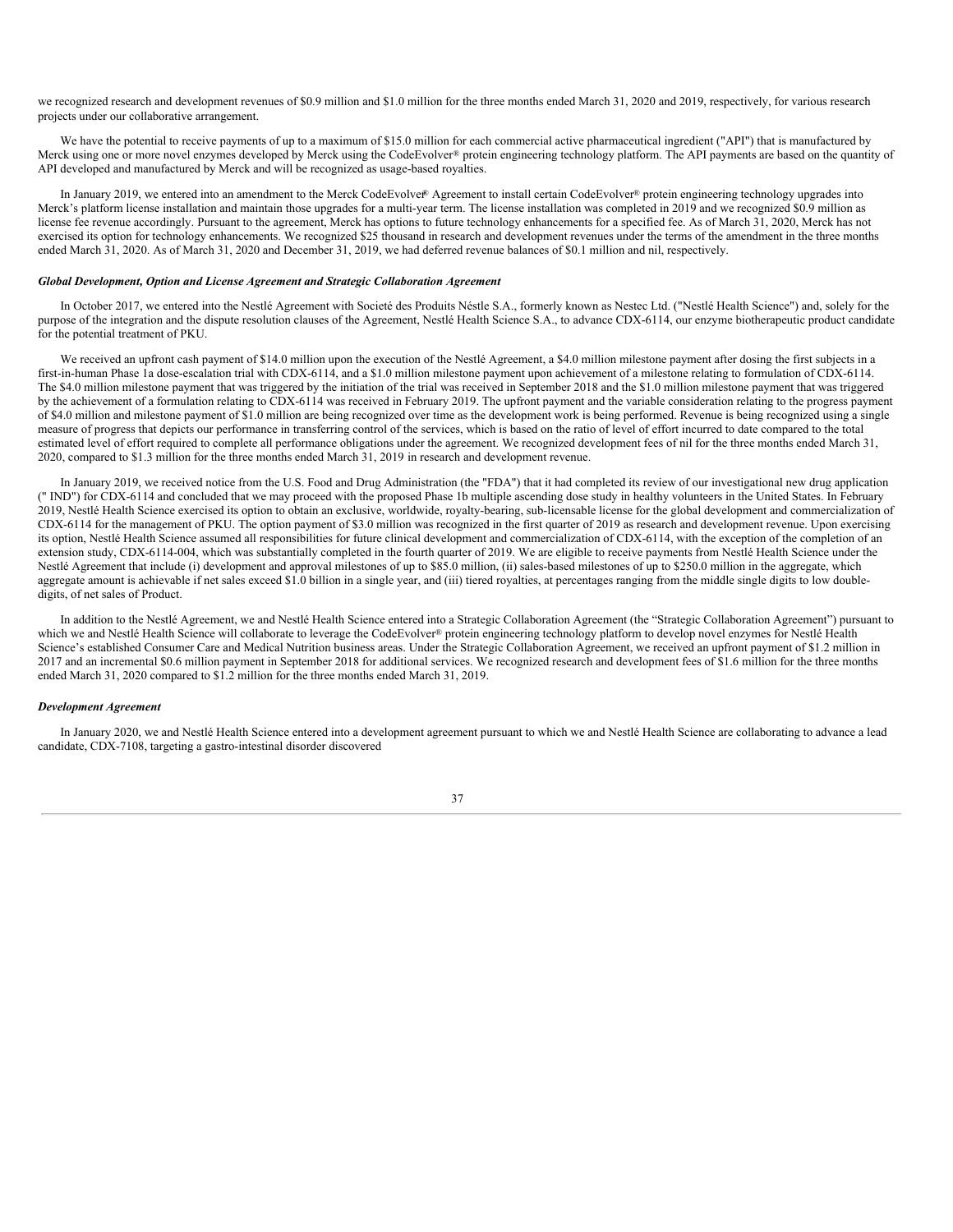through our Strategic Collaboration Agreement into pre-clinical and early clinical studies. The Strategic Collaboration Agreement was extended through December 2021.

## *Strategic Collaboration Agreement*

In April 2018, we entered into the Porton Agreement with Porton to license key elements of Codexis' biocatalyst technology for use in Porton's global custom intermediate and API development and manufacturing business. Under the Porton Agreement, we are eligible to receive annual collaboration fees and research and development revenues. We received an initial collaboration fee of \$0.5 million within 30 days of the effective date and \$1.5 million upon the first anniversary of the effective date of the agreement. We completed the technical transfer in the fourth quarter of 2018. Revenue relating to the functional license provided to Porton was recognized at a point in time when control of the license transferred to the customer.

#### *Platform Technology Transfer and License Agreement*

In May 2019, we entered into a Platform Technology Transfer and License Agreement (the "Novartis CodeEvolver® Agreement") with Novartis Pharma AG ("Novartis"). The Agreement allows Novartis to use Codexis' proprietary CodeEvolver® protein engineering platform technology in the field of human healthcare. Under the Novartis CodeEvolver® Agreement, we will transfer Codexis' proprietary CodeEvolver® protein engineering platform technology to Novartis over approximately 20 months starting with the date on which we commence the technology transfer (the "Technology Transfer Period"). As a part of this technology transfer, our company provided to Novartis Codexis' proprietary enzymes, proprietary protein engineering protocols and methods, and proprietary software algorithms. In addition, teams of Codexis and Novartis scientists participated in technology training sessions and collaborative research projects at Codexis' laboratories in Redwood City, California and at a designated Novartis laboratory in Basel, Switzerland. Upon completion of technology transfer, Novartis will have the CodeEvolver® protein engineering platform technology installed at its designated laboratory. Pursuant to the agreement, we received an upfront payment of \$5.0 million shortly after the effective date of the Novartis CodeEvolver® Agreement. We are entitled to receive an additional \$4.0 million subject to satisfactory completion of the second technology transfer milestone and an additional \$5.0 million upon satisfactory completion of the third technology transfer milestone. In consideration for the continued disclosure and license of improvements to the Codexis technology and materials during a multiyear period that begins on the conclusion of the Technology Transfer Period ("Improvements Term"), Novartis will pay Codexis annual payments which amount to an additional \$8.0 million. Codexis also has the potential to receive quantity-dependent, usage payments for each API that is manufactured by Novartis using one or more enzymes that have been developed or are in development using the CodeEvolver® protein engineering platform technology during the period that begins on the conclusion of the Technology Transfer Period and ends on the expiration date of the last to expire licensed patent. These product-related usage payments, if any, will be paid by Novartis to Codexis for each quarter that Novartis manufactures API using a CodeEvolver®-developed enzyme. The usage payments will be based on the total volume of API produced using the CodeEvolver®-developed enzyme. These usage payments can begin in the clinical stage and will extend throughout the commercial life of each API. Revenue for the combined initial license and technology transfer performance obligation, which is expected to occur over twenty months, is being recognized using a single measure of progress that depicts our performance in transferring control of the services, which is based on the ratio of level of effort incurred to date compared to the total estimated level of effort required to complete the performance obligation relating to the combined initial license and technology transfer. Revenue allocated to future improvements will be recognized during the Improvement Term. We recognized \$2.4 million in research and development revenue for the three months ended March 31, 2020 from the Novartis CodeEvolver® Agreement.

In April 2020, we achieved a technology transfer milestone associated with the Novartis CodeEvolver® Agreement. See Note 15, "Subsequent Events" in the Notes to Unaudited Condensed Consolidated Financial Statements included in this Quarterly Report on Form 10-Q for more details.

#### *Strategic Collaboration and License Agreement*

In March 2020, we entered into a Strategic Collaboration and License Agreement (the "Takeda Agreement") with Shire Human Genetic Therapies, Inc., a wholly-owned subsidiary of Takeda Pharmaceutical Co. Ltd. ("Takeda") under which we will collaborate to research and develop protein sequences for use in gene therapy products for certain diseases. On execution of the Takeda Agreement, we received an up-front non-refundable cash payment of \$8.5 million. We recognized license fees of \$2.1 million as research & development revenue in the three months ended March 31, 2020. Other potential payments from Takeda include (i) reimbursement of research and development fees and preclinical approval milestones for initial programs of up to \$22.3 million, (ii) development and commercialization-based milestones, per target gene, of up to \$100.0 million, the modulation of which leads to treatment of certain diseases by the applicable product, and (iii) tiered royalties, at percentages ranging from the middle-single digit to low singledigit of sales of the applicable product.

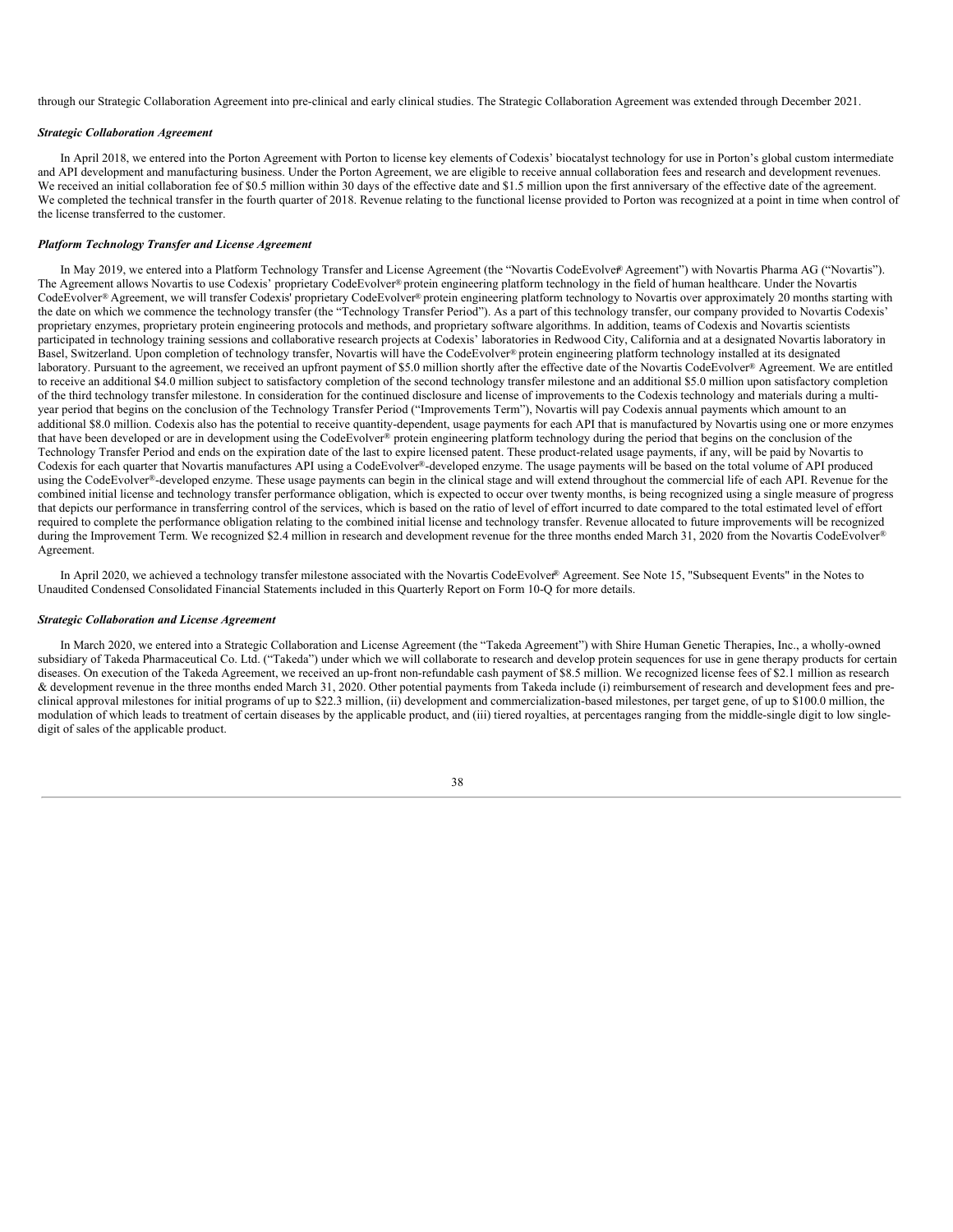## **Results of Operations**

The following table shows the amounts from our unaudited condensed consolidated statements of operations for the periods presented (in thousands):

|                                     |      |         | Three months ended March 31, |         | Change |          |               |  |
|-------------------------------------|------|---------|------------------------------|---------|--------|----------|---------------|--|
|                                     | 2020 |         |                              | 2019    | S      |          | $\frac{0}{0}$ |  |
| Revenues:                           |      |         |                              |         |        |          |               |  |
| Product revenue                     | S    | 5,100   | <sup>\$</sup>                | 7,988   | S      | (2,888)  | $(36)\%$      |  |
| Research and development revenue    |      | 9,570   |                              | 7,595   |        | 1,975    | 26%           |  |
| Total revenues                      |      | 14,670  |                              | 15,583  |        | (913)    | $(6)\%$       |  |
| Costs and operating expenses:       |      |         |                              |         |        |          |               |  |
| Cost of product revenue             |      | 2,541   |                              | 4,391   |        | (1, 850) | (42)%         |  |
| Research and development            |      | 10,967  |                              | 8,016   |        | 2,951    | 37%           |  |
| Selling, general and administrative |      | 8,989   |                              | 8,415   |        | 574      | 7%            |  |
| Total costs and operating expenses  |      | 22,497  |                              | 20,822  |        | 1,675    | 8%            |  |
| Loss from operations                |      | (7,827) |                              | (5,239) |        | (2,588)  | (49)%         |  |
| Interest income                     |      | 266     |                              | 231     |        | 35       | 15%           |  |
| Other expenses, net                 |      | (86)    |                              | (125)   |        | (39)     | $(31)\%$      |  |
| Loss before income taxes            |      | (7,647) |                              | (5,133) |        | (2,514)  | (49)%         |  |
| Provision for income taxes          |      | 5       |                              | 3       |        | 2        | 67%           |  |
| Net loss                            |      | (7,652) | <sup>\$</sup>                | (5,136) | S      | (2,516)  | (49)%         |  |

### *Revenues*

Our revenues comprise product revenue and research and development revenue as follows:

- Product revenue consists of sales of protein catalysts, pharmaceutical intermediates, and Codex® biocatalyst panels and kits.
- Research and development revenue include license, technology access and exclusivity fees, research services fees, milestone payments, royalties, optimization and screening fees.

The following table shows the amounts of our product revenue and research and development revenue from our unaudited condensed consolidated statements of operations for the periods presented (in thousands):

|                                  | Three months ended March 31. |        |  |        |  |         | Change        |
|----------------------------------|------------------------------|--------|--|--------|--|---------|---------------|
| (In Thousands)                   |                              | 2020   |  | 2019   |  |         | $\frac{9}{6}$ |
| Product revenue                  |                              | 5.100  |  | 7.988  |  | (2,888) | $(36)\%$      |
| Research and development revenue |                              | 9.570  |  | 7.595  |  | 1.975   | 26%           |
| Total revenues                   |                              | 14.670 |  | 15.583 |  | (913)   | $(6)\%$       |

Revenues typically fluctuate on a quarterly basis due to the variability in our customers' manufacturing schedules and the timing of our customers' clinical trials. In addition, we have limited internal capacity to manufacture enzymes. As a result, we are dependent upon the performance and capacity of third-party manufacturers for the commercial scale manufacturing of the enzymes used in our pharmaceutical and fine chemicals business.

We accept purchase orders for deliveries covering periods from one day up to approximately 14 months from the date on which the order is placed. However, a majority of the purchase orders can be revised or cancelled by the customer without penalty. Considering these industry practices and our experience, we do not believe the total of customer purchase orders outstanding (backlog) provides meaningful information that can be relied on to predict actual sales for future periods.

Total revenues decreased by \$0.9 million in the three months ended March 31, 2020 compared to the same period in 2019, primarily due to a decrease in product revenue partially offset by an increase in research and development revenue. The decrease in product revenue was primarily due to timing of customer demand for branded products.

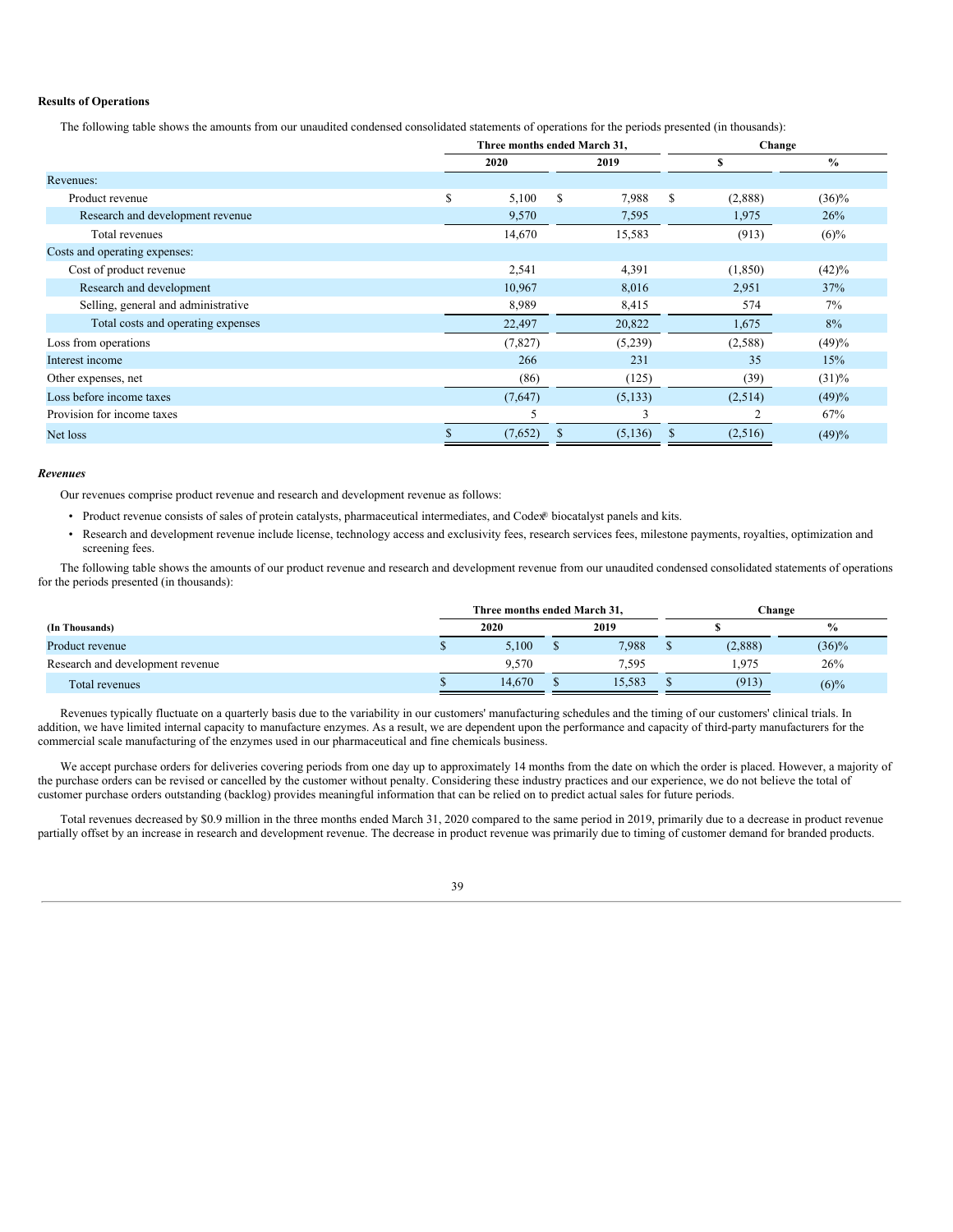Research and development revenue increased by \$2.0 million in the three months ended March 31, 2020, compared to the same period in 2019, primarily due to revenues from Novartis under the Novartis CodeEvolver® Agreement and recognition of license fees from Takeda under the Takeda Strategic Collaboration and License Agreement, partially offset by prior year functional license fee revenue from Nestlé Health Science. For the three months ended March 31, 2020, the COVID-19 pandemic resulted in lower research and development revenues of approximately \$0.6 million as completion of certain R&D services were deferred to the future periods.

### *Cost and Operating Expenses*

Our cost and operating expenses comprise cost of product revenue, research and development expense, and selling, general and administrative expense. The following table shows the amounts of our cost of product revenue, research and development expense, and selling, general and administrative expense from our unaudited condensed consolidated statements of operations for the periods presented (in thousands):

|                                     | Three months ended March 31, |        |  |        | Change   |       |  |  |
|-------------------------------------|------------------------------|--------|--|--------|----------|-------|--|--|
| (In Thousands)                      |                              | 2020   |  | 2019   |          | $\%$  |  |  |
| Cost of product revenue             |                              | 2.541  |  | 4.391  | (1, 850) | (42)% |  |  |
| Research and development            |                              | 10.967 |  | 8.016  | 2.951    | 37%   |  |  |
| Selling, general and administrative |                              | 8.989  |  | 8.415  | 574      | 7%    |  |  |
| Total costs and operating expenses  |                              | 22,497 |  | 20.822 | 1.675    | 8%    |  |  |

### *Cost of Product Revenue and Product Gross Margin*

Our revenues from product revenue are derived entirely from our Performance Enzymes segment. Revenues from the Novel Biotherapeutics segment are from collaborative research and development activities and not from product revenue.

The following table shows the amounts of our product revenue, cost of product revenue, product gross profit and product gross margin from our unaudited condensed consolidated statements of operations for the periods presented (in thousands):

|                             | Three months ended March 31, |  | Change |   |          |               |  |
|-----------------------------|------------------------------|--|--------|---|----------|---------------|--|
| (In Thousands)              | 2020                         |  | 2019   |   |          | $\frac{9}{6}$ |  |
| Product revenue             | 5,100                        |  | 7,988  | Φ | (2,888)  | $(36)\%$      |  |
| Cost of product revenue     | 2.541                        |  | 4.391  |   | (1, 850) | (42)%         |  |
| Product gross profit        | 2.559                        |  | 3.597  |   | (1,038)  | (29)%         |  |
| Product gross margin $(\%)$ | 50 %                         |  | 45 $%$ |   |          |               |  |

Cost of product revenue comprises both internal and third-party fixed and variable costs, including materials and supplies, labor, facilities and other overhead costs associated with our product revenue.

Product gross margins were 50% in the three months ended March 31, 2020, compared to 45% in the corresponding period in 2019 due to variations in product mix.

### *Research and Development Expenses*

Research and development expenses consist of costs incurred for internal projects as well as collaborative research and development activities. These costs primarily consist of (i) employee-related costs, which include salaries and other personnel-related expenses (including stock-based compensation), (ii) various allocable expenses, which include occupancy-related costs, supplies, and depreciation of facilities and laboratory equipment, and (iii) external costs. Research and development expenses are expensed when incurred.

Research and development expenses increased by \$3.0 million, or 37%, in the three months ended March 31, 2020 compared to the same period in 2019, primarily due to an increase in costs associated with outside services relating to CMC and regulatory expenses, higher headcount, and higher allocable expenses.

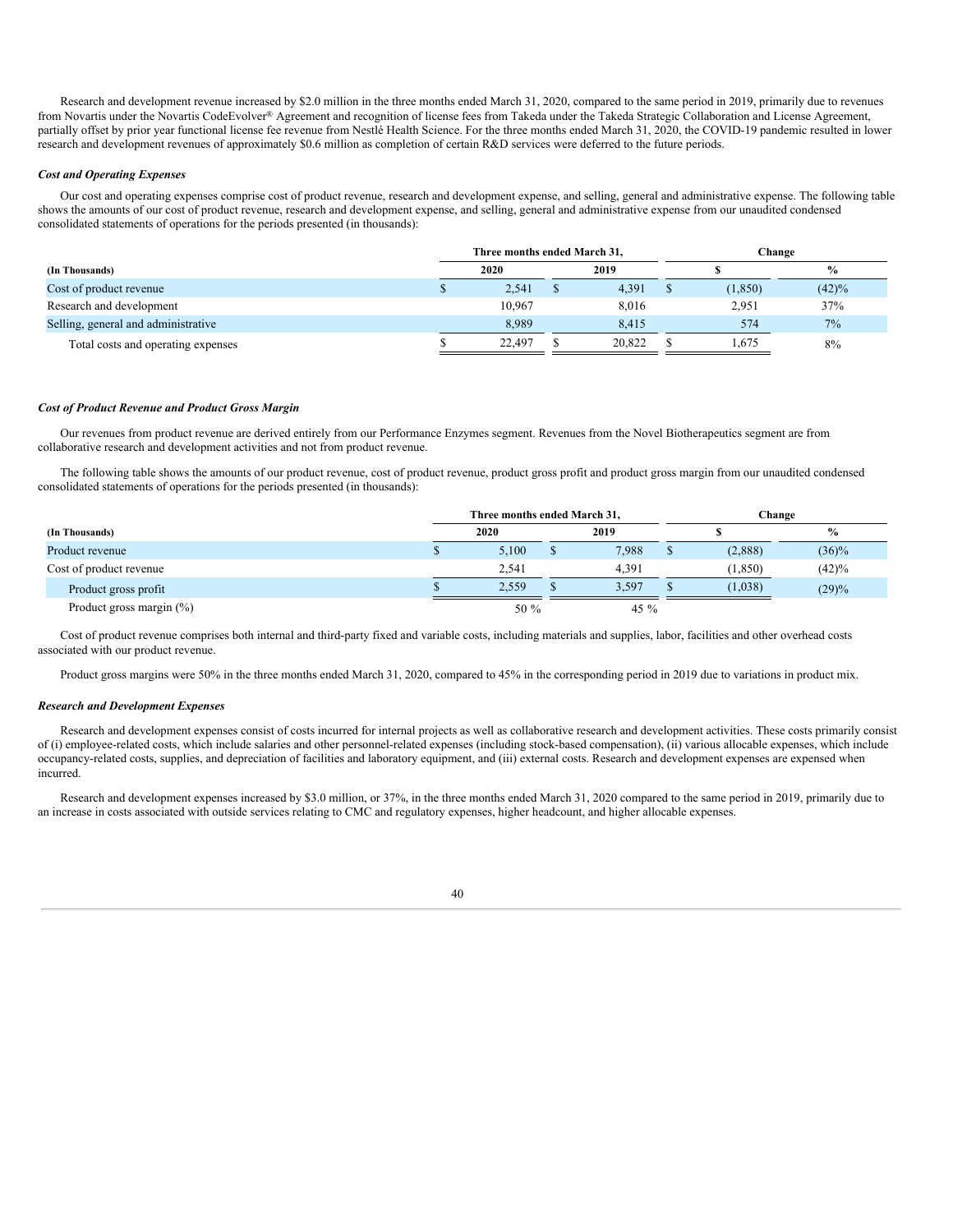### *Selling, General and Administrative Expenses*

Selling, general and administrative expenses consist of employee-related costs, which include salaries and other personnel-related expenses (including stock-based compensation), hiring and training costs, consulting and outside services expenses (including audit and legal costs), marketing costs, building lease costs, and depreciation and amortization expense.

Selling, general and administrative expenses increased by \$0.6 million, or 7%, in the three months ended March 31, 2020 compared to the same period in 2019, primarily due to an increase in costs associated with accounting fees and outside services, and higher facilities and headcount offset by lower allocable expenses.

### *Interest Income and Other Expense*

|                    | Three months ended March 31, |  |       |      | Change        |
|--------------------|------------------------------|--|-------|------|---------------|
| (In Thousands)     | 2020                         |  | 2019  |      | $\frac{0}{0}$ |
| Interest income    | 266                          |  | 231   | JJ   | 15%           |
| Other expense, net | (86)                         |  | (125) | (39) | (31)%         |
| Total other income | 180                          |  | 106   | 74   | 70%           |

### *Interest Income*

Interest income increased by \$35 thousand in the three months ended March 31, 2020, compared to the same period in 2019 primarily due to higher levels of cash and cash equivalents which earned lower average interest rates.

## *Other Expense*

Other expense decreased by \$39 thousand in the three months ended March 31, 2020, compared to the same period in 2019, primarily due to an unrealized loss of \$0.1 million investment loss in the prior year, partially offset by increases in losses due to fluctuations in foreign currency.

#### *Provision for Income Taxes*

We recognized an income tax provision of \$5 thousand and \$3 thousand in the three months ended March 31, 2020 and 2019, respectively. The increase in income tax expense was due to additional interest recorded on uncertain tax positions from previous years. We continue to maintain a full valuation allowance against our net deferred tax assets as we believe that it is more likely than not that the majority of our deferred tax assets will not be realized.

#### *Net loss*

Net loss for the first quarter of 2020 was \$7.7 million, representing a net loss of \$0.13 per basic and diluted share. This compares to a net loss of \$5.1 million, representing a net loss of \$0.09 per basic and diluted share for the first quarter of 2019. The increase in net loss for the three months ended March 31, 2020 compared to the same period of the prior year was primarily related to higher operating expenses and decreases in product revenue partially offset by increases in research and development revenue.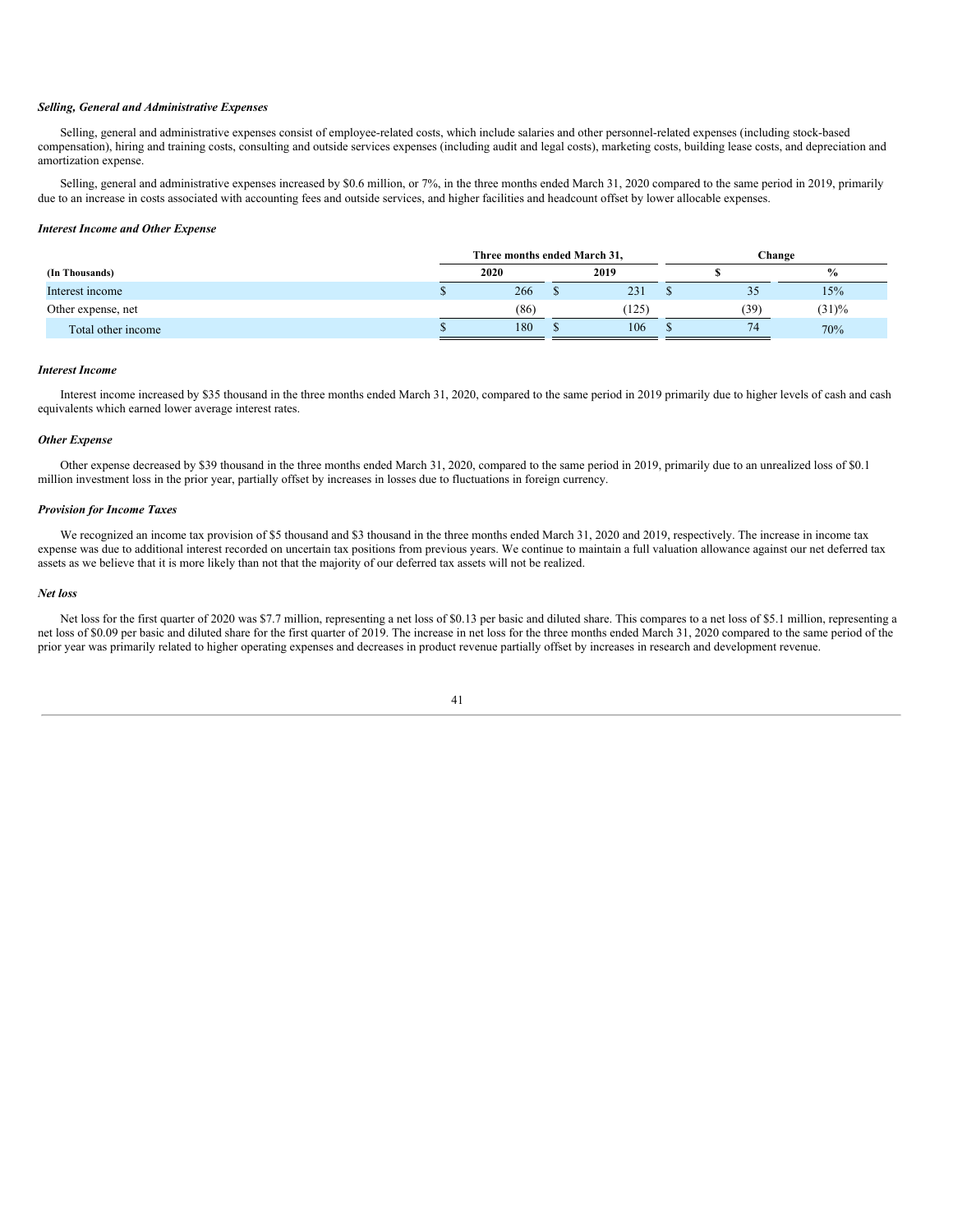## **Results of Operations by Segment** (in thousands, except percentages)

### *Revenue by segment*

|                                     | Three months ended March 31, |                        |      |                                 |  |        |      |                               |    |                                        |  |        |  |         |                              | Change |         |         |                |
|-------------------------------------|------------------------------|------------------------|------|---------------------------------|--|--------|------|-------------------------------|----|----------------------------------------|--|--------|--|---------|------------------------------|--------|---------|---------|----------------|
|                                     |                              | 2020                   |      |                                 |  |        | 2019 |                               |    | <b>Performance Enzymes</b>             |  |        |  |         | <b>Novel Biotherapeutics</b> |        |         |         |                |
|                                     |                              | Performance<br>Enzymes |      | Novel<br><b>Biotherapeutics</b> |  | Total  |      | Performance<br><b>Enzymes</b> |    | <b>Novel</b><br><b>Biotherapeutics</b> |  | Total  |  |         | $\frac{0}{0}$                |        |         |         | $\frac{0}{0}$  |
| <b>Revenues:</b>                    |                              |                        |      |                                 |  |        |      |                               |    |                                        |  |        |  |         |                              |        |         |         |                |
| Product revenue                     | У                            | 5.100                  | - \$ | $\hspace{0.05cm}$               |  | 5.100  | S    | 7,988                         | S. | $\qquad \qquad$                        |  | 7,988  |  | (2,888) | $(36)\%$ \$                  |        |         |         | $-\frac{9}{6}$ |
| Research and<br>development revenue |                              | 5,774                  |      | 3,796                           |  | 9.570  |      | 2,099                         |    | 5,496                                  |  | 7,595  |  | 3,675   | 175%                         |        |         | (1,700) | $(31)\%$       |
| Total revenues                      |                              | 10.874                 |      | 3.796                           |  | 14.670 |      | 10,087                        |    | 5,496                                  |  | 15,583 |  | 787     | $8\%$                        |        | (1,700) |         | $(31)\%$       |

Revenues from the Performance Enzymes segment increased by \$0.8 million, or 8%, to \$10.9 million for the three months ended March 31, 2020, compared to \$10.1 million for the three months ended March 31, 2019. The increase in revenue is primarily due to recognition of revenue from Novartis Pharma AG under the Novartis CodeEvolver® Agreement and revenue under a license agreement with Roche Sequencing Solutions, Inc. licensing our EvoT4 DNA™ ligase high-performance molecular diagnostic enzyme, partially offset by a decrease in product revenue due to timing of customer demand for branded products.

Revenues from the Novel Biotherapeutics segment decreased by \$1.7 million, or 31%, to \$3.8 million for the three months ended March 31, 2020, compared to \$5.5 million for the three months ended March 31, 2019. The decrease in revenue is primarily due to a prior year functional license fee revenue from Nestlé Health Science partially offset by recognition of revenue under the Takeda Agreement and by a reduction in research and development service revenues.

| <b>Cost and Operating Expenses by Segment</b>         |              |                               |          |                                        |              |     |                               |   |                                        |        |        |                            |               |         |                              |          |               |
|-------------------------------------------------------|--------------|-------------------------------|----------|----------------------------------------|--------------|-----|-------------------------------|---|----------------------------------------|--------|--------|----------------------------|---------------|---------|------------------------------|----------|---------------|
|                                                       |              |                               |          |                                        |              |     | Three months ended March 31,  |   |                                        |        | Change |                            |               |         |                              |          |               |
|                                                       |              |                               |          | 2020                                   |              |     |                               |   | 2019                                   |        |        | <b>Performance Enzymes</b> |               |         | <b>Novel Biotherapeutics</b> |          |               |
|                                                       |              | Performance<br><b>Enzymes</b> |          | <b>Novel</b><br><b>Biotherapeutics</b> | <b>Total</b> |     | Performance<br><b>Enzymes</b> |   | <b>Novel</b><br><b>Biotherapeutics</b> | Total  |        | \$                         | $\frac{0}{0}$ |         |                              | <b>S</b> | $\frac{0}{0}$ |
| Cost of product revenue                               | <sup>S</sup> | 2,541                         | <b>S</b> |                                        | 2,541        | \$. | 4,391                         |   |                                        | 4,391  | S.     | (1,850)                    | $(42)\%$ \$   |         |                              |          | $-$ %         |
| Research and<br>development <sup>(1)</sup>            |              | 5,696                         |          | 4,925                                  | 10,621       |     | 4,442                         |   | 3,317                                  | 7,759  |        | 1,254                      | 28 %          |         |                              | 1,608    | 48 %          |
| Selling, general and<br>administrative <sup>(1)</sup> |              | 2,345                         |          | 591                                    | 2,936        |     | 2,101                         |   | 517                                    | 2,618  |        | 244                        |               | $12\%$  |                              | 74       | 14 %          |
| Total segment costs and<br>operating expenses         | S            | 10,582                        | -S       | 5,516                                  | 16,098       | S.  | 10,934                        | S | 3,834                                  | 14,768 |        | (352)                      |               | $(3)\%$ | <sup>\$</sup>                | 1,682    | 44 %          |
| Corporate costs                                       |              |                               |          |                                        | 5,907        |     |                               |   |                                        | 5,681  |        |                            |               |         |                              |          |               |
| Depreciation and<br>amortization                      |              |                               |          |                                        | 492          |     |                               |   |                                        | 373    |        |                            |               |         |                              |          |               |
| Total costs and operating<br>expenses                 |              |                               |          |                                        | 22,497       |     |                               |   |                                        | 20,822 |        |                            |               |         |                              |          |               |

(1) Research and development expenses and Selling, general and administrative expenses exclude depreciation and amortization of finance leases.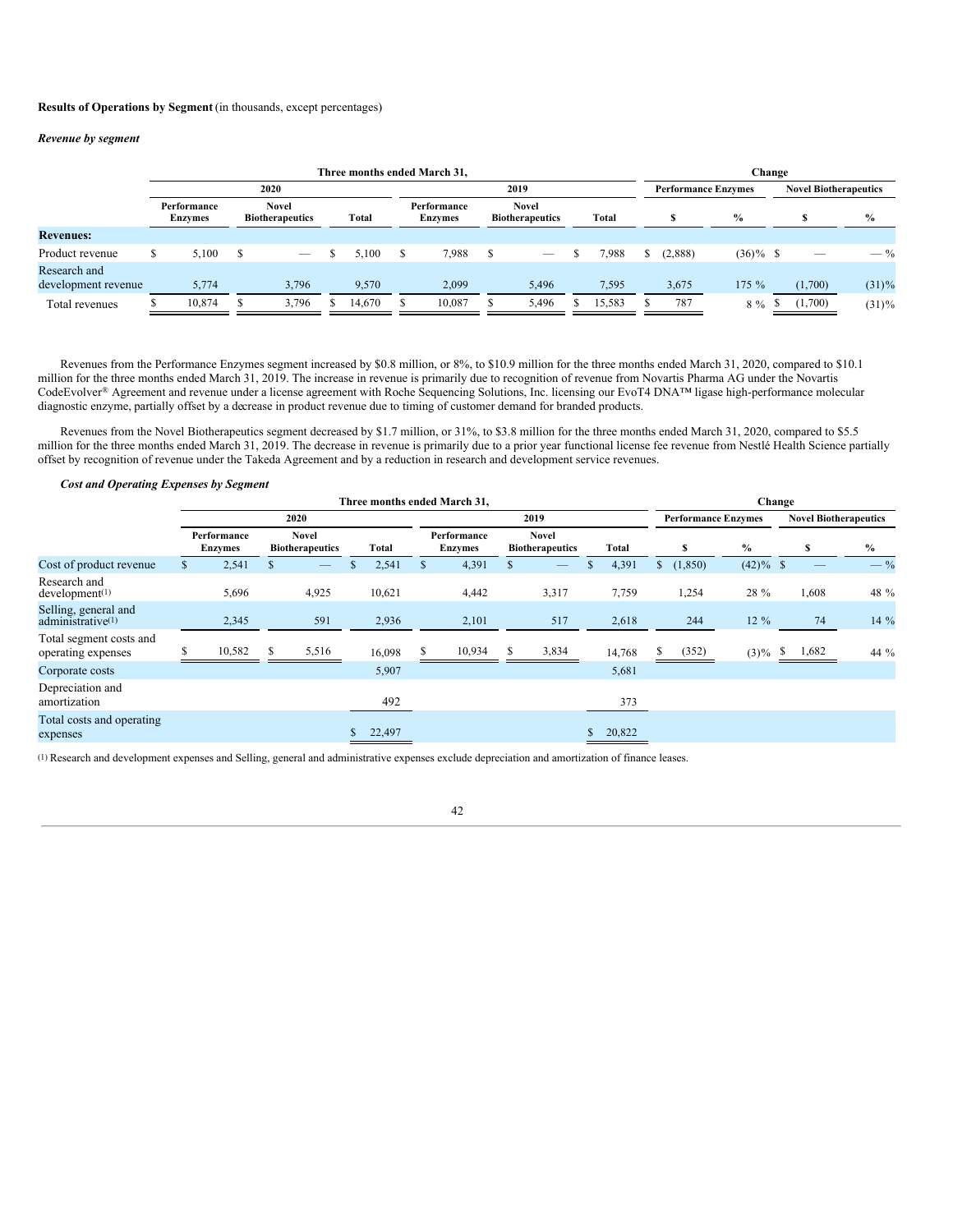For a discussion of product cost of revenue, see "*Results of Operations*".

Research and development expense in the Performance Enzymes segment increased by \$1.3 million, or 28%, to \$5.7 million in the first quarter of 2020, compared to the first quarter of 2019. The increase was primarily due to an increase in costs associated with higher headcount and higher allocable expenses.

Selling, general and administrative expense in the Performance Enzymes segment increased by \$0.2 million, or 12%, to \$2.3 million in the first quarter of 2020, compared to the first quarter of 2019. The increase was primarily due to an increase in costs associated with accounting fees and outside services, and higher facilities and headcount offset by lower allocable expenses.

Research and development expense in the Novel Biotherapeutics segment increased by \$1.6 million, or 48%, to \$4.9 million in the first quarter of 2020, compared to the first quarter of 2019. The increase was primarily due to an increase in costs associated with outside services relating to CMC, regulatory expenses, higher outside services, higher headcount and higher stock compensation expense.

Selling, general and administrative expense in the Novel Biotherapeutics segment increased by \$0.1 million, or 14%, to \$0.6 million in the first quarter of 2020, compared to the first quarter of 2019. The increase was primarily due to an increase in costs associated with higher headcount, higher allocable expense and higher stock-based compensation.

### **Liquidity and Capital Resources**

Liquidity is the measurement of our ability to meet working capital needs and to fund capital expenditures. We have historically funded our operations primarily through cash generated from operations, stock option exercises and public and private offerings of our common stock. We also have the ability to borrow up to \$15.0 million under our Credit Facility. We actively manage our cash usage and investment of liquid cash to ensure the maintenance of sufficient funds to meet our working capital needs. The majority of our cash and cash equivalents are held in U.S. banks, and our foreign subsidiaries maintain a limited amount of cash in their local banks to cover their short-term operating expenses.

The following is a summary of cash and cash equivalents balances and working capital as of March 31, 2020 and December 31, 2019 (in thousands):

| (In Thousands)            | 2020<br>March 31. | <b>December 31, 2019</b> |
|---------------------------|-------------------|--------------------------|
| Cash and cash equivalents | 87.327            | 90,498                   |
| Working capital           | 92,280            | 98,817                   |

In addition to our existing cash and cash equivalents, we are eligible to earn milestone and other contingent payments for the achievement of defined collaboration objectives and certain royalty payments under our collaboration agreements. Our ability to earn these milestone and contingent payments and the timing of achieving these milestones is primarily dependent upon the outcome of our collaborators' research and development activities and is uncertain at this time. In 2016, we completed the final phase in the transfer of CodeEvolver® technology to Merck under the Merck CodeEvolver® Agreement. Following the completion of the technology transfer to Merck, we are now eligible to receive payments of up to \$15.0 million for each commercial API that is manufactured by Merck using one or more novel enzymes developed by Merck using the CodeEvolver® technology. In addition, depending upon GSK's successful application of the licensed technology, we have the potential to receive additional contingent payments that range from \$5.75 million to \$38.5 million per project. In May 2019, we entered into a Platform Technology Transfer and License Agreement with Novartis Pharma AG. The Novartis CodeEvolver® Agreement allows Novartis to use Codexis' proprietary CodeEvolver® protein engineering platform technology in the field of human healthcare. Pursuant to the agreement, we received an upfront payment of \$5.0 million shortly after the effective date of the Novartis CodeEvolver® Agreement. We are entitled to receive an additional \$4.0 million subject to satisfactory completion of the second technology transfer milestone and an additional \$5.0 million upon satisfactory completion of the third technology transfer milestone. In consideration for the continued disclosure and license of improvements to the Codexis technology and materials during a multiyear period that begins on the conclusion of the Technology Transfer Period, Novartis will pay Codexis annual payments which amount to an additional \$8.0 million.

We are actively collaborating with new and existing customers in the pharmaceutical and food industries. We believe that we can utilize our current products and services, and develop new products and services, to increase our revenues and gross margins in future periods.

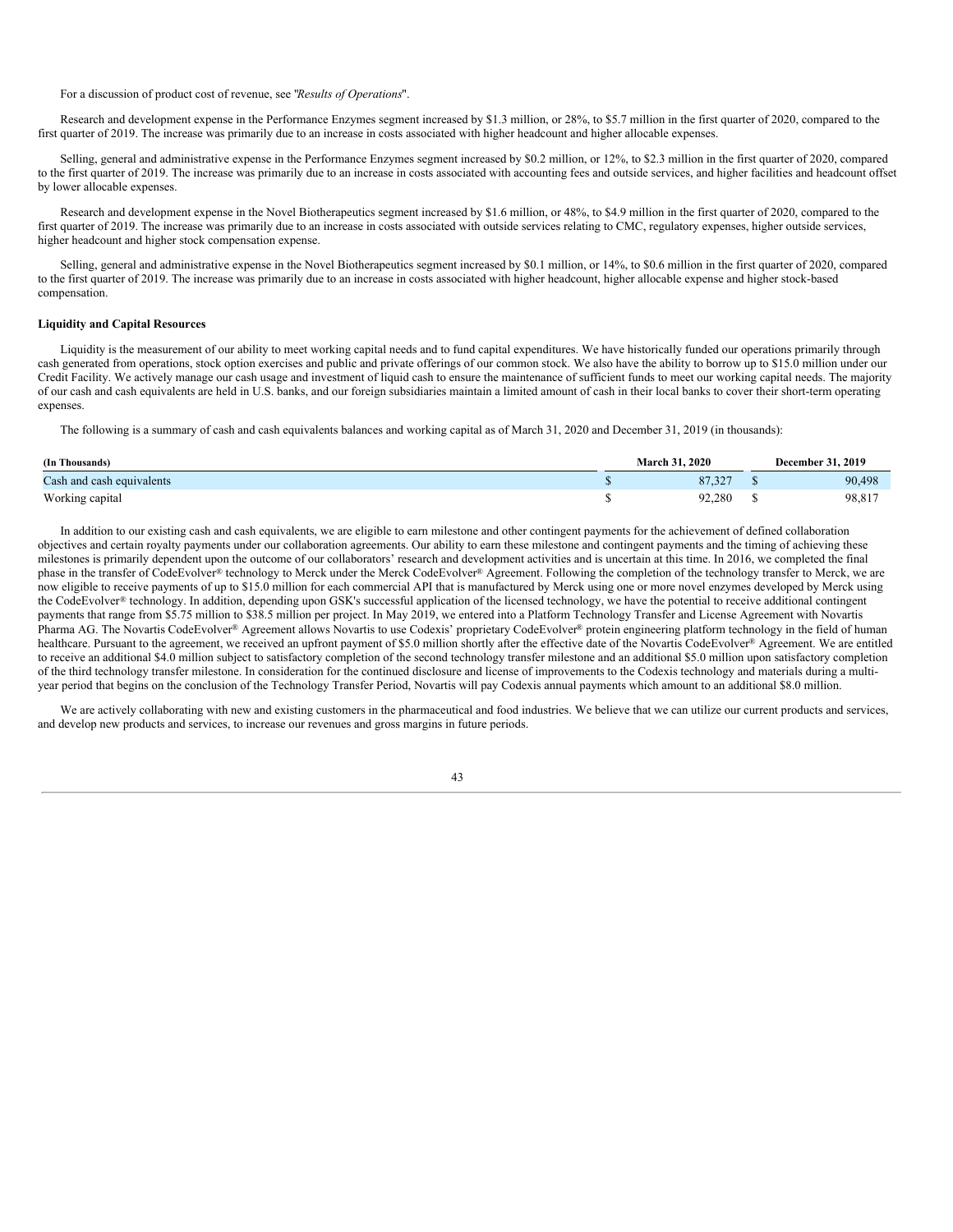We have historically experienced negative cash flows from operations as we continue to invest in key technology development projects and improvements to our CodeEvolver® protein engineering technology platform and expand our business development and collaboration with new customers. Our cash flows from operations will continue to be affected principally by sales and gross margins from licensing our technology to major pharmaceutical companies, product revenue and collaborative research and development services provided to customers, as well as our headcount costs, primarily in research and development. Our primary source of cash flows from operating activities is cash receipts from licensing our technology to major pharmaceutical companies, and our customers for purchases of products and/or collaborative research and development services. Our largest uses of cash from operating activities are for employee-related expenditures, rent payments, inventory purchases to support our product revenue and non-payroll research and development costs.

In June 2017, we entered into the Credit Facility, which consists of term debt for loans that allow us to borrow up to \$10.0 million and a revolving credit facility that allows us to borrow up to \$5.0 million with a certain eligible accounts receivable borrowing base of 80% of eligible accounts receivable. In January 2019, we entered into a Fifth Amendment to the Credit Facility to allow for Codexis to obtain a letter of credit of up to \$1.1 million to secure its obligations under the Lease with MetLife. In July 2019, we entered into a Sixth Amendment to the Credit Facility to increase permitted indebtedness to \$0.7 million for financing insurance premiums in the ordinary course of business. In September 2019, we entered into a Seventh Amendment to the Credit Facility whereby the draw period on the term debt was extended to September 30, 2020. We may draw on the term debt at any time prior to September 30, 2020, subject to customary conditions for funding including, among others, that no event of default exists. Draws on the Credit Facility are secured by a lien on substantially all of our personal property other than our intellectual property. We may draw on the revolving line of credit at any time prior to the maturity date. On October 1, 2023, any loans for Term Debt mature and the Revolving Line of Credit terminates. No amounts were drawn down under the credit facility as of March 31, 2020. At March 31, 2020, we were in compliance with the covenants for the Credit Facility. The Credit Facility requires us to maintain compliance with certain financial covenants including attainment of certain lender-approved projections or maintenance of certain minimum cash levels. Restrictive covenants in the Credit Facility restrict the payment of dividends or other distributions. For additional information about our contractual obligations, see Note 11, "Commitments and Contingencies" in the Notes to Unaudited Condensed Consolidated Financial Statements included in this Quarterly Report on Form 10-Q.

In October 2017, we entered into the Nestlé Agreement with Nestlé Health Science. Pursuant to the Nestlé Agreement, Nestlé Health Science paid us an upfront cash payment of \$14.0 million. In July 2018, we announced that we had dosed the first subjects in a first-in-human Phase 1a dose-escalation trial with CDX-6114 for the potential treatment of PKU. The initiation of the trial triggered a \$4.0 million milestone payment from Nestlé Health Science and the \$1.0 million milestone payment that was triggered by the achievement of a formulation relating to CDX-6114 was received in February 2019. In January 2019, we received notice from the FDA that it had completed its review of our IND for CDX-6114 and concluded that we may proceed with the proposed Phase 1b multiple ascending dose study in healthy volunteers in the United States. In February 2019, Nestlé Health Science exercised its option to obtain an exclusive, worldwide, royalty-bearing, sub-licensable license for the global development and commercialization of CDX-6114 for the management of PKU. The option payment of \$3.0 million was recognized in the first quarter of 2019 as research and development revenue. Upon exercising its option, Nestlé Health Science assumed all responsibilities for future clinical development and commercialization of CDX-6114, with the exception of the completion of an extension study, CDX-6114-004, which was substantially completed in the fourth quarter of 2019. Other potential payments from Nestlé Health Science to us under the Nestlé Agreement include (i) development and approval milestones of up to \$85.0 million, (ii) sales-based milestones of up to \$250.0 million in the aggregate, which aggregate amount is achievable if net sales exceed \$1.0 billion in a single year, and (iii) tiered royalties, at percentages ranging from the middle single digits to low double-digits, of net sales of Product.

In December 2018, we filed an automatic shelf registration statement on Form S-3 (the "2018 Registration Statement") with the SEC, under which we may sell common stock, preferred stock, debt securities, warrants, purchase contract and/or units, which immediately became effective upon filing. In 2019 we entered into a Securities Purchase Agreement with an affiliate of Casdin Capital, LLC ("Casdin") pursuant to which we issued and sold to Casdin 3,048,780 shares of our common stock at a purchase price of \$16.40 per share (the "Private Offering"). After deducting issuance costs of \$0.1 million from the Private Offering, our net proceeds were \$49.9 million.

In March 2020, we entered into a Strategic Collaboration and License Agreement with Takeda under which we received an up-front non-refundable cash payment of \$8.5 million in March 2020. Other potential payments from Takeda include (i) of research and development fees and pre-clinical approval milestones for initial programs of up to \$22.3 million, (ii) development and commercialization-based milestones, per target gene, of up to \$100.0 million, the modulation of which leads to treatment of certain diseases by the applicable product, and (iii) tiered royalties, at percentages ranging from the middle-single digit to low single-digit of sales of the applicable product.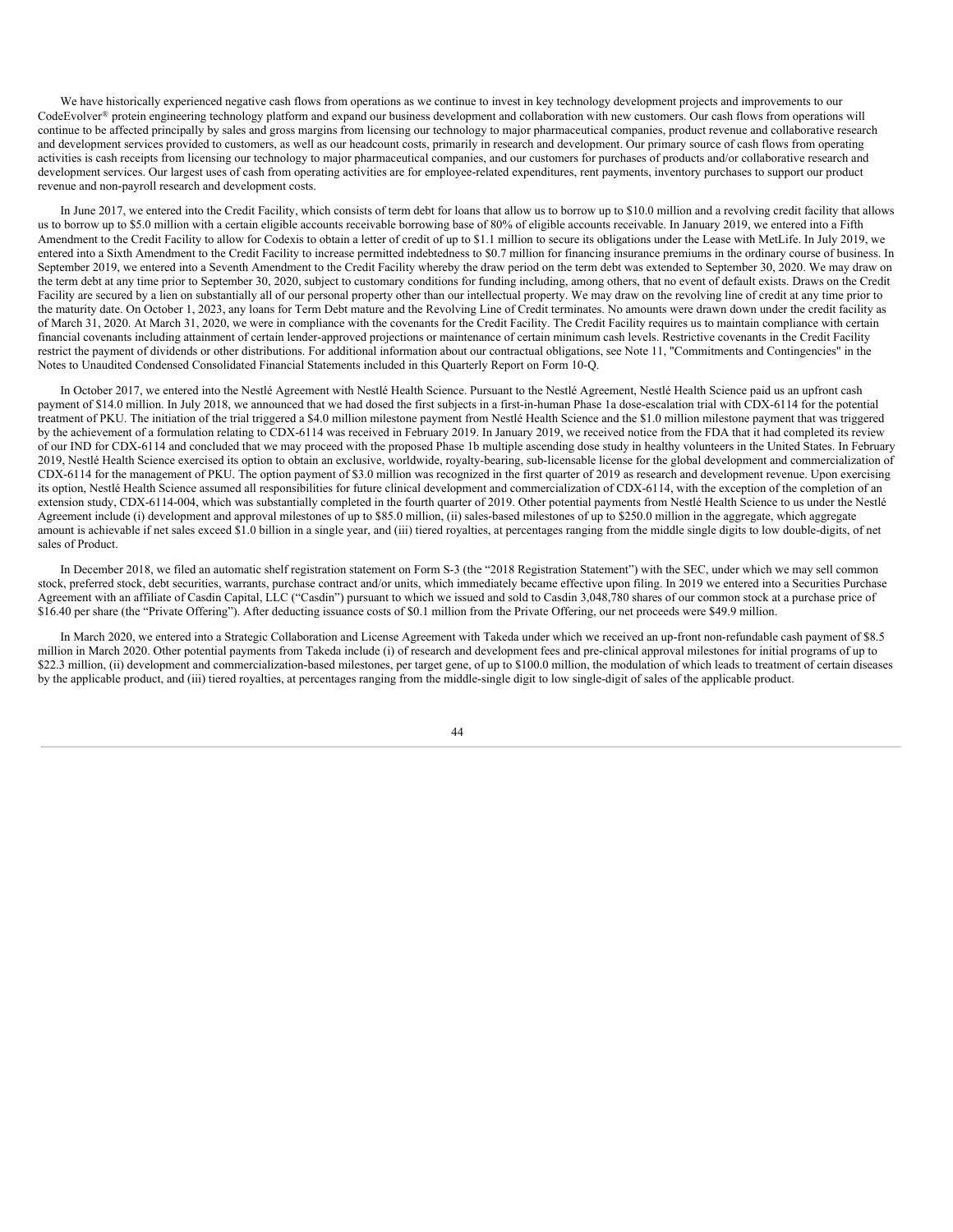We are subject to risks and uncertainties as a result of the current COVID-19 pandemic. The COVID-19 pandemic has presented a substantial public health and economic challenge around the world and is affecting our employees, communities and business operations, as well as the U.S. economy and other economies worldwide. The full extent to which the COVID-19 pandemic will directly or indirectly impact our business, results of operations and financial condition will depend on future developments that are highly uncertain and cannot be accurately predicted, including the duration and severity of the pandemic and the extent and severity of the impact on our customers, new information that may emerge concerning COVID-19, the actions taken to contain it or treat its impact and the economic impact on local, regional, national and international markets. To date, we and our collaboration partners have been able to continue to supply our enzymes to our customers worldwide. However, we are dependent on our manufacturing and logistics partners and consequently, disruptions in operations of our partners and customers may affect our ability to supply enzymes to our customers. Furthermore, our ability to provide future research and development ("R&D") services will continue to be disrupted as a result of local shelter-in-place orders and any disruptions in operations of our customers with whom we collaborate. For the three months ended March 31, 2020, the COVID-19 pandemic resulted in lower research and development revenues of approximately \$0.6 million as completion of certain R&D services were deferred to the future periods. We are unable to fully determine and quantify the extent to which delays in our R&D projects will be affected by the COVID-19 pandemic. We are continuing to assess the potential impact of the COVID-19 pandemic on our business and operations, including our product sales, R&D service revenue, expenses and manufacturing. In the U.S., the impact of COVID-19, including governmental orders governing the operation of non-essential businesses during the pandemic, has caused the temporary closure of our Redwood City, California facilities and has disrupted our research and development operations. Our Redwood City employees have been working from home since mid-March 2020, while ensuring essential staffing levels in our operations remain in place. Our future results of operations and liquidity could be adversely impacted by delays in payments of outstanding receivable amounts beyond normal payment terms, supply chain disruptions and uncertain demand, and the impact of any initiatives or programs that we may undertake to address financial and operations challenges faced by our customers. While we believe we have adequate cash on hand to manage through the disruptions being caused by the COVID-19 pandemic, the extent to which the pandemic may materially impact our financial condition, liquidity, or results of operations is uncertain. For additional information on the various risks posed by the COVID-19 pandemic, please read Item 1A. Risk Factors included in this Quarterly Report on Form 10-Q.

As of March 31, 2020, we had cash and cash equivalents of \$87.3 million and \$15.0 million available to borrow under the Credit Facility. Our liquidity is dependent upon our cash and cash equivalents, cash flows provided by operating activities and the continued availability of borrowings under our Credit Facility. We may need additional capital if our current plans and assumptions change. Our need for additional capital will depend on many factors, including the financial success of our business, the spending required to develop and commercialize new and existing products, the effect of any acquisitions of other businesses, technologies or facilities that we may make or develop in the future, our spending on new market opportunities, and the potential costs for the filing, prosecution, enforcement and defense of patent claims, if necessary.

We believe that based on our current level of operations, our existing cash and cash equivalents will provide adequate funds for ongoing operations, planned capital expenditures and working capital requirements for at least the next 12 months.

However, we may need additional capital if our current plans and assumptions change. Our need for additional capital will depend on many factors, including the financial success of our business, the spending required to develop and commercialize new and existing products, the effect of any acquisitions of other businesses, technologies or facilities that we may make or develop in the future, our spending on new market opportunities, and the potential costs for the filing, prosecution, enforcement and defense of patent claims, if necessary. If our capital resources are insufficient to meet our capital requirements, and we are unable to enter into or maintain collaborations with partners that are able or willing to fund our development efforts or commercialize any products that we develop or enable, we will have to raise additional funds to continue the development of our technology and products and complete the commercialization of products, if any, resulting from our technologies. If future financings involve the issuance of equity securities, our existing stockholders would suffer dilution. If we raise debt financing or enter into credit facilities, we may be subject to restrictive covenants that limit our ability to conduct our business. We may not be able to raise sufficient additional funds on terms that are favorable to us, if at all. If we fail to raise sufficient funds and fail to generate sufficient revenues to achieve planned gross margins and to control operating costs, our ability to fund our operations, take advantage of strategic opportunities, develop products or technologies, or otherwise respond to competitive pressures could be significantly limited. If this happens, we may be forced to delay or terminate research or development programs or the commercialization of products resulting from our technologies, curtail or cease operations or obtain funds through collaborative and licensing arrangements that may require us to relinquish commercial rights, or grant licenses on terms that are not favorable to us. If adequate funds are not available, we will not be able to successfully execute our business plan or continue our business.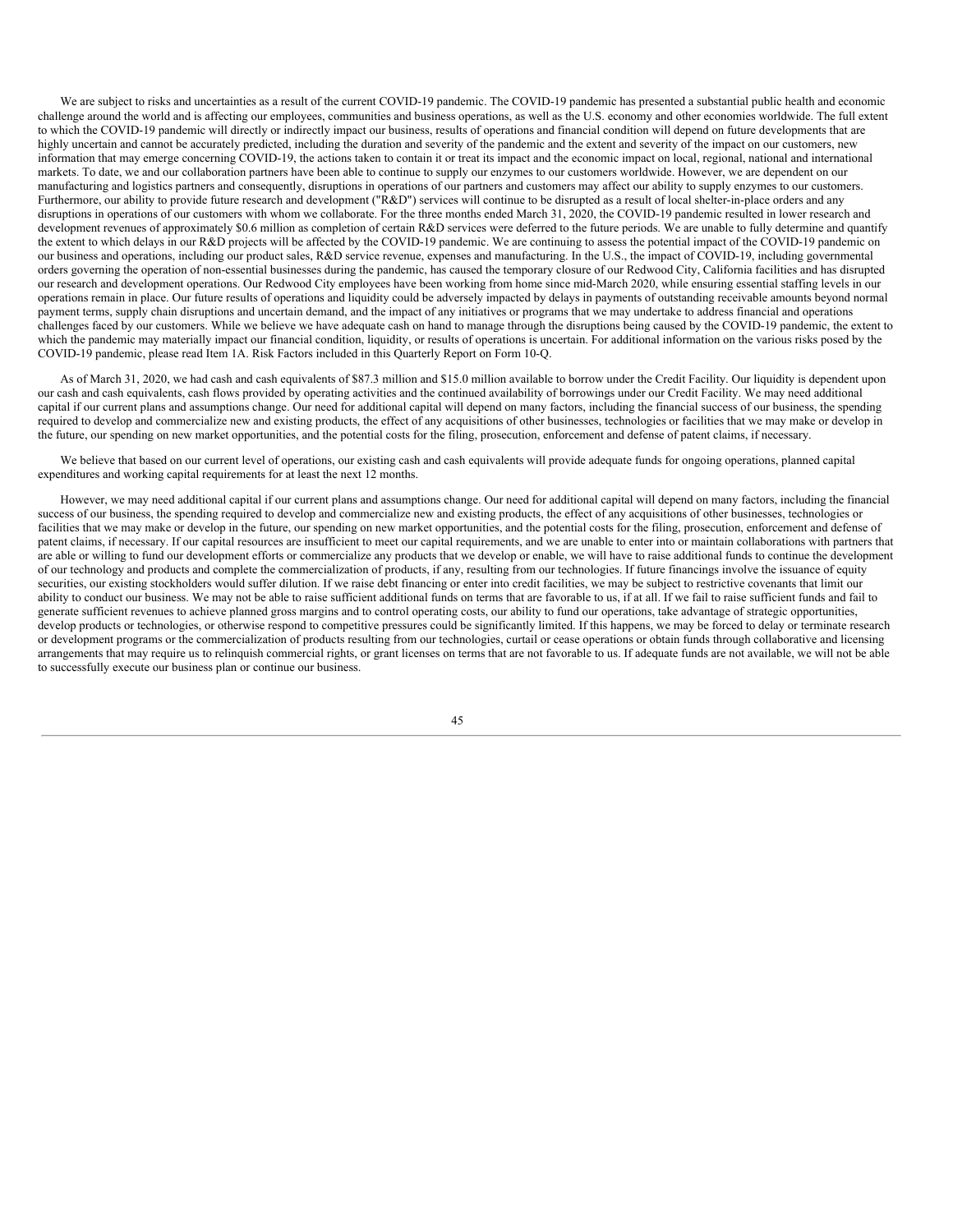### *Cash Flows*

The following is a summary of cash flows for three months ended March 31, 2020 (in thousands):

|                                                            | Three months ended March 31, |  |         |  |  |  |  |  |
|------------------------------------------------------------|------------------------------|--|---------|--|--|--|--|--|
| (In Thousands)                                             | 2020                         |  | 2019    |  |  |  |  |  |
| Net cash used in operating activities                      | (1, 425)                     |  | (2,851) |  |  |  |  |  |
| Net cash used in investing activities                      | (761)                        |  | (445)   |  |  |  |  |  |
| Net cash used in financing activities                      | (1,019)                      |  | (2,082) |  |  |  |  |  |
| Net decrease in cash, cash equivalents and restricted cash | (3,205)                      |  | (5,378) |  |  |  |  |  |

## *Cash Flows from Operating Activities*

Cash used in operating activities was \$1.4 million net for the three months ended March 31, 2020, which resulted from a net loss of \$7.7 million for the three months ended March 31, 2020 adjusted for non-cash charges for depreciation of \$0.4 million, ROU lease asset amortization expense of \$0.7 million and stock-based compensation of \$2.2 million. Additional cash used by changes in operating assets and liabilities was \$2.9 million. Changes in operating assets and liabilities included an increase of \$6.5 million in deferred revenue and \$3.1 million in other accrued liabilities, partially offset by a \$3.9 million increase in unbilled receivables and a \$1.9 million decrease accrued compensation.

Cash used in operating activities was \$2.9 million net for the three months ended March 31, 2019, which resulted from a net loss of \$5.1 for the three months ended March 31, 2019 adjusted for non-cash charges for depreciation of \$0.3 million, ROU lease asset amortization expense of \$0.8 million and stock-based compensation of \$2.1 million. Additional cash used by changes in operating assets and liabilities was \$1.0 million. Changes in operating assets and liabilities included an increase of \$1.1 million in accounts receivable, a decrease of \$1.0 million of accounts payable, and a decrease of \$2.9 million in deferred revenue.

## *Cash Flows from Investing Activities*

Cash used in investing activities was \$0.8 million and \$0.4 million for the three months ended March 31, 2020 and 2019, respectively, which was primarily attributable to purchase of property and equipment.

## *Cash Flows from Financing Activities*

Cash used in financing activities was \$1.0 million for the three months ended March 31, 2020 and primarily included taxes paid related to net share settlement of equity awards.

Cash used in financing activities was \$2.1 million for the three months ended March 31, 2019 which included \$0.8 million of proceeds from exercises of stock options offset by \$2.8 million for taxes paid related to net share settlement of equity awards.

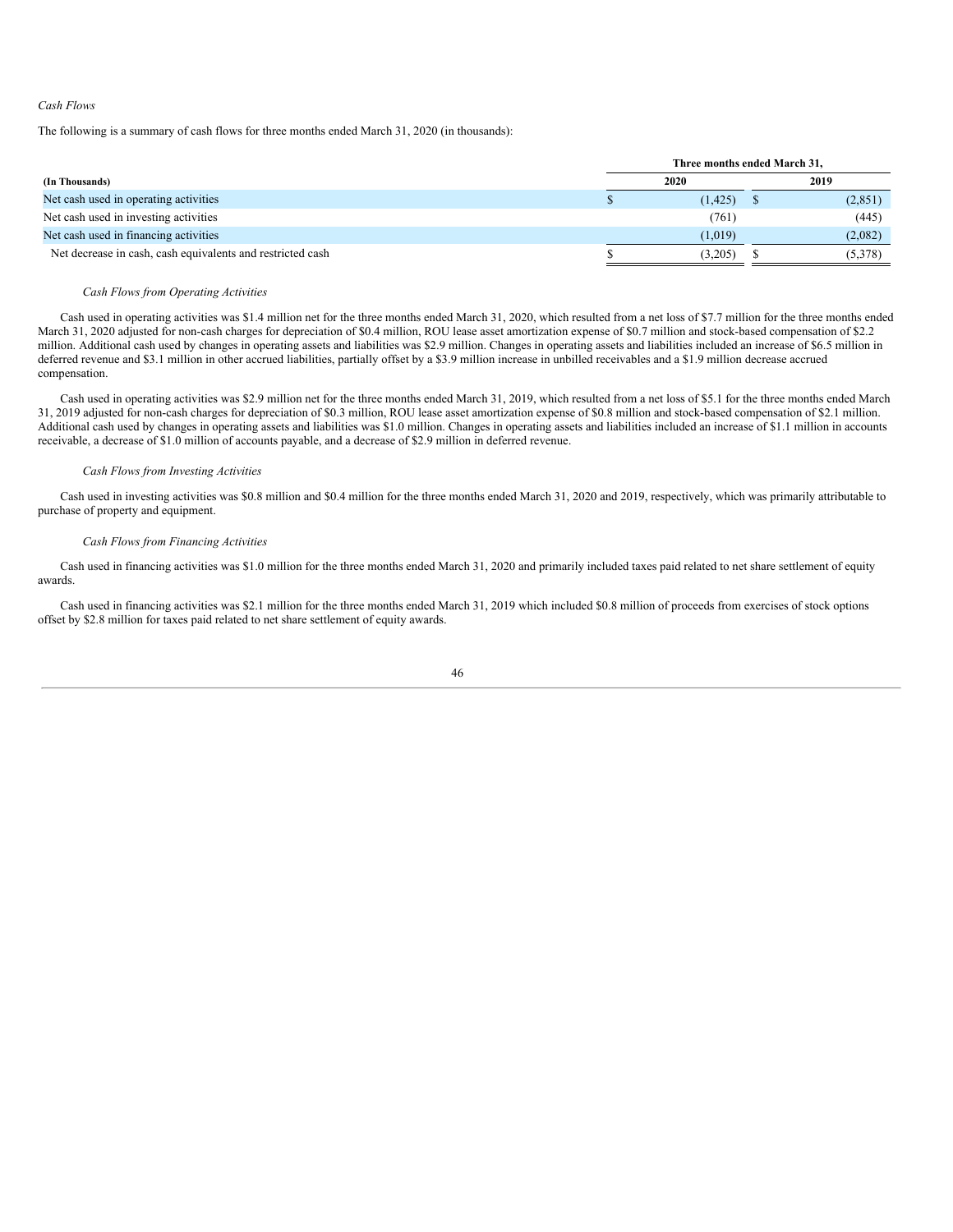## **Contractual Obligations**

The following table summarizes our significant contractual obligations at March 31, 2020 (in thousands):

|                                             | Payments due by period |        |  |                  |  |                          |  |           |  |            |
|---------------------------------------------|------------------------|--------|--|------------------|--|--------------------------|--|-----------|--|------------|
| (In Thousands)                              |                        | Total  |  | Less than 1 year |  | 1-3 years                |  | 4-5 years |  | $>5$ years |
| Finance lease obligations                   |                        |        |  |                  |  | $\overline{\phantom{a}}$ |  | $-$       |  |            |
| Operating leases obligations <sup>(1)</sup> |                        | 33.753 |  | 3,504            |  | 8,579                    |  | 9,385     |  | 12,285     |
| Total                                       |                        | 33.762 |  | 3,513            |  | 8,579                    |  | 9,385     |  | 12,285     |

(1) Represents future minimum lease payments under non-cancellable operating leases in effect as of March 31, 2020 for our facilities in Redwood City, California. The minimum lease payments above do not include common area maintenance charges or real estate taxes. Minimum payments have not been reduced by future minimum sublease rentals of \$0.1 million to be received under non-cancellable subleases. In February 2019, we have entered into an Eighth Amendment to the Lease (the "Eighth Amendment") with MetLife for our facilities, extending the lease terms from May 2027 to May 2029. For additional information see Note 11, "Commitments and Contingencies" in the notes to unaudited condensed consolidated financial statements.

## *Other Commitments*

We have other commitments related to supply and service arrangements entered into the normal course of business. For additional information about other commitments, see Note 11, "Commitments and Contingencies" in the notes to the unaudited condensed consolidated financial statements. Future minimum payments reflect amounts those obligations are expected to have on our liquidity and cash flows in future periods and include obligations subject to risk of cancellation by us (in thousands):

| <b>Other Commitment Agreement Type</b>                                                 | <b>Agreement Date</b> | <b>Future Minimum Payment</b> |  |  |  |
|----------------------------------------------------------------------------------------|-----------------------|-------------------------------|--|--|--|
| (In Thousands)                                                                         |                       |                               |  |  |  |
| Manufacture and supply agreement with expected future payment date of December<br>2022 | April 2016            | 84                            |  |  |  |
| Development and manufacturing services agreements                                      | September 2019        | 5,084                         |  |  |  |
| Total other commitments                                                                |                       | 5,931                         |  |  |  |

### *Credit Facility*

In June 2017, we entered into a credit facility ("Credit Facility") consisting of term loans ("Term Debt") up to \$10.0 million, and advances ("Advances") under a revolving line of credit ("Revolving Line of Credit") up to \$5.0 million with an accounts receivable borrowing base of 80% of eligible accounts receivable. At March 31, 2020, we have not drawn from the Credit Facility. We may draw on the Revolving Line of Credit at any time prior to the September 30, 2020 maturity date. On October 1, 2023, loans drawn under the Term Debt mature and the Revolving Line of Credit terminates. Loans made under the Term Debt bear interest through maturity at a variable rate based upon the LIBOR rate plus 3.6%. Advances made under the Revolving Line of Credit bear interest at a variable annual rate equal to the greater of (i) 1.00% above the prime rate and (ii) 5.00%.

Our obligations under the Credit Facility are secured by a lien on substantially all of our personal property other than our intellectual property. The Credit Facility includes a number of customary covenants and restrictive financial covenants including meeting minimum product revenues levels and maintaining certain minimum cash levels with the lender. The Credit Facility's financial covenants restrict the ability of the Company to transfer collateral, incur additional indebtedness, engage in mergers or acquisitions, pay dividends or make other distributions, make investments, create liens, sell assets, or sell certain assets held at foreign subsidiaries. A failure to comply with these covenants could permit the lender to exercise remedies against us and the collateral securing the Credit Facility, including foreclosure of our properties securing the Credit Facilities and our cash. At March 31, 2020, we were in compliance with the covenants for the Credit Facility. For additional information about our credit facility, see Note 11 "Commitments and Contingencies" in the accompanying notes to the unaudited condensed consolidated financial statements.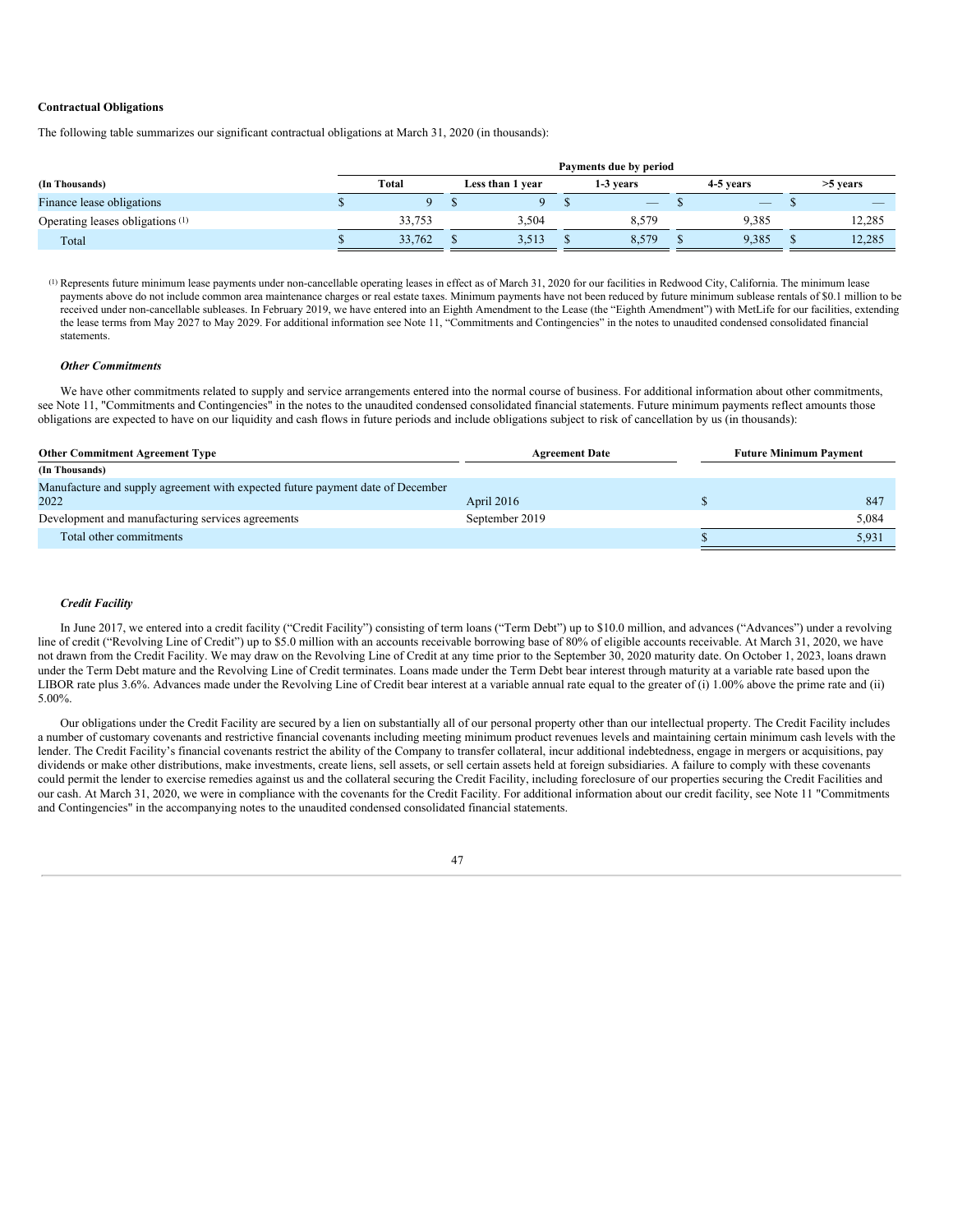### **Off-Balance Sheet Arrangements**

As of March 31, 2020, we did not have any off-balance sheet arrangements, as defined in Item 303(a)(4) of Regulation S-K as promulgated by the SEC.

#### **Critical Accounting Policies and Estimates**

The preparation financial statements in conformity with generally accepted accounting principles requires management to make judgments, estimates and assumptions in the preparation of our consolidated financial statements and accompanying notes. Actual results could differ from those estimates. There have been no material changes to our critical accounting policies or estimates during the three months ended March 31, 2020 from those discussed in our Annual Report on Form 10-K for the year ended December 31, 2019, filed with the SEC on February 28, 2020, except for critical accounting policies and estimates for credit losses and for goodwill impairment. The changes in critical accounting policies or estimates are due to adoption of Accounting Standards Update ("ASU") 2016-13, Financial Instruments - Credit Losses (Topic 326): Measurement of Credit Losses on Financial Instruments, and ASU No. 2017-04, Intangibles - Goodwill and Other (Topic 350): Simplifying the Test for Goodwill Impairment, which are described below:

#### *Financial Instruments - Credit Losses (Topic 326)*

On January 1, 2020, we adopted the provisions of ASU 2016-13, Financial Instruments - Credit Losses (Topic 326): Measurement of Credit Losses on Financial Instruments, using a modified retrospective approach. The standard changes the impairment model for most financial assets measured at amortized cost, requiring the use of a "current expected credit loss" model. Under this model, we are required to estimate the lifetime expected credit loss on financial assets, and to record the estimate to an allowance for credit loss. The allowance offsets the amortized cost basis of the financial asset, resulting in a net presentation of the amount expected to be collected on the financial asset or liability.

### *Financial assets measured at amortized cost*

Financial assets measured at amortized cost include loans receivable, debt security assets, trade receivables, net investments in leases, off-balance-sheet credit exposures, reinsurance receivables, contract assets and any other financial assets not excluded from the scope that have the contractual right to receive cash. These assets are not accounted for at fair value through net income.

#### *Current expected credit model*

The model requires that credit loss estimates include forecasted information in its formulation. In addition, the model requires recognition of credit loss estimates to be reflected in the financial statements before actual losses are incurred.

#### *Allowance for credit losses*

The allowance for credit losses is a valuation account that reflects recognition of losses under the current expected credit model. The allowance for credit losses is deducted from the amortized cost basis of financial assets and is presented net on the balance sheet. The net represents the expected to be collected on the financial asset.

### *Intangibles - Goodwill and Other (Topic 350)*

On January 1, 2020, we adopted the provisions of ASU No. 2017-04, "Intangibles - Goodwill and Other (Topic 350): Simplifying the Test for Goodwill Impairment," using a prospective approach. The standard simplifies the accounting for goodwill impairments by eliminating step two from the goodwill impairment test. Goodwill impairment will now be the amount by which a reporting unit's carrying value exceeds its fair value. The adoption of ASU 2017-04 had no impact on our unaudited condensed consolidated financial statements.

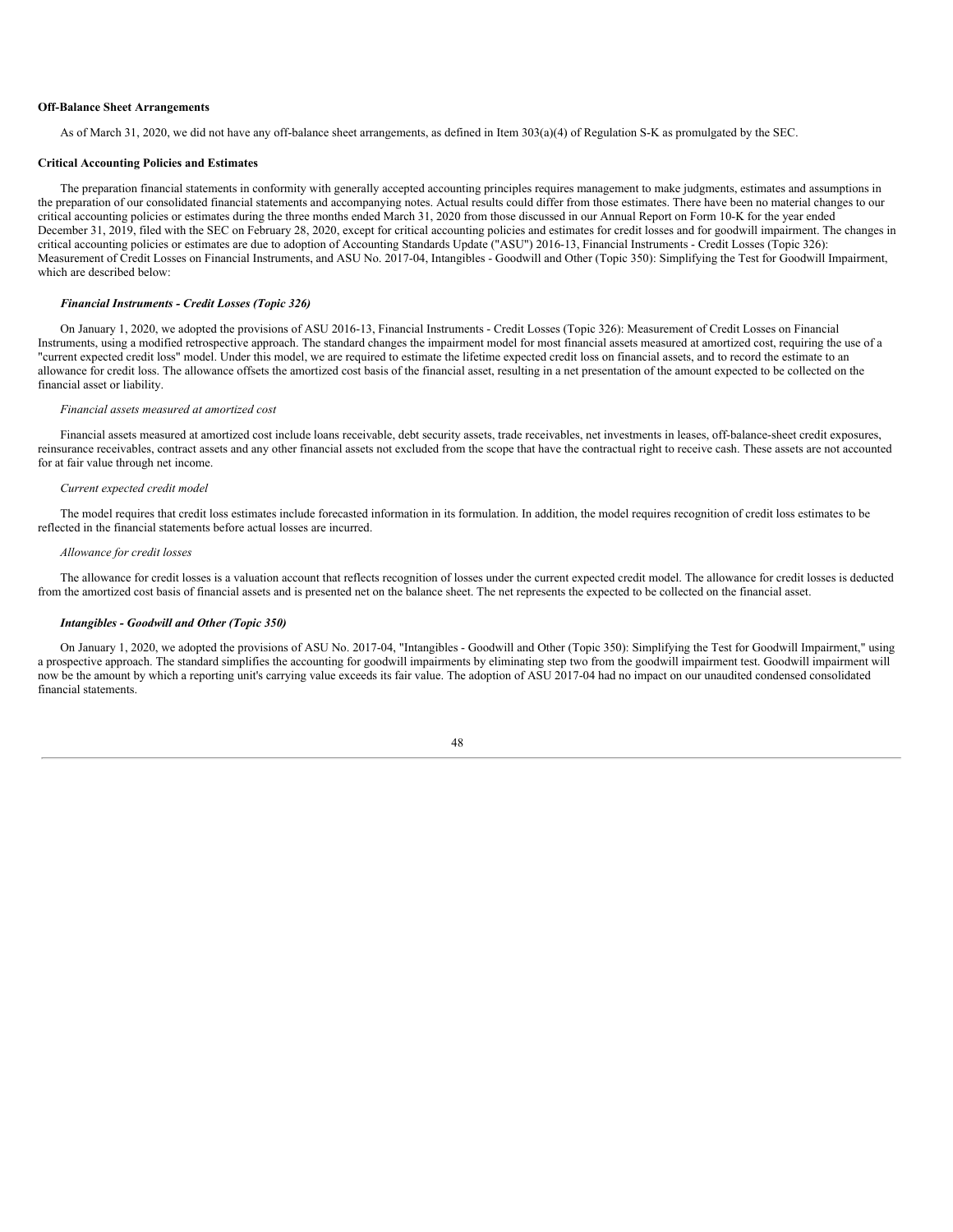## **ITEM 3. QUANTITATIVE AND QUALITATIVE DISCLOSURES ABOUT MARKET RISK**

#### *Market Risk Management*

Our cash flows and earnings are subject to fluctuations due to changes in foreign currency exchange rates, interest rates and other factors. These market risk exposures are disclosed in Part II, Item 7A of our Annual Report on Form 10-K for the year ended December 31, 2019, filed with the SEC on February 28, 2020.

### *Interest Rate Sensitivity*

In June 2017, we entered into a credit facility consisting of term loans up to \$10.0 million, and advances under a revolving line of credit up to \$5.0 million. Draws on the term debt bear interest through maturity at a variable rate based upon the LIBOR rate plus 3.6%. Advances made under the revolving line of credit bear interest at a variable annual rate equal to the greater of (i) 1.00% above the prime rate and (ii) 5.00%. Increases in these variable interest rates will increase our future interest expense and decrease our results of operations and cash flows. No amounts were drawn down under the credit facility as of March 31, 2020. Our exposure to interest rates risk relates to our 2017 Credit Facility with variable interest rates, where an increase in interest rates may result in higher borrowing costs. Since we have no outstanding borrowings under our 2017 Credit Facility as of March 31, 2020, the effect of a hypothetical 10% change in interest rates would not have any impact on our interest expense.

## *Foreign Currency Risk*

Our results of operations and cash flows are subject to fluctuations due to changes in foreign currency exchange rates. In periods when the United States dollar declines in value as compared to the foreign currencies in which we incur expenses, our foreign-currency based expenses increase when translated into United States dollars. Although substantially all of our sales are denominated in United States dollars, future fluctuations in the value of the United States dollar may affect the price competitiveness of our products outside the United States. Our most significant foreign currency exposure is due to non-functional currency denominated monetary assets, primarily currencies denominated in other than their functional currency. These non-functional currency denominated monetary assets are subject to re-measurement which may create fluctuations in other expense, net, a component in our consolidated statement of operations and in the fair value of the assets in the consolidated balance sheet. As of March 31, 2020, the effect of a hypothetical 10% unfavorable change in exchange rates on currencies denominated in other than their functional currency would result in a potential loss in future earnings in our consolidated statement of operations and a reduction in the fair value of the assets of approximately \$0.1 million. We did not engage in hedging transactions in 2020 or 2019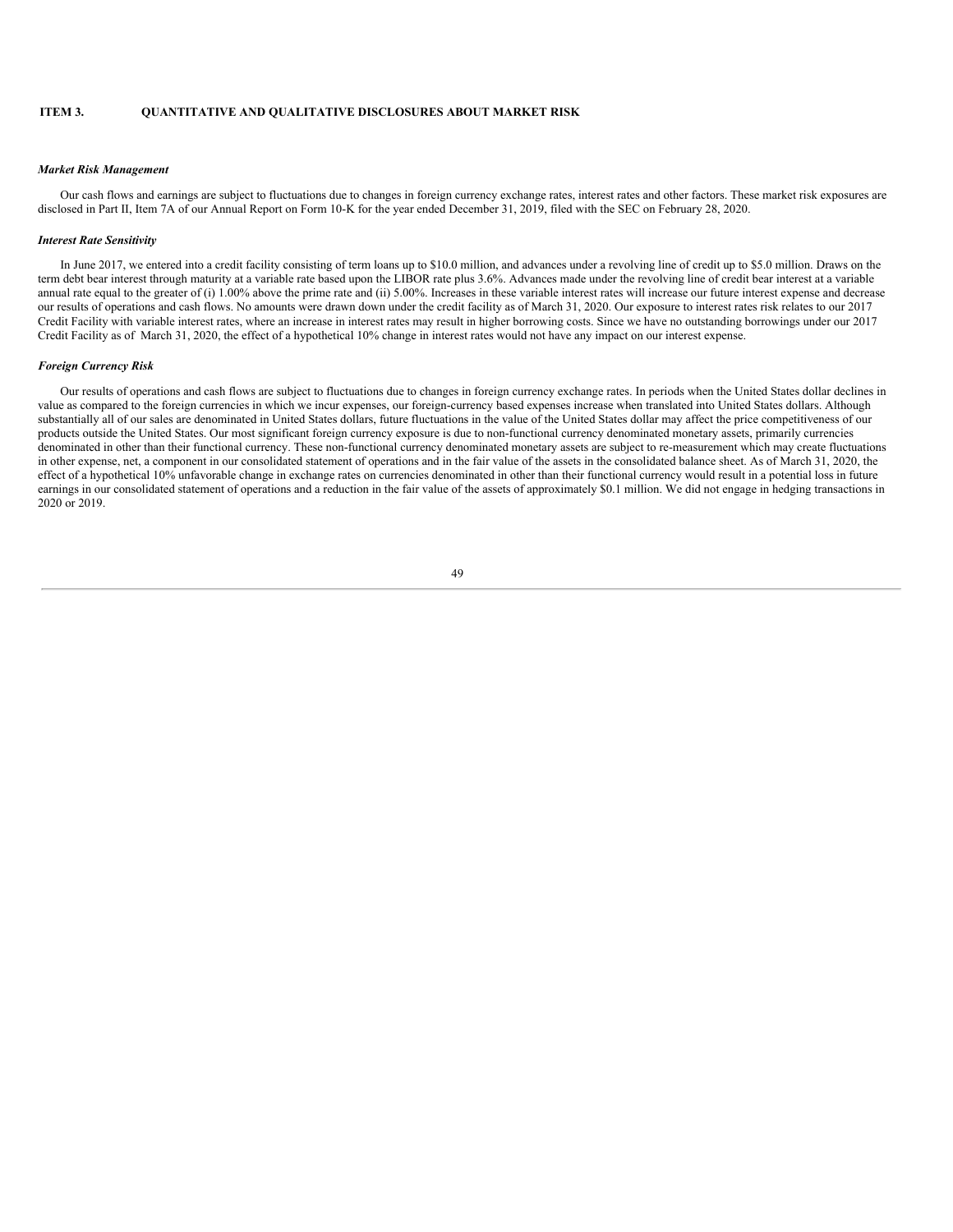### **ITEM 4. CONTROLS AND PROCEDURES**

#### *Evaluation of Disclosure Controls and Procedures*

We maintain disclosure controls and procedures and internal controls that are designed to provide reasonable assurance that information required to be disclosed in our Exchange Act reports is recorded, processed, summarized, and reported within the time periods specified in the SEC's rules and forms and that such information is accumulated and communicated to our management, including our principal executive officer and our principal financial and accounting officer, as appropriate, to allow timely decisions regarding required disclosure.

Our management, including our principal executive officer and our principal financial and accounting officer, evaluated the effectiveness of our disclosure controls and procedures as defined by Rules 13a-15(e) and 15d-15(e) of the Exchange Act. Based on this review, our principal executive officer and our principal financial and accounting officer concluded that these disclosure controls and procedures were effective as of March 31, 2020 at the reasonable assurance level.

### *Changes in Internal Control over Financial Reporting*

There were no changes in our internal control over financial reporting identified in connection with the evaluation required by paragraph (d) of Exchange Act Rules 13a-15 or 15d-15 that occurred during our last fiscal quarter that have materially affected, or are reasonably likely to materially affect, our internal control over financial reporting. Because of the impact of COVID-19 shelter-in-place orders, we have made minor modifications to existing controls involving evidence of review-type controls. Further, we implemented internal controls to ensure we adequately evaluated impairment of financial instruments and goodwill, respectively, in properly assessing and facilitating the impact and adoption on January 1, 2020 of ASU 2016-13, Financial Instruments - Credit Losses (Topic 326) and ASU No. 2017-04, Intangibles - Goodwill and Other (Topic 350): Simplifying the Test for Goodwill Impairment. There were no significant changes to our internal control over financial reporting due to the adoption of new standards.

### *Inherent Limitations on Ef ectiveness of Controls*

In designing and evaluating the disclosure controls and procedures, management recognizes that any controls and procedures, even if determined effective and no matter how well designed and operated, can provide only reasonable assurance of achieving the desired control objectives to prevent or detect misstatements. In addition, the design of disclosure controls and procedures must reflect the fact that there are resource constraints and that management is required to apply judgment in evaluating the benefits of possible controls and procedures relative to their costs. Also, projections of any evaluation of effectiveness to future periods are subject to the risk that controls may become inadequate because of changes in conditions, or that the degree of compliance with the policies or procedures may deteriorate.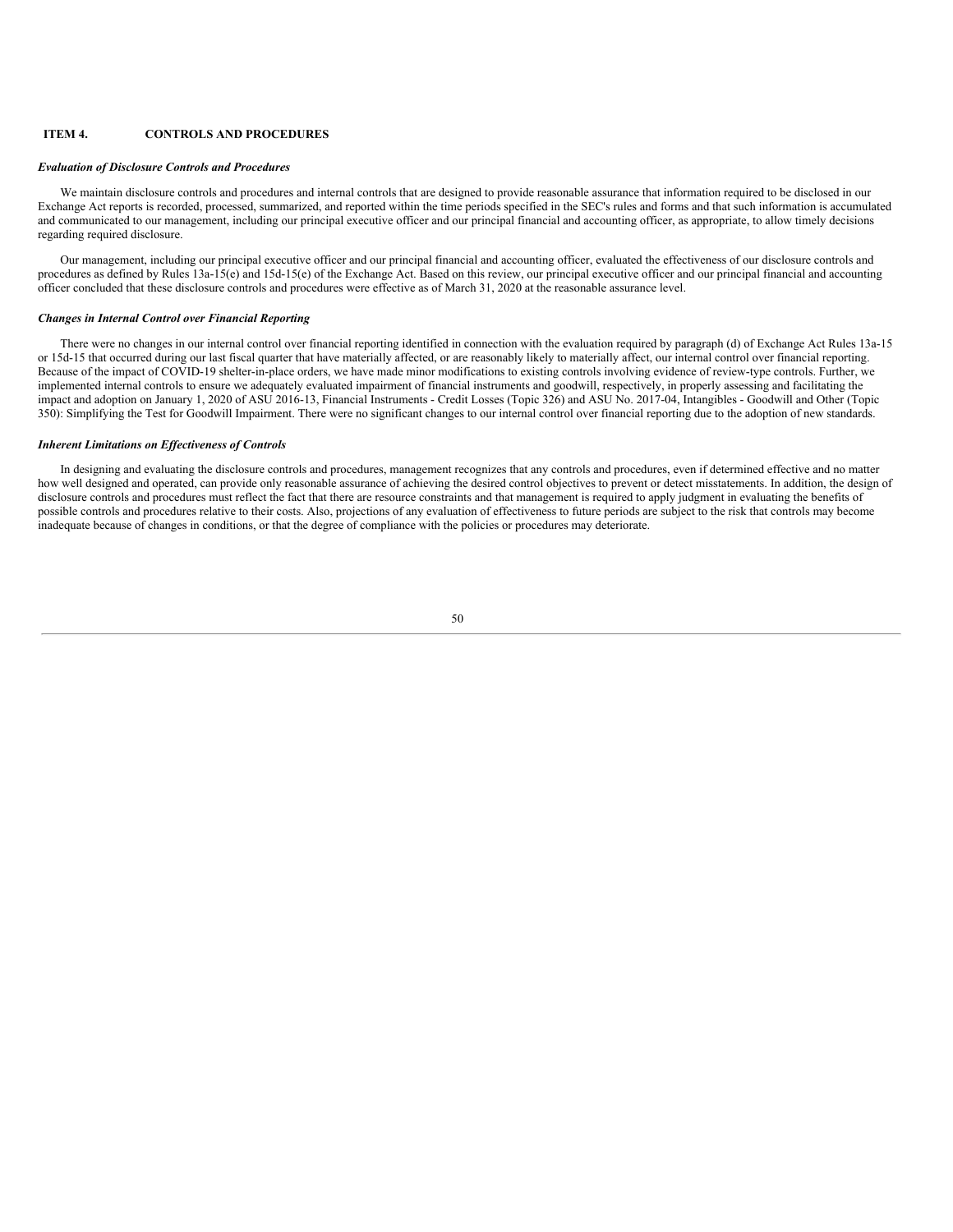### **PART II. OTHER INFORMATION**

## **LEGAL PROCEEDINGS**

We are not currently a party to any material pending litigation or other material legal proceedings.

### **ITEM 1A. RISK FACTORS**

**ITEM 1.**

We have included in Part I, Item 1A of our Annual Report on Form 10-K for the year ended December 31, 2019, a description of certain risks and uncertainties that could affect our business, future performance or financial condition (the "Risk Factors"). During the three months ended March 31, 2020, there were no material changes from the disclosure provided in the Form 10-K for the year ended December 31, 2019 with respect to the Risk Factors, except as set forth below. Investors should consider the Risk Factors prior to making an investment decision with respect to our stock.

### The ongoing COVID-19 pandemic may, directly or indirectly, adversely affect our business, results of operations and financial condition.

Our business could be materially adversely affected, directly or indirectly, by the widespread outbreak of contagious disease, including the ongoing COVID-19 pandemic, which has spread to many of the countries in which we, our customers, our suppliers and our collaboration partners do business. National, state and local governments in affected regions have implemented and may continue to implement safety precautions, including quarantines, border closures, increased border controls, travel restrictions, shelter in place orders and shutdowns, business closures, cancellations of public gatherings and other measures. Organizations and individuals are taking additional steps to avoid or reduce infection, including limiting travel and staying home from work. These measures are disrupting normal business operations both in and outside of affected areas and have had significant negative impacts on businesses and financial markets worldwide.

The potential impact and duration of COVID-19 or another pandemic or public health crisis could have significant repercussions across regional, national and global economies and financial markets, and could trigger a period of regional, national and global economic slowdown or regional, national or global recessions. The outbreak of COVID-19 in many countries continues to adversely impact regional, national and global economic activity and has contributed to significant volatility and negative pressure in financial markets. As a result, we may experience difficulty accessing debt and equity capital on attractive terms, or at all, due to the severe disruption and instability in the global financial markets. In addition, our customers may terminate or amend their agreements for the purchase of our products or services due to bankruptcy, lack of liquidity, lack of funding, operational failures, or other reasons.

We continue to monitor our operations and applicable government recommendations, and we have made modifications to our normal operations because of the COVID-19 pandemic, including requiring most office-based employees to work remotely. Notwithstanding these measures, the COVID-19 pandemic could affect the health and availability of our workforce as well as those of the third parties we rely on taking similar measures. If members of our management and other key personnel in critical functions across our organization are unable to perform their duties or have limited availability due to COVID-19, we may not be able to execute on our business strategy and/or our operations may be negatively impacted. We may also experience limitations in employee resources, including because of sickness of employees or their families or the desire of employees to avoid contact with individuals or large groups of people. In addition, we have experienced and will continue to experience disruptions to our business operations resulting from quarantines, self-isolations and other restrictions on the ability of our employees to perform their jobs.

The COVID-19 pandemic has disrupted business operations. The extent and severity of the impact on our business and clinical trials will be determined largely by the extent of disruptions in the supply chains for our products and product candidates; disruptions in access by patients to therapies for which our products are components of the supply chain; delays in the performance of R&D service work, and delays in current and future clinical trials that we or our collaboration partners conduct. In addition, the impact of the COVID-19 pandemic on the operations of the FDA and other health authorities may delay potential approvals of product candidates for which our products are components of the supply chain.

While it is not possible at this time to estimate the entirety of the impact that the COVID-19 pandemic will have on our business, operations, employees, customers, suppliers or our collaboration partners, continued spread of COVID-19, measures taken by governments, actions taken to protect employees and the broad impact of the pandemic on all business activities may

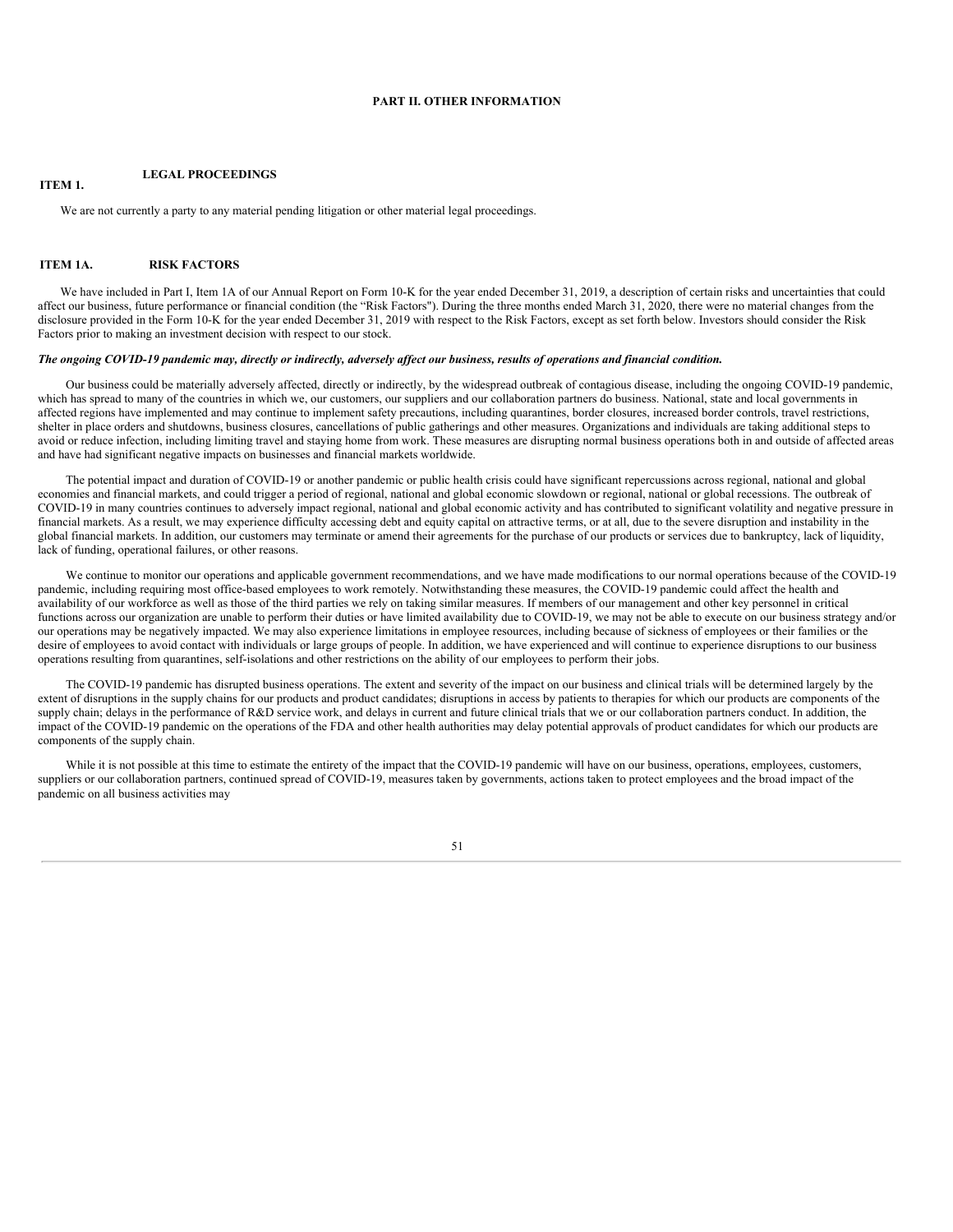materially and adversely affect our business, results of operations and financial condition.As a result, we have withdrawn our full year 2020 financial guidance.

# **ITEM 2. UNREGISTERED SALES OF EQUITY SECURITIES AND USE OF PROCEEDS**

None.

# **ITEM 3. DEFAULTS UPON SENIOR SECURITIES**

None.

# **ITEM 4. MINE SAFETY DISCLOSURES**

Not applicable.

## **ITEM 5. OTHER INFORMATION**

Not applicable.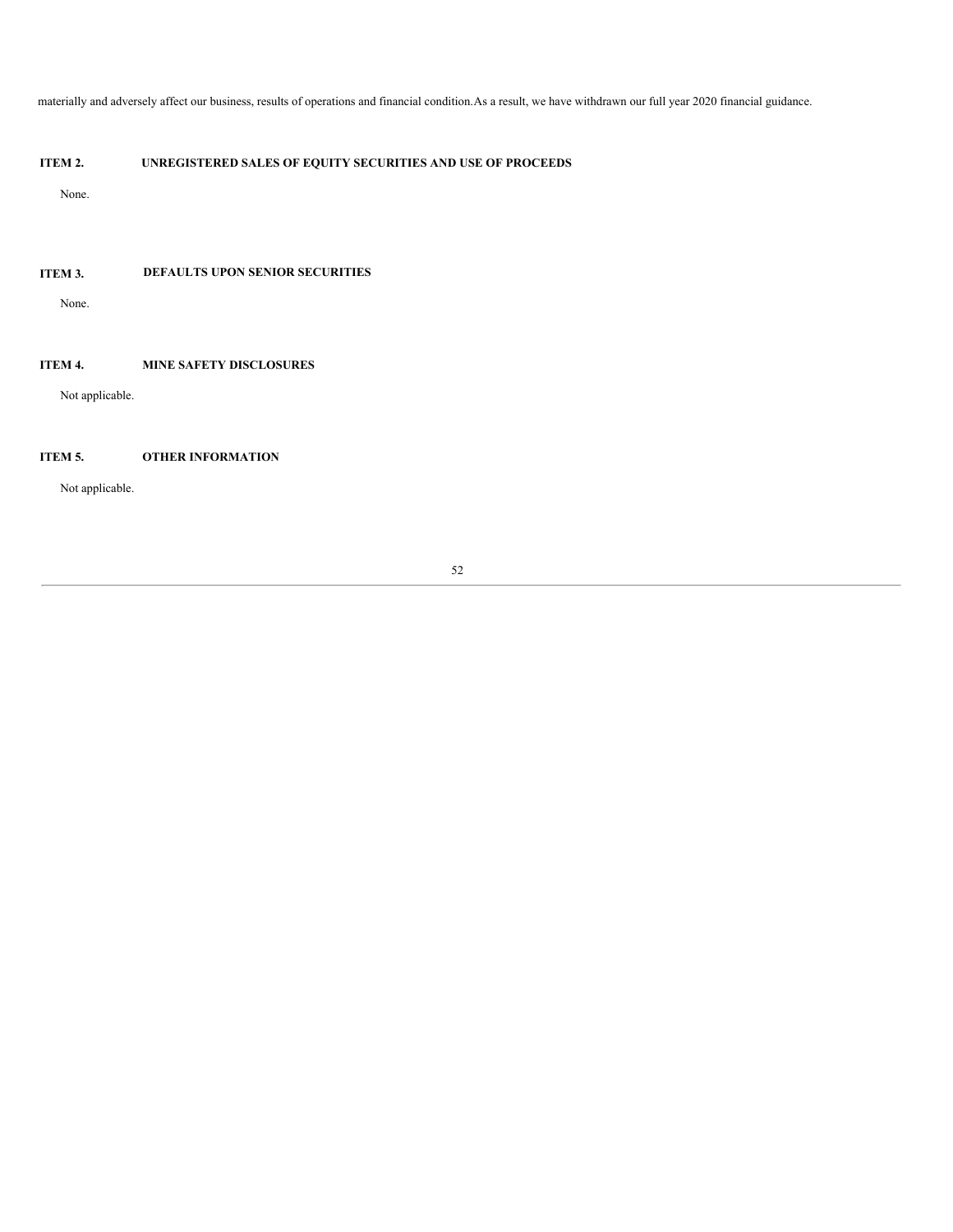## **ITEM 6. EXHIBITS**

- 3.1 Amended and Restated Certificate of [Incorporation](http://www.sec.gov/Archives/edgar/data/1200375/000095013010000138/dex31.htm) of Codexis, Inc. filed with the Secretary of the State of the State of Delaware on April 27, 2010 and effective as of April 27, 2010 (incorporated by reference to Exhib March 31, 2010, filed on May 28, 2010).
- 3.2 Certificate of [Designations](http://www.sec.gov/Archives/edgar/data/1200375/000119312512378221/d405085dex31.htm) of Series A Junior Participating Preferred Stock of Codexis, Inc., filed with the Secretary of State of the State of Delaware on September 4, 2012 (incorporated by reference to Exhibit 3.1 to the Company's Current Report on Form 8-K, filed on September 4, 2012).
- 3.3 Amended and Restated Bylaws of Codexis, Inc. effective as of April 27, 2010 [\(incorporated](http://www.sec.gov/Archives/edgar/data/1200375/000095013010000138/dex32.htm) by reference to Exhibit 3.2 to the Company's Quarterly Report on Form 10-Q for the quarter ended March 31, 2010, filed on May 28, 2010).
- 4.1 Reference is made to Exhibits 3.1 through 3.3.
- 10.1 \* Strategic Collaboration and License Agreement, effective as of March 23,202, by and between Codexis, Inc. and Shire Human Genetic Therapies, Inc., a wholly-owned subsidiary of Takeda [Pharmaceutical](#page-83-0) Co. Ltd.
- 10.2 \* Letter Agreement, effective as of February 21, 2020, by and between Codexis, Inc. and [GlaxoSmithKline](#page-113-0) Intellectual Property Development Limited.
- 31.1 [Certification](#page-115-0) of Principal Executive Officer Required Under Rule 13a-14(a) and 15d-14(a) of the Securities Exchange Act of 1934, as amended.
- 31.2 [Certification](#page-116-0) of Principal Financial Officer Required Under Rule 13a-14(a) and 15d-14(a) of the Securities Exchange Act of 1934, as amended.
- 32.1 [Certification](#page-117-0) of Principal Executive Officer and Principal Financial Officer Required Under Rule 13a-14(b) of the Securities Exchange Act of 1934, as amended, and 18 U.S.C. §1350.
- 101 The following materials from the Company's Quarterly Report on Form 10-Q for the quarter ended March 31, 2020, formatted in Inline Extensible Business Reporting Language (iXBRL) includes: (i) Unaudited Condensed Consolidated Balance Sheets at March 31, 2020 and December 31, 2019, (ii) Unaudited Condensed Consolidated Statements of Operations for the Three Months Ended March 31, 2020 and 2019, (iii) Unaudited Condensed Consolidated Statements of Stockholders' Equity for the Three Months Ended March 31, 2020 and 2019, (iv) Unaudited Condensed Consolidated Statements of Cash Flows for the Three Months Ended March 31, 2020 and 2019 and (v) Notes to Unaudited Condensed Consolidated Financial Statements.
- 101.SCH Inline XBRL Taxonomy Extension Schema Document
- 101.CAL Inline XBRL Taxonomy Extension Calculation Linkbase Document
- 101.DEF Inline XBRL Taxonomy Extension Definition Linkbase Document
- 101.LAB Inline XBRL Taxonomy Extension Label Linkbase Document
- 101.PRE Inline XBRL Taxonomy Extension Presentation Linkbase Document
	- 104 The cover page from the Company's Quarterly Report on Form 10-Q for the quarter ended March 31, 2020, formatted in Inline XBRL and contained in Exhibit 101.
	- Portions of the exhibit, marked by brackets, have been omitted because the omitted information (i) is not material and (ii) would likely cause competitive harm if publicly disclosed.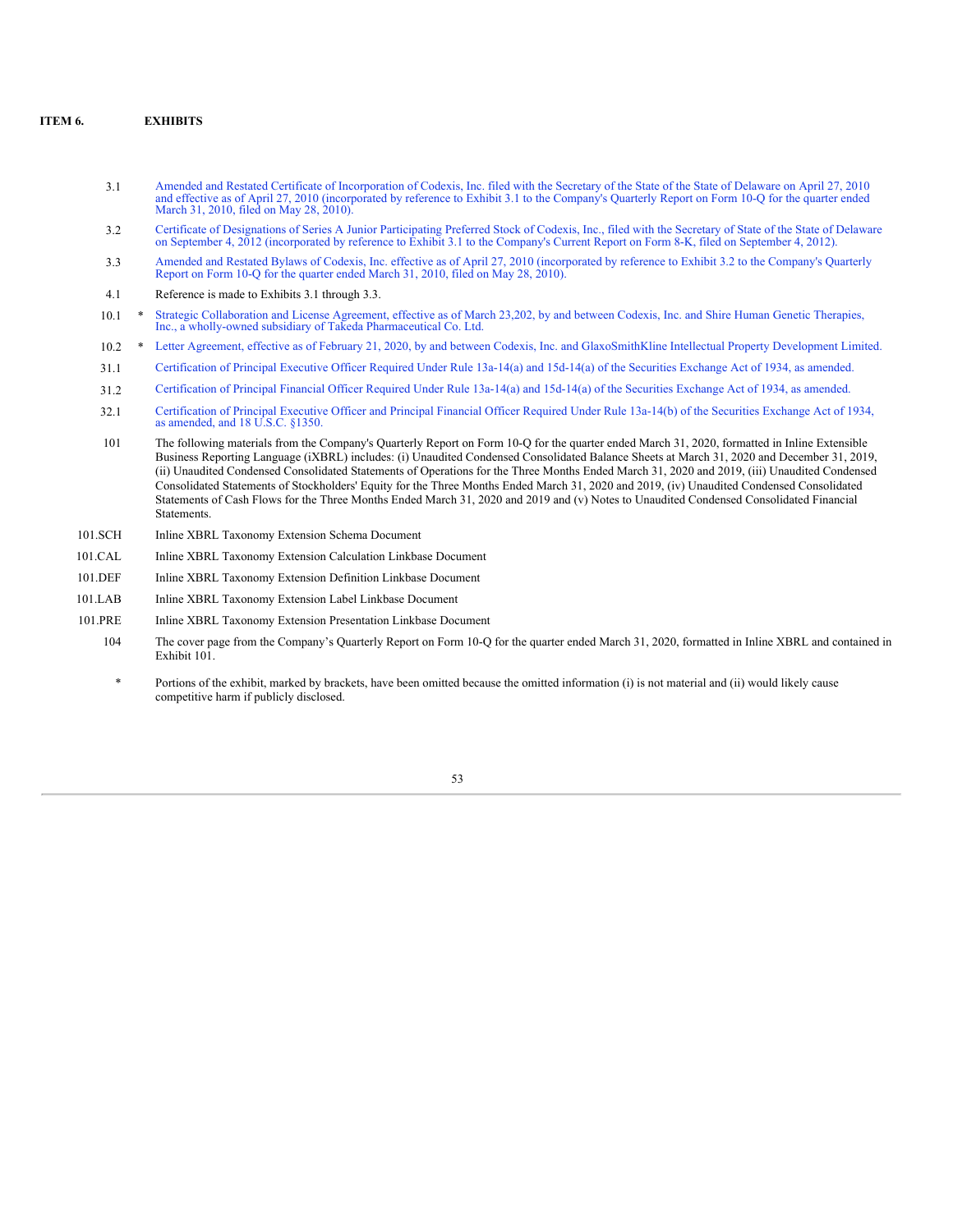## **SIGNATURES**

Pursuant to the requirements of the Securities Exchange Act of 1934, the Registrant has duly caused this report to be signed on its behalf by the undersigned, thereunto duly authorized.

## **Codexis, Inc.**

Date: May 8, 2020 By: /s/ John J. Nicols

John J. Nicols President and Chief Executive Officer (principal executive officer)

Date: May 8, 2020 By: /s/ Ross Taylor

Ross Taylor Senior Vice President and Chief Financial Officer (principal financial and accounting officer)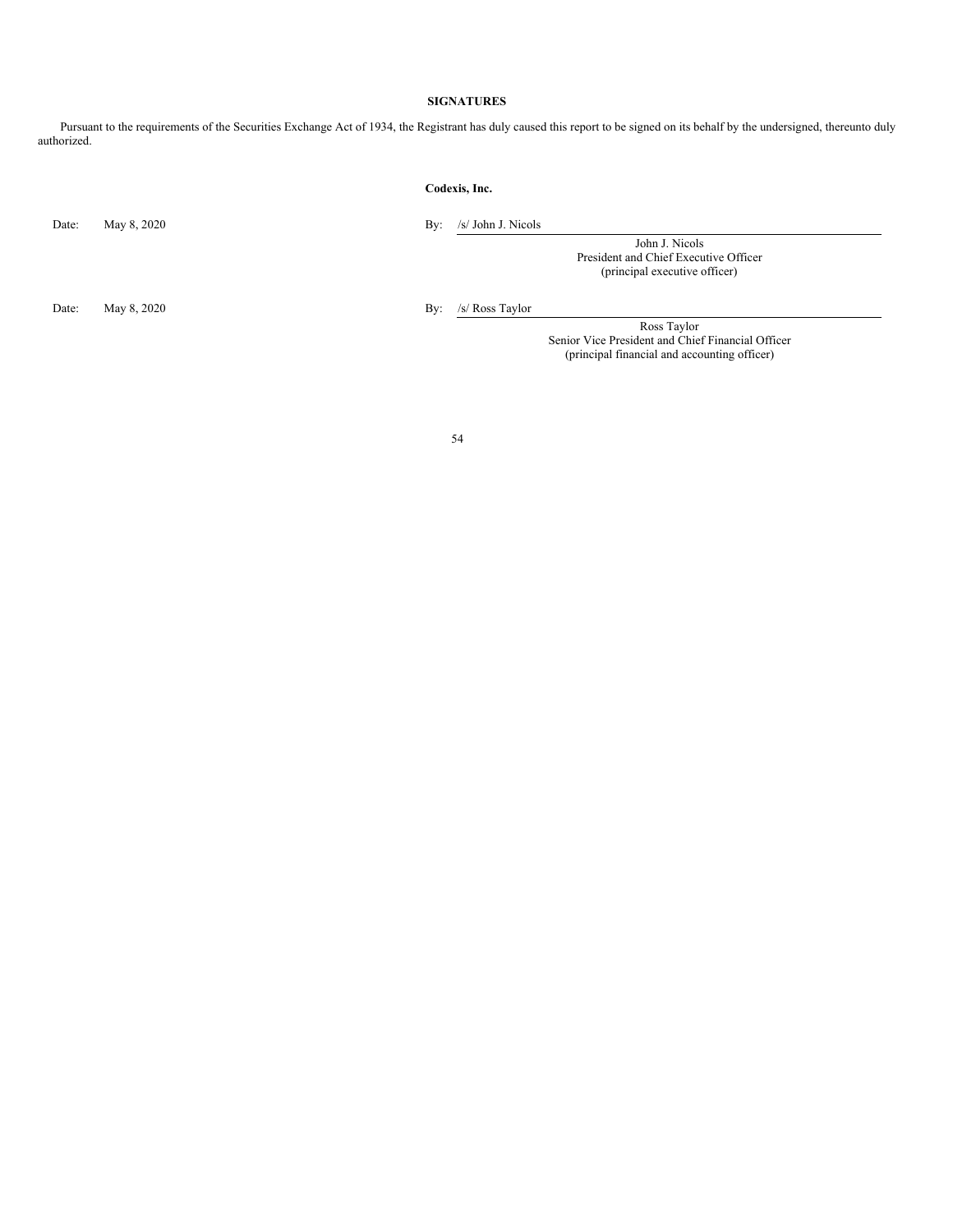### Exhibit 10.1

[\*\*\*] Certain information in this document has been excluded pursuant to Regulation S-K, Item 601(b)(10). Such excluded information is not material and would likely cause competitive harm to the registration if publicly disclosed.

# **STRATEGIC COLLABORATION AND LICENSE AGREEMENT**

This Strategic Collaboration and License Agreement (this " **Agreement**") is made as of March 23, 2020 (the "**Effective Date**"), between Codexis, Inc., a Delaware corporation having its principal offices at 200 Penobscot Drive, Redwood City, California 94063 ("**Codexis**") and Shire Human Genetic Therapies, Inc., a wholly-owned subsidiary of Takeda Pharmaceutical Company Limited and a Delaware corporation having its principal offices at 300 Shire Way, Lexington, MA 02421 (" **Takeda**"). Codexis and Takeda may each be referred to herein individually as a "**Party**" or collectively, as the "**Parties**."

## **RECITALS**

**WHEREAS**, Takeda is a global pharmaceutical company engaged in research, development, and commercialization of pharmaceutical products, including gene therapy products;

WHEREAS, Codexis is engaged in the field of protein sequence design, optimization, and evolution and has developed its CodeEvolver <sup>®</sup> technology platform that can develop, discover, engineer and/or evolve protein sequences to achieve desired biophysical properties; and

**WHEREAS**, the Parties desire to collaborate for Codexis to discover certain novel protein sequences, which may be encoded as nucleic acid sequences for use in gene therapy products, and for Takeda to further research, development, and potentially commercialize such protein sequences and nucleic acid sequences as therapeutic products in accordance with the terms of this Agreement.

**NOW THEREFORE**, in consideration of the promises and undertakings set forth herein, the Parties agree as follows:

## **1. DEFINITIONS**

- 1.1 "**Accounting Standards**" means (a) U.S. generally accepted accounting principles (GAAP) with respect to Codexis, (b) the International Financial Reporting Standards (IFRS) with respect to Takeda and (c) GAAP or IFRS, as applicable, with respect to Takeda's Affiliate or sublicensee, in each case of (a), (b) and (c), in effect at the relevant time, as generally and consistently applied.
- 1.2 "**Additional Candidate**" means (a) any Protein Sequences designed, discovered, optimized and/or evolved by or on behalf of either Party or both Parties in the course of an Additional Program for the relevant Additional Field and (b) those Protein Sequences discovered for the Additional Field, prior to the Effective Date, by or on behalf of Codexis, if any. For clarification, Additional Candidate includes any Protein Sequences derived from [\*\*\*], *provided*, *however* those Protein Sequences that include, contain, or are combined with [\*\*\*] shall be excluded from this subsection (b).
- 1.3 "**Additional Field**" means the Treatment of an Additional Indication in humans.
- 1.4 "**Additional Indication**" has the meaning set forth in Section 5.1.
- 1.5 "**Additional Product**" means a product that includes, contains or incorporates one or more Additional Sequences delivered by a Gene Therapy Vehicle, including all forms, presentations, strengths, doses and formulations (including any methods of delivery), whether solely or together with Other Components of such product.
- 1.6 "**Additional Program**" means, collectively, the activities undertaken or to be undertaken pursuant to the applicable Program Plan for the Development of one or more Additional Candidates.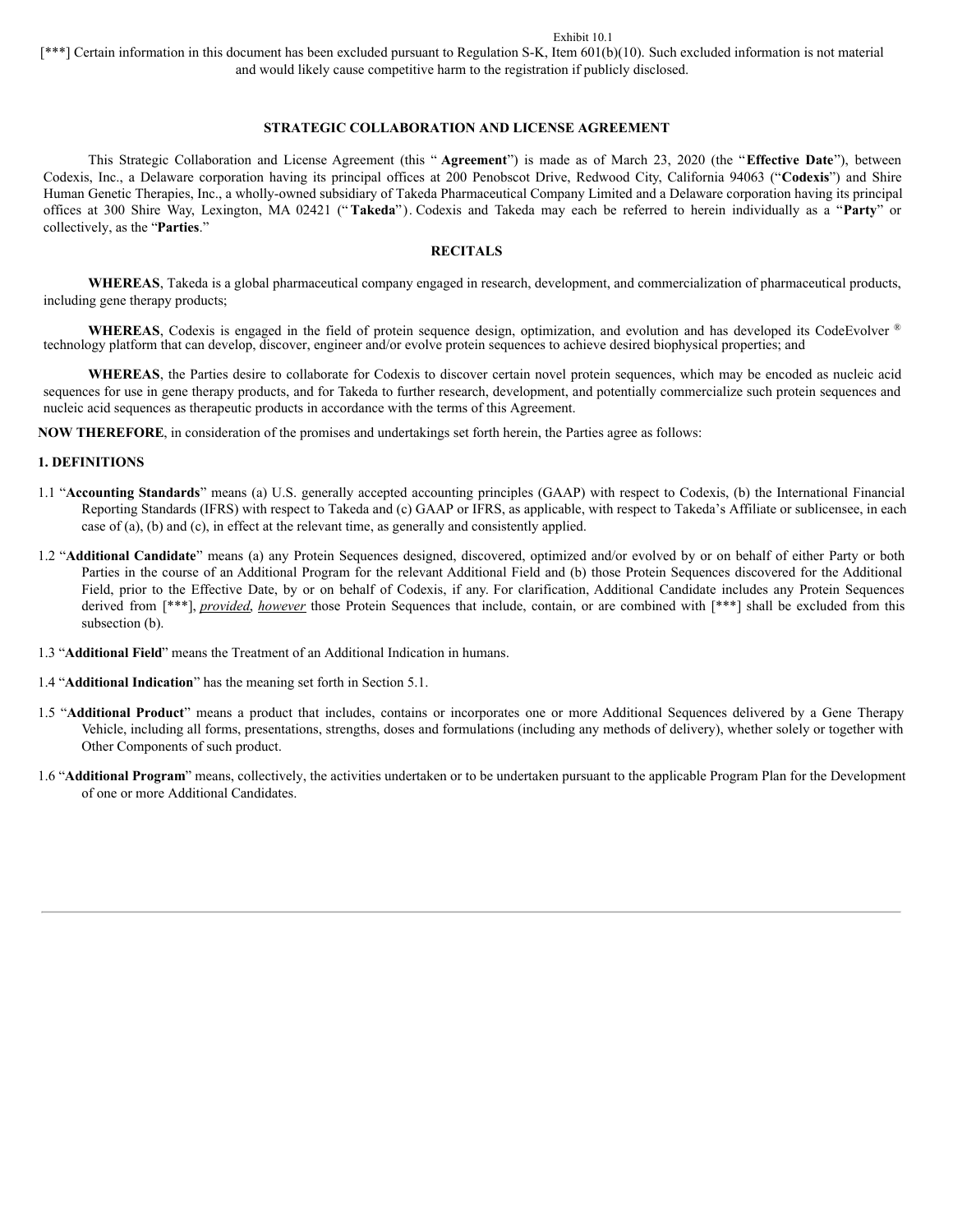- 1.7 "**Additional Sequence**" means any nucleic acid sequences, including a deoxyribonucleic acid or ribonucleic acid sequence, encoding an Additional Candidate.
- 1.8 "**Additional Target Gene**" means any gene, the Modulation of which would lead to the Treatment of an Additional Indication.
- 1.9 "**Affiliate**" means, with respect to a Party, any Person that directly or indirectly is controlled by, controls or is under common control with such Party to this Agreement. For the purposes of this definition, the term "control" (including, with correlative meanings, the terms "controlled by" and "under common control with") as used with respect to a Person means (a) in the case of a corporate entity, direct or indirect ownership of voting securities entitled to cast more than fifty percent (50%) of the votes in the election of directors, (b) in the case of a non-corporate entity, direct or indirect ownership of more than fifty percent (50%) of the equity interests with the power to direct the management and policies of such entity, or (c) any other arrangement whereby a Person controls or has the right to control the board of directors or equivalent governing body or management of a corporation or other entity; *provided* that, if local Applicable Law restricts foreign ownership, control shall be established by direct or indirect ownership of the maximum ownership percentage that may, under such local Applicable Law, be owned by foreign interests.
- 1.10 "**Agreement**" shall have the meaning set forth in the preamble hereto.
- 1.11 "**Alliance Manager**" shall have the meaning set forth in Section 7.8.
- 1.12 "**Anti-Corruption Laws**" means the U.S. Foreign Corrupt Practices Act, as amended, the UK Bribery Act 2010, as amended, and any other applicable anti-corruption laws and laws for the prevention of fraud, racketeering, money laundering or terrorism.
- 1.13 "**Applicable Law**" means all laws, statutes, rules, regulations, ordinances, guidelines and other pronouncements having the effect of law of any federal, national, multinational, state, provincial, county, city or other political subdivision and orders of any kind whatsoever of any Governmental Authority, including cGCP, cGLP, cGMP, FFDCA, the U.S. Public Health Service Act, Prescription Drug Marketing Act, the Generic Drug Enforcement Act of 1992 (21 U.S.C. §335a et seq.), U.S. Patent Act (35 U.S.C. §1 et seq.), Federal Civil False Claims Act (31 U.S.C. §3729 et seq.), and Anti-Kickback Statute (42 U.S.C. §1320a-7b et seq.), all as amended from time to time, together with any rules, regulations, and compliance guidance promulgated thereunder.
- 1.14 "**Audited Party**" shall have the meaning set forth in Section 11.6(b).
- 1.15 "**Auditing Party**" shall have the meaning set forth in Section 11.6(b).
- 1.16 "**Auditor**" shall have the meaning set forth in Section 11.6(b).
- 1.17 "**Background IP**" means the Intellectual Property Controlled by a Party, or any of its Affiliates, prior to the Effective Date and/or created or acquired by or on behalf of a Party, or any of its Affiliates, during the Term independently of this Agreement. Codexis Platform IP constitutes Background IP of Codexis.
- 1.18 "**BLA**" means, as applicable, a Biologics License Application (as defined in 21 C.F.R. 600 et seq.), or a New Drug Application (as defined in 21 C.F.R. Parts 314 et seq.) or, in each case, its successor regulation.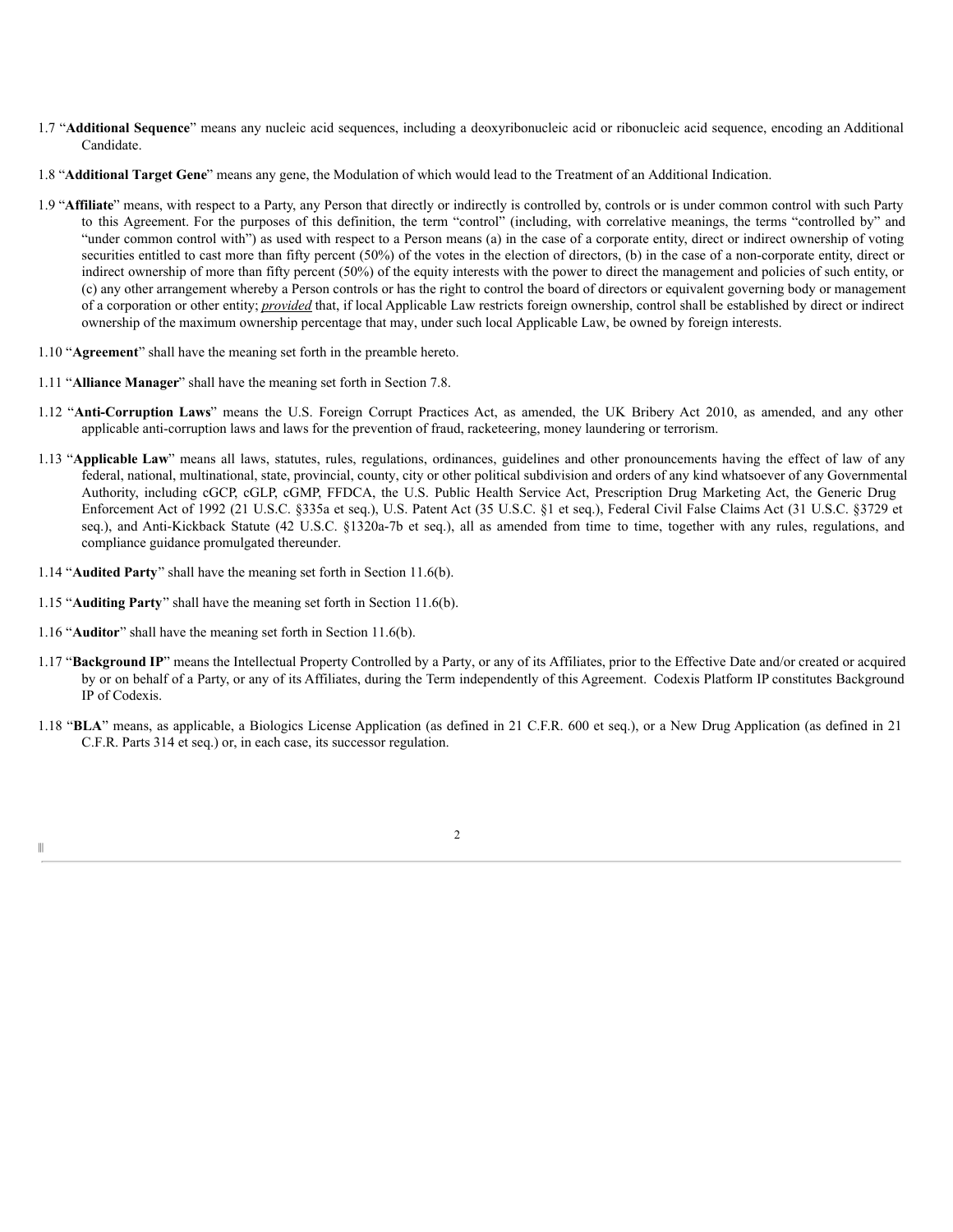- 1.19 "**Biosimilar Competition Percentage**" means, with respect to any Product in a given country in the Territory in a given Calendar Quarter, [\*\*\*], divided by the sum of: (a) [\*\*\*], plus (b) [\*\*\*], where, in each case, [\*\*\*] market data provided by a Third Party mutually agreed upon by the Parties, and  $[***]$  shall be normalized, if necessary, so that  $[***]$ .
- 1.20 "**Biosimilar Product**" means, with respect to a product, a biological medicinal product or biological product for human use which: (a) is highly similar to such product notwithstanding minor differences in clinically inactive components; (b) has no clinically meaningful differences with regard to such product in terms of safety, purity, or potency, as determined by Applicable Law or any applicable Regulatory Authority; and (c) is approved for use (i) in the U.S., under 42 U.S.C  $\S 262(k)$  as a biosimilar biological product (as defined in 42 U.S.C.  $\S 262(i)(1)$ , (2)) and for which such product is the reference product (as defined in 42 U.S.C. § 262(i)(4)) or (ii) in any other country or jurisdiction, pursuant to an equivalent regime in such country or jurisdiction, and for which such product is the reference product.
- 1.21 "**Business Day**" means a day other than Saturday, Sunday or any day on which commercial banks located in (a) Redwood City, California, (b) Boston, Massachusetts or (c) Japan are authorized or obligated by Applicable Law to close.
- 1.22 "**Calendar Quarter**" means, with respect to any given Calendar Year, the respective periods of three (3) consecutive calendar months ending on March 31, June 30, September 30 or December 31; *provided*, *however*, that (a) the first Calendar Quarter of the Term shall extend from the Effective Date to the end of the first complete Calendar Quarter thereafter; and (b) the last Calendar Quarter of the Term shall end upon the expiration or termination of this Agreement.
- 1.23 "**Calendar Year** " means each successive period of twelve (12) consecutive months commencing on January 1 and ending on December 31; *provided*, *however*, that (a) the first Calendar Year of the Term shall begin on the Effective Date and end on December 31, 2020; and (b) the last Calendar Year of the Term shall end on the effective date of expiration or termination of this Agreement.
- 1.24 "**Candidates**" mean Fabry Candidates, Pompe Candidates, [\*\*\*] Candidates, Additional Candidates, subject to Section 5.1, and Option Candidates, subject to Section 5.2.
- 1.25 "**cGCP**" means the then-current standards, practices and procedures promulgated or endorsed by the FDA as set forth in the guideline adopted by the ICH, titled "Guidance for Industry E6 Good Clinical Practice: Consolidated Guidance," (or any successor document) including related regulatory requirements imposed by the FDA and comparable regulatory standards, practices and procedures promulgated by the EMA, PMDA or other Regulatory Authority applicable to the Territory, as they may be updated from time to time.
- 1.26 "**cGLP**" means the then-current standards, practices and procedures promulgated or endorsed by the FDA as set forth in 21 C.F.R. Part 58 (or any successor statute or regulation), including related regulatory requirements imposed by the FDA and comparable regulatory standards, practices and procedures promulgated by the EMA, PMDA or other Regulatory Authority applicable to the Territory, as they may be updated from time to time, including applicable guidelines promulgated under the ICH.
- 1.27 "**cGMP**" means the then-current good manufacturing practices required by the FDA, as set forth in the FFDCA, as amended, and the regulations promulgated thereunder, for the manufacture and testing of pharmaceutical materials, and comparable Applicable Law related to the manufacture and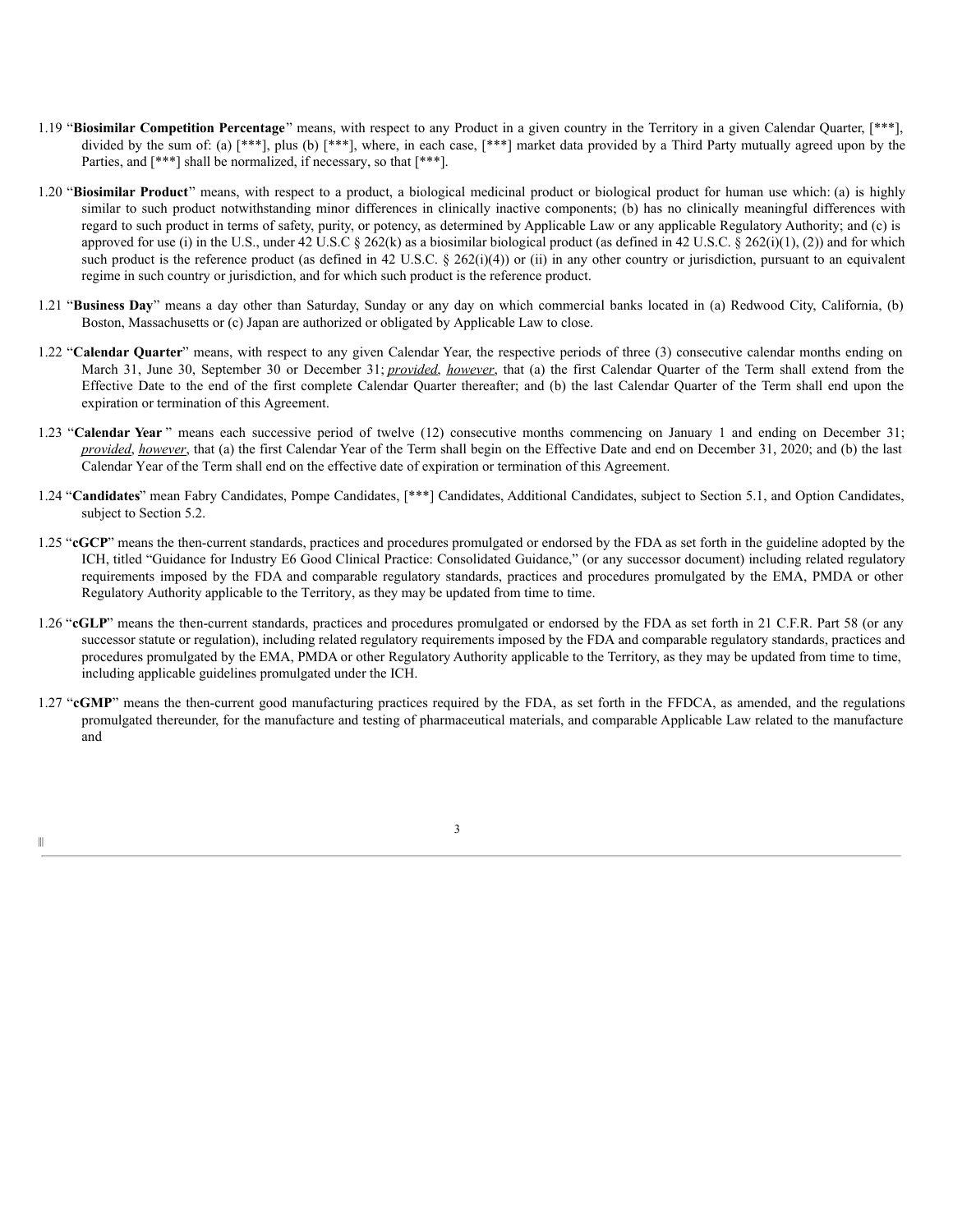testing of pharmaceutical materials in jurisdictions outside the U.S., including the quality guideline promulgated by the ICH designated ICH Q7A, titled "Q7A Good Manufacturing Practice Guidance for Active Pharmaceutical Ingredients" and the regulations promulgated thereunder, in each case as they may be updated from time to time.

- 1.28 "**Clinical Trial**" means a Phase I Clinical Trial, Phase I/II Clinical Trial, Phase II Clinical Trial, Phase II/III Clinical Trial, Phase III Clinical Trial, Pivotal Clinical Trial or such other study in humans that is conducted in accordance with cGCP and is designed to generate data in support or maintenance of an IND or MAA, or other similar marketing application.
- 1.29 "**Codexis**" shall have the meaning set forth in the preamble hereto.
- 1.30 "**Codexis Candidate/NAS Patents**" means any Codexis Patent that [\*\*\*].
- 1.31 "**Codexis Foreground IP**" shall have the meaning set forth in Section 10.1(b).
- 1.32 "**Codexis Foreground Patent**" means any Patent that Covers Codexis Foreground IP, but excluding any Patents included in or under any Codexis's Background IP.
- 1.33 "**Codexis Indemnitees**" shall have the meaning set forth in Section 18.1.
- 1.34 "**Codexis Internal Fee**" means on a Program Budget-by-Program Budget basis, those [\*\*\*] in accordance with each applicable Program Plan.
- 1.35 "**Codexis Know-How**" means Know-How Controlled by Codexis, or its Affiliate(s), as of the Effective Date or during the Term, including any Know-How included in or under any Codexis's Background IP, the Codexis Foreground IP, the Codexis Results and/or the Deliverables, that is necessary or reasonably useful (a) to conduct the activities under the Programs and (b) to Develop, Manufacture, or Commercialize any Candidates, corresponding Nucleic Acid Sequences and Products for the applicable Field in the Territory, but excluding any Know-How that encompasses the Codexis Platform.
- 1.36 "**Codexis Patents**" means any Patents Controlled by Codexis, or its Affiliate(s), as of the Effective Date or during the Term, including any Codexis Foreground Patents or Patents included in or under any Codexis's Background IP, that are necessary or reasonably useful (a) to conduct the activities under the Programs and (b) to Develop, Manufacture, or Commercialize any Candidates, corresponding Nucleic Acid Sequences and Products for the applicable Field in the Territory, but excluding any Patents that Covers the Codexis Platform.
- 1.37 "**Codexis Platform**" means the CodeEvolver® technology platform Controlled by Codexis, or its Affiliates, used to design, discover, engineer and/or evolve Protein Sequences to achieve desired biophysical properties, as further described under **Schedule 1.37**, including any modification, enhancement or improvement to such platform.
- 1.38 "**Codexis Platform IP**" means any and all Intellectual Property that Covers the Codexis Platform. For clarification, the Codexis Platform IP does not include any Codexis Technology, Takeda's Background IP or Takeda Foreground IP.
- 1.39 "**Codexis Program Expenses**" means (a) the Codexis Internal Fee and (b) [\*\*\*] Third Party costs and expenses, in each case (a) and (b), [\*\*\*] by Codexis in furtherance of a Program in accordance with the applicable Program Plan during the applicable Program Period.

4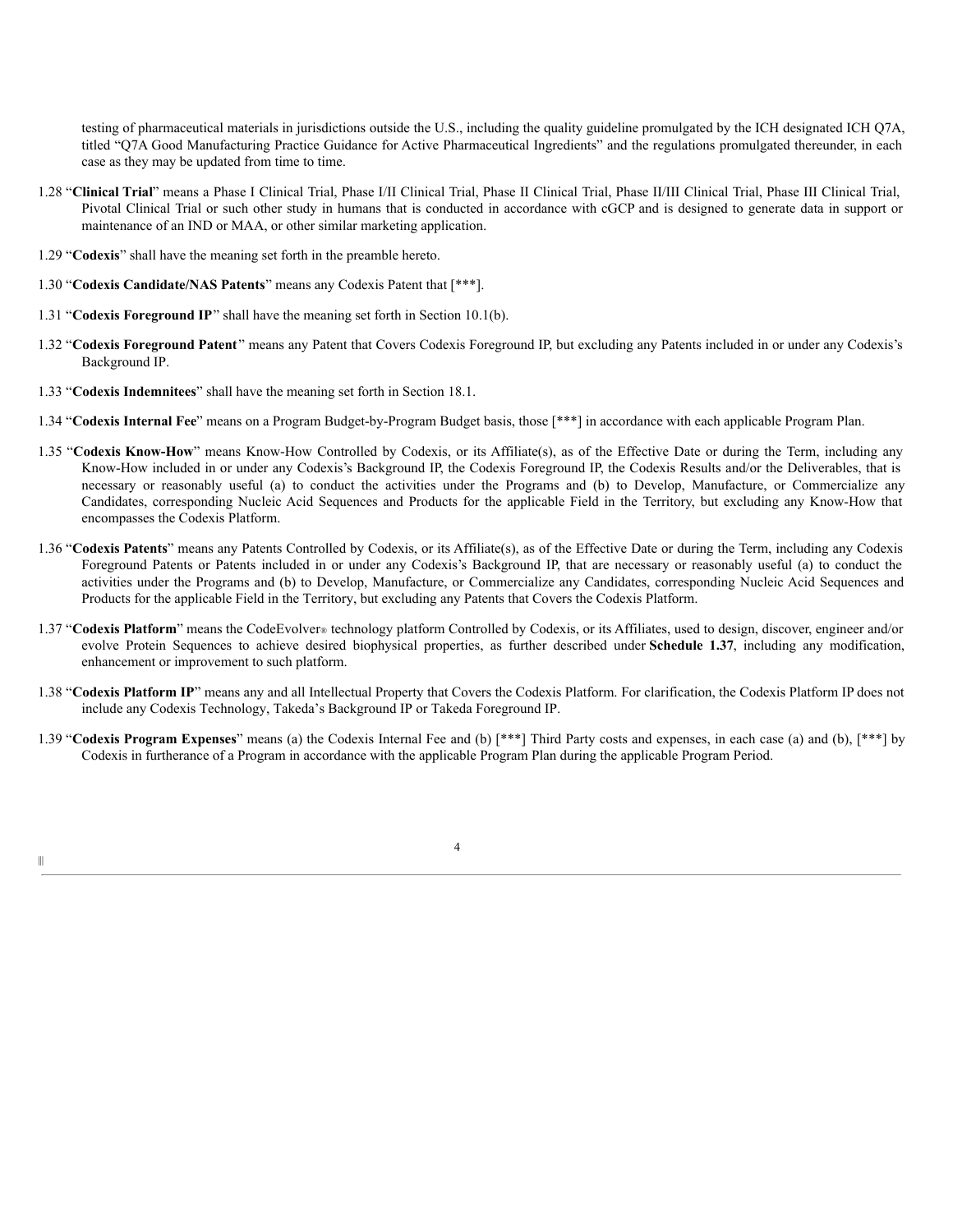- 1.40 "**Codexis Results**" shall have the meaning set forth in Section 10.1(c).
- 1.41 "**Codexis Technology**" means the Codexis Patents and the Codexis Know-How. For clarification, Codexis Technology includes the Codexis Foreground IP.
- 1.42 "**Combination Product**" means: (a) a product that contains a Product and one or more Other Components; or (b) a Product that is co-packaged or combined with one or more Other Components, and such Product and Other Components are sold for a single price.
- 1.43 "**Commercialization**" or "**Commercialize**" means any and all activities relating to the preparation for sale of, offering for sale of, or sale of a product or service, including activities related to launching, marketing, promoting, distributing, detailing, importing, exporting, pricing, reimbursement, and advertising such product, and interacting with Regulatory Authorities regarding any of the foregoing.
- 1.44 "**Commercially Reasonable Efforts**" means, with respect to the efforts and resources to be expended, or considerations undertaken, by a party or its affiliate with respect to any objective, whereby such efforts and resources shall be undertaken using reasonable, good faith efforts that [\*\*\*] companies would normally use to accomplish a similar objective, activity or decision under similar circumstances. Such efforts and resources shall be consistent with those efforts and resources commonly used by similarly situated biotechnology or pharmaceutical companies under similar circumstances for similar nucleic acid sequence or products owned or controlled by such companies, which nucleic acid sequence or product, as applicable, is at a similar stage in its development or product life and is of similar market potential taking into account: (a)  $[***]$ , (b)  $[***]$ , (c) [\*\*\*], (d) [\*\*\*], (e) [\*\*\*], (f) [\*\*\*]. Takeda's Commercially Reasonable Efforts with respect to Development, Manufacture, seeking and obtaining Regulatory Approval, or Commercialization of any Product (including seeking and obtaining Pricing Approval) shall be [\*\*\*] and it is anticipated that the level of effort and resources that constitute "Commercially Reasonable Efforts" with respect to [\*\*\*].
- 1.45 "**Commercialization Milestone Event**" shall have the meaning set forth in Section 11.2(b).
- 1.46 "**Commercialization Milestone Payment**" shall have the meaning set forth in Section 11.2(b).
- 1.47 "**Confidential Information**" means any non-public or proprietary information (whether scientific, technical, financial, business or otherwise) disclosed by or on behalf of either Party or its Affiliate(s) to the other Party or its Affiliate(s) in connection with the activities contemplated by this Agreement, which may include ideas, inventions, discoveries, concepts, compounds, compositions, formulations, formulas, practices, procedures, processes, methods, knowledge, know-how, trade secrets, technology, inventories, machines, techniques, development, designs, drawings, computer programs, skill, experience, documents, apparatus, results, clinical and regulatory strategies, Regulatory Materials, Know-How and submissions pertaining to, or made in association with, filings with any Governmental Authority, data, including pharmacological, toxicological and clinical data, analytical and quality control data, manufacturing data and descriptions, patent and legal data, market data, financial data or descriptions, devices, assays, chemical formulations, specifications, material, product samples and other samples, physical, chemical and biological materials and compounds, and the like, whether disclosed in oral, written, graphic, or electronic form. This Agreement and the terms herein shall be deemed the Confidential Information of both Parties.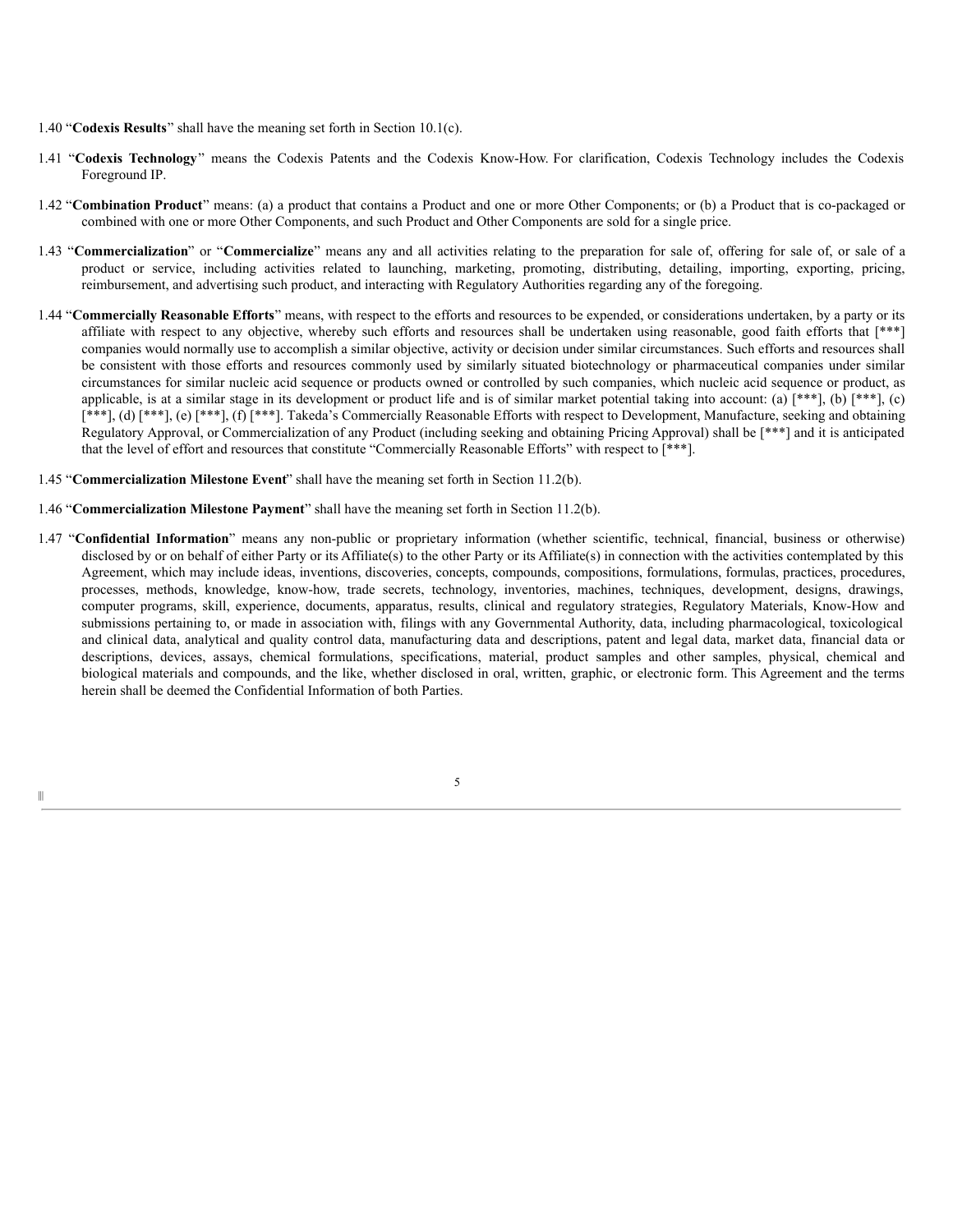- 1.48 "**Contractor**" shall have the meaning set forth in Section 3.4.
- 1.49 "**Control**" (and, as applicable "**Controlled**" or "**Controlling**") means with respect to any Intellectual Property, possession by a Party of the ability, whether arising by ownership or license (without taking into account any rights granted by a Party to the other Party hereunder), to grant a license or sublicense to or under such Intellectual Property without violating the terms of any written agreement or other arrangement with, or necessitating the consent of, any Third Party, at such time that the Party would be first required under this Agreement to grant the other Party such license or sublicense.
- 1.50 "**Cover**," "**Covers**," or "**Covered**" means, with respect to a subject matter at issue and a relevant Patent or specific claim(s) of a Patent, in the absence of ownership or a (sub)license granted under such Patent, the Development, Manufacturing, Commercialization or other exploitation of such subject matter at issue would infringe such Patent or specific claim(s) thereof, or, in the case of a Patent that has not yet issued, would infringe such Patent or specific claim(s) thereof if it were to issue in its then current form or in a substantially similar version.
- 1.51 "**Cure Period**" shall have the meaning set forth in Section 15.2(e).
- 1.52 "**Damages**" means all losses, costs, claims, damages, judgments, liabilities, and expenses (including reasonable attorneys' fees and other reasonable out-of-pocket costs in connection therewith).
- 1.53 "**Deliverables**" means, with respect to each Program, the items specified as Deliverables in the applicable Program Plan. For clarity, Deliverables may include any Codexis Results that are necessary or reasonably useful for the Exploitation of the applicable Candidates, Nucleic Acid Sequences, and/or Products.
- 1.54 "**Develop**" or "**Development**" means, together with all correlative meanings, all research and pre/non-clinical and clinical drug development activities, conducted before or after obtaining Regulatory Approval that are reasonably related to or leading to the development, preparation, and submission of data and information to a Regulatory Authority for the purpose of obtaining, supporting, maintaining or expanding Regulatory Approval or to the appropriate Governmental Authority for obtaining, supporting, maintaining or expanding pricing and reimbursement approval, including without limitation, all activities related to Chemistry, Manufacturing and Controls (CMC), preclinical testing, assay development and validation, in vivo testing, biomarker development and validation, toxicology, pharmacokinetic profiling, optimizing, design and conduct of Clinical Trials and any other clinical trials or studies, regulatory affairs, statistical analysis, report writing, and regulatory filing creation and submission (including the services of outside advisors and consultants in connection therewith). Development expressly excludes (a) Non-Gene Therapy Research, (b) Commercialization and (c) the Manufacture and accumulation of any inventory of a product.

- 1.55 "**Development Milestone Event**" shall have the meaning set forth in Section 11.2(a)(i).
- 1.56 "**Development Milestone Payment**" shall have the meaning set forth in Section 11.2(a)(i).
- 1.57 "**Dispute**" shall have the meaning set forth in Section 19.1.
- 1.58 "**Dollars**" or "**\$**" means the legal tender of the United States.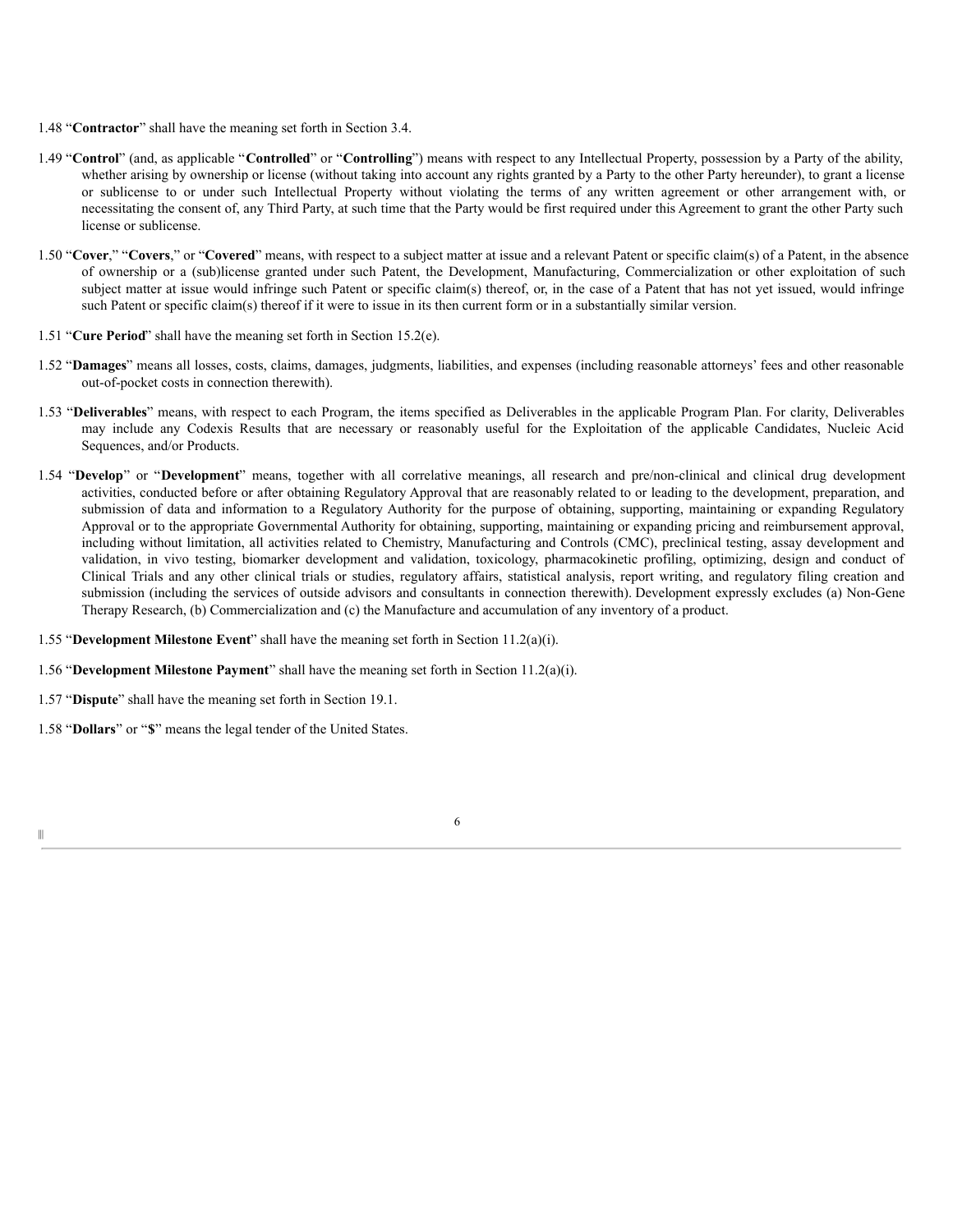- 1.59 "**Effective Date**" shall have the meaning set forth in the preamble hereto.
- 1.60 "**EMA**" means the European Medicines Agency or any successor agency or authority thereto.
- 1.61 "**European Union**" or "**EU**" means all the European Union member states as of the applicable time during the Term.
- 1.62 "**Evaluation Research**" means any activities related to the Development of a Product outside the applicable Field in the Territory, which expressly excludes (a) IND-enabling pre-clinical and clinical Development, (b) Commercialization and (c) Manufacture of a Product outside the applicable Field.
- 1.63 "**Exclusivity Period**" means the period beginning as of the Effective Date and ending on the [\*\*\*] ([\*\*\*]) anniversary of the Effective Date, *provided*, *however*, [\*\*\*].
- 1.64 "**Exploit**" means, together with all correlative meanings, to Develop, Manufacture and/or Commercialize.
- 1.65 "**Fabry Candidate**" means (a) a Protein Sequence designed, discovered, optimized and/or evolved by or on behalf of either Party or both Parties in the Fabry Program for the Fabry Field and (b) those Protein Sequences coded as [\*\*\*] and [\*\*\*], and any other Protein Sequence discovered prior to the Effective Date by or on behalf of Codexis for the Fabry Field, including, [\*\*\*] sequences.
- 1.66 "**Fabry Disease**" means a disease [\*\*\*], including any Indication thereof.
- 1.67 "**Fabry Field**" means the Treatment of Fabry Disease in humans.
- 1.68 "**Fabry Product**" means a product that includes, contains or incorporates one or more Fabry Sequences delivered by a Gene Therapy Vehicle, including all forms, presentations, strengths, doses and formulations (including any methods of delivery), whether solely or together with Other Components of such product.
- 1.69 "**Fabry Program**" means, collectively, the activities undertaken or to be undertaken pursuant to the applicable Program Plan for the Development of one or more Fabry Candidates.
- 1.70 "**Fabry Sequence**" means any nucleic acid sequences, including a deoxyribonucleic acid or ribonucleic acid sequence, encoding a Fabry Candidate.
- 1.71 "**Fabry Target Gene**" means the [\*\*\*] gene or any other gene, the Modulation of which would lead to the Treatment of Fabry Disease in humans.
- 1.72 "**FDA**" means the U.S. Food and Drug Administration, or any successor agency thereto.
- 1.73 "**FFDCA**" means the U.S. Federal Food, Drug and Cosmetic Act, (21 U.S.C. §301 et seq.), as amended from time to time, together with any rules, regulations and requirements promulgated thereunder (including all additions, supplements, extensions, and modifications thereto).
- 1.74 "**Fields**" means Fabry Field, Pompe Field, [\*\*\*] Field, Additional Fields, subject to Section 5.1, and Option Field, subject to Section 5.2 (each, a "**Field**").
- 1.75 "**First Commercial Sale**" means, on a Product-by-Product and country-by-country basis, the first sale of a Product in a country by Takeda or its Affiliates or sublicensees to an end user or prescriber

| I |  |
|---|--|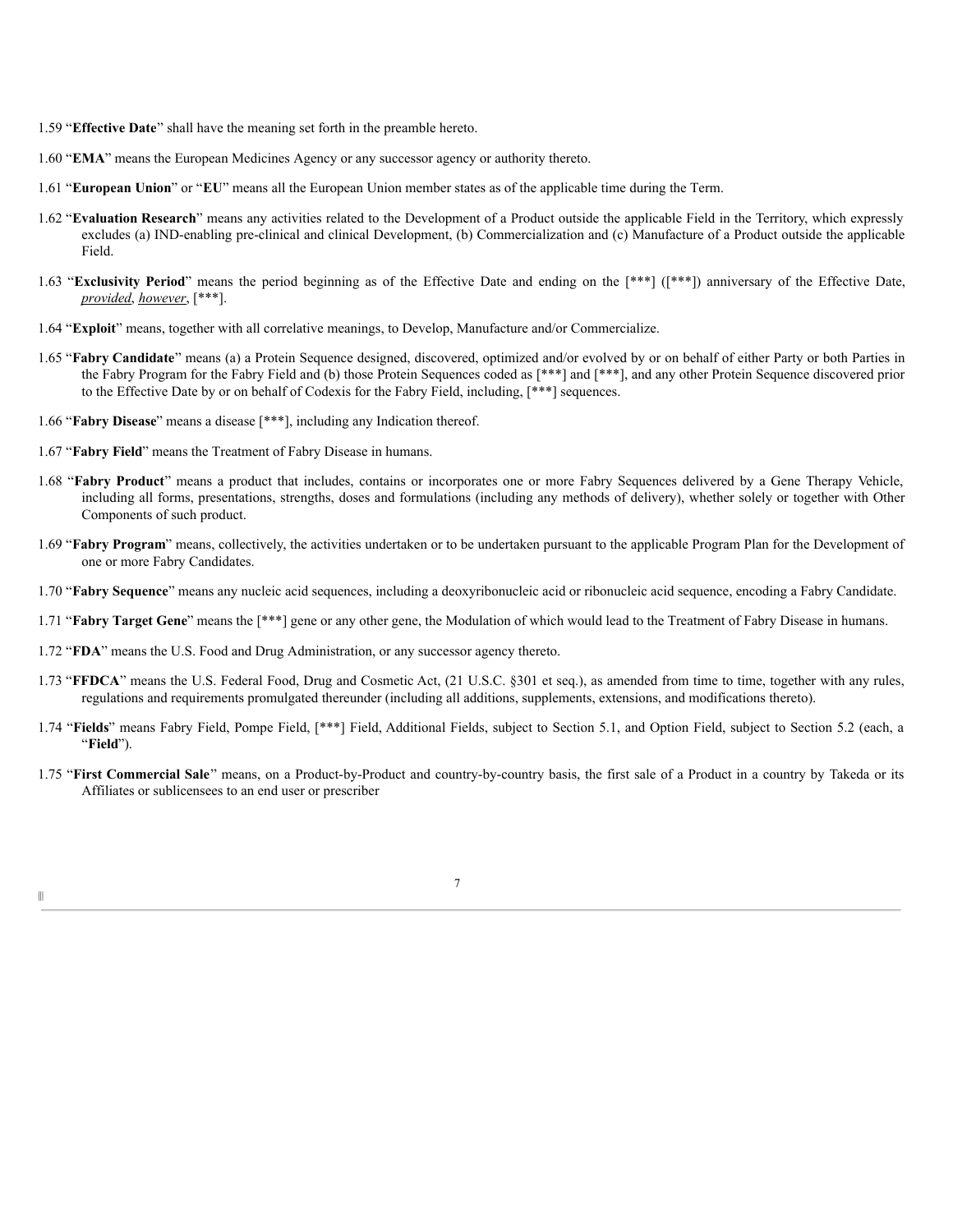for use, consumption or resale of such Product in such country in the Territory for the Field where all Regulatory Approvals that are required in order to sell such Product in such country for the Field has been obtained and where such sale results in Net Sales. For clarification, the following shall not constitute a First Commercial Sale: (a) any sale to an Affiliate or sublicensee, unless such Affiliate or sublicensee is the end user or prescriber of the Product; (b) any use of such Product in Clinical Trials or non-clinical Development activities with respect to such Product by or on behalf of a Party; or (c) any disposal or transfer of such Product for a bona fide charitable purpose, compassionate use, or samples.

- 1.76 "**Force Majeure**" means any event beyond the reasonable control of the affected Party that materially affects the Party's performance of its obligations, except payment obligations, under this Agreement, including embargoes; war or acts of war, including terrorism; insurrections, riots, or civil unrest; strikes, lockouts or other labor disturbances; epidemics, fire, floods, earthquakes or other acts of nature; or acts, omissions or delays in acting by any Governmental Authority (including the refusal of the competent Governmental Authorities to issue required Regulatory Approvals due to reasons other than the affected Party's negligence or willful misconduct or any other cause within the reasonable control of the affected Party) and failure of plant or machinery due to such events (*provided* that such event or failure could not have been prevented by the exercise of skill, diligence, and prudence that would be reasonably and ordinarily expected from a skilled and experienced person engaged in the same type of undertaking under the same or similar circumstances).
- 1.77 "**Gene Therapy Vehicle**" means (a) any [\*\*\*] that encapsulate or contain therapeutic genes or (b) any other gene delivery technologies, [\*\*\*] in each case of (a) and (b), [\*\*\*] or other technologies that act as the vehicle or carrier for delivering therapeutic genes into cells.
- 1.78 "**Governmental Authority**" means any multi-national, national, federal, state, local, municipal, provincial or other governmental authority of any nature (including any governmental division, prefecture, subdivision, department, agency, bureau, branch, office, commission, council, court or other tribunal), including any Regulatory Authority.

1.79 [\*\*\*]

|||

- 1.80 "[\*\*\*] **Candidate**" means (a) any Protein Sequence designed, discovered, optimized and/or evolved by or on behalf of either Party or both Parties in the [\*\*\*] Program for the [\*\*\*] Field and (b) those Protein Sequences discovered for the [\*\*\*] Field prior to the Effective Date by or on behalf of Codexis, if any.
- 1.81 "[\*\*\*] **Field**" means the Treatment of [\*\*\*].
- 1.82 "[\*\*\*] **Product**" means a product that includes, contains or incorporates one or more [\*\*\*] Sequences delivered by a Gene Therapy Vehicle, including all forms, presentations, strengths, doses and formulations (including any methods of delivery), whether solely or together with Other Components of such product.
- 1.83 "[\*\*\*] **Program**" means, collectively, the activities undertaken or to be undertaken pursuant to the applicable Program Plan for Development of one or more [\*\*\*] Candidates.
- 1.84 "[\*\*\*] **Sequence**" means any nucleic acid sequences, including a deoxyribonucleic acid or ribonucleic acid sequence, encoding a [\*\*\*] Candidate.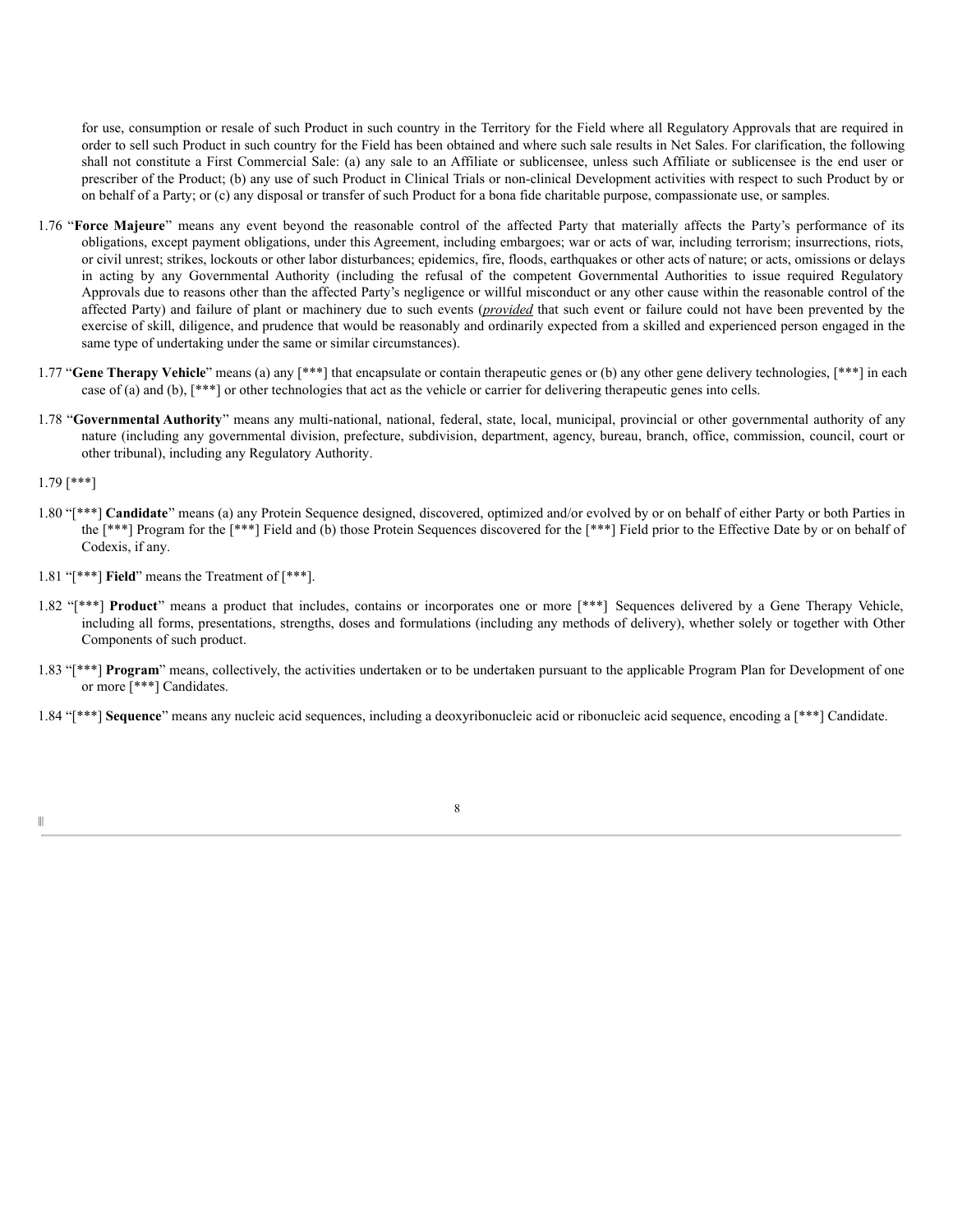- 1.85 "[\*\*\*] **Target Gene**" means the [\*\*\*] or any other gene, the Modulation of which would lead to the Treatment of [\*\*\*].
- 1.86 "**ICH**" means the International Conference on Harmonization.
- 1.87 "**IMS**" means IMS Consulting Group.
- 1.88 "**IND**" means (a) an Investigational New Drug application filed with the FDA as defined in FFDCA, as amended, and applicable regulations promulgated hereunder by the FDA, (b) equivalent application filed with the Regulatory Authority of a country in the Territory other than the U.S., the filing of which is necessary to commence or conduct clinical testing of a pharmaceutical (or biological) product in humans in such jurisdiction (such as an application for a Clinical Trial Authorization in the EU or China), or (c) documentation issued by a Regulatory Authority that permits the conduct of clinical testing of a product in humans in any jurisdiction.
- 1.89 "**Indemnitee**" shall have the meaning set forth in Section 18.3(a).
- 1.90 "**Indemnitor**" shall have the meaning set forth in Section 18.3(a).
- 1.91 "**Indemnification Claim Notice**" shall have the meaning set forth in Section 18.3(a).
- 1.92 "**Indication**" means an entirely separate and distinct disease or medical condition in humans (i.e., a separate and distinct histotype) that a pharmaceutical or biological product: (a) that is in Clinical Trials is intended to treat; or (b) has received a separate and distinct Regulatory Approval with an approved label claim to treat such disease or condition, as applicable, as set forth in the a New Drug Approval Application as defined in the FFDCA, BLA or prescribing information for a Product, as applicable, for which such Product has received regulatory approval from the FDA. For clarity: (i) moving from one line of therapy to another within an Indication (e.g., moving from second-line therapy to first-line therapy) shall not be considered to be a new Indication; (ii) a single Indication would include the primary disease and all variants or sub-divisions or sub-classifications within such primary disease, and regardless of prophylactic or therapeutic use, pediatric or adult use and irrespective of different formulation(s), dosage forms, dosage strengths, or delivery system(s) used; (iii) initiating a Clinical Trial or obtaining Regulatory Approval for use of a pharmaceutical or biological product in combination with another pharmaceutical or biological product, where a Clinical Trial had been initiated or Regulatory Approval obtained for such first pharmaceutical or biological product for use as monotherapy or in combination with a different pharmaceutical or biological product, shall not be considered to be a new Indication; and (iv) initiating a Clinical Trial or obtaining Regulatory Approval for use of a pharmaceutical or biological product in a specific patient population where such Clinical Trial is initiated or Regulatory Approval is obtained without reference to such specific patient population or for a different patient population, shall not be considered a new Indication.
- 1.93 "**Indirect Taxes"** shall have the meaning set forth in Section 11.5.
- 1.94 "**Infringement Action**" shall have the meaning set forth in Section 14.2(a).
- 1.95 "**Initial Programs**" shall have the meaning set forth in Section 3.1.
- 1.96 "**Intellectual Property**" means Patents, Know-How, copyrights, trademarks, service marks, and other intellectual property or proprietary rights (including, without limitation, applications relating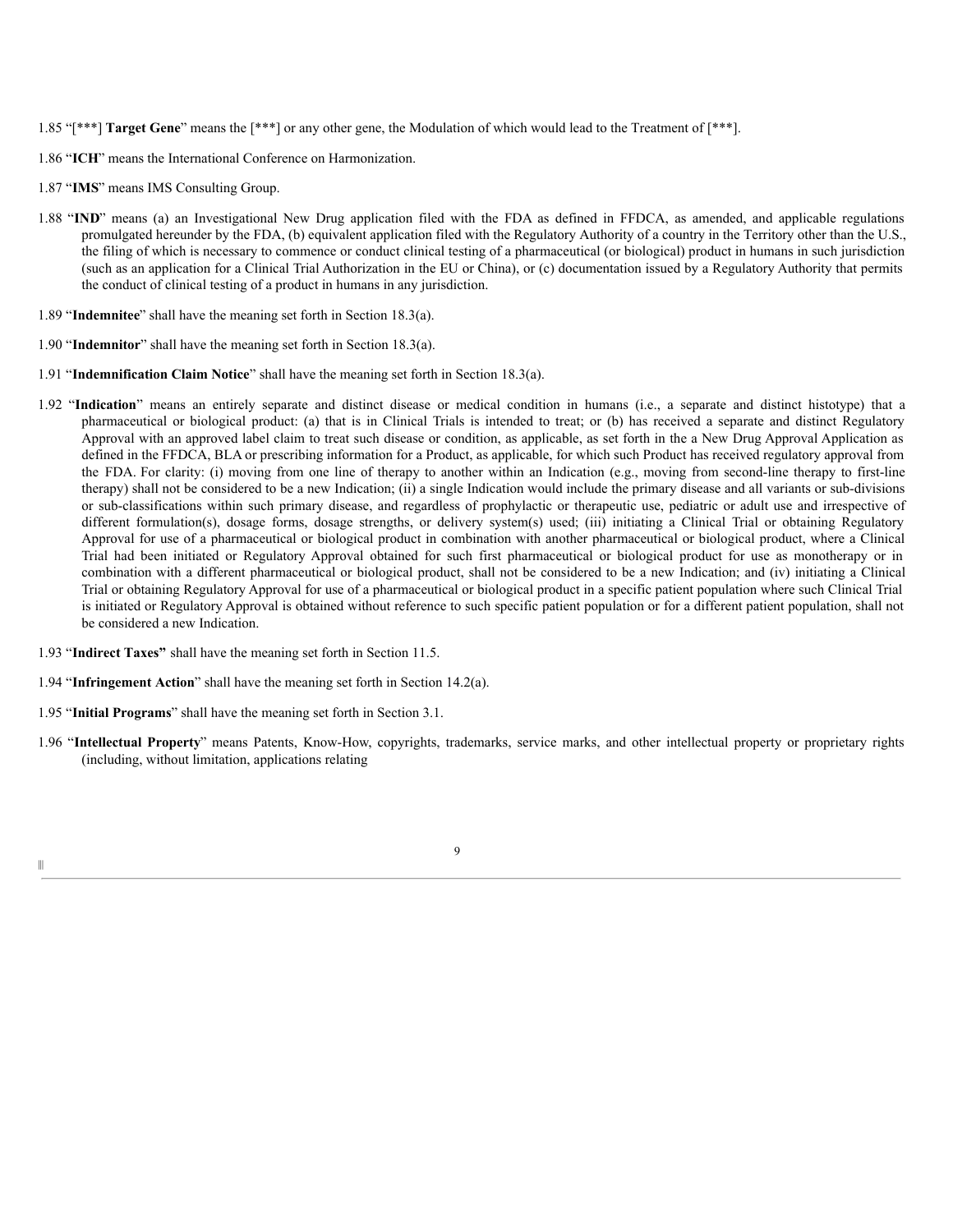thereto and extensions thereof) in any inventions, techniques, know-how or discoveries, whether or not patentable.

- 1.97 "**Invention**" means any discovery, invention, contribution, method, data, information, results, findings, or improvements, whether or not patentable, which are conceived and reduced to practice in the performance of each Program and/or in the course of conducting permitted activities under this Agreement, and any and all Intellectual Property therein.
- 1.98 "**JSC**" or "**Joint Steering Committee**" shall have the meaning set forth in Section 7.1.
- 1.99 "**JSC Term**" shall have the meaning set forth in Section 7.1.

|||

- 1.100 "**Know-How**" means, whether in written, electronic, oral or other tangible or intangible form and whether protectable under patent, copyright, trade secrecy or other laws, any materials and information, including developments, conclusions, strategies, techniques, methods, methodologies, processes, procedures, technology, skills, experience, expertise, practices, recipes, formulae, designs, equipment configurations and uses, samples (whether biological, chemical or otherwise), compounds and cell lines, and assays (whether biological, chemical, pharmacological, toxicological, clinical, or otherwise), trade secrets, data (such as Manufacturing data, preclinical and clinical data), specifications, ingredients, intermediates, Manufacturing processes, formulation, specifications, sourcing information, quality control and testing procedures, and related knowledge and trade secrets. For the purpose of this definition, the word "information" means any information, whether technical, scientific, financial, business or otherwise, pertaining to or embodying any of the foregoing items (including, any information pertaining to or made in association with any Regulatory Materials or any other submissions or filings with any Governmental Authority or patent office).
- 1.101 "**Manufacture**" means, with respect to a product, those manufacturing activities involved in or relating to (a) manufacturing process development, (b) CMC activities including analytical development and qualification, formulation development, solubility testing, bulk drug substance manufacturing, stability testing and scale-up activities, bulk drug product manufacturing and stability testing, (c) quality assurance and quality control activities including validation testing, qualification and audit of clinical and commercial manufacturing facilities, and (d) in the case of either a clinical or commercial supply of such product or supply of such product for any non-clinical study, the manufacturing, processing, formulating, packaging, labeling, holding, quality control testing and release of such product.
- 1.102 "**Marketing Authorization Application** " or "**MAA**" means (a) any BLA filed with the FDA to gain approval to market a biopharmaceutical product in the U.S., (b) a marketing authorization application filed with (i) the EMA under the centralized EMA filing procedure to gain approval to market a biopharmaceutical or diagnostic product in the EU, or (ii) a Regulatory Authority in any EU country if the centralized EMA filing procedure is not used to gain approval to market a biopharmaceutical or diagnostic product in the EU, or (c) any other equivalent or related Regulatory Authorization filed in support of approval to market a biopharmaceutical or diagnostic product in any country outside the U.S. or EU, and, in each case ((a) through (c)), including any amendments thereto, and supplements, variations, extensions and renewals thereof, but excluding Pricing Approval applications.
- 1.103 "**Modulate**" or "**Modulation**" means to edit, engineer, modify, or modulate a gene or locus, including by means of gene knock-out, gene tagging, gene disruption, gene mutation, gene addition,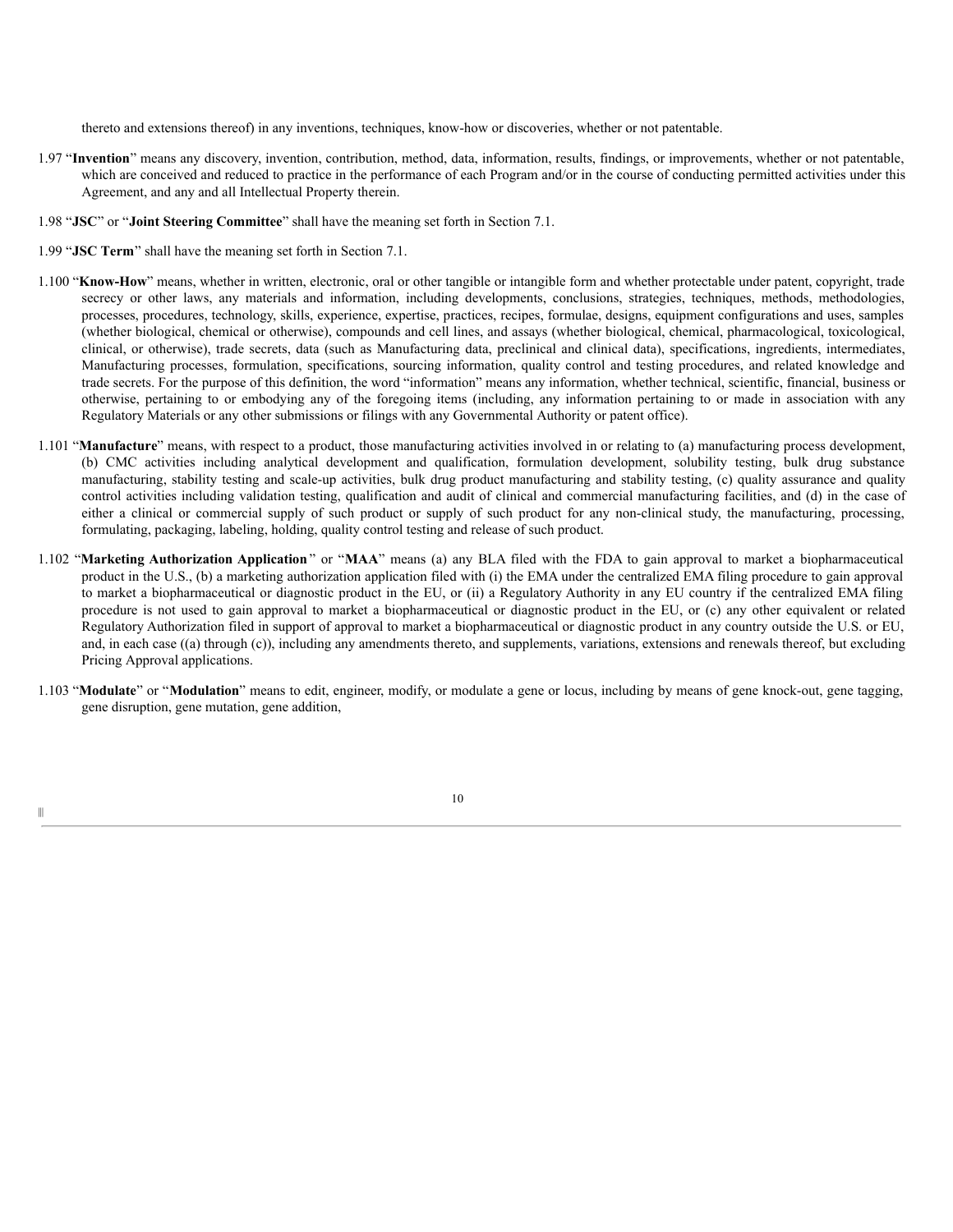gene insertion, gene introduction, gene deletion, gene activation, gene silencing, or gene knock-in, which includes knock-in of a human gene, a heterologous gene, a mutated gene, or an evolved gene into a genomic locus, or as extrachromosomal element such as an episome.

- 1.104 "**Net Sales**" means, with respect to each Product, the gross amounts invoiced or otherwise billed by Takeda, its Affiliates or any of its sublicensees for sales or other transfer or disposition for value of such Product to an unaffiliated Third Party (other than any of sublicensees of Takeda or its Affiliates), less the following deductions actually made:
	- (a) trade discounts, including trade, cash and quantity discounts or rebates, credits or refunds (including inventory management fees, discounts or credits);
	- (b) allowances or credits actually granted upon claims, damaged goods, returns or rejections of such Product, including in connection with recalls;
	- (c) bad debts; *provided*, *however*, that the amount of any bad debts deducted pursuant to this exception and actually collected in a subsequent Calendar Quarter shall be included in Net Sales for such subsequent Calendar Quarter;
	- (d) charges included in the gross sales price for freight, insurance, transportation, postage, handling, warehousing, insurance and any other charges directly relating to the sale, transportation, delivery or return of such Product;
	- (e) customs duties, sales, excise and use taxes and any other governmental charges (including value added tax) levied on and actually paid in connection with the transportation, distribution, use or sale of such Product (but excluding taxes imposed on or measured by income) and permitted as a sales deduction from gross sales by the applicable Accounting Standard;
	- (f) that portion of the annual fee on prescription drug manufacturers imposed by the Patient Protection and Affordable Care Act, Pub. L. No. 111- 148 (as amended), the Japanese Act on Pharmaceuticals and Medical Devices Agency or other similar foreign laws that Takeda, its Affiliates or (sub)licensees, as applicable, allocate as a sales deduction from gross sales of such Product in accordance with the applicable Accounting Standard consistently applied by Takeda, its Affiliates, or (sub)licensees;
	- (g) rebates and chargebacks or retroactive price reductions made to federal, state or local governments (or their agencies), or any Third Party payor, administrator or contractor, including managed health organizations; and
	- (h) any item substantially similar in character or substance to any of the foregoing Section 1.104(a) through (g), which is permitted as a sales deduction from gross sales by the applicable Accounting Standard prevailing at the time and customary in the pharmaceutical industry at the time.

All gross amounts invoiced and all of the foregoing deductions from the gross amounts invoiced will be determined in accordance with the Accounting Standards as consistently applied by Takeda or its Affiliate or sublicensee, as applicable, with respect to external reporting. In the event that Takeda, its Affiliates or any of its sublicensees makes any adjustments to such deductions after the associated Net Sales have been reported pursuant to this Agreement, the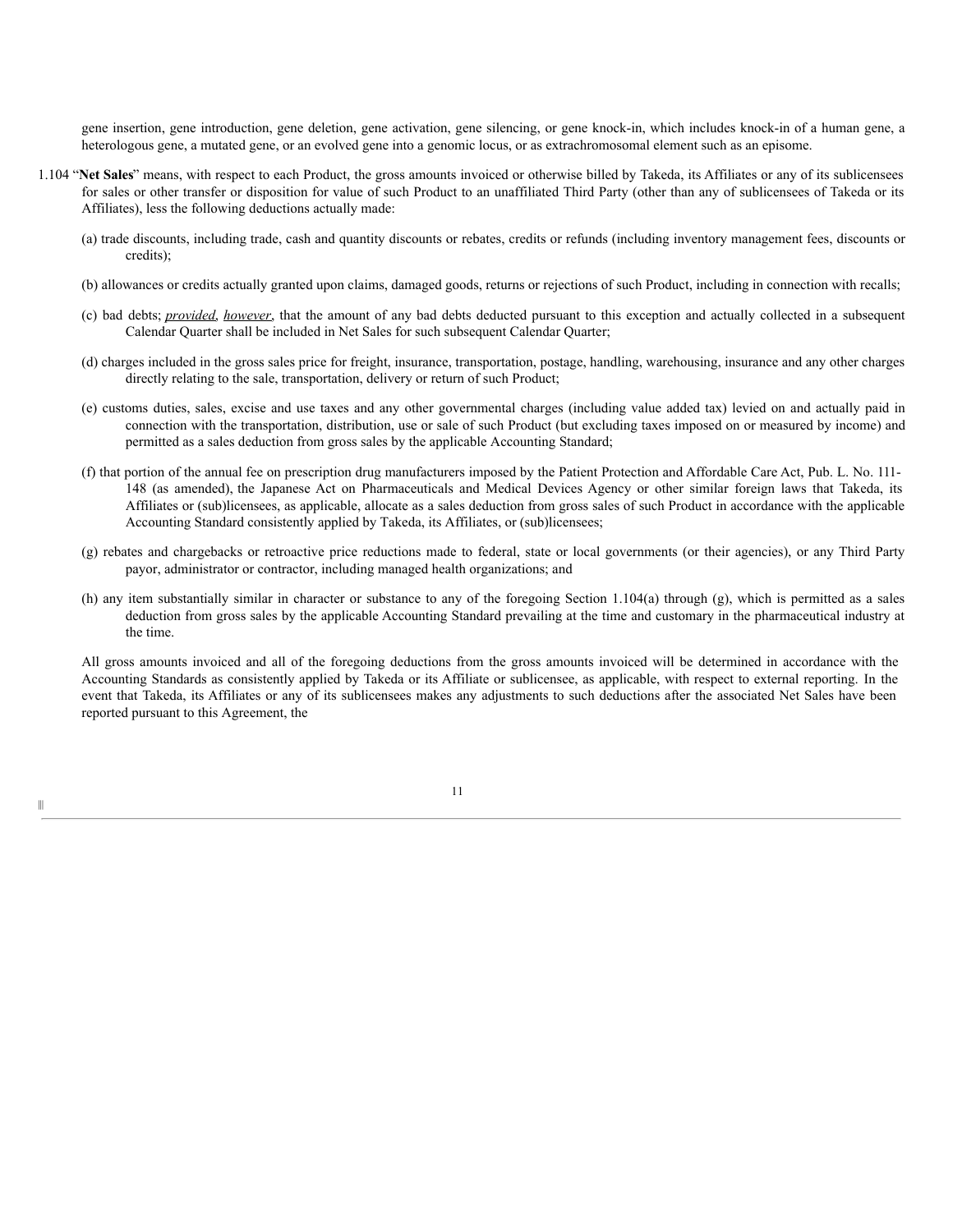adjustments will be reported and reconciled in the next report and payment of any royalties will be due.

In the event a Product is sold as a Combination Product, Net Sales of the Combination Product will be calculated by multiplying the total Net Sales of the Combination Product by the fraction  $A/(A+B)$ , where A is the average per unit Net Sales in the applicable country in the Territory of the Product sold separately (without any Other Components) in the same formulation and dosage in a comparable Indication, and B is the sum of the average per unit Net Sales in the applicable country in the Territory of all Other Components (in the same formulation and dosage in a comparable Indication as in the Combination Product) in the Combination Product, as applicable, in each case sold separately during the applicable Calendar Quarter. If A or B cannot be determined because average selling prices for the Product or the Other Component(s) are not available separately in a particular country, then the Parties shall discuss an appropriate allocation of Net Sales to the Product and to the Other Component(s), and thereafter the Parties will mutually agree upon the allocation of Net Sales for the relevant transactions in good faith based on an equitable method of determining the same that takes into account, in the Territory, variations in potency, the relative contribution of each therapeutically active ingredient, and relative value to the end user of each therapeutically active ingredient.

If a Product is sold in any country in the Territory as part of a bundle of products at a price that is discounted by a percentage that is greater than the percentage by which any other product in such bundle is discounted, in each case by reference to the non-discounted price of the Product or such other product, as applicable, charged to an independent Third Party during the same period in such country in the Territory or, in the absence of such sales in such country in the Territory, on the fair market value of the Product or such other product, as applicable, in such country in the Territory, then the Net Sales attributable to sales of such Product in such bundle in such country in the Territory shall be increased so as to reduce the discount on such Product to an amount that is equivalent, on a percentage basis, to the discount on such other product in such bundle.

Notwithstanding the foregoing, sale of a Product by Takeda, its Affiliates or any of its sublicensees to another of such Persons shall be deemed a sale or other transfer or disposition for value of a Product for purposes of this definition of "Net Sales" if such Person is the end user of such Product sold or transferred.

Any use, supply or donation of a Product by Takeda, its Affiliates or any of its sublicensees for no profit and (i) in connection with patient assistance programs, (ii) for charitable or promotional purposes, (iii) for preclinical, Clinical Trial, regulatory or governmental purposes, or compassionate use or other similar programs, or (iv) for tests or studies reasonably necessary to comply with any Applicable Law, regulation or request by a Regulatory Authority, in each case (i), (ii), (iii) and (iv), shall not be deemed sales of such Product for the purposes of this definition of "Net Sales."

1.105 "**Non-Gene Therapy Research**" means, other than any activities related to the Development, Manufacturing and Commercialization of any Products in the applicable Field, any activities related to the discovery, identification, profiling, characterization, advancement or progression of Candidates, whether within or outside the applicable Field, which expressly excludes (a) IND-enabling pre-clinical and clinical Development, (b) Commercialization and (c) Manufacture of any Candidates.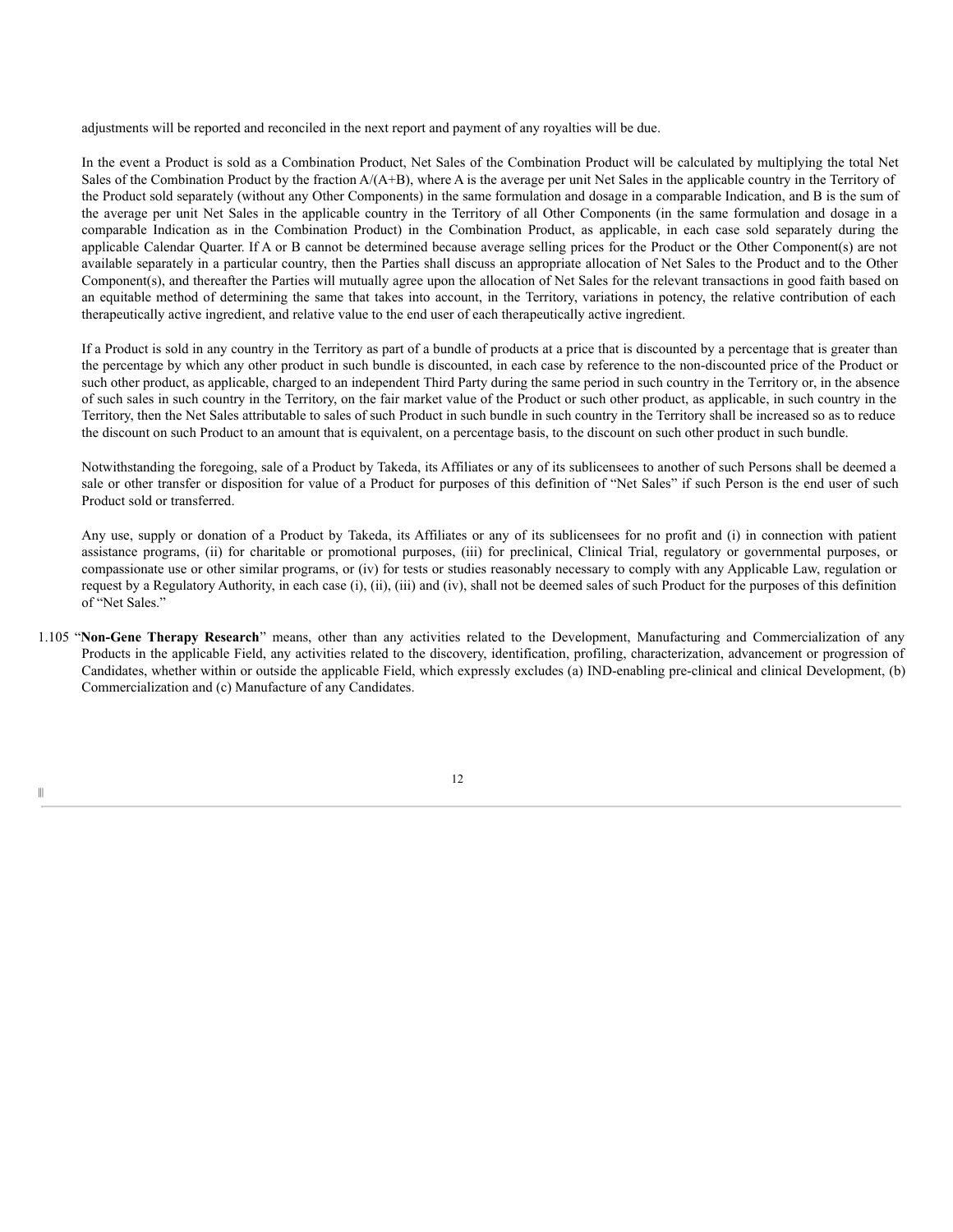- 1.106 "**Non-Gene Therapy Research License Term**" means the period beginning on the Effective Date and expiring on the [\*\*\*] ([\*\*\*]) anniversary of the Effective Date.
- 1.107 "**Nucleic Acid Sequence**" means (a) Fabry Sequence, (b) Pompe Sequence, (c) [\*\*\*] Sequence, (d) subject to Section 5.1, any Additional Sequence, (e) subject to Section 5.2, any Option Sequence and (f) in each case (a) through (e), derivatives, fragments, progeny, or modifications thereto.
- 1.108 "**Option Candidate**" means (a) any Protein Sequences designed, optimized and evolved by or on behalf of either Party or both Parties in the Option Program for the Option Field and (b) those Protein Sequences discovered for the Option Field, prior to the Effective Date, by or on behalf of Codexis, if any.
- 1.109 "**Option Exercise Notice**" shall have the meaning set forth in Section 5.2.
- 1.110 "**Option Fee**" means [\*\*\*].
- 1.111 "**Option Field**" means the Treatment of an Option Indication.
- 1.112 "**Option Indication**" has the meaning set forth in Section 5.2.
- 1.113 "**Option Product**" means a product that includes, contains or incorporates one or more Option Sequences delivered by a Gene Therapy Vehicle, including all forms, presentations, strengths, doses and formulations (including any methods of delivery), whether solely or together with other components of such product.
- 1.114 "**Option Program**" means, collectively, the activities undertaken or to be undertaken pursuant to the applicable Program Plan for the Development of one or more Option Candidates.
- 1.115 "**Option Sequence**" means any nucleic acid sequences, including a deoxyribonucleic acid or ribonucleic acid sequence, encoding an Option Candidate.
- 1.116 "**Option Target Gene**" means any gene, the Modulation of which would lead to the Treatment of the Option Indication.
- 1.117 "**Other Components**" means other clinically active (a) compounds or (b) substances, in each case (a) and (b), including those that Modulate a gene target, that are co-formulated or co-packaged within a single box or sales unit or that are sold separately but approved (or being developed for approval) for use in combination, whether sold at a single price point or under separate price points or as part of a course of treatment, which compounds or substances that have a clinical effect when administered as a stand-alone product, are not a Product, are not Covered by a Codexis Patent, and do not embody any Codexis Know-How.
- 1.118 "**Other IP**" shall have the meaning set forth in Section 10.1(d).
- 1.119 "**Party**" or "**Parties**" shall have the meaning set forth in the preamble hereto.
- 1.120 "**Patent(s)**" means (a) all national, regional and international patents and patent applications, including provisional patent applications, (b) all patent applications filed either claiming priority to such patents, patent applications or provisional applications or from an application claiming priority from any of these, including divisionals, continuations, continuations-in-part, provisionals, converted provisionals and requests for continued examinations, (c) any and all patents that have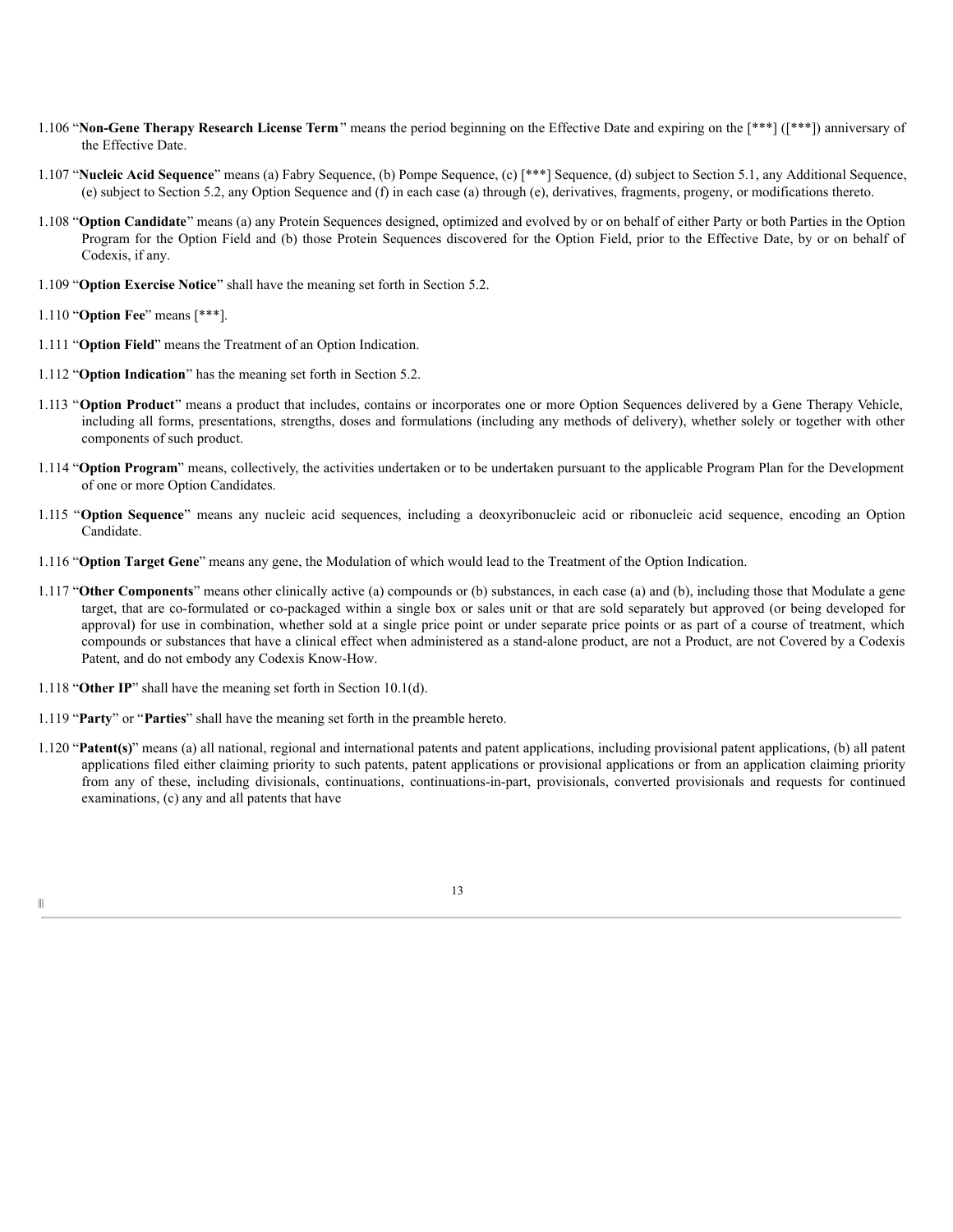issued or in the future issue from the foregoing patent applications ((a) and (b)), including utility models, innovation patents, petty patents and design patents and certificates of invention, (d) any and all extensions or restorations by existing or future extension or restoration mechanisms, including revalidations, reissues, re-examinations, *inter partes* review, oppositions, and extensions (including any supplementary protection certificates and the like) of the foregoing patents or patent applications ((a), (b) and (c)), and (e) any similar rights, including so-called pipeline protection or any importation, revalidation, confirmation or introduction patent or registration patent or patent of additions to any of such foregoing patent applications and patents.

- 1.121 "**Patent Committee**" shall have the meaning set forth in Section 13.1.
- 1.122 "**Payment**" shall have the meaning set forth in Section 11.5.

|||

- 1.123 "**Person**" means an individual, sole proprietorship, partnership, limited partnership, limited liability partnership, corporation, limited liability company, business trust, joint stock company, trust, incorporated association, joint venture or similar entity or organization, including any Governmental Authority (or any department, agency, or political subdivision thereof).
- 1.124 "**Phase I Clinical Trial**" means a clinical trial of an investigational product in human subjects with the primary objective of characterizing its safety, tolerability, and pharmacokinetics and identifying a recommended dose and regimen for future studies as described in 21 C.F.R. 312.21(a), or a comparable Clinical Trial prescribed by the relevant Regulatory Authority in a country other than the United States. The investigational product can be administered to patients as a single agent or in combination with other investigational or marketed agents.
- 1.125 "**Phase I/II Clinical Trial**" means a combined Phase I Clinical Trial and Phase II Clinical Trial. For the purposes of this Agreement, a Phase I/II Clinical Trial shall be deemed a Phase II Clinical Trial for the purposes of Section 11.2(a)(i).
- 1.126 "**Phase II Clinical Trial**" means a clinical trial of an investigational product in patients with the primary objective of characterizing its activity in a specific disease state as well as generating more detailed safety, tolerability, pharmacokinetics, and dosing information as described in 21 C.F.R. 312.21(b), or a comparable Clinical Trial prescribed by the relevant Regulatory Authority in a country other than the United States including a human clinical trial that is also designed to satisfy the requirements of 21 C.F.R. 312.21(a) or corresponding foreign regulations and is subsequently optimized or expanded to satisfy the requirements of 21 C.F.R. 312.21(b) (or corresponding foreign regulations) or otherwise to enable a Phase III Clinical Trial (*e.g.*, a Phase II/III Clinical Trial). The investigational product can be administered to patients as a single agent or in combination with other investigational or marketed agents.
- 1.127 "**Phase II/III Clinical Trial**" means a combined Phase II Clinical Trial and Phase III Clinical Trial. For the purposes of this Agreement, a Phase II/III Clinical Trial shall be deemed a Phase III Clinical Trial for the purposes of Section 11.2(a)(i).
- 1.128 "**Phase III Clinical Trial**" means any clinical trial of an investigational product in patients that incorporates accepted endpoints for confirmation of statistical significance of efficacy and safety with the aim to obtain Regulatory Approval in any country as described in 21 C.F.R. 312.21(c), or a comparable Clinical Trial prescribed by the relevant Regulatory Authority in a country other than the United States. The investigational product can be administered to patients as a single agent or in combination with other investigational or marketed agents.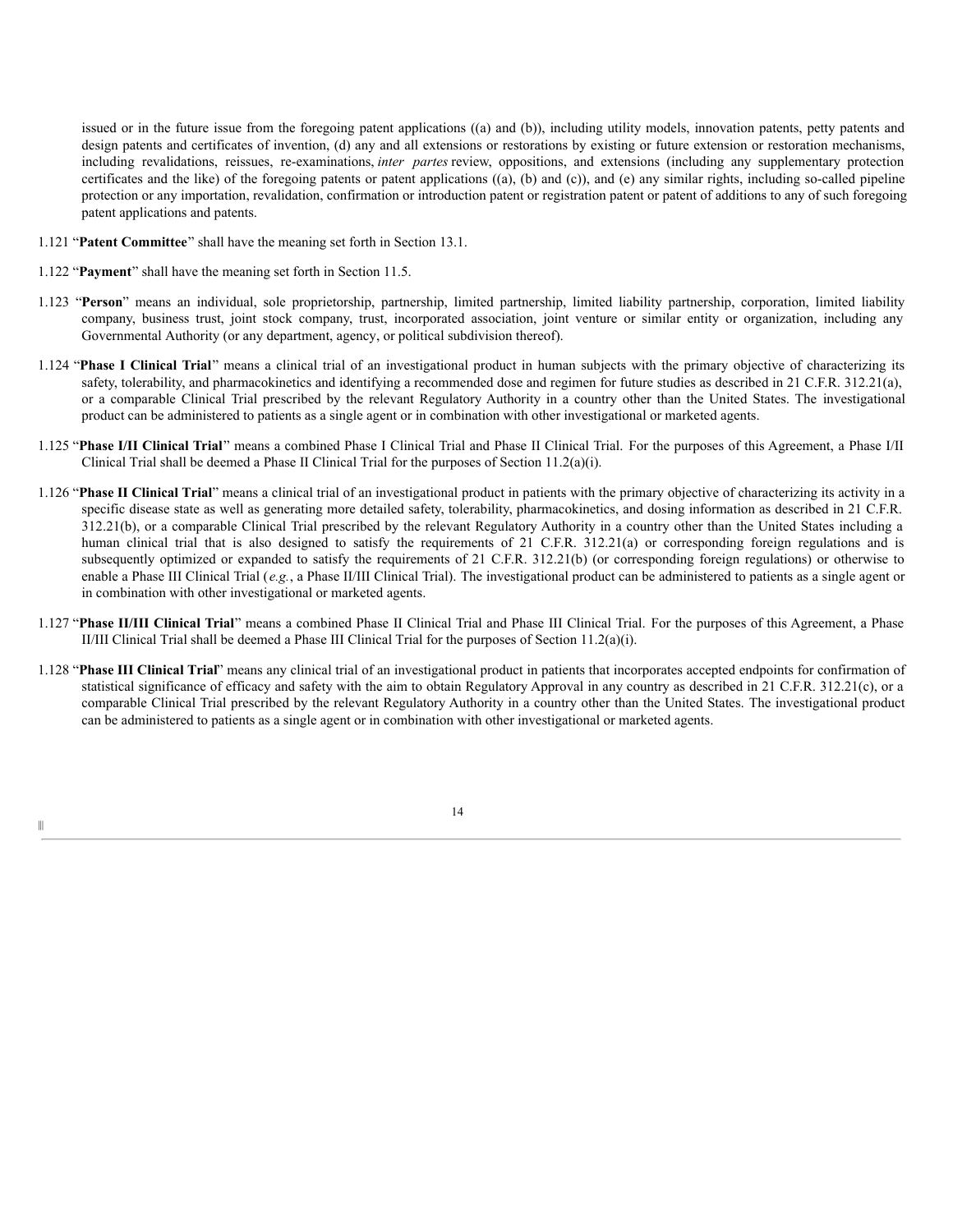- 1.129 "**Pivotal Clinical Trial**" means a human clinical trial in any country that is prospectively designed to generate data intended to satisfy the requirements of 21 C.F.R. § 312.21(c) (as amended) in the U.S. or a similar clinical study prescribed by a Regulatory Authority from another country, from time to time, pursuant to Applicable Law.
- 1.130 "**PMDA**" means Japan's Pharmaceuticals and Medical Devices Agency and any successor agency(ies) or authority having substantially the same function.
- 1.131 "**Pompe Candidate**" means (a) a Protein Sequence designed, discovered, optimized and/or evolved by or on behalf of either Party or both Parties in the Pompe Program for the Pompe Field and (b) those Protein Sequences coded as [\*\*\*], and any other Protein Sequences discovered prior to the Effective Date by or on behalf of Codexis for the Pompe Field, including [\*\*\*] sequences.
- 1.132 "**Pompe Disease**" means a [\*\*\*], including any Indication thereof.
- 1.133 "**Pompe Field**" means the Treatment of Pompe Disease in humans.
- 1.134 "**Pompe Product**" means a gene therapy product that includes, contains or incorporates one or more Pompe Sequences delivered by a Gene Therapy Vehicle, including all forms, presentations, strengths, doses and formulations (including any methods of delivery), whether solely or together with Other Components of such product.
- 1.135 "**Pompe Program**" means, collectively, the activities undertaken or to be undertaken pursuant to the applicable Program Plan for Development of the Pompe Candidate.
- 1.136 "**Pompe Sequence**" means any nucleic acid sequences, including a deoxyribonucleic acid or ribonucleic acid sequence, encoding a Pompe Candidate.
- 1.137 "**Pompe Target Gene**" means the [\*\*\*] gene or any other gene, the Modulation of which would lead to the Treatment of Pompe Disease.
- 1.138 "**Pricing Approval** " means any approval, agreement, determination, or decision establishing prices that can be charged to consumers for a pharmaceutical product or that will be reimbursed by Governmental Authorities for a pharmaceutical (or biological) product, in each case, in a country in the Territory where Governmental Authorities or Regulatory Authorities approve or determine pricing for pharmaceutical products.
- 1.139 "**Products**" means a Fabry Product, a Pompe Product, a [\*\*\*] Product, an Additional Product, subject to Section 5.1, or an Option Product, subject to Section 5.2 (and each, a "**Product**").
- 1.140 "**Program**" means the Fabry Program, Pompe Program, [\*\*\*] Program, Additional Program, if any such Additional Program is initiated in accordance with Section 5.1, or Option Program, if any such Option Program is initiated in accordance with Section 5.2 (collectively, the "**Programs**"), excluding any Terminated Program.
- 1.141 "**Program Budget**" means, with respect to a Program, the detailed budget for the completion of the activities contemplated under the Program Plan, provided in the applicable Program Plan.
- 1.142 "**Program Period**" means, on a Program-by-Program basis, the period (a) commencing on (i) the Effective Date with respect to each Initial Program or (ii) the date when a Program Plan is first confirmed and reduced to writing by the Parties with respect to each of the Additional Programs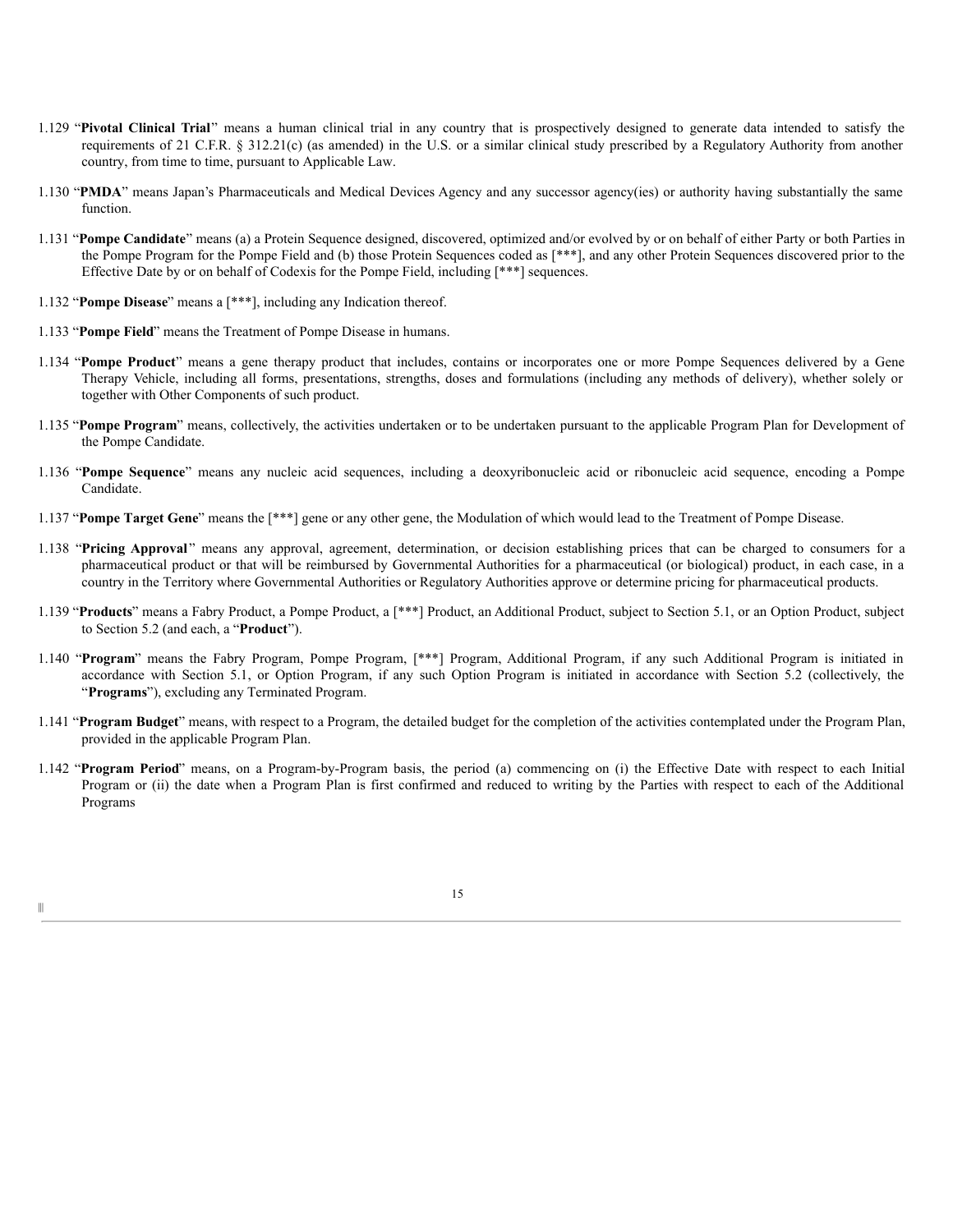and Option Program, and (b) ending upon the earlier of (i) completion of all activities stipulated in the applicable Program Plan or (ii) the Program Termination Date.

- 1.143 "**Program Plan**" means a mutually agreed upon written plan detailing the activities to be conducted by the Parties and associated Program Budgets for the applicable Program, including, but not limited to, (a) the purpose and scope of such Program, (b) the applicable Field, (c) the nature, scope and timeframe of the activities to be conducted by each Party; (d) to the extent practicable, the characteristics of the Protein Sequence(s) to be designed, engineered, and/or evolved, and (e) such other information, processes or procedures as Takeda and Codexis may mutually agree upon. The Program Plans respectively for the Fabry Program, the Pompe Program and the [\*\*\*] Program are attached hereto as **Exhibit B**, **Exhibit C**, and **Exhibit D**.
- 1.144 "**Program Termination Date**" means, with respect to each Program, (a) the date when [\*\*\*] ([\*\*\*]) days expire following Codexis's receipt of a termination notice from Takeda pursuant to Section 5.3 or (b) the date of termination of this Agreement with respect to such Program pursuant to Section 15.2.
- 1.145 "**Prosecution**" means the preparation, drafting, filing, prosecution (including any interferences, reissue proceedings, reexaminations, *inter partes* reviews, post-grant reviews, oppositions and Patent office appeals) and maintenance of Patents. When used as a verb, "**Prosecute**" means to engage in Prosecution.
- 1.146 "**Protein Sequence**" means a protein sequence and any and all derivatives, fragments, progeny or modifications thereto.
- 1.147 "**Regulatory Approval** " means, with respect to a Product in any country or jurisdiction, all approvals (including where required to market the Product, any Pricing Approval), registrations, licenses or authorizations from a Regulatory Authority in a country or jurisdiction that are necessary to market and sell such Product in such country or jurisdiction.
- 1.148 "**Regulatory Authority**" means any national or supranational Governmental Authority (including, without limitation, the FDA, EMA and PMDA) which has regulatory responsibility and authority in one or more countries for review and approval of development and commercialization of therapeutic products.
- 1.149 "**Regulatory Materials**" means, with respect to each Product, (a) all applications (including all INDs and MAAs), registrations, licenses, authorizations, and approvals (including Regulatory Approvals), and amendments and supplements for any of the foregoing, and (b) all documentation, correspondence, submissions and notifications submitted to or received from a Regulatory Authority that are necessary or reasonably useful in order to Exploit such Product in the Field in the Territory, including the contents of any minutes from meetings (whether in person or by audio conference or videoconference) with a Regulatory Authority, all regulatory drug lists, advertising and promotion documents shared with Regulatory Authorities, adverse event files, complaint files, and Manufacturing records shared with Regulatory Authorities.
- 1.150 "**Representatives**" shall have the meaning set forth in Section 16.4.
- 1.151 "**Research Invention**" shall have the meaning set forth in Section 10.2(c)(iii).
- 1.152 "**Reserved Target Indications**" means those Indications set forth and defined in **Exhibit A**. In no event shall the Reserved Target Indications list more than [\*\*\*] ([\*\*\*]) Indications.

16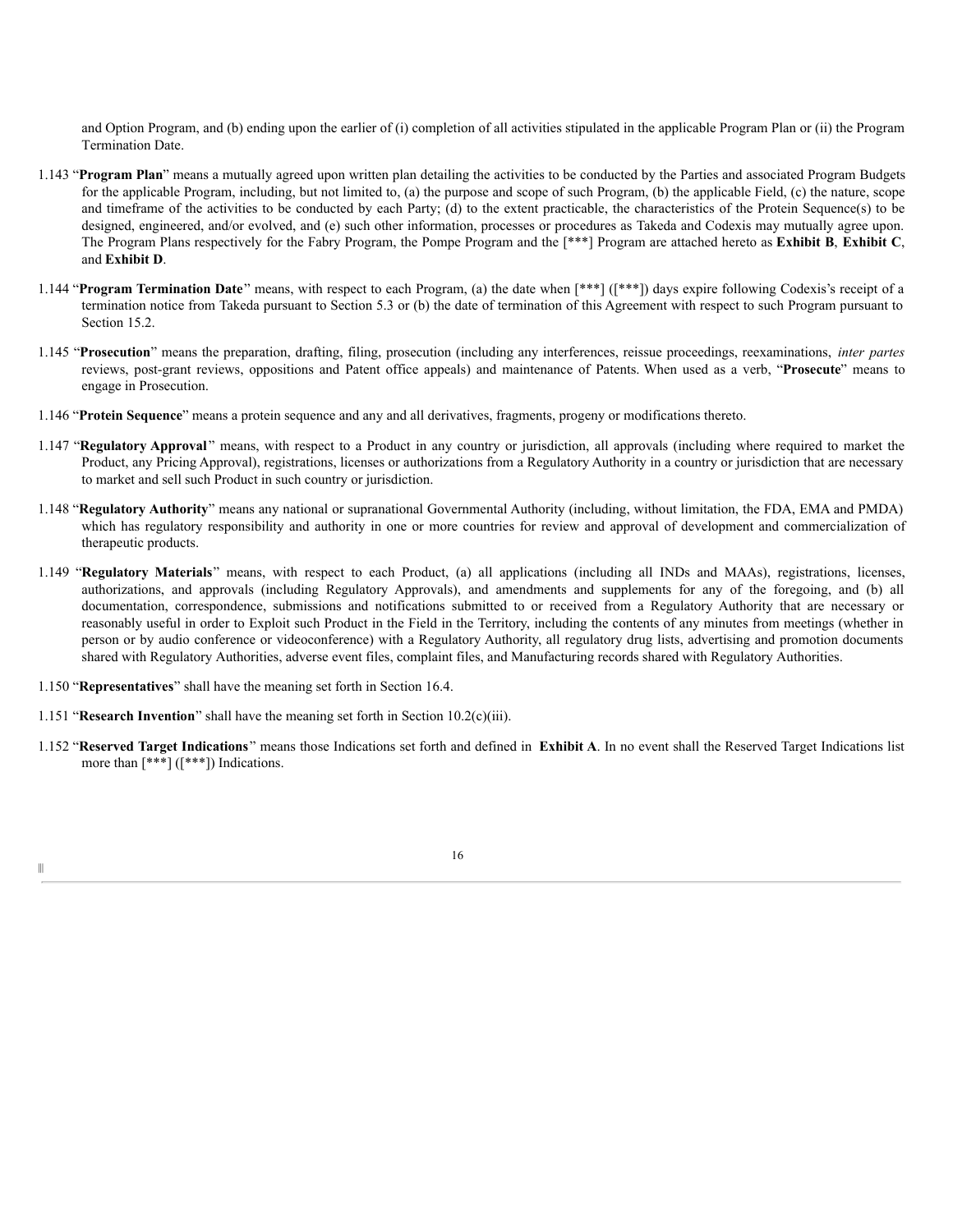- 1.153 "**Results**" means the findings, results, data and information that are generated in the course of performance of the activities contemplated by a Program Plan.
- 1.154 "**Royalty Term**" means, on a Product-by-Product and country-by-country basis, the period of time commencing on the First Commercial Sale of a Product in such country and expiring upon the latest of:
	- (a) the date of the expiration of the last to expire Valid Claim of a Codexis Patent that is exclusively licensed to Takeda under Section 10.2(b);
	- (b) expiration of all exclusivity granted by a Regulatory Authority for the Product in such country; and
	- (c) the ten (10)-year anniversary of the date of First Commercial Sale of the Product in such country.
- 1.155 "**SEC**" shall have the meaning set forth in Section 9.4.
- 1.156 "**Senior Officers**" shall have the meaning set forth in Section 19.1(a).
- 1.157 "**Takeda**" shall have the meaning set forth in the preamble hereto.
- 1.158 "**Takeda Foreground IP**" shall have the meaning set forth in Section 10.1(d).
- 1.159 "**Takeda Indemnitees**" shall have the meaning set forth in Section 18.2.
- 1.160 "**Takeda Materials**" shall have the meaning set forth in Section 3.8(a).
- 1.161 "**Takeda Prosecuted Codexis Patent**" shall have the meaning set forth in Section 14.1(b).
- 1.162 "**Takeda Product IP**" shall have the meaning set forth in Section 10.1(d).
- 1.163 "**Takeda Product Patent**" means any Patents that Cover the Takeda Product IP.
- 1.164 "**Takeda Results**" shall have the meaning set forth in Section 10.1(e).
- 1.165 "**Takeda Shelving**" shall have the meaning set forth in Section 15.2(h).
- 1.166 "**Target Gene**" means each of Fabry Target Gene, Pompe Target Gene, [\*\*\*] Target Gene, Additional Target Gene, subject to Section 5.1, and Option Target Gene, subject to Section 5.2 (collectively, the "**Target Genes**").
- 1.167 "**Term**" shall have the meaning set forth in Section 15.1.
- 1.168 "**Terminated Field**" shall have the meaning set forth in Section 4.2.
- 1.169 "**Terminated Initial Program**" shall have the meaning set forth in Section 5.1.
- 1.170 "**Terminated Product**" shall have the meaning set forth in Section 15.3(a).
- 1.171 "**Terminated Program**" means a Program that is terminated pursuant to Section 5.3 or Section 15.2.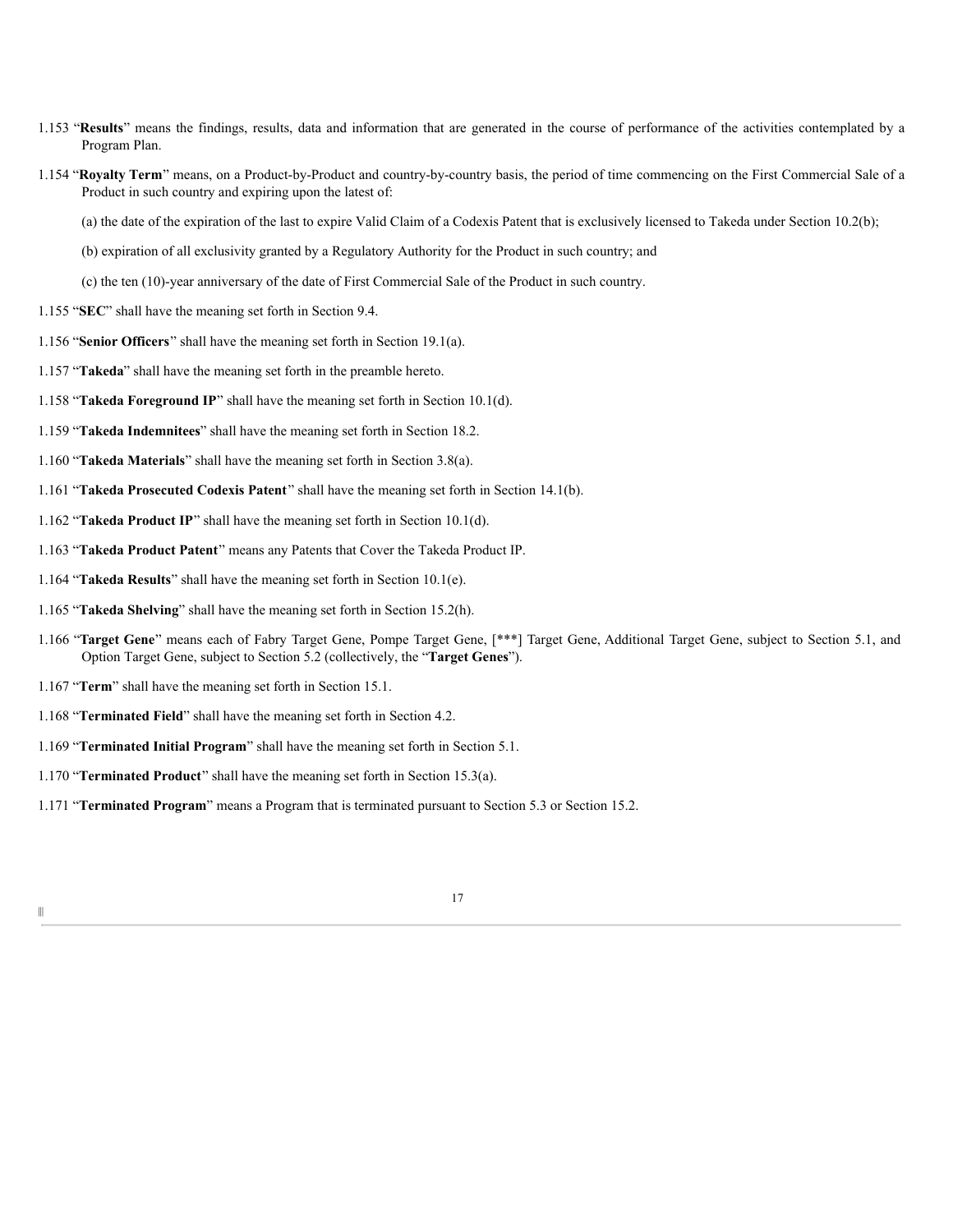1.172 "**Territory**" means worldwide.

1.173 "**Third Party**" means any Person other than Takeda, Codexis, and each of their respective Affiliates.

- 1.174 "**Third Party Infringement Claim**" shall have the meaning set forth in Section 14.3(a).
- 1.175 "**Third Party Claim**" means any and all suits, claims, actions, proceedings, or demands brought by a Third Party.
- 1.176 "**Treatment**" means treatment, control, amelioration or prevention of any human conditions, diseases or disorders.
- 1.177 "**U.S.**" means the United States of America, including its territories and possessions, including Puerto Rico.
- 1.178 "**Upfront Payment**" shall have the meaning set forth in Section 11.1.
- 1.179 "**Valid Claim**" means, with respect to a Patent in a country, any claim of an (a) issued Patent that has not (i) expired, irretrievably lapsed or been abandoned, revoked, dedicated to the public or disclaimed or (ii) been found to be unpatentable, invalid or unenforceable by an unreversed final decision of a Governmental Authority in such country or (b) application for a Patent that (i) has been pending for less than [\*\*\*] ([\*\*\*]) years from the date of its filing and is being prosecuted in good faith and has not been abandoned or finally disallowed and (ii) has not been admitted to be invalid or unenforceable through reissue, reexamination, or equivalent process.

# **2. OVERVIEW OF COLLABORATION**

# 2.1 **Overview of Programs.**

During the Program Period, and in accordance with the terms and conditions of this Agreement, the Parties will collaborate to design, discover, optimize, evolve and otherwise research and develop Candidates that Modulate each applicable Target Gene according to the applicable Program Plan.

2.2 **Overview of Development, Manufacture and Commercialization**. During the Term, and in accordance with the terms and condition of this Agreement, Takeda will have the sole right to conduct and be responsible for, at its cost and expense, all Development, Manufacture and Commercialization of Products in the applicable Field in the Territory.

## **3. Programs**

|||

- 3.1 **Initiation of Initial Programs.** In accordance with the terms and conditions of this Agreement and the applicable Program Plans, promptly after the Effective Date, the Parties shall initiate the Development for the Fabry Program, the Pompe Program, and the [\*\*\*] Program (collectively, the "**Initial Programs**").
- 3.2 **Program Plans**. From time to time during the applicable Program Period, either Party may request to amend a Program Plan, including those Program Plans for the Initial Programs, through the JSC. Once approved by the JSC (or agreed by the Parties with respect to those amendments that are not subject to the JSC approval), any amendment to a Program Plan shall be set forth in writing and such Program Plan, as so amended, shall thereafter be the Program Plan in respect of the applicable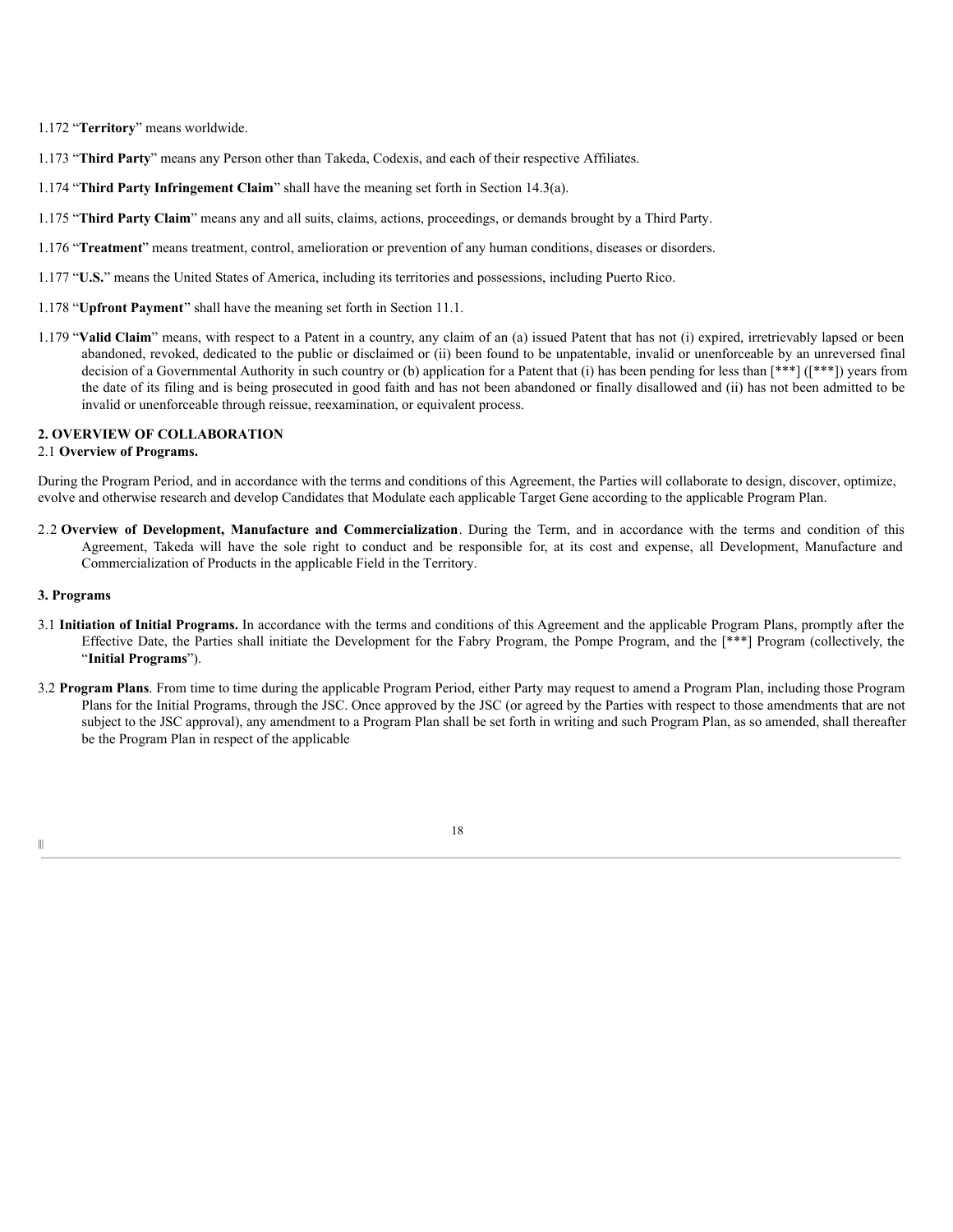Program for all purposes. In the event of any conflict between a Program Plan and the terms and conditions of this Agreement, the terms and conditions of this Agreement shall govern.

- 3.3 **Standard of Performance**. Each Party shall use diligent efforts (but no less than the Commercially Reasonable Effort) to perform all activities assigned to it hereunder and under the Program Plan(s) in a timely manner, consistent with this Agreement, the applicable Program Plan (for clarification, specifically including timeframe and Program Budget provided therein). Without limiting the generality of the foregoing, Codexis shall conduct the activities in the Program Plan(s) in a good scientific manner and in compliance with Applicable Law and with a level of care and diligence consistent with that which Codexis applies when performing comparable activities for its internal purposes and for Third Parties.
- 3.4 **Use of Affiliates and Contactors**. To the extent expressly permitted in the applicable Program Plan or otherwise consented by Takeda in advance and in writing (not to be unreasonably withheld, conditioned or delayed), Codexis may use one or more Third Party contractor(s) to perform activities described in a Program Plan on a fee-for-service basis (each a "**Contractor**"); *provided* that (a) such Contractor is subject to obligations that Codexis undertakes hereunder to Takeda (including, obligations of confidentiality and non-use with respect to Takeda's Confidential Information) to substantially the same extent as set forth in this Agreement, (b) Codexis shall retain control over, and direct the conduct of such Contractor in respect of all material aspects of the activities hereunder and (c) Codexis shall be responsible and liable for the performance or non-performance of such Contractor as though such performance or non-performance were that of Codexis hereunder. Codexis shall at all times be responsible for the performance of any such Contractor.
- 3.5 **Records**. Each Party shall prepare and maintain, and require its Affiliates and contractors to prepare and maintain, complete and accurate written records and accounts with respect to any activities conducted by it, its Affiliates and its contractors in furtherance of the Programs and all Results, whether Codexis Results, Takeda Results or otherwise, as applicable, in a manner in conformity with the Applicable Law and standard pharmaceutical industry practices.
- 3.6 **Disclosure of Inventions**. Each Party will disclose, through the Patent Committee and pursuant to Article 13, to the other Party any Inventions that are conceived and reduced to practice in the performance of each Program, whether solely by or on behalf of a Party or jointly by or on behalf of the Parties, to the Patent Committee.
- 3.7 **Deliverables**. From time to time during the Program Period (but no later than [\*\*\*] ([\*\*\*]) days after the end of the Program Period) with respect each Program, Codexis shall prepare and provide the applicable Deliverables to Takeda as specified under the applicable Program Plan.

#### 3.8 **Material Transfer**.

- (a) Takeda Materials. To the extent expressly agreed by the Parties under each Program Plan, or as otherwise mutually agreed by the Parties in writing, Takeda may transfer to Codexis certain tangible embodiments of the Takeda's Background IP ("**Takeda Materials**").
- (b) Material Transfer Notice . Each transfer of any Takeda Materials shall be accompanied by a material transfer notice, the form of which is provided as **Exhibit E**, that may include the identity, detail, and quantity of the Takeda Materials being transferred as well as the

19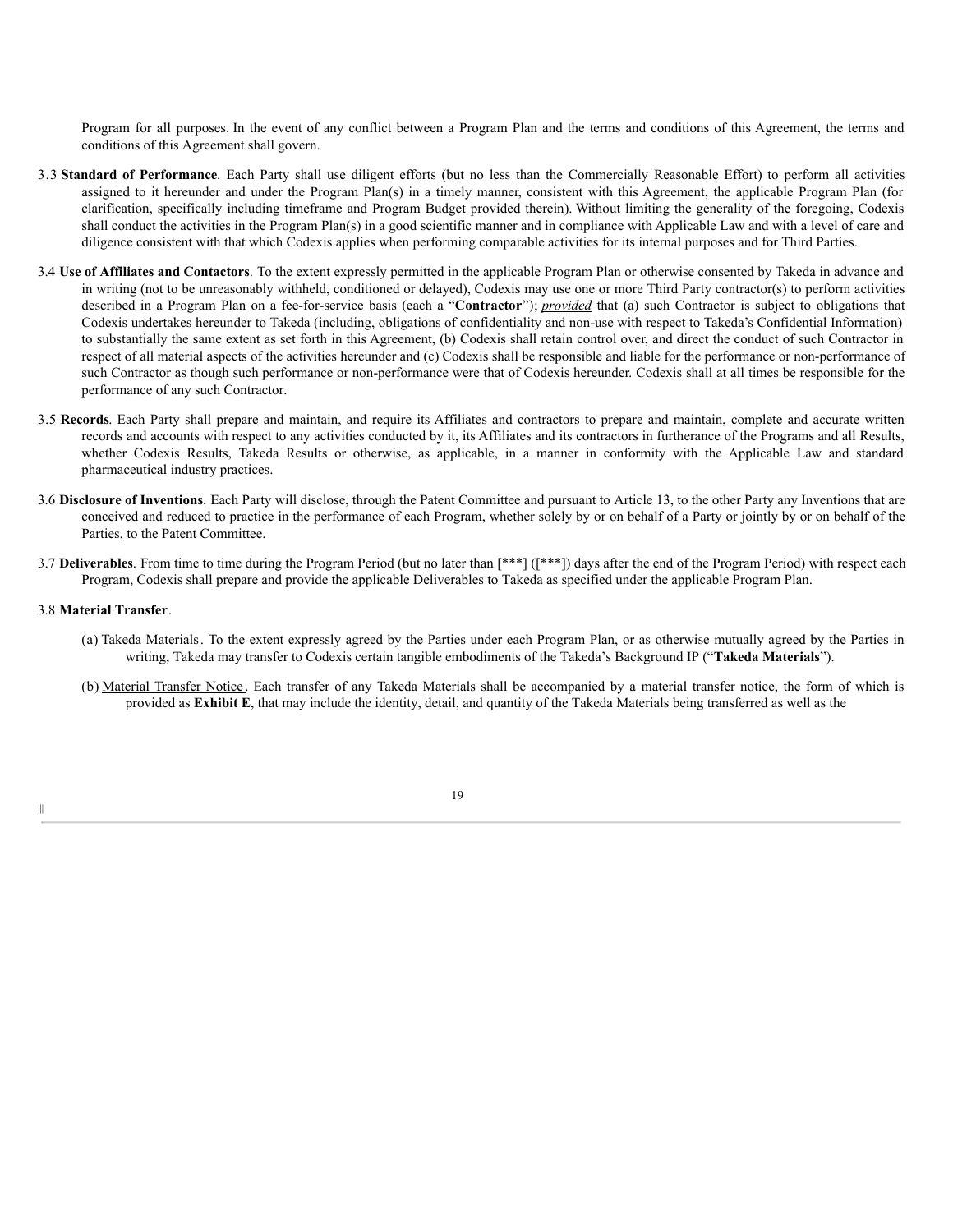supplemental terms and conditions applicable to the Takeda Materials in addition to the terms of use provided in Section 3.8(c).

- (c) Terms of Use of Takeda Materials. Codexis shall use, store, and dispose of any Takeda Materials, including any materials generated, extracted or derived therefrom, solely for the purpose of performing the applicable Program and strictly in compliance with the terms and conditions set forth in this Section 3.8(c) and the supplemental terms and conditions specified in the relevant material transfer notice, if applicable. In the event of any conflict between the terms of this Agreement and any such supplemental terms and conditions, the terms of this Agreement shall govern unless otherwise agreed by the Parties in writing. Codexis shall not administer any Takeda Materials to humans regardless of its purpose or manners and shall not reverse engineer, decompile, disassemble, chemically analyze, modify or create derivative works based on the Takeda Materials, unless otherwise expressly required by the applicable Program Plan. Codexis shall not transfer any Takeda Materials, in part or whole, to any Third Party without obtaining prior written consent of Takeda or unless otherwise expressly and mutually agreed to by the Parties in accordance with the applicable Program Plan. Provision of any Takeda Materials from Takeda to Codexis hereunder shall not be construed as transferring ownership thereof or granting any right, title, interest or license therein or thereto to Codexis, other than as set forth in Section 10.2(a), and Takeda continues to retain ownership thereof. Codexis shall promptly cease any and all use of Takeda Materials (for clarification, including any derivatives thereof) and promptly destroy them or return them to Takeda in a reasonable method upon the termination or expiration of this Agreement or the applicable Program or at any time upon request from Takeda.
- 3.9 **In-License by Codexis from Third Party**. In performing each Program, Codexis shall only use Codexis Technology that is Controlled by Codexis or its Affiliates. In the event any Codexis Technology is in-licensed by Codexis or its Affiliates from a Third Party during the Term, Codexis or its Affiliates shall not agree to any terms under an agreement with such Third Party that may [\*\*\*]. If Codexis breaches the foregoing obligation, in addition to any other rights and remedies Takeda may have under this Agreement, at law or in equity, Codexis shall [\*\*\*].

## **4. EXCLUSIVITY**

|||

- 4.1 **Reserved Target Indications**. In consideration of the Upfront Payment, Codexis hereby grants Takeda an exclusive (even as to Codexis and its Affiliates) right to the Reserved Target Indications during the Exclusivity Period. Other than as part of any Programs hereunder, Codexis shall not, by itself or directly or indirectly through its Affiliates or Third Parties, perform any activities in connection with or directed to any Reserved Target Indications during the Exclusivity Period.
- 4.2 **Field**. During the Term, Codexis shall not, by itself or directly or indirectly through its Affiliates or Third Parties, perform any activities in connection with or directed to a Field other than in accordance with this Agreement and each applicable Program Plan. For clarity, if Takeda terminates a Program in accordance with the terms of this Agreement, or if Takeda terminates this Agreement with respect to all of the Products in a Field, in each case, the applicable Field shall be excluded from the provisions of this Section 4.2 ("**Terminated Field**") and Codexis shall be free to perform activities by itself or with or through Affiliates or Third Parties in such Terminated Field.
- 4.3 **Exception of [\*\*\*]**. Notwithstanding the foregoing, Section 4.1 and Section 4.2 shall not apply to, and Codexis may continue to perform by itself, or through or with its Affiliates, subcontractors, or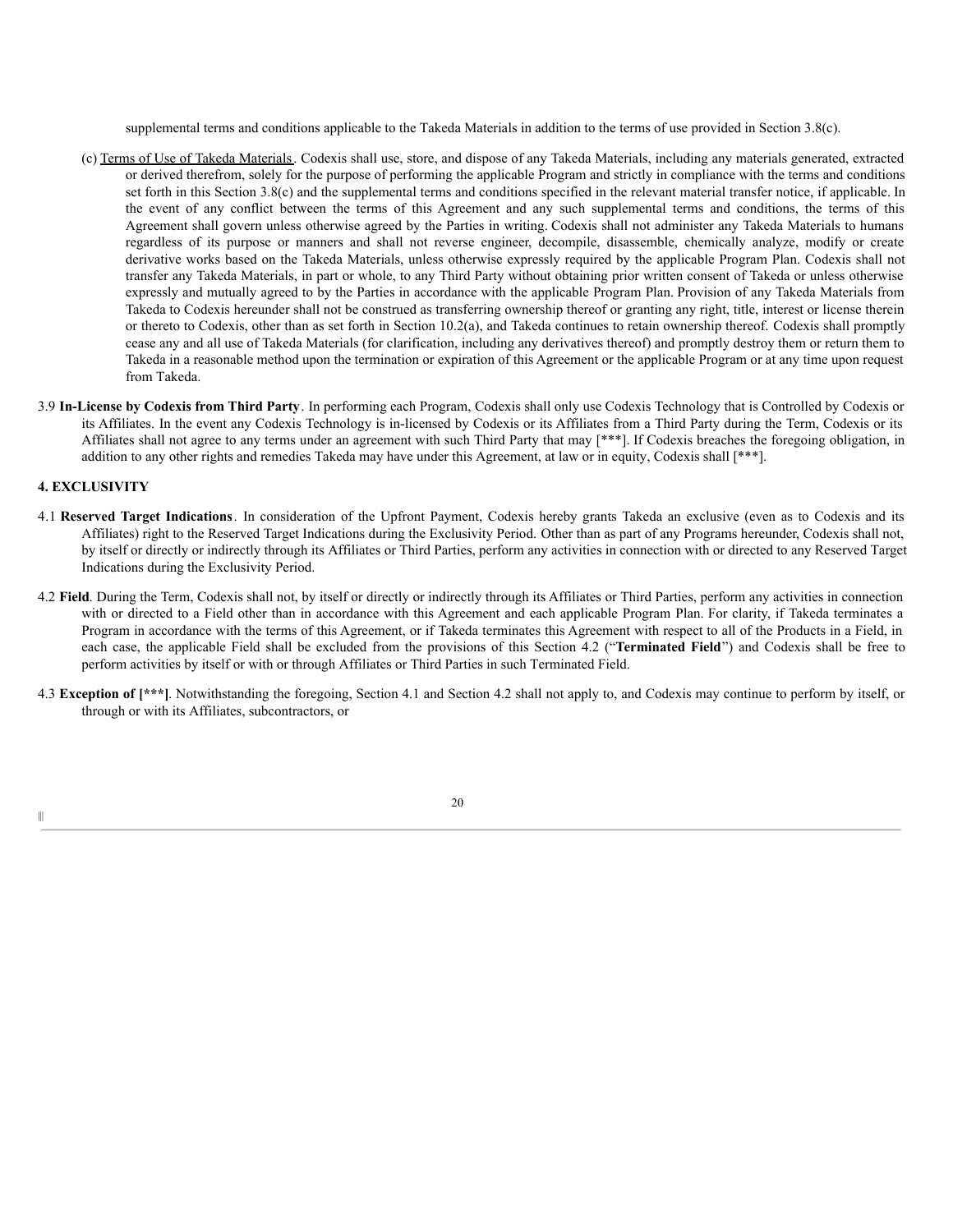other Third Parties, any activities in connection with or directed for one or more programs that are existing as of the first date of each Program Period and directly related to [\*\*\*]; *provided*, Codexis shall be subject to its confidentiality and restrictions on the use of Takeda's Confidential Information, Takeda's Background IP, Takeda Foreground IP and the Takeda Results set forth in Article 9 and Article 10.

## **5. ADDITIONAL PROGRAM AND OPTION PROGRAM; Terminated program**

- 5.1 **Additional Programs**. In the event Takeda terminates an Initial Program in accordance with Section 5.3 (each, a "**Terminated Initial Program**"), Takeda will have the right to initiate, during the Exclusivity Period, an Additional Program for one of the Indications that Takeda elects from the Reserved Target Indications ("**Additional Indication**"). To exercise its right to initiate an Additional Program, Takeda shall notify Codexis through a written notice regarding its intent, along with the elected Reserved Target Indication, within the Exclusivity Period. Upon Codexis's receipt of such notice from Takeda, the Parties shall promptly discuss and agree upon a Program Plan (for clarification, including the Program Budget) with respect to such Additional Program in good faith and shall initiate the Development for the Additional Program promptly after the Program Plan is agreed by the Parties. Notwithstanding anything to the contrary herein, Takeda shall have the right to initiate one Additional Program for each Terminated Initial Program during the Exclusivity Period, and Takeda shall not have the right to initiate an Additional Program after the end of the Exclusivity Period even if Takeda terminates an Additional Program in accordance with Section 5.3.
- 5.2 **Option Program**. Codexis hereby grants Takeda an exclusive option during the Exclusivity Period to initiate the Option Program for one of the Indications that Takeda elects from the Reserved Target Indications (" **Option Indication**"), at its sole discretion, by providing written notice to Codexis indicating Takeda's intent to exercise the Option Program, along with the elected Reserved Target Indication ("**Option Exercise Notice**") within the Exclusivity Period. During the Exclusivity Period, prior to Takeda's exercise of its option, if Takeda provides a written notice to Codexis indicating Takeda's interest in electing one Reserved Target Indication as the Option Indication, the Parties shall promptly discuss and prepare a draft of the applicable Program Plan (for clarification, including the Program Budget) in good faith. Upon Takeda's valid exercise of the Option Program in accordance with this Section 5.2, the Parties shall promptly finalize the applicable Program Plan (for clarification, including the Program Budget) in good faith based on the draft Program Plan, and shall initiate the Development for the Option Program after the Program Plan is agreed by the Parties, and Takeda shall pay the Option Fee to Codexis within [\*\*\*] ([\*\*\*]) days of [\*\*\*]. If Takeda fails to exercise its option to initiate the Option Program during the Exclusivity Period in accordance with this Section 5.2, Takeda's right to an Option Program shall terminate and be of no further effect.
- 5.3 **Right of Early Termination**. With respect to a Program, at any time during the relevant Program Period, Takeda shall have the right to terminate the Program by providing Codexis with a [\*\*\*] ([\*\*\*])-day prior notice of its decision not to further pursue the Program, with or without any reason; *provided*, *however*, during the first (1 st) year of the Program Period, Takeda shall not exercise the foregoing right to terminate a Program unless [\*\*\*] or if [\*\*\*]. Upon its receipt of a termination notice from Takeda, subject to Section 8.5, Codexis shall cease performing all activities under the Program Plan within the [\*\*\*] ([\*\*\*]) days thereafter.

## **6. DEVELOPMENT, MANUFACTURE AND COMMERCIALIZATION**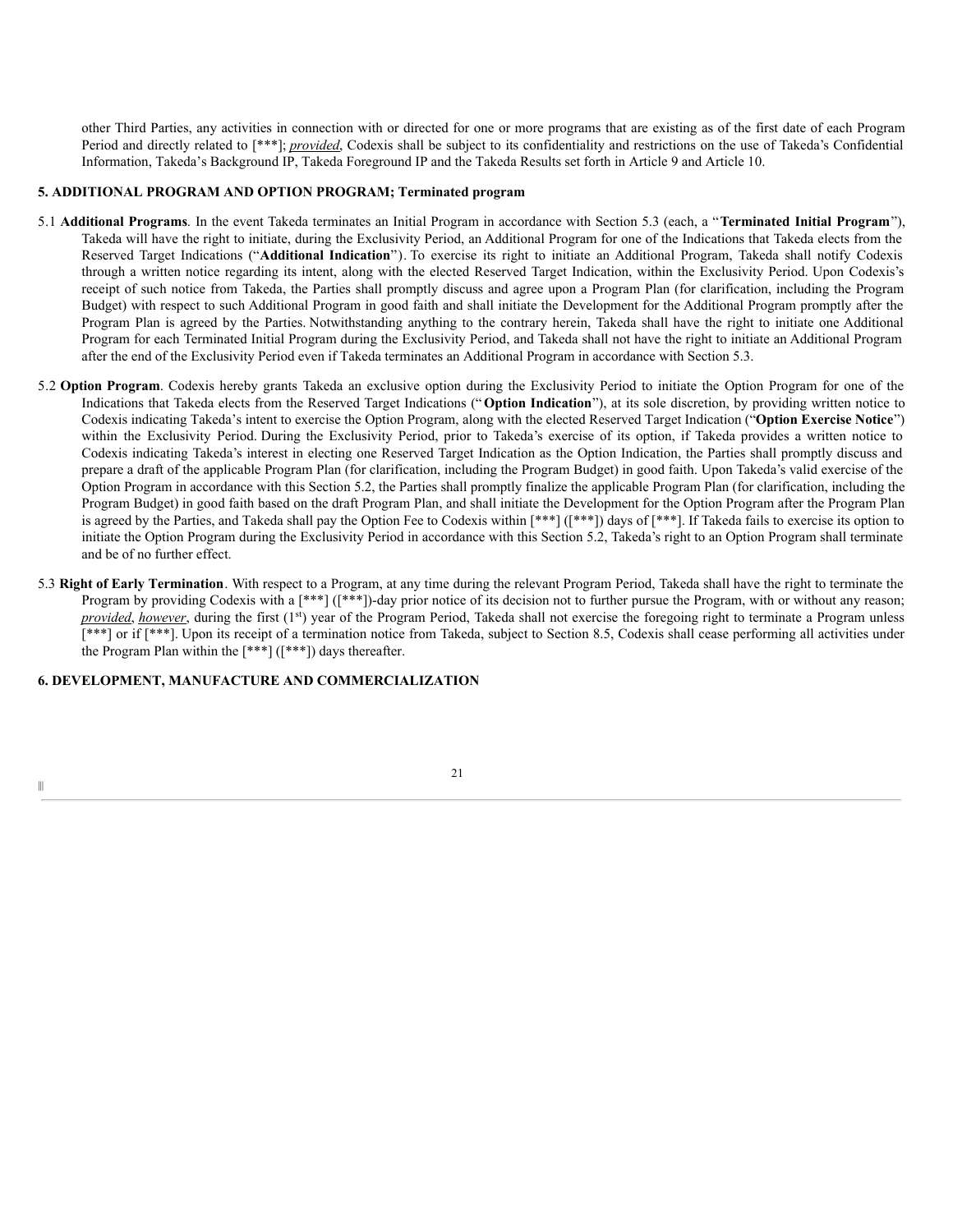- 6.1 **Takeda's CRE Obligations**. During the Term, in accordance with the terms and conditions of this Agreement, Takeda shall have the sole right to Develop, Manufacture and Commercialize the Candidates and corresponding Nucleic Acid Sequences and Products in the applicable Field in the Territory. During the Term following the expiry of each Program Period and receipt of the Deliverables pursuant to Section 3.7, Takeda shall use Commercially Reasonable Efforts to Develop, Manufacture and Commercialize the Candidates and corresponding Nucleic Acid Sequences and Products in the applicable Field in the Territory. For clarification, the foregoing sentence shall not be construed as obliging Takeda to Develop, or seek Regulatory Approval for, Manufacture or Commercialize any Product: (a) [\*\*\*]; or (b) in a manner inconsistent with Applicable Law. Notwithstanding Sections 7.5 and 7.6, upon Codexis's written request, not to exceed [\*\*\*], Takeda shall provide Codexis with reasonably detailed response to establish its compliance with its diligence obligations under this Section 6.1.
- 6 . 2 **Decision Making**. Subject to Section 6.1, Takeda shall have sole decision-making authority with respect to all aspects of Development, Manufacturing and Commercialization of the Products in the applicable Field in the Territory.
- 6.3 **Trademarks**. Each Party shall own and have sole responsibility, at its own expense, for all matters relating to the use of, and shall own and control, trademarks (a) used in the sale of its own products, which in the case of Takeda shall include the Products, and (b) that may appear on any packaging or promotional materials related to such Party's products, including the selection, filing, prosecution, maintenance, defence and enforcement thereof. Upon selection of a trademark that will be used for a Product, Takeda shall notify such trademark to Codexis in writing. So long as such trademark is not already in use by Codexis, Codexis shall not adopt or use, register or attempt to register in the Territory any trademark, trade name, domain name, or similar commercial symbol that includes, or is confusingly similar to, Takeda's trademarks used in connection with any Products.

## **7. JOINT STEERING COMMITTEE**

7.1 **Governance Overview; Membership and JSC Term** . Within [\*\*\*] ([\*\*\*]) days after the Effective Date, Takeda and Codexis shall establish a "**Joint Steering Committee**" or "**JSC**" to serve as the overall governing body for the conduct and progress of the Programs and as the communication forum for the progress of the Development of the Products under this Agreement. The JSC shall be comprised of [\*\*\*] ([\*\*\*]) senior-level representatives of each Party. The JSC representatives shall be senior-level employees of the appointing Party having appropriate expertise and decision-making authority. Either Party may replace any or all of its representatives on the JSC at any time upon prior written notice to the other Party. Any member of the JSC may designate a substitute to attend and perform the functions of that member at any meeting of the JSC. Additional non-members of the JSC having relevant experience may from time to time be invited to participate in a JSC meeting, *provided* that such participants shall have no voting rights or powers. Non-member participants who are not employees of a Party or its Affiliates shall only be allowed to attend if: (a) the other Party's representatives have consented to the attendance (such consent not to be unreasonably withheld, delayed or conditioned); and (b) such non-member participant is subject to confidentiality and non-use obligations at least as restrictive as those set forth in this Agreement. The JSC shall terminate and this Article 7 shall have no force or effect, with respect to each Program, upon the initiation of the first [\*\*\*] of a Product for such Program in accordance with the terms of this Agreement (the "**JSC Term**") and Takeda has no further intent to initiate the first [\*\*\*] for such Program. The JSC may create one or more sub-committees and delegate activities to such subcommittees as appropriate to further the purposes of the Programs, *provided*, *however*,

22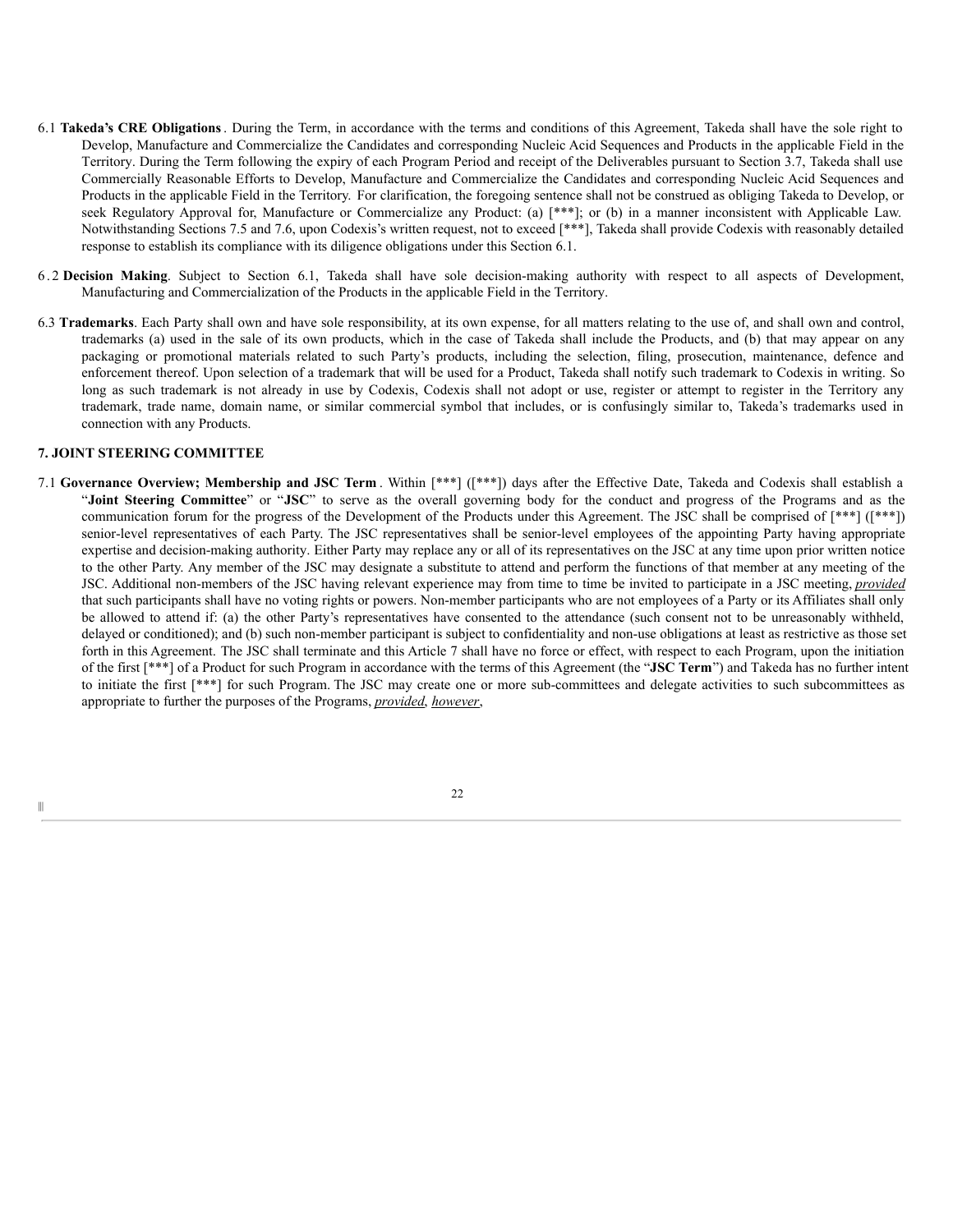only the JSC shall have the authority to make any approvals and resolve disputes in accordance with this Article 7.

#### 7.2 **JSC Responsibilities**. The JSC's primary responsibility shall be to:

- (a) Monitor, discuss and review the progress of each Program, including evaluation of whether each Program has met the objective milestones and other criteria for advancement, the timeframe and the Program Budget described in the applicable Program Plan;
- (b) Review the progress of the Development of each Product;
- (c) Review, discuss and approve a new Program Plan (for clarification, which includes the Program Budget and the Deliverables) for an Additional Program, subject to Section 5.1, and the Option Program, subject to Section 5.2;
- (d) Review, discuss and approve any amendment to a Program Plan, including any amendment to the associated Program Budgets; *provided*, *however*, the JSC shall not have the authority to increase a Program Budget by more than  $[***]$  ( $[***]$ ) of the then current Program Budget;
- (e) Review status updates as provided by the Patent Committee;

|||

- (f) Discuss and resolve disputes with respect to the Programs properly referred to the JSC; and
- (g) Perform other obligations specifically delegated to it under this Agreement.
- 7.3 **Meetings**. The JSC will meet at least once per [\*\*\*]. The location of regularly scheduled meetings shall alternate between the offices of the Parties unless otherwise agreed by the JSC. Meetings of the JSC may also be held telephonically, by video conference or by any other means agreed to by the JSC. Meetings of the JSC shall be effective only if a majority of representatives of each Party are present or participating. Members of the JSC shall have the right to participate in and vote at meetings by telephone or proxy. One Party shall be responsible for having its Alliance Manager (or otherwise appointing another individual to) (a) call and convene the JSC meetings, (b) prepare and circulate an agenda reasonably in advance of each upcoming meeting and (c) record the minutes of each JSC meeting, which minutes shall clearly document any decisions made by the JSC at such meeting. The foregoing responsibilities shall alternate between the Parties every [\*\*\*] ([\*\*\*]) months, with Codexis being responsible for the initial [\*\*\*] ([\*\*\*]) months following the Effective Date. The JSC meeting minutes shall be circulated to the Parties within [\*\*\*] ([\*\*\*]) Business Days following the meeting for review, comment and ratification by the Parties. Each Party shall be responsible for expenses incurred by its employees and its members of the JSC in attending or otherwise participating in JSC meetings, including travel and related costs.
- 7.4 **Day-to-Day Activities**. The Parties, and not the JSC, shall be responsible for directing the day-to-day activities performed by the Parties pursuant to this Agreement; *provided* that such day-to-day activities shall be consistent with the strategy and decisions of the JSC and the terms, conditions and requirements of this Agreement and the relevant Program Plan(s).
- 7.5 **Reporting to the JSC**. During the JSC Term, each Party shall report to the JSC, on a Calendar Quarter basis, the status of the activities performed by or on behalf of such Party in accordance with the terms of this Agreement and the applicable Program Plans. Each Party shall provide written reports to the JSC at least [\*\*\*] ([\*\*\*]) Business Days in advance of each JSC meeting, and shall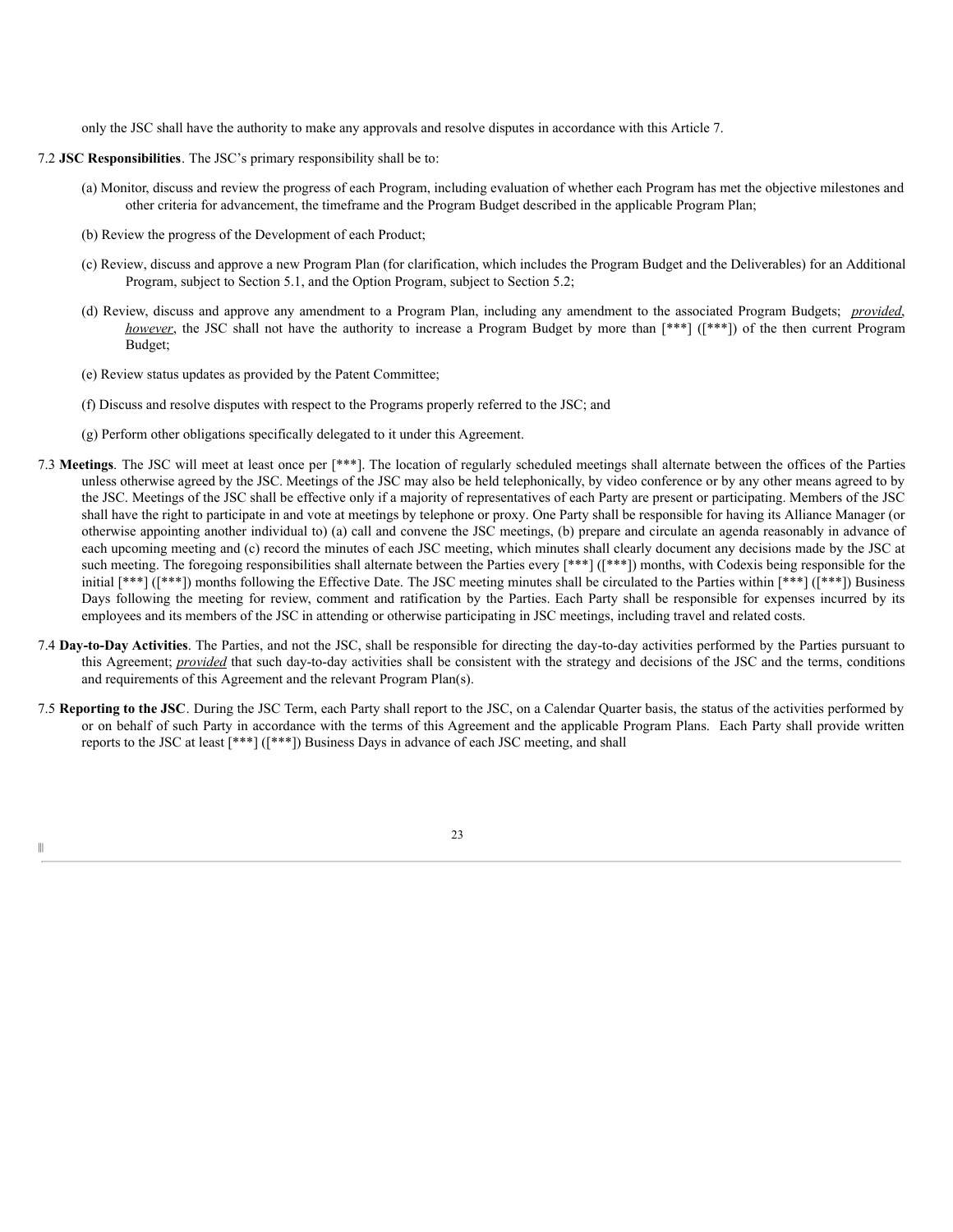summarize all material developments since the preceding JSC meeting in respect of the Programs or the Development of the Candidates and the associated Nucleic Acid Sequences and Products, as applicable, then underway, including all material Codexis Results and Takeda Results, as applicable, achieved in connection therewith since the preceding JSC meeting. Without limiting the generality of the foregoing, Takeda's written report to the JSC for the [\*\*\*] shall specify the Development and Manufacturing activities performed with respect to each such Candidate and the associated Nucleic Acid Sequences and Products, as applicable, then underway, with respect to each such Candidate, including a non-binding forecast indicating Takeda's estimates for (a) [\*\*\*] and (b) [\*\*\*]. Each Party shall maintain records, in sufficient detail and in good scientific manner appropriate for patent and regulatory purposes, which shall fully and properly reflect all activities performed and Codexis Results and Takeda Results, as applicable, achieved in accordance with the terms of this Agreement and each Program Plan and shall make such records available to the other Party to inspect upon request, not more than [\*\*\*] per Calendar Year (unless an audit results in a reasonably supported and significant findings requiring corrective action, in which case the auditing Party may conduct a reasonable number of additional audits to review any corrective action), during normal business hours and upon reasonable notice on dates that are mutually agreeable to each Party.

- 7.6 **Post-JSC Communication**. Upon the termination of the JSC Term, Takeda shall provide Codexis, no later than [\*\*\*] ([\*\*\*]) days after each [\*\*\*], a reasonably detailed report describing the status of the Development, Manufacture and Commercialization activities performed with respect to each Product, then underway, including a  $[***]$   $[***]$   $[***]$  non-binding forecast indicating Takeda's estimates for (a)  $[***]$ , (b)  $[***]$ , (c)  $[***]$ , and (d) [\*\*\*]; *provided*, *however*, the foregoing (d) shall apply only after such [\*\*\*] is first prepared in accordance with Takeda's ordinary business practice.
- 7.7 **Decision Making by the JSC**. The members of the JSC shall cooperate in good faith and endeavor to mutually agree on any decisions required from the JSC. Each Party shall have one (1) vote and all decisions of the JSC shall be made based on mutual consent; *provided*, *however*, if the JSC is unable to reach unanimous agreement on any matter that requires JSC approval within [\*\*\*] ([\*\*\*]) Business Days after it is presented with such matter, then [\*\*\*] shall have the right to decide such matters, unless [\*\*\*] decision may (a) [\*\*\*], (b) [\*\*\*], (c) [\*\*\*], and/or (d) [\*\*\*]. In no event shall Takeda have the right to expand the scope of the license grant under this Agreement without Codexis's consent. For all other disputes, either Party may seek to resolve such dispute in accordance with Article 19.
- 7.8 **Alliance Manager**. Promptly following the Effective Date, each Party shall appoint and designate in writing an alliance manager ("**Alliance Manager**"). Unless otherwise agreed between the Parties, the Alliance Managers shall be the primary contact between the Parties with respect to all matters related to this Agreement. Each Alliance Manager shall facilitate communication and coordination of the Parties' activities under this Agreement relating to the Programs. The Alliance Manager shall attend, as a non-voting observer, meetings of the JSC, as well as any subcommittee or working group established by the JSC of which the Alliance Manager is not a member.

# **8. PROGRAM FUNDING**

8.1 **[\*\*\*] Report and Invoicing**. Each Party shall be solely responsible for any and all internal and external fees, costs and expenses incurred in connection with activities allocated to such Party in the applicable Program Plan for a Program, subject to the payments to be made by Takeda to Codexis described in this Article 8. Codexis shall not use any other funding sources from a Third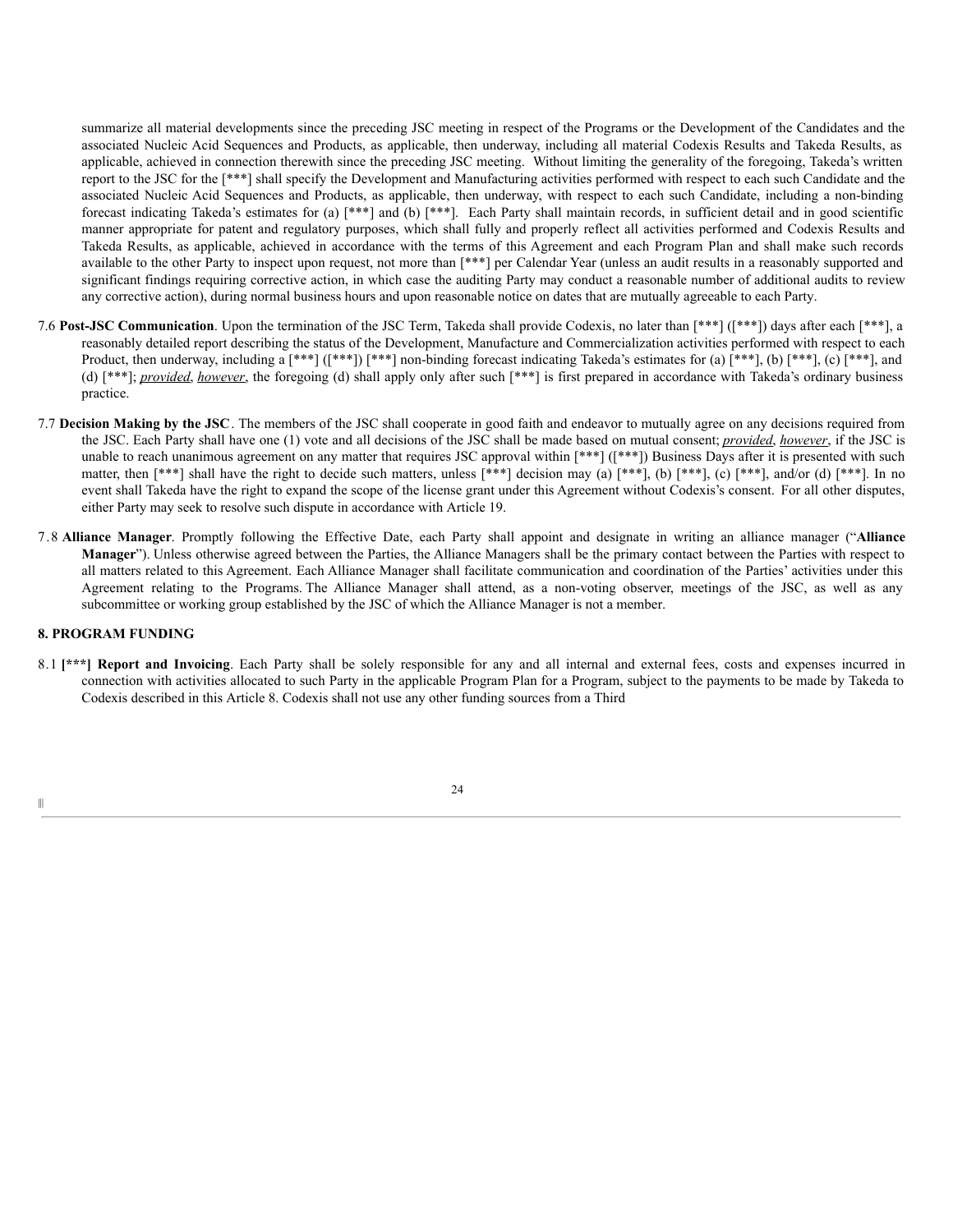Party for any Programs without prior notice to and written approval of Takeda. Within [\*\*\*] ([\*\*\*]) days after the end of each [\*\*\*], Codexis shall provide Takeda with (a) a written update of the total Codexis Program Expenses actually incurred during the [\*\*\*] and (b) a written invoice for the Codexis Program Expenses.

- 8.2 **Reimbursement Payment by Takeda**. Takeda shall pay Codexis within [\*\*\*] ([\*\*\*]) days following receipt of invoice with respect to each Codexis Program Expenses [\*\*\*]. All payments made under this Section 8.2 shall be considered non-refundable, non-creditable and fully earned by Codexis as of date of the invoice and independent of any other work by Codexis on the same or other Program(s).
- 8.3 **Invoice Information**. All invoices shall contain the following: (a) a purchase order number, (b) Codexis's wire transfer instructions, (c) the invoice amount and currency, (d) VAT amount and VAT rate, (e) if Codexis is VAT registered, Codexis's VAT registration number, (f) invoice number, (g) invoice date and (h) a description of the goods and services covered by such invoice. All invoices shall be submitted by email, to the following email address: [\*\*\*] or if by mail: to the following address:

Attn: [\*\*\*]

|||

- 8.4 **Budget Shortfall**. In the event that, in spite of Codexis's Commercially Reasonable Efforts to complete the activities under a Program Plan within the Program Budget set forth therein, as amended from time to time, Codexis reasonably determines that such Program Budget will not be adequate to complete all activities under the Program, then Codexis shall promptly notify Takeda in writing of the projected amount of additional Program Budget needed to complete the activities under the Program Plan and the Parties shall discuss in good faith at the JSC how to deal with such potential shortfall of budget.
- 8.5 **Terminated Program**. With respect to a Terminated Program, Takeda shall remain responsible for reimbursing Codexis Program Expenses incurred prior to the applicable Program Termination Date pursuant to Section 8.2 and shall have no obligation to reimburse Codexis Program Expenses incurred on or after the applicable Program Termination Date, and neither Party shall have any obligations to perform any activities under a Program Plan on or after the Program Termination Date. Takeda shall reimburse Codexis for any and all reasonable costs or expenses incurred by Codexis in connection with the wind-down of activities for such Terminated Program within the [\*\*\*] ([\*\*\*])-day period following the termination notice from Takeda, as well as any and all non-cancellable commitments entered into by Codexis with a Third Party in connection with such Terminated Program prior to receiving Takeda's termination notice; *provided*, [\*\*\*]. Codexis shall promptly invoice Takeda the costs or expenses that Codexis is entitled to receive reimbursement from Takeda pursuant to the foregoing sentence and Takeda shall pay the invoiced amount to Codexis within [\*\*\*] ([\*\*\*]) days of [\*\*\*]. Any and all fees already paid by Takeda for a Terminated Program in accordance with the applicable Program Plan, and spent by Codexis in accordance with the applicable Program Plan shall be non-refundable and non-creditable.

### **9. CONFIDENTIALITY AND RESTRICTIONS ON USE**

9.1 **Disclosure Process**. The disclosing Party will use Commercially Reasonable Efforts, consistent with reasonable business practices, to (a) label or identify as "CONFIDENTIAL" Confidential Information which is disclosed in writing or other tangible form and (b) identify as "CONFIDENTIAL" at the time of disclosure or within [\*\*\*] ([\*\*\*]) Business Days after disclosure, Confidential Information that is disclosed verbally, *provided*, *however*, information that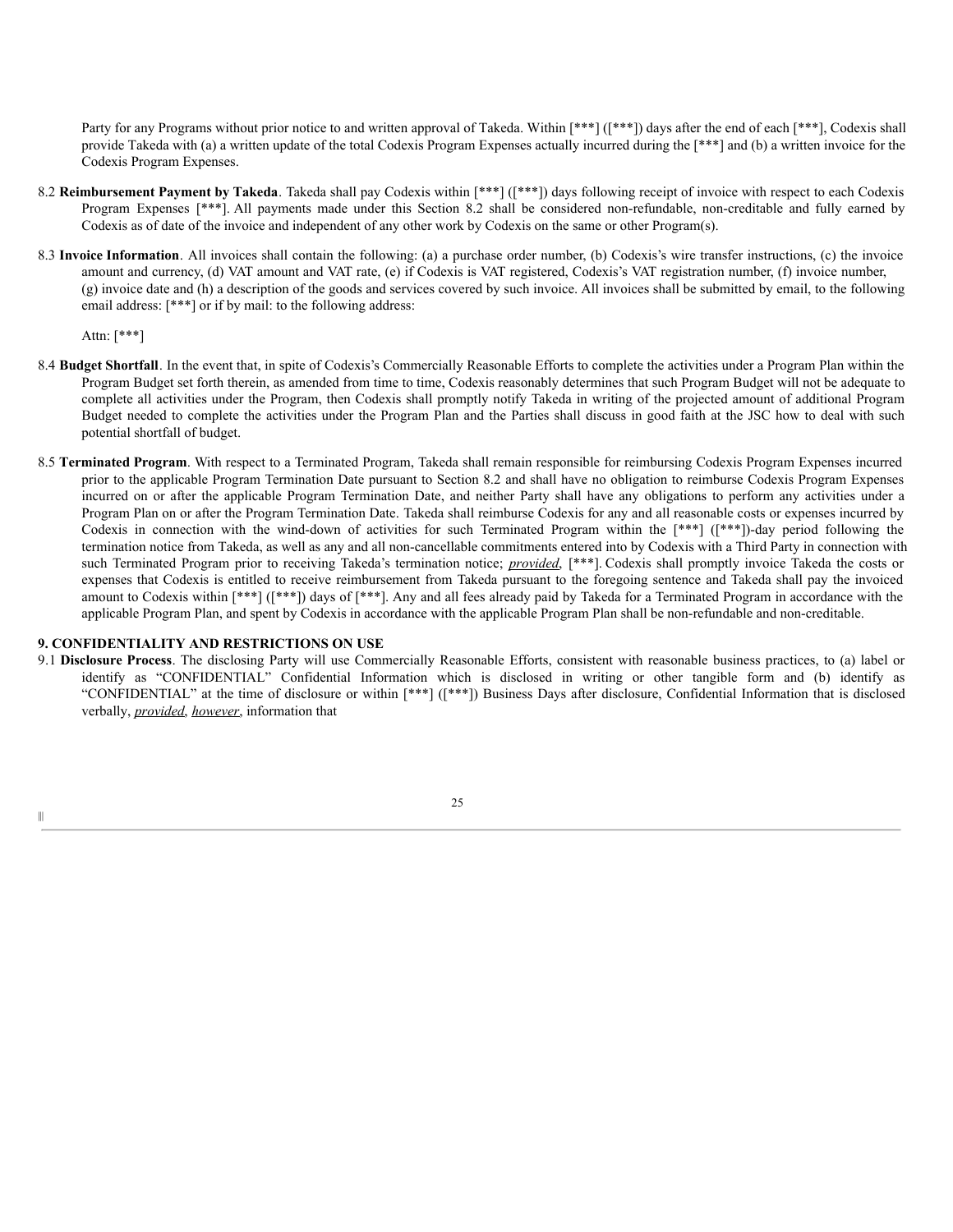would reasonably be deemed as confidential will be Confidential Information of the disclosing Party.

- 9.2 **Confidentiality and Restrictions on Use**. Codexis and Takeda shall not, directly or indirectly, publish, disseminate or otherwise disclose, deliver or make available to any person outside their respective organizations any of the other Party's Confidential Information, and shall not use any of the other Party's Confidential Information for any purposes other than those purposes contemplated in this Agreement. Codexis and Takeda may disclose the other Party's Confidential Information to their respective directors, officers, employees, consultants and legal or financial advisors solely to further the purposes of this Agreement; *provided*, each is subject to obligations of confidentiality and non-use of such Confidential Information to substantially the same extent as set forth in this Agreement.
- 9.3 **Exceptions**. The obligations of Section 9.2 shall not apply to a disclosing Party's Confidential Information with respect to the receiving Party if:
	- (a) such information is, at the time of disclosure hereunder, in the public domain or otherwise generally available to the public, or such information thereafter becomes a part of the public domain or otherwise generally available to the public without a breach of this Agreement by the receiving Party; or
	- (b) as evidenced by contemporaneous proof, such information is already known to the receiving Party or its Affiliates, without confidentiality obligations, at the time the disclosing Party discloses it to such receiving Party hereunder; or
	- (c) such information is received without an obligation of confidentiality by the Party receiving such information from a third party who had a lawful right to disclose such information to such receiving Party; or
	- (d) as evidenced by contemporaneous proof, such information is independently developed or acquired by or on behalf of the receiving Party or its Affiliate without reference or access to or use of the disclosing Party's Confidential Information.
- 9.4 **Authorized Disclosure**. Notwithstanding anything to the contrary in this Agreement, the receiving Party may disclose Confidential Information only to the extent such disclosure is reasonably necessary in the following instances:
	- (a) disclosing as required by Applicable Law or court or administrative order, including rules of a securities exchange on which the receiving Party's securities are listed; *provided*, *however*, that in such event the receiving Party shall (i) to the extent possible, provide the disclosing Party with reasonable advance notice of such disclosure in order to afford the disclosing Party an opportunity to seek an injunction against such disclosure or to limit the disclosure, and (ii) limit the disclosure to that which is necessary to comply with such law, government regulation or court order;
	- (b) preparing and submitting Regulatory Materials and obtaining and maintaining Regulatory Approvals or Pricing Approvals for Products pursuant to the terms of this Agreement; *provided*, *however*, that reasonable measures shall be taken to assure confidential treatment of such information to the extent practicable and consistent with Applicable Law;

|||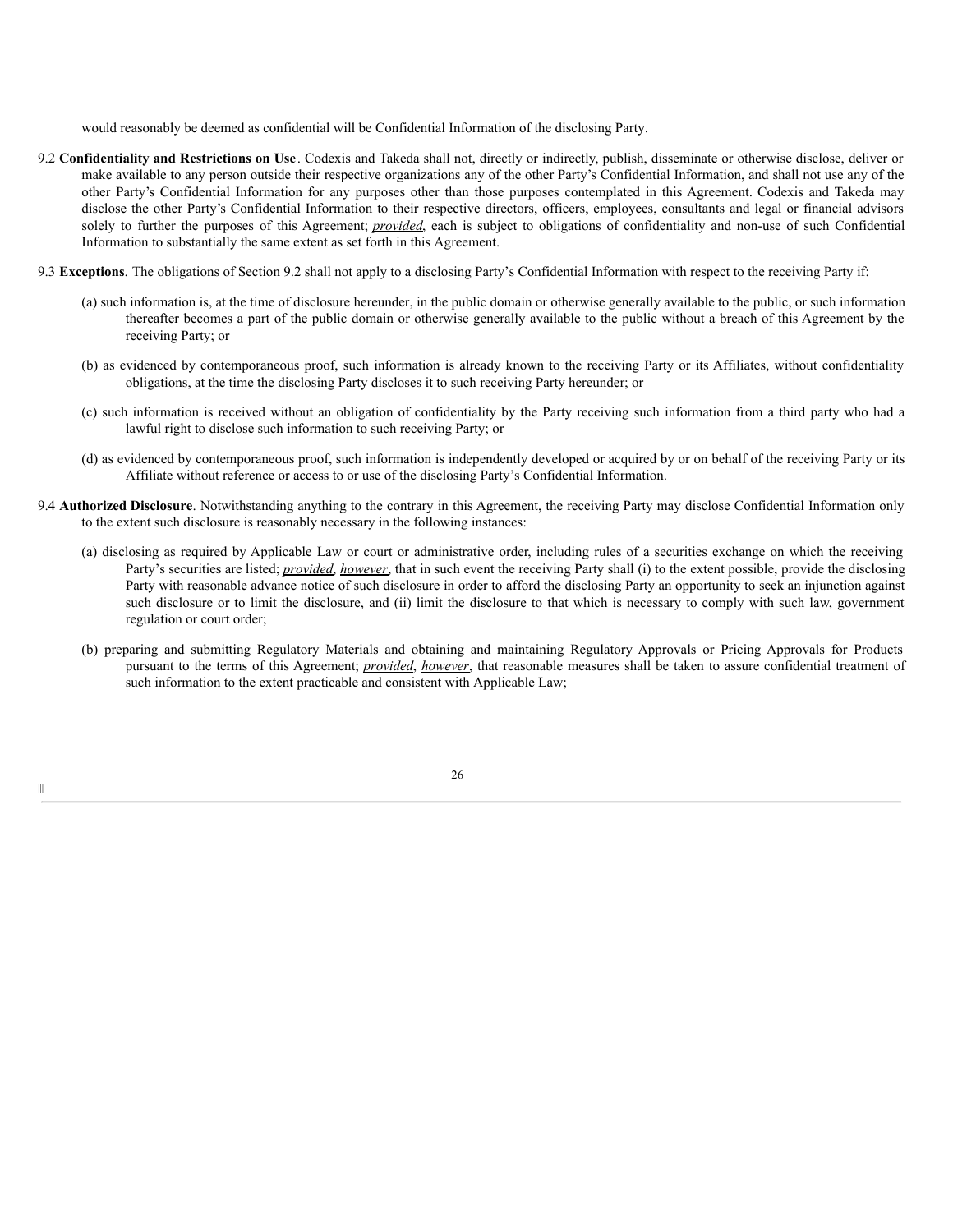- (c) in communications with existing or *bona fide* prospective acquirers, merger partners, lenders or investors, and consultants and advisors of the receiving Party in connection with transactions or *bona fide* prospective transactions with the foregoing, in each case on a "need-to-know" basis and under appropriate confidentiality provisions substantially similar to those of this Agreement (*provided* that with respect to disclosing the terms of this Agreement to such disclosees, the term of such confidentiality obligations in such other agreement may be shorter than the confidentiality term in this Agreement, so long as it extends for at least [\*\*\*] ([\*\*\*]) years); and
- (d) to its Affiliates, sublicensees or prospective sublicensees, subcontractors or prospective subcontractors, consultants, agents and advisors in order for the receiving Party to exercise its rights or fulfil its obligations under this Agreement, each of whom prior to disclosure must be bound by obligations of confidentiality and restrictions on use of such Confidential Information that are substantially similar to those set forth in this Article 9 (*provided* that the term of such confidentiality obligations in such other agreement may only extend for [\*\*\*] ([\*\*\*]) years); *provided*, *however*, that, the receiving Party shall remain responsible for any failure by any Person who receives Confidential Information pursuant to Section 9.3 to treat such Confidential Information as required under this Article 9.

Notwithstanding the foregoing, disclosure as may be mandated under this Section 9.4 shall in no way alter the confidential nature of such Confidential Information for any other purpose (except to the extent the disclosure was made publicly available, such as but not limited to filings required to be made with the U.S. Securities and Exchange Commission or other applicable entity having regulatory authority over such Party's securities (the "**SEC**"), in which case such disclosed Confidential Information shall no longer be deemed confidential). With respect to the foregoing (a), the Parties acknowledge that each Party may in the future to be obliged to file a copy of this Agreement with the SEC and such Party shall be entitled to make such a required filing, *provided*, that such Party shall request confidential treatment of certain commercial terms and technical terms hereof to the extent such confidential treatment is reasonably available to such Party. In the event of any such filing, such Party shall provide the other Party, a reasonable time prior to filing, with a copy of the Agreement marked to show provisions for which the filing Party intends to seek confidential treatment and shall reasonably consider and incorporate the other Party's comments thereon to the extent consistent with the legal requirements governing redaction of information from material agreements that must be publicly filed. Such other Party will as promptly as practical provide any such comments. The obligations set forth in this Article 9 will remain in effect following the expiration or termination of this Agreement for a period of [\*\*\*] ([\*\*\*]) years.

9.5 **Return or Destruction**. Upon written request of the other Party, each Party will return or destroy (as directed by the notifying Party) all copies of Confidential Information of the notifying Party; *provided* that each Party may retain a single copy of such Confidential Information for archival purposes and neither Party shall be required to destroy any securely stored computer files that contain the other Party's Confidential Information created during automatic system back-ups, *provided* that the Confidential Information so retained remains subject to the confidentiality and nonuse obligations set forth in this Agreement, and the computer files are not readily accessible to the retaining Party's employees.

# **10. OWNERSHIP AND RIGHTS TO RESULTS; INTELLECTUAL PROPERTY**

10.1 **Ownership.**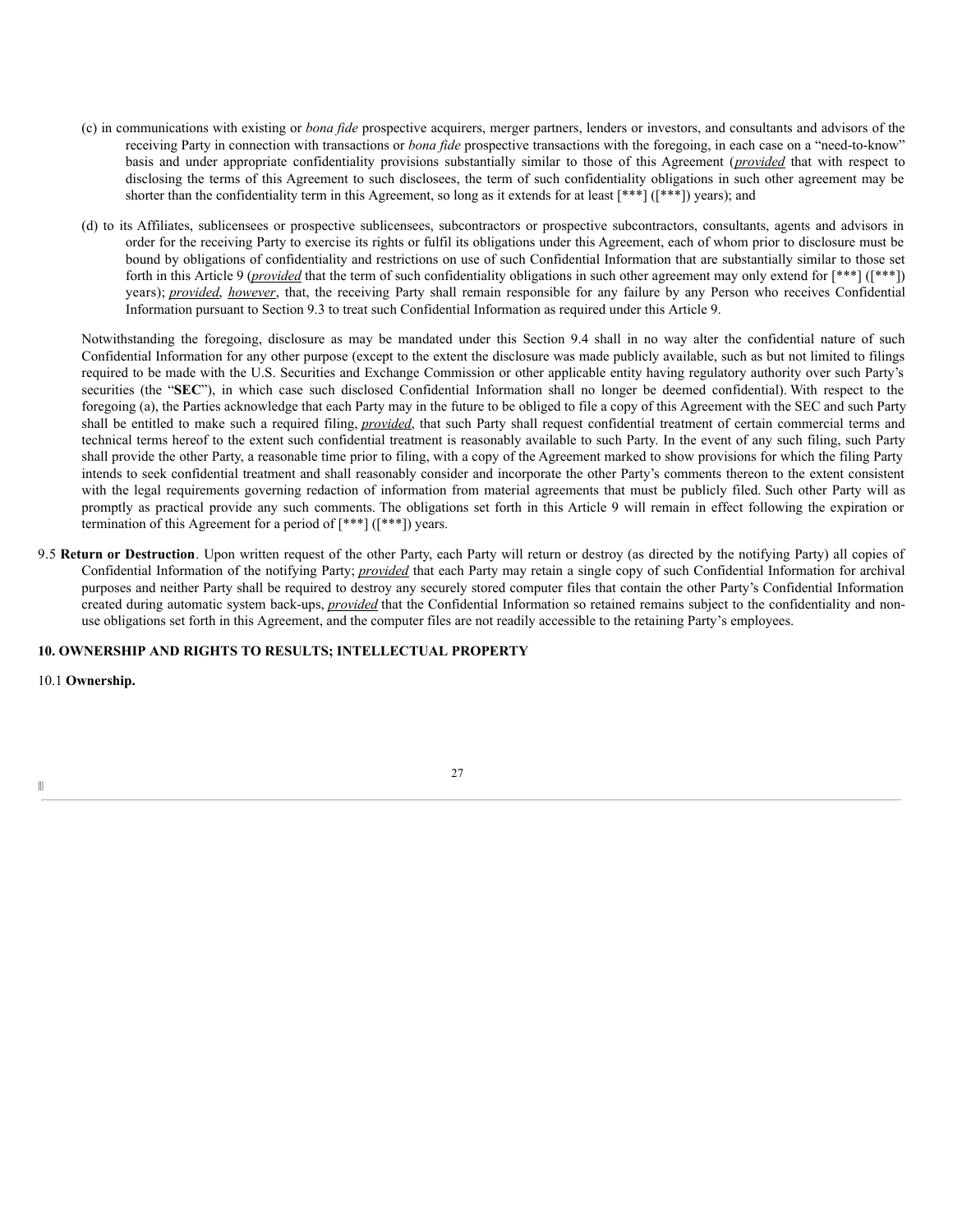- (a) Background IP. Each Party acknowledges and agrees that as between the Parties (i) Codexis's Background IP is the sole property of Codexis and (ii) Takeda's Background IP is the sole property of Takeda, and any right, title and interest related thereto are not affected, transferred or assigned by this Agreement. Notwithstanding anything to the contrary herein, the Codexis Platform IP shall be deemed Codexis's Background IP.
- (b) Foreground IP Owned by Codexis. Each Party acknowledges and agrees that any and all rights, titles, and interests in and to any Inventions that directly relate to any and all Protein Sequences designed, discovered, engineered and/or evolved pursuant to this Agreement and each Program Plan, including without limitation any and all Candidates, or any and all corresponding deoxyribonucleic acid and/or ribonucleic acid sequences that encode such Candidates obtained by reversion translation of the amino acid sequence, and any and all derivatives, fragments, progeny or modifications thereto, including any Nucleic Acid Sequences, whether created by or on behalf of either or both Parties, and any and all Intellectual Property therein ("**Codexis Foreground IP**"), shall be solely owned by Codexis. Takeda hereby irrevocably assigns to Codexis its entire right, title, and interest in and to the Codexis Foreground IP without seeking any additional consideration therefor from Codexis.
- (c) Results Owned by Codexis. Each Party acknowledges and agrees that any and all rights, titles, and interests in and to any and all Results generated [\*\*\*] (other than, for clarity, [\*\*\*]) ("**Codexis Results**") shall be solely owned by Codexis. Takeda hereby irrevocably assigns to Codexis its entire right, title, and interest in and to the Codexis Results, if any, without seeking any additional consideration therefor from Codexis. Codexis Results shall be Confidential Information of Codexis; *provided*, for clarification, [\*\*\*].
- (d) Foreground IP Owned by Takeda. Each Party acknowledges and agrees that, (i) any and all rights, titles, and interests in and to any Inventions that directly relate to the Products, including any Inventions that directly relate to Gene Therapy Vehicles including, containing or combining any Nucleic Acid Sequences that are delivered by such Gene Therapy Vehicles, whether created by or on behalf of either or both Parties, and any and all Intellectual Property therein ("**Takeda Product IP**") and (ii) any and all rights, titles and interests in and to any Inventions other than Codexis Foreground IP and Takeda Product IP, whether created by or on behalf of either or both Parties, and any and all Intellectual Property therein ("**Other IP**") (collectively, Takeda Product IP and Other IP, " **Takeda Foreground IP**") will be solely owned by Takeda. In no event shall Takeda have ownership in, to or under Codexis Foreground IP or Codexis Foreground Patents, *provided*, [\*\*\*]. Codexis hereby irrevocably assigns to Takeda its entire right, title, and interest in and to the Takeda Foreground IP without seeking any additional consideration therefor from Takeda. Notwithstanding anything to the contrary in this Agreement, any Regulatory Materials generated in the course of the Development, Manufacturing and Commercialization of any Products hereunder shall be owned by, and shall be the sole property and held in the name of, [\*\*\*] or its designee. Subject to the terms of this Agreement, including the last sentence of Section 10.2(c)(iii), [\*\*\*] shall own any and all Research Inventions.
- (e) Results Owned by Takeda. Each Party acknowledges and agrees that any and all rights, titles, and interests in and to any and all Results generated [\*\*\*] (other than, for clarity, [\*\*\*]) ("**Takeda Results**") shall be solely owned by Takeda. Codexis hereby irrevocably assigns to Takeda its entire right, title, and interest in and to the Takeda Results, if any,

28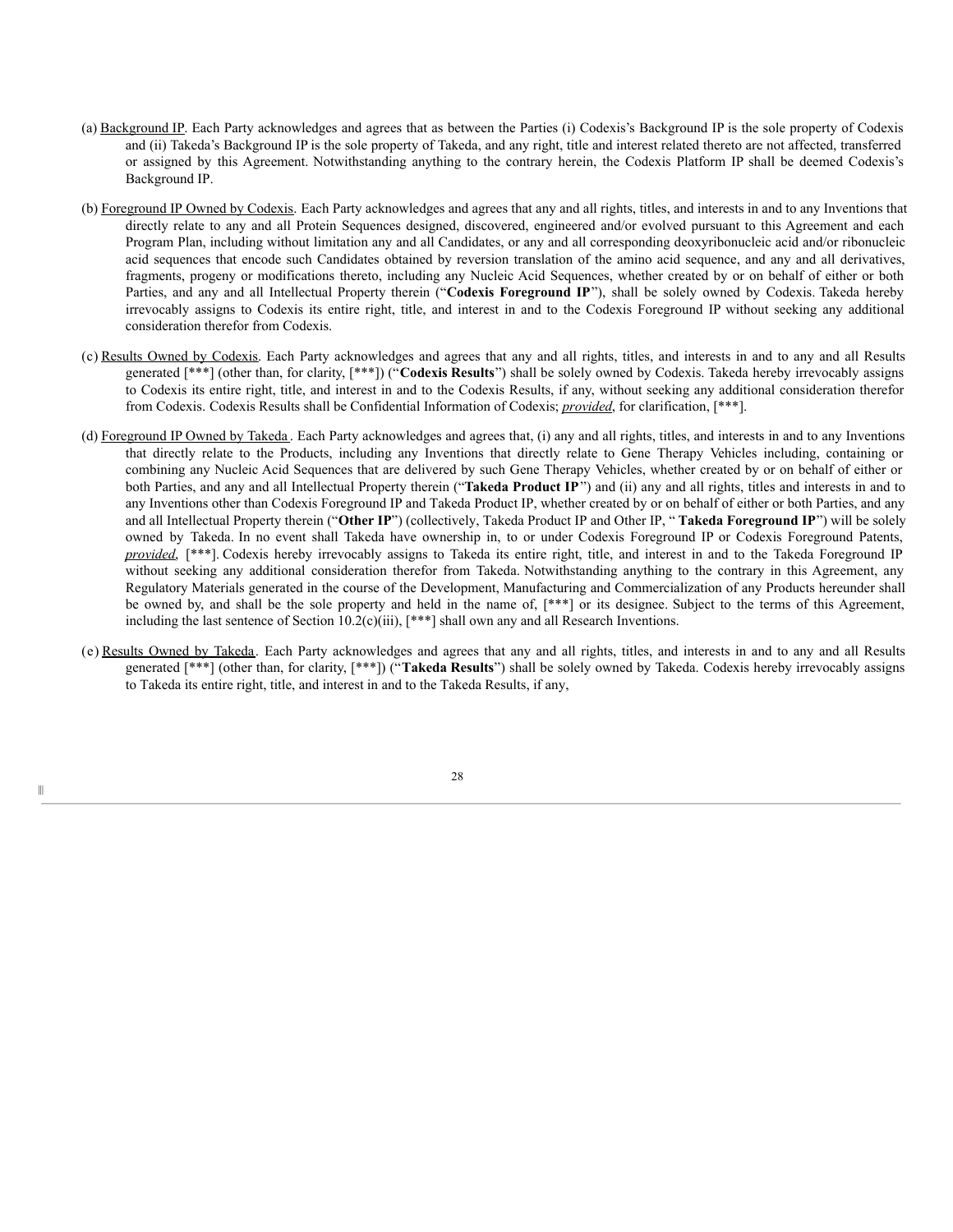without seeking any additional consideration therefor from Takeda. Takeda Results shall be Confidential Information of Takeda.

- (f) Cooperation in Assignment. Each Party shall cooperate with the other Party to effectuate ownership of the Codexis Foreground IP and Takeda Foreground IP, as applicable, including by executing and recording documents, at the other Party's cost and expense. Assignments of Codexis Foreground IP or Takeda Foreground IP, as applicable shall be effectuated as follows: (i) employees or agents of Codexis or its Affiliate that are named as inventors on the Patents shall assign their interest in such Patents to Codexis, directly or through multiple tiers; and (ii) employees or agents of Takeda or its Affiliate that are named as inventors on the Patents shall assign their interest in such Patents to Takeda, directly or through multiple tiers; then, as appropriate, each Party shall assign their interests in such Patents to the other Party as provided in Section 10.1(b) or 10.1(d).
- (g) Results Owned by the Parties. As of the Effective Date, the Parties do not intend [\*\*\*] in the course of performance of the activities contemplated by a Program Plan. Each Party acknowledges and agrees that in the event that any Results are generated [\*\*\*] in the course of performance of the activities contemplated by a Program Plan,  $[***]$ . Unless and until  $[***]$ , (i)  $[***]$ ; (ii)  $[***]$ ; and (iii)  $[***]$ .

#### 10.2 **License.**

- (a) License for the Programs. During the Program Period, and subject to the terms and conditions of this Agreement, Takeda hereby grants to Codexis and Codexis accept, a non-exclusive, non-transferable, fully paid-up, royalty-free right, sublicensable (solely to its Affiliates and Contractors) license under Takeda's Background IP and Takeda Product IP solely as necessary for Codexis to perform the activities under the Program Plans pursuant to this Agreement and for Codexis to use any Takeda Materials transferred in accordance with Section 3.8. For clarification, in the event Takeda elects to terminate a Program, then the foregoing licenses in the applicable Field for such Terminated Program shall automatically terminate as of the date of termination of such Terminated Program, including Codexis's rights to use the Takeda Materials.
- (b) Exclusive License. Subject to the terms and conditions of this Agreement, and during the Term, Codexis hereby grants to Takeda, and Takeda accepts, an exclusive (including as to Codexis and its Affiliates), non-transferable (except in accordance with Section 20.6) royalty-bearing license, with the right to grant sublicenses (subject to Section 10.2(d)), under the Codexis Technology, including the applicable Candidates, to use any Candidates and corresponding Nucleic Acid Sequences for the Development (including those activities to be performed by or on behalf of Takeda or its Affiliate under each applicable Program Plan), Manufacturing and Commercialization of resulting Products in the applicable Field in the Territory and to Develop, Manufacture, and Commercialize such Products in the applicable Field in the Territory.

#### (c) Non-Gene Therapy Research License and Evaluation Research License .

(i) Non-Gene Therapy Research License. Subject to the terms and conditions of this Agreement, Codexis hereby grants to Takeda, and Takeda accepts, a non-exclusive, non-transferrable and sublicensable (subject to Section 10.2(d)) license under the Codexis Technology to perform the Non-Gene Therapy Research within or outside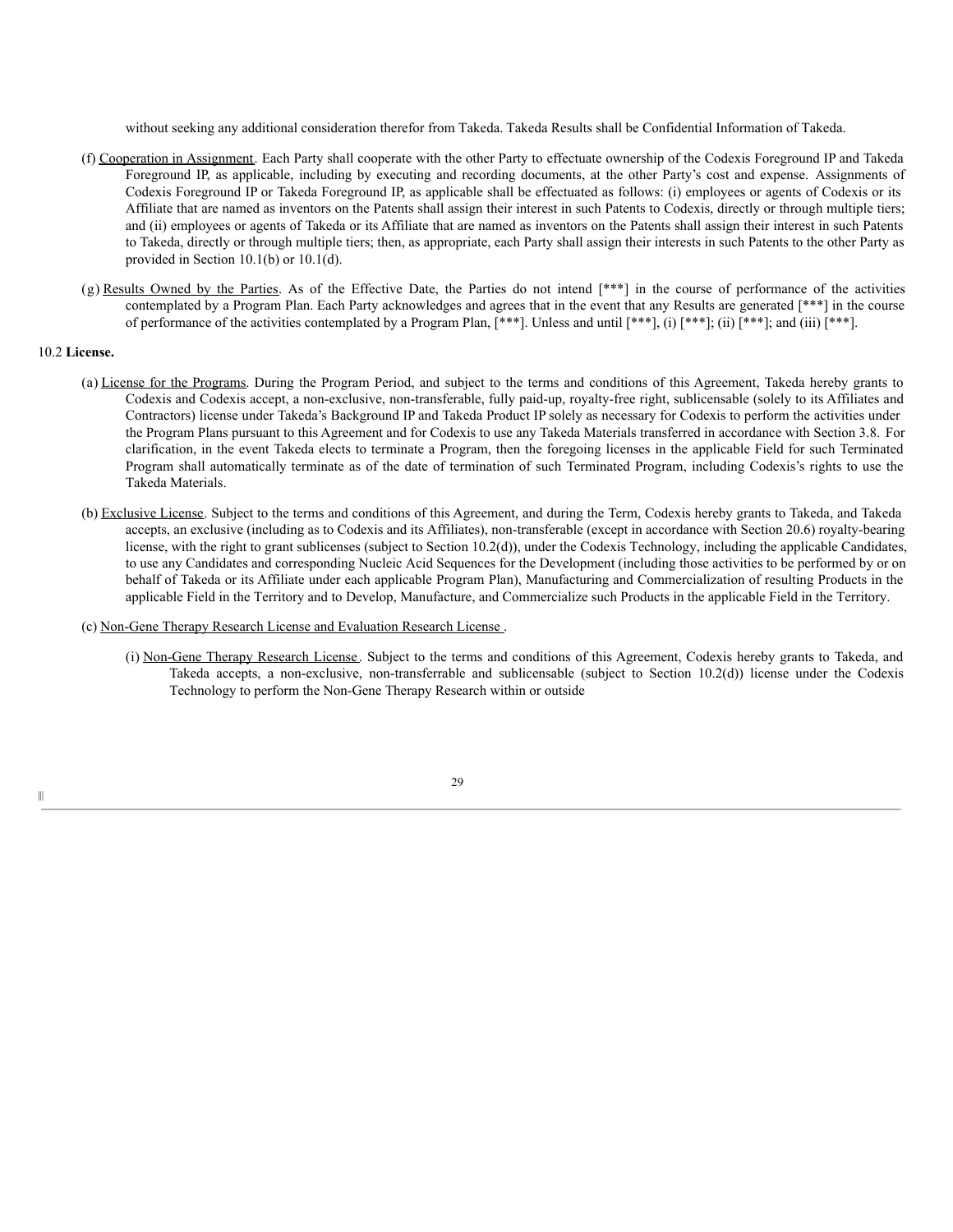the applicable Field in the Territory during the Non-Gene Therapy Research License Term for the purposes of evaluating Takeda's interest in obtaining an exclusive (including as to Codexis and its Affiliates), royalty-bearing license, with the right to grant sublicenses under the applicable Codexis Technology.

- (ii) Evaluation Research License. Subject to the terms and conditions of this Agreement, during the Term, Codexis hereby grants to Takeda, and Takeda accepts, a non-exclusive, non-transferrable and sublicensable (subject to Section 10.2(d)) license under the Codexis Technology to perform the Evaluation Research of a Product for the purposes of evaluating Takeda's interest in obtaining an exclusive (including as to Codexis and its Affiliates), royalty-bearing license, with the right to grant sublicenses under the applicable Codexis Technology.
- (iii) Good Faith Negotiation. In each case Section 10.2(c)(i) and Section 10.2(c)(ii), if Takeda wishes to obtain such exclusive license under the applicable Codexis Technology from Codexis, Takeda shall provide a written notice to Codexis and the Parties shall negotiate in good faith in connection with such exclusive license grant for a period of [\*\*\*] ([\*\*\*]) days on an exclusive basis. If, at any time prior to Takeda providing a written notice in the preceding sentence, Codexis determines to commence the process for partnering with a Third Party with respect to any Candidates for use outside the Field, then Codexis shall, within [\*\*\*] ([\*\*\*]) days of such determination, provide a written notice to Takeda. Such notice must set forth the intent of Codexis to commence a partnering process and disclose identify of the Candidate and shall grant to Takeda the right to negotiate in good faith in connection with such exclusive license grant for a period of  $[***]$   $(***]$  days on an exclusive basis from such notice from Codexis. Notwithstanding anything to the contrary herein, the license granted by Codexis to Takeda under this Section 10.2(c) excludes the right to Prosecute Patents that claim or cover any Inventions that may arise under this Section 10.2(c) ("**Research Inventions**"). In the event any such Patents are Prosecuted by Takeda, unless otherwise agreed between the Parties in writing, Takeda shall assign and hereby assigns its right, title and interest in and to such Research Inventions and Patents thereto.
- (d) Sublicensing. Takeda shall have the right to grant sublicenses, through multiple tiers, of the rights granted to it by Codexis under this Article 10 to its Affiliates and to Third Parties; *provided*, *however*, that Takeda shall ensure that the terms of any sublicense granted pursuant to this Section 10.2(d) are consistent with the terms and conditions of this Agreement and that the obligations imposed on sublicensees are consistent with the terms and conditions of this Agreement. Takeda shall at all times remain responsible for, and shall be liable under this Agreement with respect to, any breach of this Agreement resulting directly or indirectly from the performance by its Affiliates and Third Parties under any such sublicenses as if the actions of such Affiliates and Third Parties are actions of Takeda. Takeda shall promptly notify Codexis in writing of any sublicenses granted to Third Parties under this Agreement and shall provide Codexis a copy of any sublicense agreement executed with Third Parties in accordance with this Section 10.2(d) upon reasonable prior request, *provided*, [\*\*\*].
- 10.3 **Codexis Platform IP**. For clarity, the license grant by Codexis to Takeda in accordance with Section 10.2(a) through Section 10.2(d) excludes Codexis Platform IP. During the Term, Codexis covenants that it shall not sue, or bring claims against (a) Takeda, and/or (b) its Affiliates or

|||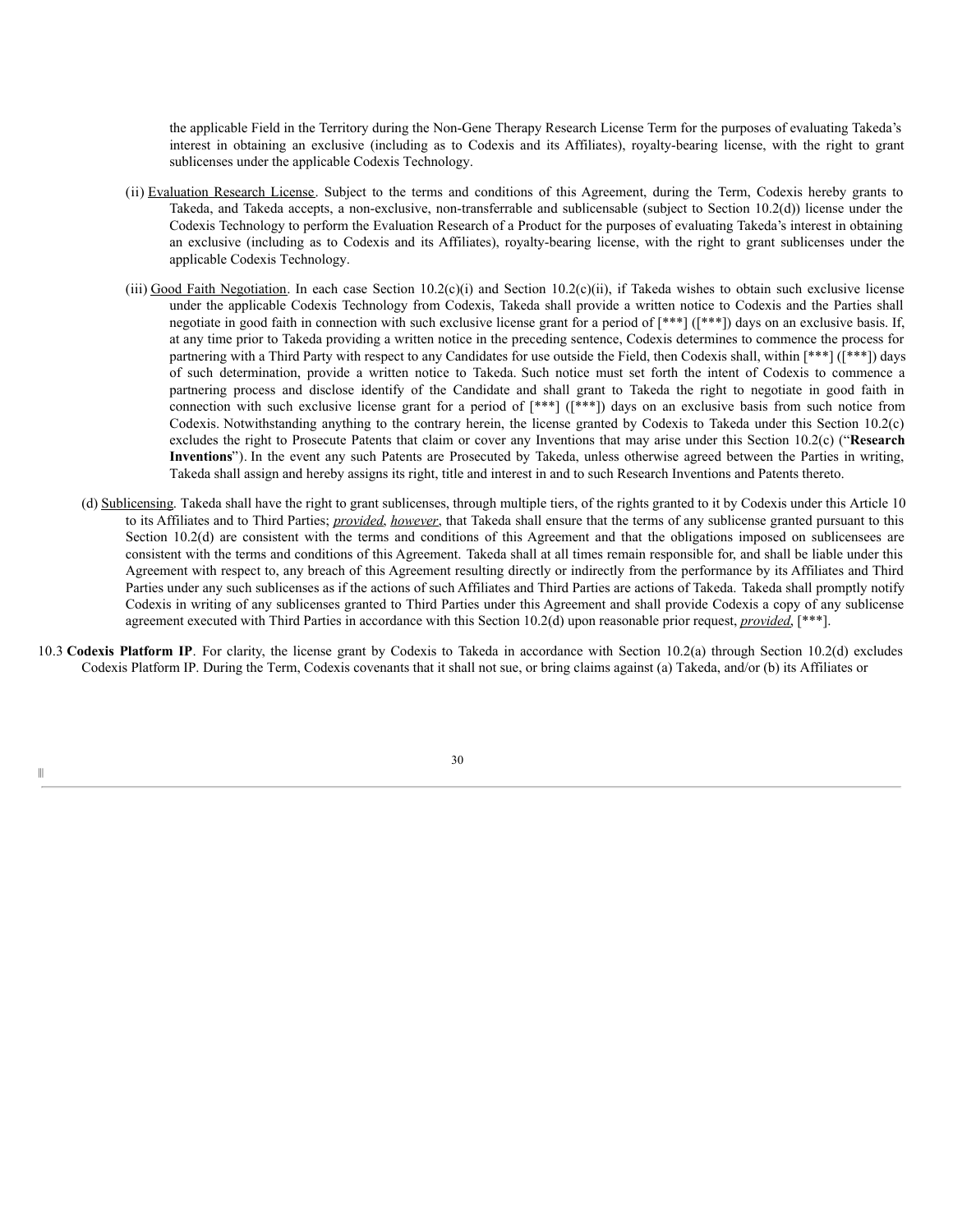sublicensees that obtain a sublicense grant from Takeda under the Codexis Technology licensed to Takeda by Codexis in accordance with Section 10.2(a), Section 10.2(b) and/or Section 10.2(c), in each case (a) and (b), claiming infringement of Codexis Platform IP solely to the extent Takeda, and such Affiliates and sublicensees are validly exercising each of its rights granted to such party under Section 10.2(a), Section 10.2(b), Section 10.2(c), and/or Section 10.2(d), as applicable.

10.4 **No Implied License**. No license or other right is or shall be created or granted hereunder by implication, estoppel or otherwise. All such licenses and rights are or shall be granted only as expressly provided in this Agreement.

### **11. PAYMENT**

|||

11.1 **Upfront Payment**. Subject to the terms and conditions of this Agreement, in consideration of licenses granted to Takeda hereunder, within [\*\*\*] ([\*\*\*]) Business Days following [\*\*\*], Takeda shall pay to Codexis a one-time, non-refundable, non-creditable upfront fee of Eight Million Five Hundred Thousand U.S. dollars (\$8,500,000) ("**Upfront Payment**").

### 11.2 **Milestone Payments.**

### (a) Development Milestones.

(i) Takeda shall promptly notify Codexis upon its first achievement of each Development milestone event (each, a " **Development Milestone Event**") set forth below and, subject to the terms of this Agreement, pay Codexis the applicable one-time, nonrefundable, non-creditable Development milestone payment ("**Development Milestone Payment**") within [\*\*\*] ([\*\*\*]) days of [\*\*\*] in the amount below corresponding to such Development Milestone Event on a [\*\*\*] basis. [\*\*\*].

| $\mathbf{r}$ , $\mathbf{r}$ | $\mathbf{r}$<br>$\overline{\phantom{a}}$<br>$\mathbf{r}$ | . .                                                   |
|-----------------------------|----------------------------------------------------------|-------------------------------------------------------|
|                             | Development Milestone Event (per Target Gene)            | <b>Development Milestone Payment</b><br><b>Amount</b> |
| 1.                          | [***]                                                    | [***]                                                 |
| 2.                          | [***]                                                    | $[***]$                                               |
| 3.                          | $[***]$                                                  | $[***]$                                               |
| 4.                          | [***]                                                    | $[***]$                                               |
| 5.                          | [***]                                                    | [***]                                                 |
| 6.                          | [***]                                                    | [***]                                                 |

- (ii) For purposes of clarity, one or more Development Milestone Events can occur during the same single Calendar Year. In the event a Product bypasses an earlier Development Milestone Event in the table above and achieves a later Development Milestone Event in the table, upon the achievement of such later Development Milestone Event, the milestone payments shall be payable both for the Development Milestone event achieved and the earlier Development Milestone Event that was bypassed; *provided* that, for clarification,  $(A)$  [\*\*\*]; and  $(B)$  [\*\*\*].
- (b) Commercial Milestones. Takeda shall promptly notify Codexis upon its first achievement of each Commercialization milestone event set forth below (each, a "**Commercialization Milestone Event**") set forth below and, subject to the terms of this Agreement, pay Codexis the applicable one-time, non-refundable, non-creditable Commercialization milestone payment ("**Commercialization Milestone Payment**") within  $[***]$  ( $[***]$ ) days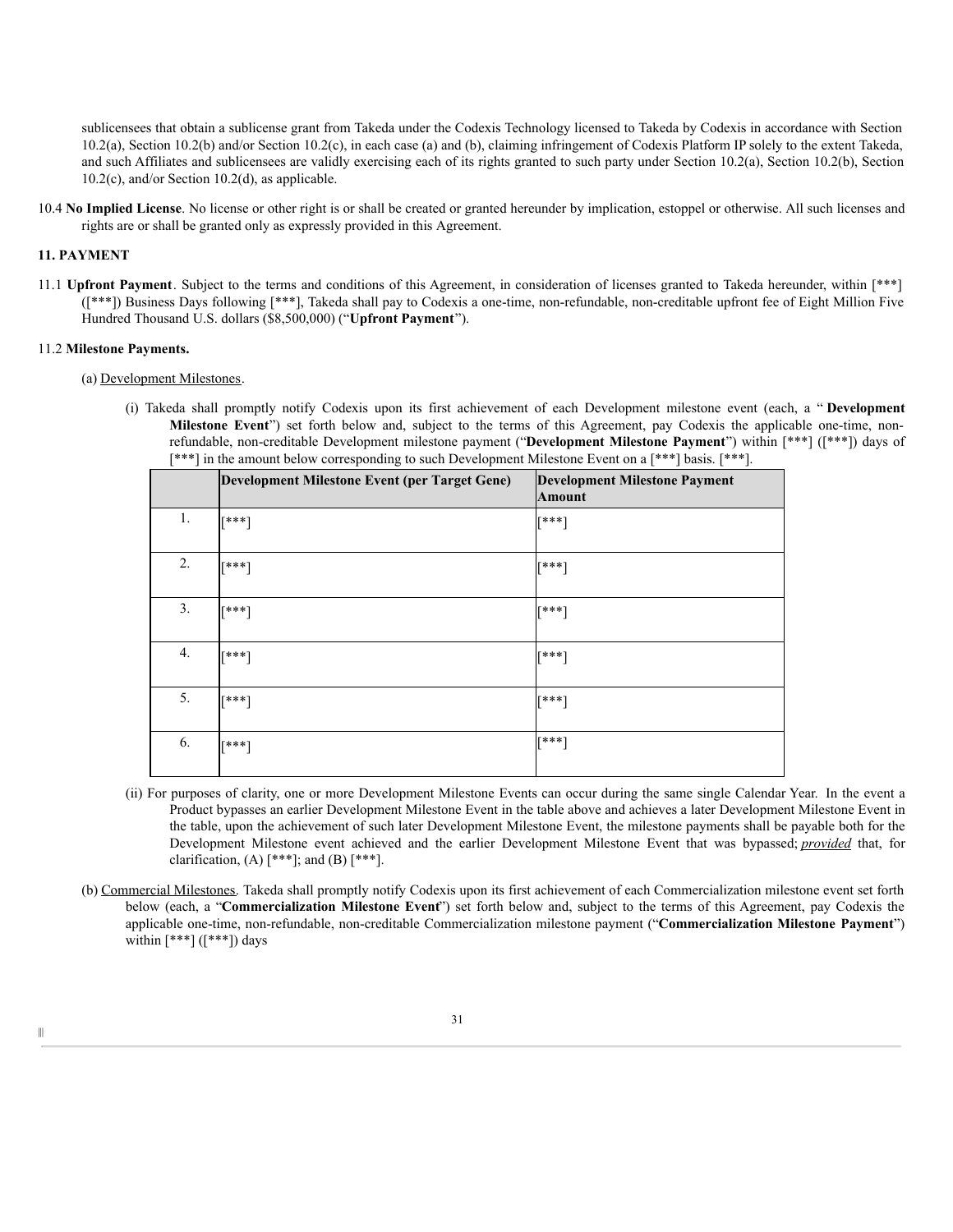|    | Commercialization Milestone Event (per Target Gene) | <b>Commercialization Milestone Payment</b><br><b>Amount</b> |
|----|-----------------------------------------------------|-------------------------------------------------------------|
|    | <b>T***1</b>                                        | <b>T***1</b>                                                |
| ∠  | <b>T***1</b>                                        | <b>T***1</b>                                                |
| 3. | <b>T***1</b>                                        | <b>T***1</b>                                                |

of [\*\*\*] in the amount below corresponding to such Commercialization Milestone Event on a [\*\*\*] basis. [\*\*\*].

#### 11.3 **Royalties**.

|||

(a) Royalty. Subject to the terms of this Agreement and in addition to any Development Milestone Payments or Commercialization Milestone Payments due under Section 11.2, during the Royalty Term, Takeda shall make tiered, non-refundable, non-creditable (subject to Sections 11.3(b) and 11.3(d)) royalty payments on a Product-by-Product and country-by-country basis to Codexis in respect of Net Sales of the Product in the Territory during each Calendar Year, as set forth below.

| <b>Calendar Year Net Sales of a Product</b> | <b>Royalties</b><br>(% of Calendar Year Net Sales) | $[x***]$     |
|---------------------------------------------|----------------------------------------------------|--------------|
| <b>T***1</b>                                | <b>T***1</b>                                       | <b>[***]</b> |
| <b>[***]</b>                                | <b>T***1</b>                                       | [***]        |
| <b>T***1</b>                                | <b>T***1</b>                                       | [***]        |

- (b) Biosimilar Step-Down. On a Product-by-Product basis, for any country in which the Biosimilar Competition Percentage in [\*\*\*] ([\*\*\*]) or more consecutive [\*\*\*] are at least [\*\*\*] ([\*\*\*]) for such Product, the royalties payable to Codexis on Net Sales of such Product in such country shall be reduced by [\*\*\*] ([\*\*\*]) of those otherwise payable pursuant to this Section 11.3. The reduced royalties shall be applicable retroactively from the [\*\*\*] of such [\*\*\*] ([\*\*\*]) consecutive [\*\*\*] to the end of applicable Royalty Term with respect to such Product in such country, and any overpayments made by Takeda for such [\*\*\*] consecutive [\*\*\*] shall be creditable toward any subsequent royalty payments due to Codexis hereunder. If Takeda seeks a royalty step-down pursuant to this Section 11.3(b), (i) [\*\*\*] and  $(ii)$  [\*\*\*].
- (c) Third Party Payment Stacking. If during the Royalty Term, Takeda enters into or becomes subject to any arms-length written agreement or equivalent arrangement (including any license agreement, settlement or award or judgment) with a Third Party under which Takeda obtains a license or other right (including any covenant not to sue or similar equivalent arrangement), under any Patent or other Intellectual Property (other than trademarks) of such Third Party in a particular country in the Territory [\*\*\*] to use Candidates and corresponding Nucleic Acid Sequences for the Development, Manufacturing and Commercialization of resulting Products in the applicable Field in the Territory or to Develop, Manufacture or Commercialize a Product in such country, then, upon entry into any such agreement or arrangement and thereafter during the remainder of the period during which Takeda owes payment obligations to such Third Party pursuant to such agreement or arrangement and to Codexis under this Agreement based upon sales of such Product in such country, the Net Sales of such Product in such country to be included in the Net Sales for the purpose of the calculation of the royalties due under this Section 11.3 shall be reduced by an amount that is [\*\*\*] ([\*\*\*]) of all payments made by Takeda to such Third Party that are owed pursuant to such agreement or arrangement in consideration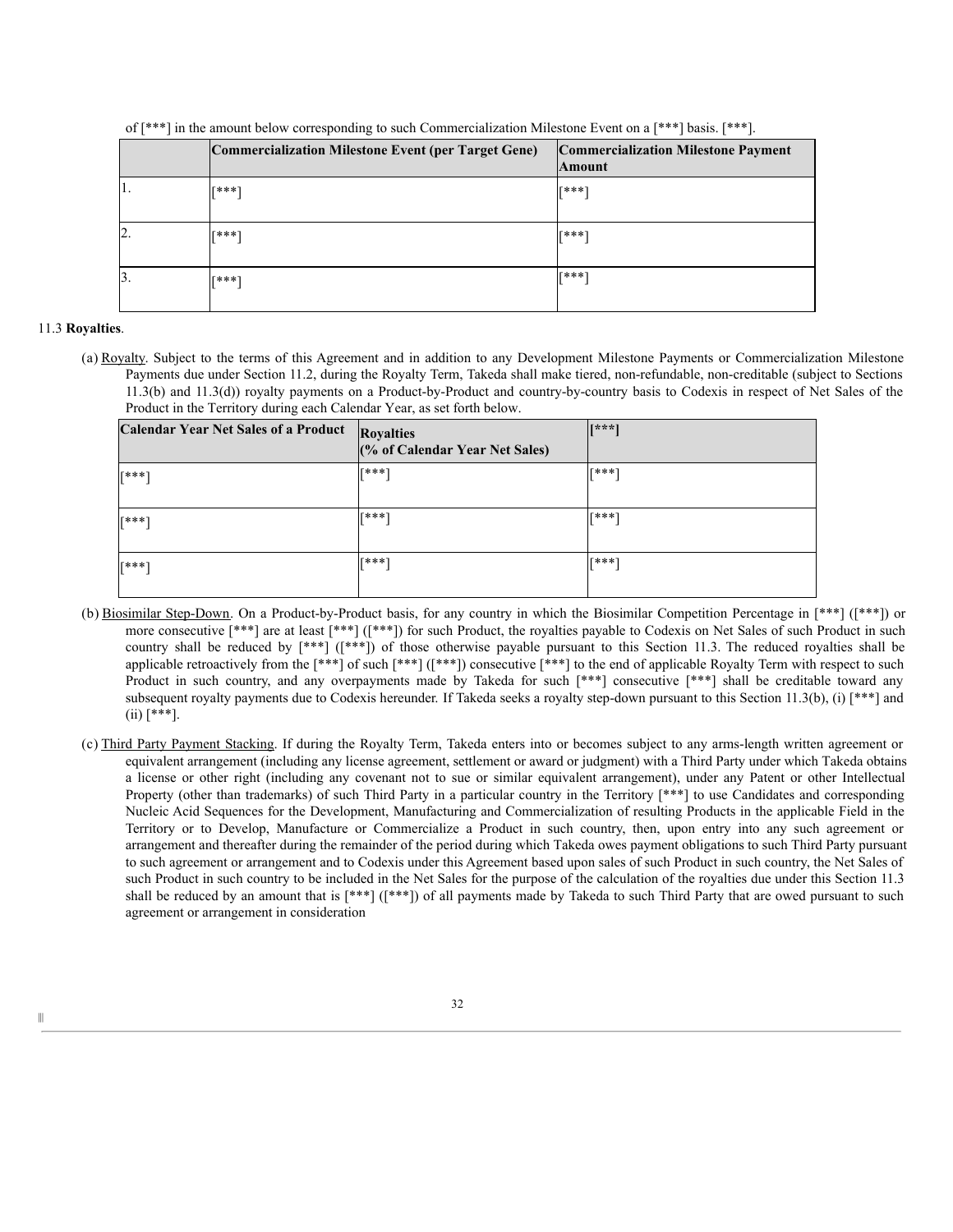for the grant of such license or right under such Patent or other Intellectual Property (other than trademarks) by the applicable Third Party.

(d) [\*\*\*]

#### 11.4 **Invoice and Payment of Royalty Payments**

- 11.5 . Starting on the date of First Commercial Sale of any Product in the Territory, Takeda shall furnish to Codexis a written report on a [\*\*\*] basis showing the Net Sales of each Product and the royalty payments due to Codexis on such sales. Each such royalty report shall be due within [\*\*\*] ([\*\*\*]) days after the end of the relevant [\*\*\*]. Each royalty report shall describe in reasonable detail the Net Sales of each Product (including all deductions specified in the Net Sales definition), as well as the calculation of such Net Sales in the relevant local currency and the calculation of the exchange rate into Dollars, and the calculation of royalty payments due for the relevant [\*\*\*]. Following the delivery of the applicable [\*\*\*] report, Codexis shall invoice Takeda for the royalties due to Codexis with respect to Net Sales for such [\*\*\*] as set forth in such royalty report and Takeda shall pay such amounts to Codexis within [\*\*\*] ([\*\*\*]) days following [\*\*\*]. All payments hereunder shall be made in Dollars by wire transfer to a bank designated in writing by the Codexis. Conversion of sales recorded in local currencies to U.S. dollars shall be performed in compliance with the Accounting Standards.
- 11.5 **Taxes**. The amounts payable pursuant to this Agreement ("**Payments**") shall not be reduced on account of any taxes unless required by Applicable Law. Takeda shall deduct and withhold from the Payments any taxes that it is required by Applicable Law to deduct or withhold. Notwithstanding the foregoing, if Codexis is entitled under any applicable tax treaty to a reduction of rate of, or the elimination of, or recovery of, applicable withholding tax, it may deliver to Takeda or the appropriate governmental authority the prescribed forms necessary to reduce the applicable rate of withholding or to relieve Takeda of its obligation to withhold tax. In such case Takeda shall apply the reduced rate of withholding, or not withhold, as the case may be, *provided* that Takeda is in receipt of evidence, in a form reasonably satisfactory to Takeda. If, in accordance with the foregoing, Takeda withholds any amount, it shall pay to Codexis the balance when due, make timely payment to the proper taxing authority of the withheld amount, and send Codexis proof of such payment within [\*\*\*] ([\*\*\*]) days following that payment. Each Party agrees to reasonably assist the other Party in lawfully claiming exemptions from and/or minimizing such deductions or withholdings under applicable tax treaty and any Applicable Law. Notwithstanding anything to the contrary in this Agreement, if Takeda assigns or sublicenses its rights or obligations under this Agreement, and if solely as a result of such sublicense or assignment, a payment under this Agreement is subject to any withholding tax or incremental withholding tax, the sum payable to Codexis shall be increased to the extent necessary to ensure that Codexis receives a sum equal to the sum which it would have received had no such sublicense or assignment occurred. For the avoidance of doubt, amounts payable under this Agreement are exclusive of value added tax, sales tax, consumption tax and other similar taxes ("**Indirect Taxes**"). [\*\*\*] The Parties shall cooperate in accordance with Applicable Law to minimize Indirect Taxes incurred in connection with this Agreement.

## 11.6 **Records; Audit Rights.**

|||

(a) Records. Each Party shall keep complete, true, and accurate books and records in accordance with the Accounting Standards in relation to this Agreement, including with respect to Takeda, its Affiliates, and cause its sublicensees, in relation to Net Sales,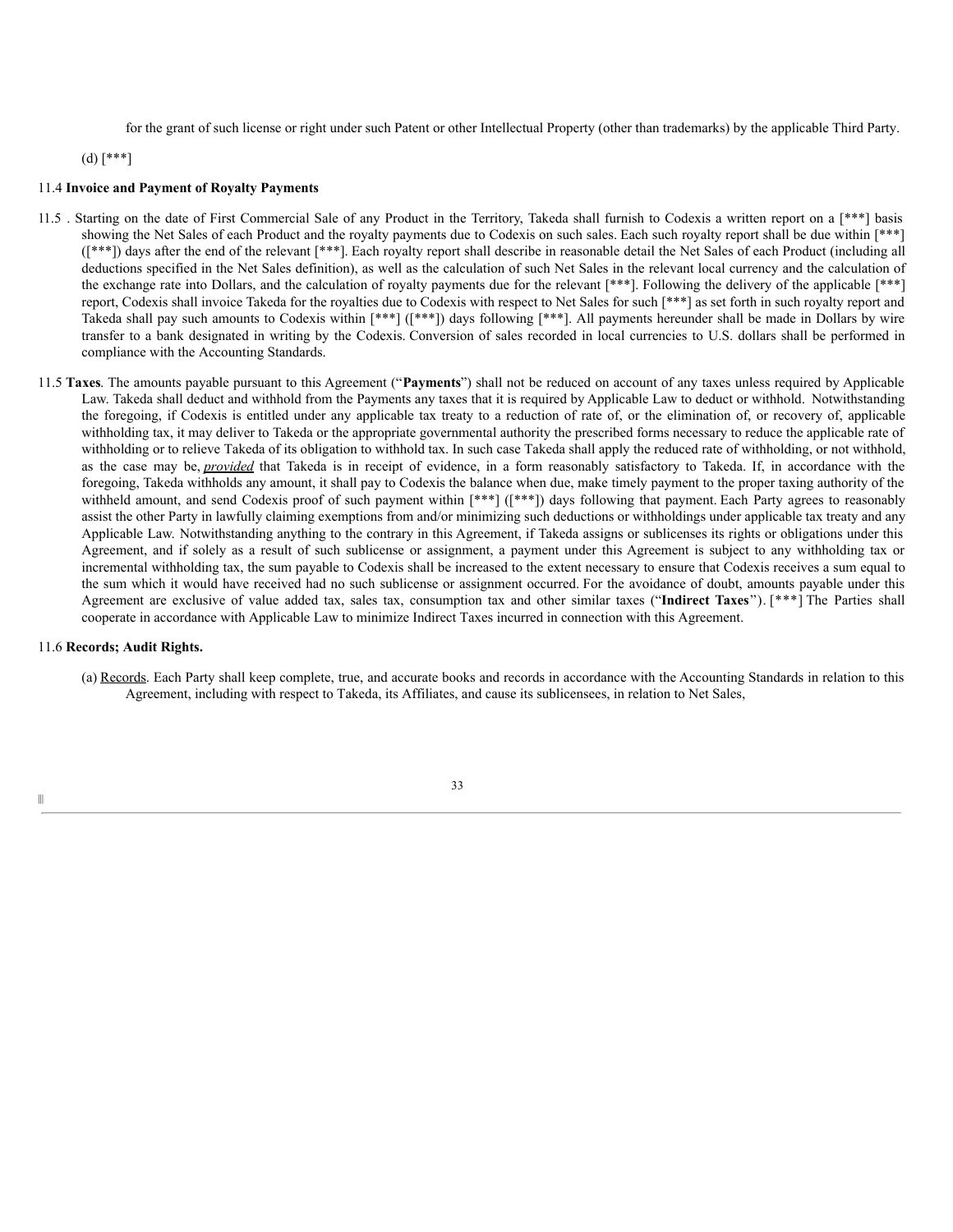royalties, Development Milestone Payments, and Commercialization Milestone Payments. Each Party shall keep such books and records for at least [\*\*\*] ([\*\*\*]) years following the Calendar Year to which they pertain or for such longer period of time as required under any Applicable Law.

(b) Audit Rights. Subject to the other terms of this Section 11.6, during the Term, at the request of each Party (" **Auditing Party**"), which shall not be made more frequently than [\*\*\*] ([\*\*\*]) time per Calendar Year, upon at least [\*\*\*] ([\*\*\*]) days' prior written notice from the Auditing Party, and at the expense of the Auditing Party, the other Party (" **Audited Party**") shall permit an independent, nationallyrecognized certified public accountant selected by the Audited Party and reasonably acceptable to the Audited Party (the "**Auditor**") to inspect, during regular business hours, the relevant records required to be maintained by the Audited Party under this Agreement to verify the accuracy of the payments made by the Audited Party to the Auditing Party; *provided*, *however*, that such audit right shall not apply to [\*\*\*] and that [\*\*\*]. Prior to its inspection, the Auditor shall enter into a confidentiality agreement with both Parties having obligations of confidentiality and non-use no less restrictive than those set forth in Article 9 and limiting the disclosure and use of such information by such accountant to authorized representatives of the Parties. The Auditing Party shall treat the results of any the Auditor's review of the Auditing Party's records as Confidential Information of the Audited Party subject to the terms of Article 9. In the event such audit leads to the discovery of a discrepancy to the Auditing Party's detriment, the Audited Party shall, within [\*\*\*] ([\*\*\*]) days after receipt of such report from the Auditor, pay any undisputed amount of the discrepancy. The Auditing Party shall pay the Auditor's full cost of the audit unless the underpayment of amounts due to the Auditing Party is more than [\*\*\*] ([\*\*\*]) of the amount due for the entire period being examined, in which case the Audited Party shall pay the reasonable cost charged by the Auditor for such review. Any undisputed overpayments by the Audited Party revealed by an examination shall be creditable toward any payments due to the Audited Party in the following Calendar Quarters and if no such payments are due in the following Calendar Quarter, the Audited Party shall pay the Auditing Party such overpayments within [\*\*\*] ([\*\*\*]) days of the receipt of the Auditor's report. Takeda shall [\*\*\*] include substantially similar rights as set forth in this Section 11.6 in any sublicense agreement with its sublicensee.

### **12. PUBLICATION**

- 12.1 **Inventions and Results**. Codexis and Takeda shall not disclose or publish (including, without limitation, in any press releases, journal publications, and/or scientific presentations) any Inventions that may arise under this Agreement, including without limitation, the existence, or content, of patent applications that have not been published by the relevant patent office, without the prior written notice to (or consent of) the other Party, including any and all Results, as required in Section 12.2.
- 12.2 **Prior Consent**. Prior to disclosing or publishing any Inventions or Results, including (a) Takeda's disclosure of Codexis Results (including any Codexis Results included in the Deliverables), (b) Codexis's disclosure of Takeda Results or (c) Codexis's disclosure of the Deliverables (including any Codexis Results included in such Deliverables), that arise under this Agreement, the Party that wishes to disclose or publish will provide the other Party with drafts of proposed abstracts, posters, manuscripts, or summaries of presentations that include such information relating to such Inventions. The non-disclosing Party will respond promptly and in any event no later than [\*\*\*]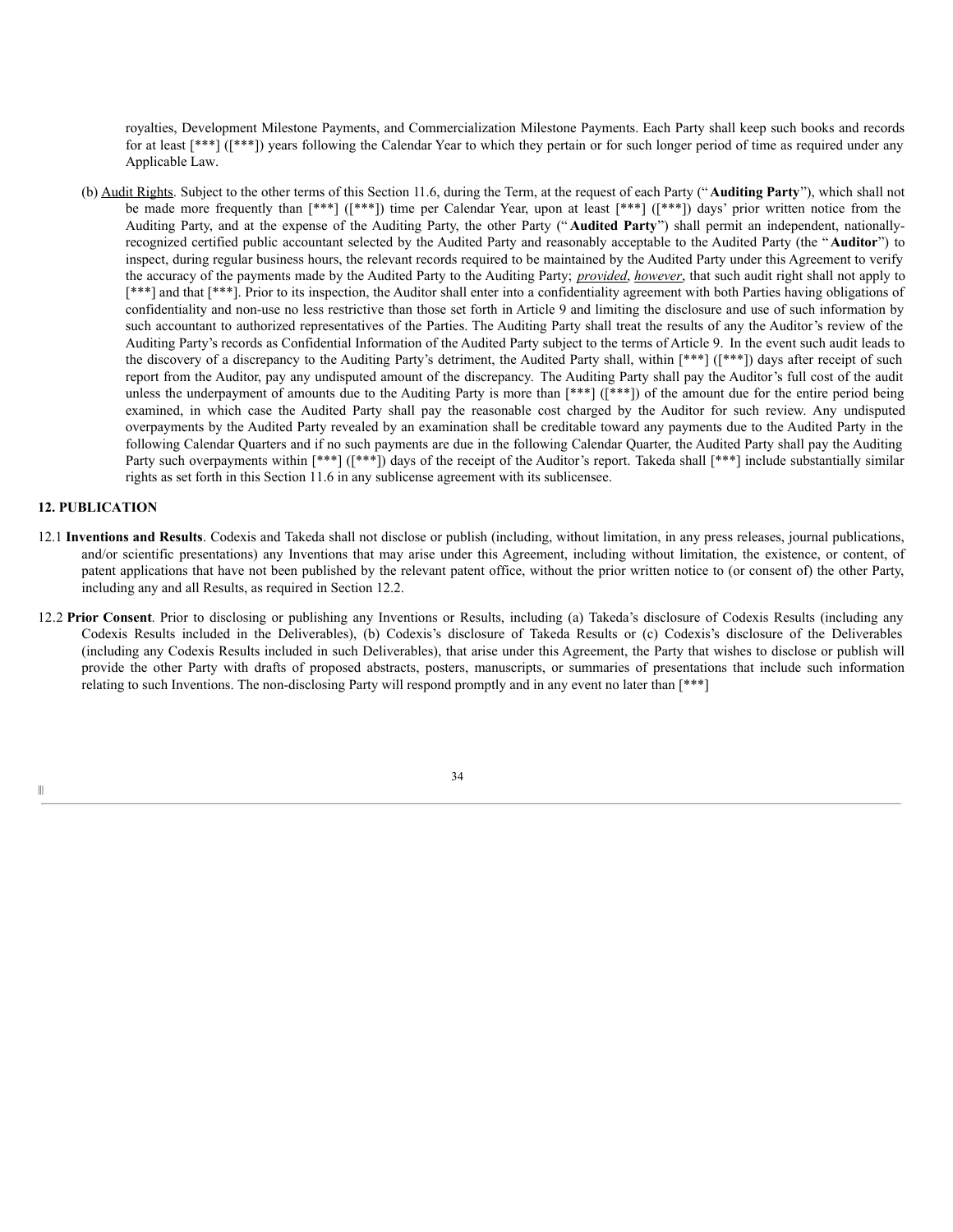([\*\*\*]) days after receipt of such proposed publication or presentation, if such publication or presentation is an abstract, poster or a summary, and no later than [\*\*\*] ([\*\*\*]) days if such publication is a manuscript, or such other period as may be agreed to by the Parties. The disclosing Party will delay any such proposed publication or presentation for up to [\*\*\*] ([\*\*\*]) days to permit the non-disclosing Party to make filings for patent protection and will not disclose or publish any Confidential Information of the non-disclosing Party. Notwithstanding the foregoing, in no event will Takeda or its Affiliates make a publication or any other public disclosure with respect to the Codexis Platform without Codexis's prior written consent. Notwithstanding the foregoing, in no event shall (a) Codexis or its Affiliates make a publication or any other public disclosure with respect to the Takeda's Background IP, Takeda Foreground IP, Deliverables or Takeda Results without Takeda's prior written consent and (b) Takeda or its Affiliates make a publication or any other public disclosure with respect to the Codexis's Background IP, Codexis Foreground IP or Codexis Results without Codexis's prior written consent.

12.3 **Publicity**. Each Party agrees not to issue any press release or other public statement disclosing information relating to this Agreement or the transactions contemplated hereby that contains information not previously publicly disclosed in accordance with Section 9.4 or this Section 12 without the prior written consent of the other Party, such consent not to be unreasonably withheld, delayed or conditioned. Notwithstanding the foregoing and Article 9, the Parties agree to release a press release promptly upon the execution of this Agreement substantially in the form attached as **Exhibit F** hereto. Once any such press release is issued, each Party shall have the right to publicly refer to any information so publicly disclosed, including the existence of the relationship between the Parties hereunder and of this Agreement, without the consent of the other Party.

## **13. PATENT COMMITTEE**

- 13.1 **Patent Committee**. Within [\*\*\*] ([\*\*\*]) days after the Effective Date, the Parties shall establish a patent committee (the "**Patent Committee**") to discuss, oversee and coordinate the Prosecution (or abandonment) of Codexis Foreground Patents and Codexis Candidate/NAS Patents included under the Codexis Background IP, and Takeda Product Patents, enforcement and defense of such Patents, and defense against claims of infringement of Third Party patents relating to such Patents, all in accordance with the terms of this Agreement. In addition to disclosure of Inventions pursuant to Section 3.6, each Party shall disclose through the Patent Committee to the other Party any Inventions that may be Covered by a Codexis Foreground Patent, Codexis Candidate/NAS Patent included under the Codexis Background IP, or Takeda Product Patent, whether such Inventions are conceived or reduced to practice solely by a Party or jointly by the Parties.
- 13.2 **Composition and Meetings**. The Patent Committee shall be composed of [\*\*\*] ([\*\*\*]) employee from each of Takeda and Codexis knowledgeable in U.S. patent law and the technology areas that are the subject of this Agreement. The Patent Committee shall meet, in person, by teleconference, or by video-teleconference, at least [\*\*\*] ([\*\*\*]) time per [\*\*\*], or more or less often as the Parties shall determine. In-person meetings shall alternate between Codexis and Takeda locations within the United States whenever possible unless otherwise agreed by the Parties. The first such meeting shall be within [\*\*\*] ([\*\*\*]) days after the Effective Date. Any member of the Patent Committee may designate a substitute, who shall be an employee of the applicable Party, to attend with prior written notice to the other Party. *Ad hoc* guests who are subject to written confidentiality obligations at least as stringent as the provisions in Article 9 or who are bound by attorney-client ethical obligations to maintain the confidentiality of Confidential Information may be invited to Patent Committee meetings. Each Party may replace its Patent Committee member with other of its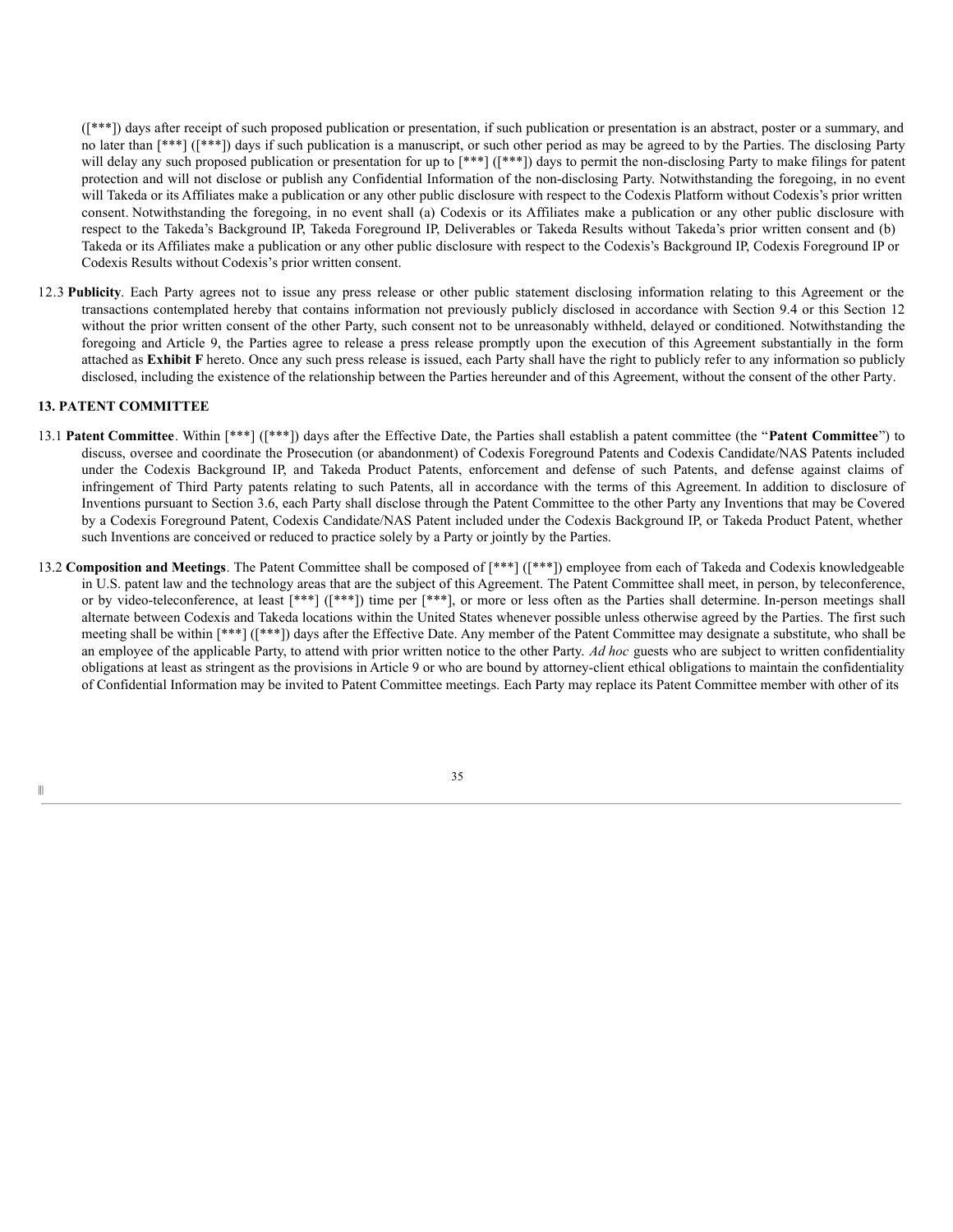employees with the qualifications set forth in this Section 13.2, at any time, upon written notice to the other Party.

- 13.3 **Decisions**. Decisions of the Patent Committee shall be made by consensus, with each Party having collectively [\*\*\*] ([\*\*\*]) vote in all decisions. The Patent Committee shall have only such powers as are specifically delegated to it in this Agreement and such powers shall be subject to the terms and conditions set forth herein. Without limiting the generality of the foregoing, the Patent Committee shall have no power to amend this Agreement or any Program Plan. If the Patent Committee is unable to reach a consensus decision on a matter that is within its decision-making authority within [\*\*\*] ([\*\*\*]) days after it has met and attempted to reach such decision, then such matter shall be submitted for resolution in accordance with Section 19.1.
- 13.4 **Reports to the JSC**. The Patent Committee shall provide status updates to the JSC [\*\*\*] per [\*\*\*] as long as the JSC is in existence and, thereafter, to the Parties; *provided* that the JSC shall have no decision making authority with respect to matters that are within the jurisdiction of the Patent Committee.
- 13.5 **Duration**. The Patent Committee shall endure for the Term and, by mutual agreement, beyond the Term. At any time when the Patent Committee no longer exists, decisions to be made by the Patent Committee hereunder shall be made by the mutual written agreement of the Parties.

## **14. PROSECUTION, MAINTENANCE, ENFORCEMENT AND DEFENSE**

## 14.1 **Prosecution**.

|||

- (a) Codexis Patents. Codexis shall be responsible for the Prosecution of the Codexis Patents and shall keep Takeda reasonably informed of the status of such Prosecution. The costs and expenses related to the Prosecution of the Codexis Patents shall be borne [\*\*\*]; *provided*, *however*, [\*\*\*]. Through the Patent Committee, Codexis shall provide Takeda with a reasonable opportunity to review and comment substantively on the Prosecution of the [\*\*\*] before taking material action, including by providing Takeda with a copy of material communications from any patent authority in the Territory regarding any [\*\*\*], and by providing drafts of any material filings or responses to be made to such patent authorities in advance of submitting such filings or responses. The foregoing copy and draft shall be provided to Takeda through the Patent Committee in timely manner, at least [\*\*\*] ([\*\*\*]) days prior to [\*\*\*]. Codexis shall use good faith efforts to incorporate into the relevant filing or submission all reasonable comments from Takeda. Without limiting the generality of the foregoing, at least [\*\*\*] ([\*\*\*]) days prior to the national phase filing deadline of any [\*\*\*], Codexis shall notify Takeda's representative on the Patent Committee of the countries in which Codexis plans to file. If there are any additional countries in which Takeda wishes the application to be filed, [\*\*\*]. Should Takeda desire that a [\*\*\*] be filed in any countries that are not contracting states to the Patent Cooperation Treaty, Takeda shall inform Codexis at least [\*\*\*] ([\*\*\*]) month prior to the filing deadline.
- (b) Continued Prosecution by Codexis. Codexis shall notify Takeda of any decision not to file applications for, cease the Prosecution of, or not continue to pay the expenses for the Prosecution of, any [\*\*\*] in any country(ies) within the Territory. Codexis shall provide such notice at least [\*\*\*] ([\*\*\*]) days prior to any filing or payment due date, or any other due date that requires action, in connection with such [\*\*\*]. In such event, if Takeda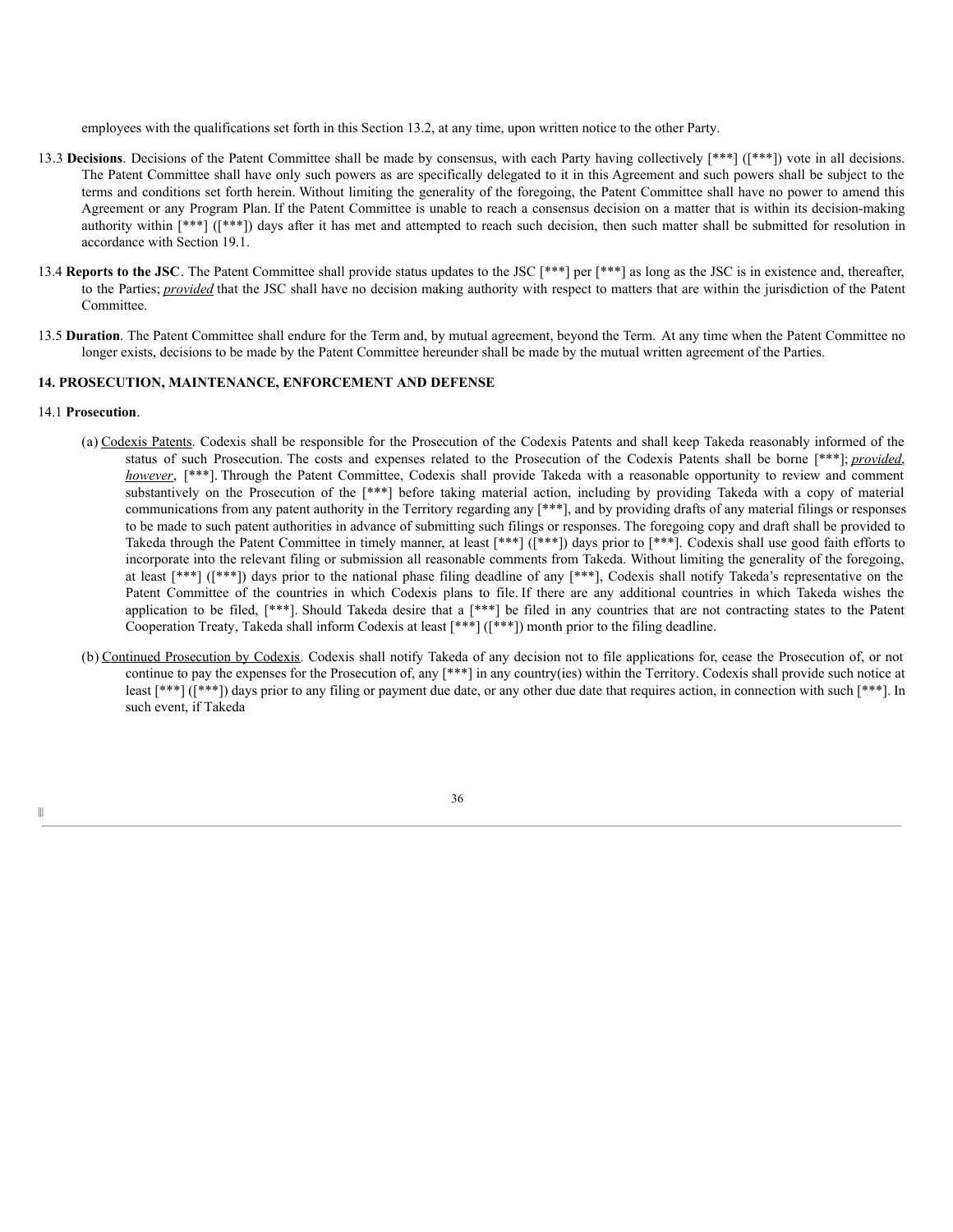provides a written notice expressing its interest in having such Codexis Patent Prosecuted in any such country(ies), Codexis shall permit Takeda, at Takeda's cost and expense, to file or to continue Prosecution of such [\*\*\*]. If Takeda assumes the cost and expense for the Prosecution of any Codexis Patents in any country pursuant to this Section 14.1(b) ("**Takeda Prosecuted Codexis Patent** ") and such Takeda Prosecuted [\*\*\*] extends [\*\*\*], then [\*\*\*].

- (c) Takeda Product Patents. Takeda shall be responsible for the Prosecution of (i) any Takeda Product Patents and (ii) any Patents that Covers the Background IP of Takeda at its sole cost and expense.
- (d) Cooperation. Each Party hereby agrees to reasonably cooperate with one another with respect to the Prosecution of the Codexis Patents or Takeda Product Patents, as applicable, for which such Party is responsible pursuant to this Agreement, including by: (i) making its employees, and using reasonable efforts to make its licensees, sublicensees, independent contractors, agents and consultants, reasonably available to the other Party (or to the other Party's authorized attorneys, agents or representatives), to the extent reasonably necessary to enable such Party to undertake Prosecution of Patents as contemplated by this Agreement; and (ii) endeavoring in good faith to coordinate its efforts with the other Party to minimize or avoid interference with the Prosecution of the other Party's Patents that are subject to this Agreement.
- (e) Invoicing and Payment. Within [\*\*\*] ([\*\*\*]) days after each [\*\*\*], Codexis shall invoice Takeda the amount that Takeda is responsible for sharing pursuant to Section 14.1(a) in such previous [\*\*\*], with reasonable documentation evidencing [\*\*\*]. Takeda shall pay Codexis within [\*\*\*] ([\*\*\*]) days following [\*\*\*] and all payment shall be considered non-refundable, non-creditable and fully earned by Codexis as of date of the invoice.

#### 14.2 **Enforcement**.

- (a) Notice. Each Party shall promptly notify to the other Party's representative on the Patent Committee of any infringement by a Third Party of any Codexis Patents or Takeda Product Patents in the Territory of which it becomes aware, including any declaratory judgment, opposition, or similar action alleging the invalidity, unenforceability, or non-infringement with respect to such Codexis Patent or Takeda Product Patent, as applicable ("**Infringement Action**"). In any such instance, the Parties shall as soon as practicable thereafter discuss in good faith the best response to such Infringement Action through the Patent Committee.
- (b)  $[***]$ . [\*\*\*] shall have the first right, but not the obligation, to bring and control any legal action or take such other actions as it deems appropriate in connection with any actual or potential Infringement Action of any [\*\*\*]. [\*\*\*] shall notify [\*\*\*] of its election to take any action with respect to the  $[***]$  in accordance with Section 14.2(b) within the earlier of: (i)  $[***]$  ( $[***]$ ) days after the first notice under Section 14.2(a); or (ii)  $[***]$  ( $[***]$ ) days before any time limit set forth in the Applicable Law, including the time limits set forth under the Hatch-Waxman Act. Notwithstanding the foregoing sentence, [\*\*\*] shall not initiate any such suit or take such other action with respect to any [\*\*\*] without first consulting with [\*\*\*] and giving good faith consideration to any reasonable objection from [\*\*\*] regarding [\*\*\*] proposed course of action. In the event that [\*\*\*] elects not to initiate a lawsuit or take other action in connection with any actual or potential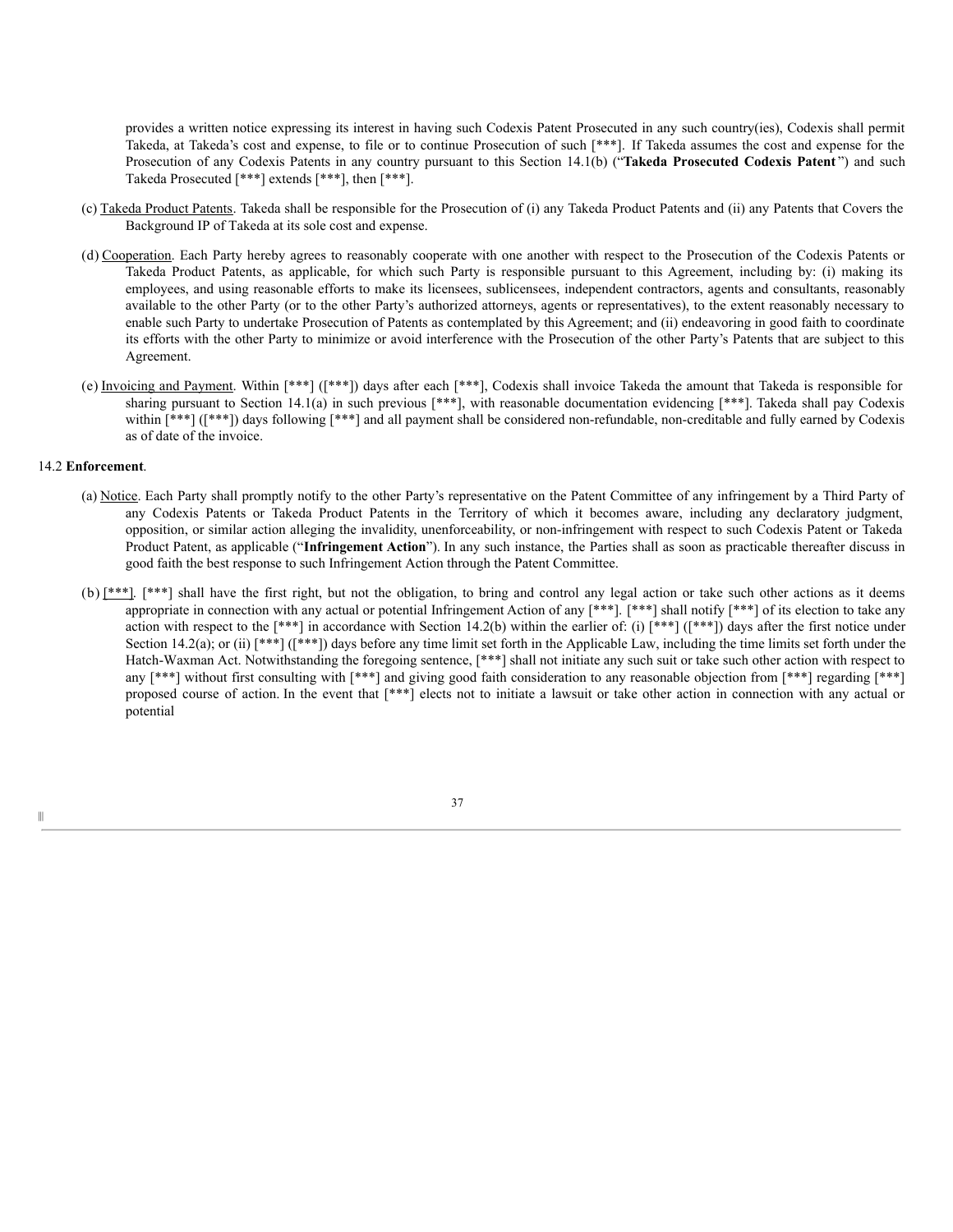Infringement Action of any [\*\*\*], [\*\*\*] shall have the right, but not the obligation, to initiate such suit or take such other action, after providing [\*\*\*] ([\*\*\*]) days (or [\*\*\*] ([\*\*\*]) days in the event there is a time limit) notice to [\*\*\*] and giving good faith consideration to [\*\*\*] reason(s) for not initiating a suit or taking other action.

- $(c)$  [\*\*\*]. [\*\*\*] shall have the right, but not the obligation, to bring and control any legal action or take such other actions as it deems appropriate in connection with any actual or potential Infringement Action of any [\*\*\*] anywhere in the Territory as it reasonably determines appropriate, at its cost and expense.
- (d) Takeda Product Patents. Takeda shall have the sole right, but not the obligation, to bring and control any legal action or take such other actions as it deems appropriate in connection with any actual or potential Infringement Action of any Takeda Product Patents anywhere in the Territory as it reasonably determines appropriate, at its cost and expense.
- (e) [\*\*\*] Right to Control. If [\*\*\*] intends to not bring or cease taking legal action or take other action to terminate such actual or potential Infringement Action of such [\*\*\*], it shall notify [\*\*\*] of such intent within [\*\*\*] ([\*\*\*]) days. In such event, [\*\*\*] shall have the right, but not the obligation, to bring and control any legal action or take such other actions, at its sole cost and expense.
- (f) Assistance and Preparation. The non-enforcing Party pursuant to this Section 14.2 shall reasonably assist the enforcing Party (at the enforcing Party's cost and expense) in any Infringement Action if so requested by the enforcing Party (*provided* that such assistance be coordinated through the Parties' Patent Committee members), and the non-enforcing Party shall lend its name and be joined as a party plaintiff to such action if reasonably requested by such enforcing Party or required by Applicable Law. The non-enforcing Party shall have the right to participate and be represented in any such action by its own counsel at its own cost and expense. The non-enforcing Party shall cooperate, at the enforcing Party's cost and expense, with the enforcing Party in investigating or terminating any suspected infringement, whether through legal action, negotiation or otherwise, including by producing all reasonably pertinent records, papers, information, samples, specimens and similar items, and directing its employees to testify and grant interviews, upon the request of the enforcing Party. The enforcing Party shall keep the non-enforcing Party reasonably informed of the status of the action through the enforcing Party's Patent Committee members. Notwithstanding anything to the contrary in this Agreement, the non-enforcing Party shall bear all of its own internal costs incurred in connection with its activities under this Section 14.2.
- (g) Disposition of Infringement Actions. The enforcing Party of an Infringement Action of any Codexis Candidate/NAS Patent under this Section 14.2 shall not enter into any settlement, consent judgment or other voluntary final disposition with the prior written consent of the nonenforcing Party, such consent not to be unreasonably withheld, delayed or conditioned.

### 14.3 **Defense**.

(a) Third Party Infringement Claim. Each Party shall promptly notify the other Party of any claim alleging that the Non-Gene Therapy Research, Evaluation Research, Development, Manufacture, or Commercialization of any Candidates, corresponding Nucleic Acid Sequences and/or Products in the Territory infringes, misappropriates, or otherwise violates

38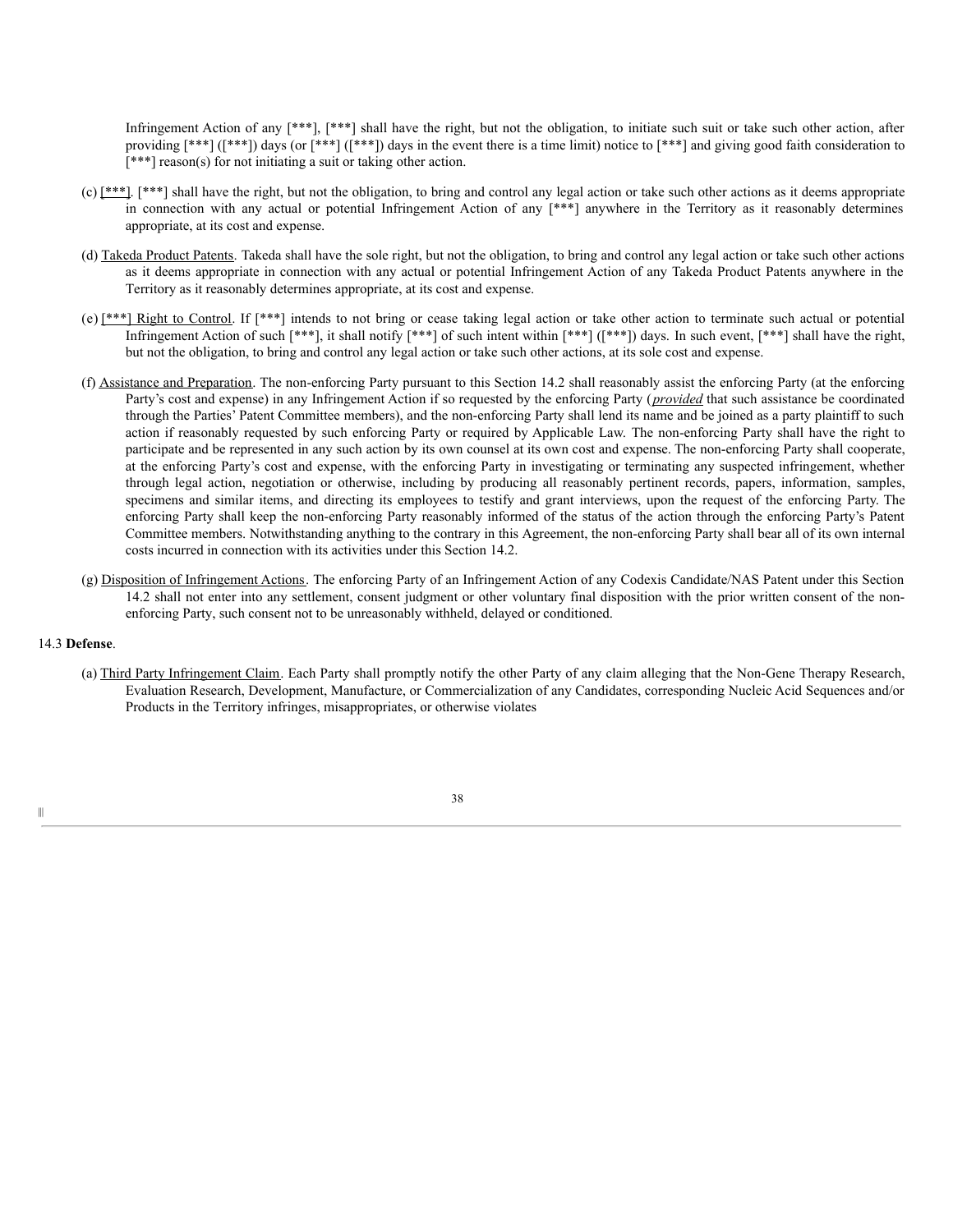any Patents, Know-How, or other Intellectual Property rights of any Third Party (" **Third Party Infringement Claim**"). In any such instance, the Parties shall as soon as practicable thereafter discuss in good faith the best response to such notice of such Third Party Infringement Claim through the Patent Committee.

- (b) Right to Defend. Codexis shall have the sole right, but not the obligation, to defend, and take other actions (including to settle) with respect to any claim of Third Party Infringement Claim alleging that Codexis' use of the Codexis Platform IP in the performance of Codexis' obligations under a Program Plan infringes, misappropriates, or otherwise violates any Patents, Know-How, or other Intellectual Property rights of any Third Party, at Codexis's sole discretion, cost, and expense, and Takeda shall have the right to be represented in any such action by counsel of its own choice at Takeda's sole cost and expense. Takeda shall have right, but not the obligation, to defend, and take other actions (including to settle) with respect to any claim of Third Party Infringement Claim alleging that the Non-Gene Therapy Research, Development, Manufacture, or Commercialization of any Candidate, corresponding Nucleic Acid Sequences or Products infringes, misappropriates, or otherwise violates the Intellectual Property of any Third Party, at Takeda's sole discretion, cost, and expense, and Codexis shall have the right to be represented in any such action by counsel of its own choice at Codexis's sole cost and expense. If Takeda intends not to defend, and take other actions with respect to such claim of Third Party Infringement Claim, it shall notify Codexis of such intent within [\*\*\*] ([\*\*\*]) days. In such event, Codexis shall have the right to defend, and take other actions (including to settle) with respect to such claim of Third Party Infringement Claim, at its sole cost and expense. In no event shall either Party settle or otherwise compromise any Third Party Infringement Claim by admitting that any Codexis Patent or Takeda Patent is invalid or unenforceable without first obtaining the prior written consent of the other Party, which consent shall not be unreasonably withheld, conditioned, or delayed.
- 14.4 **Recovery**. In the event that a Party recovers any damages or other sums as a result of any action under Section 14.2 or Section 14.3, such damages or other sums recovered shall first be applied to all out-of-pocket costs and expenses incurred by the Parties in connection therewith, including attorneys' fees. If such recovery is insufficient to cover all such costs and expenses of both Parties, it shall be shared [\*\*\*]. If Codexis is the enforcing or defending Party and, after such reimbursement of the Parties' costs and expenses, any funds shall remain from such damages or other sums recovered, such remaining funds shall [\*\*\*] ([\*\*\*]) to [\*\*\*]. If Takeda is the enforcing or defending Party and, after such reimbursement of the Parties' costs and expenses, any funds shall remain from such damages or other sums recovered, such remaining funds shall [\*\*\*].

# **15. TERM AND TERMINATION**

- 15.1 **Term**. This Agreement will commence on the Effective Date and will remain in full force and effect until it expires or earlier terminates as follows (the "**Term**"):
	- (a) on a Product-by-Product and country-by-country basis, this Agreement shall expire on the date of the expiration of the Royalty Term with respect to such Product in such country; and
	- (b) this Agreement shall expire in its entirety upon the expiration of all applicable Royalty Terms under this Agreement with respect to the Products in all countries in the Territory.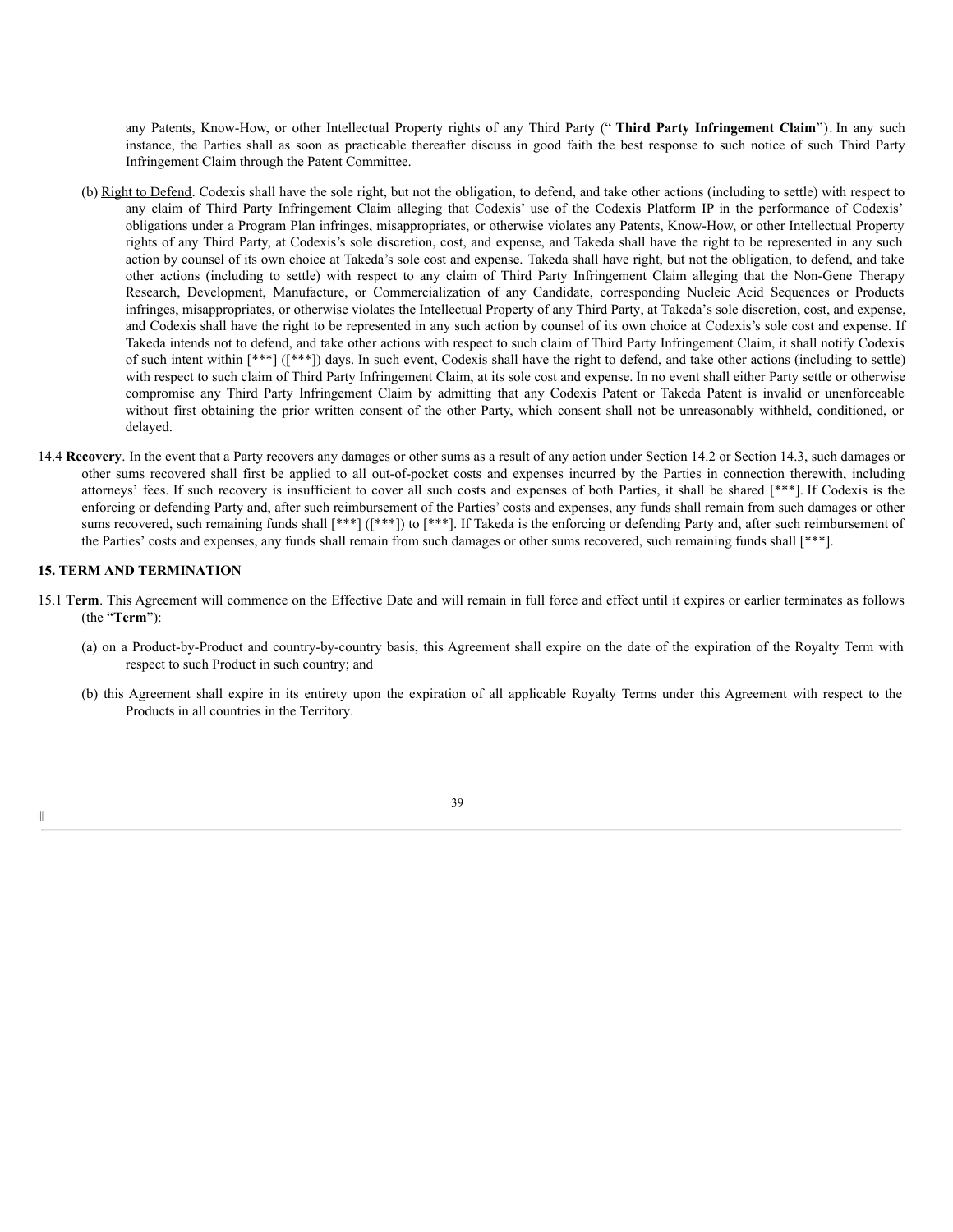- 15.2 **Termination**. This Agreement may be terminated prior to the expiration of the Term as applicable, as follows.
	- (a) Mutual Agreement. Upon the mutual written agreement of the Parties, this Agreement may be terminated as of the date agreed by the Parties in such written agreement.
	- (b) Termination by Takeda of a Program . Subject to Section 5.3, with respect to each Program during the applicable Program Period, Takeda may terminate this Agreement on a Program-by-Program basis at will at any time upon [\*\*\*] ([\*\*\*]) days' prior written notice to Codexis.
	- (c) Termination by Takeda of a Product. Subject to Section 15.2(b), after the Program Period, Takeda may terminate this Agreement on a Productby-Product basis, at will at any time upon [\*\*\*] ([\*\*\*]) days' prior written notice to Codexis.
	- (d) Termination by Takeda of the Agreement in its Entirety . Takeda may terminate this Agreement in its entirety at will at any time upon [\*\*\*] ([\*\*\*]) days' prior written notice to Codexis, *provided* that Takeda may not terminate this Agreement in accordance with this Section 15.2(d) if the Program Period for any Program has been less than twelve (12) months (except for a case where all Programs are terminated pursuant to Section 15.2(b)).
	- (e) Termination for Material Breach. A Party shall have the right to terminate this Agreement in such Party's sole discretion, upon delivery of written notice to the other Party in the event of any material breach by such other Party of this Agreement, *provided* that such breach has not been cured within [\*\*\*] ([\*\*\*]) days after written notice thereof is given by the terminating Party specifying the nature of the alleged material breach in reasonable detail (the "**Cure Period**"). If the Parties reasonably and in good faith disagree as to whether there has been a material breach, the Party that disputes whether there has been a material breach may contest the allegation in accordance with Article 19. In the event of such dispute, the Cure Period for any disputed breach will run from the date that written notice was first provided to the breaching Party by the terminating Party through the [\*\*\*] ([\*\*\*]) day after the resolution of such dispute pursuant to Article 19, and it is understood and acknowledged that, during the pendency of such a dispute brought pursuant to this Section 15.2(e) and until such [\*\*\*] ([\*\*\*]) day after the resolution of such dispute pursuant to Article 19, all of the terms and conditions of this Agreement shall remain in effect, and the Parties shall continue to perform all of their respective obligations under this Agreement.
	- (f) Termination for Bankruptcy. If either Party makes a general assignment for the benefit of, or an arrangement or composition generally with, its creditors, appoints or suffers appointment of an examiner or of a receiver or trustee over all or substantially all of its property, passes a resolution for its winding up, or files a petition under any bankruptcy or insolvency act or law or has any such petition filed against it which is not dismissed, discharged, bonded, or stayed within [\*\*\*] ([\*\*\*]) days after the filing thereof and seeks to reject this Agreement, the other Party may terminate this Agreement in its entirety, effective immediately upon written notice to such Party. For purposes of Section 365(n) of the U.S. Bankruptcy Code (the "Code") and any similar laws in any other country, all rights and licenses granted under or pursuant to any Section of this Agreement are rights to "intellectual property" (as defined in Section 101(35A) of the Code). The Parties agree that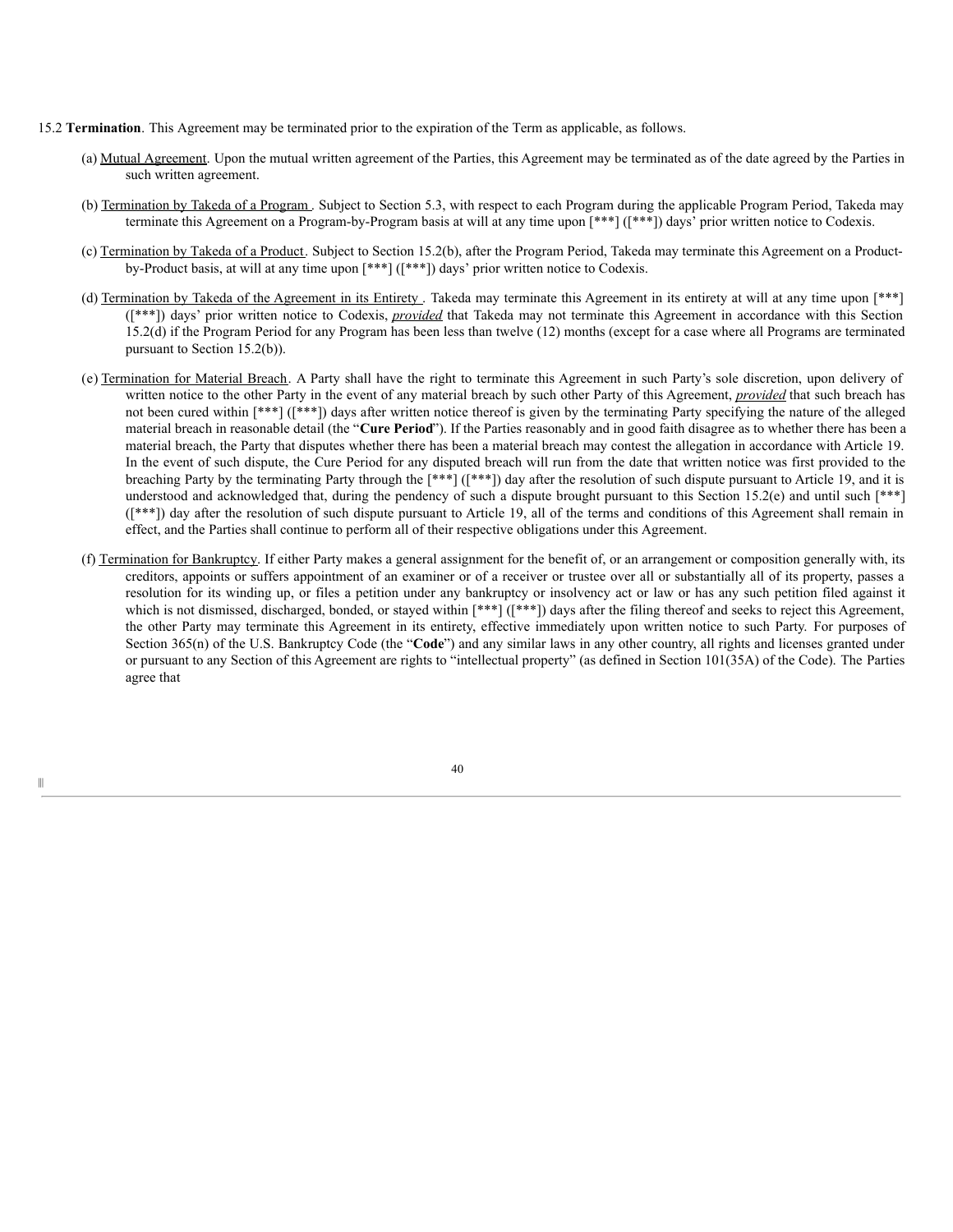the licensee of such rights under this Agreement will retain and may fully exercise all of its protections, rights and elections under the Code and any similar laws in any other country.

- (g) Termination by Takeda for Safety Reason. Takeda shall have the right, on a Product-by-Product basis, to terminate this Agreement, at any time after the Effective Date, upon providing sixty (60) days' prior written notice to Codexis: (i)  $[***]$ ; or (ii)  $[***]$ .
- (h) Termination by Codexis for Shelving. On a Product-by-Product basis, if at any time during the Term after the expiry of each Program Period and Takeda's receipt of the Deliverables pursuant to Section 3.7, Takeda has not, for [\*\*\*], either directly or through its Affiliate, sublicensee or Third Party contractor, engaged in [\*\*\*] in support of the [\*\*\*] of any Product in the applicable Field ("**Takeda Shelving**"), in or for [\*\*\*], Codexis may terminate this Agreement with respect to such Product with [\*\*\*] ([\*\*\*]) days' prior written notice to Takeda, unless [\*\*\*]. For clarity, if Takeda is engaging in [\*\*\*], either directly or through its Affiliate, sublicensee or Third Party contractor, in support of the [\*\*\*] of a Product in the applicable Field (e.g., a lead product) but has not, for [\*\*\*], either directly or through its Affiliate, sublicensee or Third Party contractor, engaged in [\*\*\*] in support of the [\*\*\*] of other Product(s) (e.g., back-up products) in the same Field, Codexis does not have a right to terminate this Agreement with respect to such other Product(s) pursuant to this Section 15.2(h). For further clarification, whether the activities being undertaken by Takeda or on behalf of Takeda are "[\*\*\*]" for the purpose of this Section 15.2(h) shall be determined based on those activities taken as a whole, in light of then-current facts and circumstances related to any Products in the applicable Field, and such determination shall be subject to the dispute resolution procedures in Article 19.

### 15.3 **Effects of Expiration or Termination**

- (a) General. Termination or expiration of this Agreement for any reason will not release either Party from any liability or obligation that already has accrued prior to such expiration or termination, nor affect the survival of any provision hereof to the extent it is expressly stated to survive such termination. Termination or expiration of this Agreement for any reason will not constitute a waiver or release of, or otherwise be deemed to prejudice or adversely affect, any rights, remedies or claims, whether for damages or otherwise, that a Party may have hereunder or that may arise out of or in connection with such termination or expiration. In the event this Agreement is not terminated in its entirety, but rather is terminated with respect to one or more Programs or Products (the "**Terminated Product** "), then, notwithstanding anything to the contrary contained in this Section 15.3, the consequences of termination described under this Section 15.3 shall only apply to the Terminated Program or Terminated Product, and this Agreement shall remain in full force and effect in accordance with its terms with respect to all Programs and Products other than the Terminated Program and Terminated Products.
- (b) Termination of this Agreement . In the event of termination of this Agreement with respect to any Terminated Program or Terminated Product or in its entirety:
	- (i) The licenses granted by each Party to the other Party in Section 10.2 shall terminate as of the effective date of termination and neither Party shall not have any rights to use or exercise any rights under the other Party's Intellectual Property rights licensed therein;

|||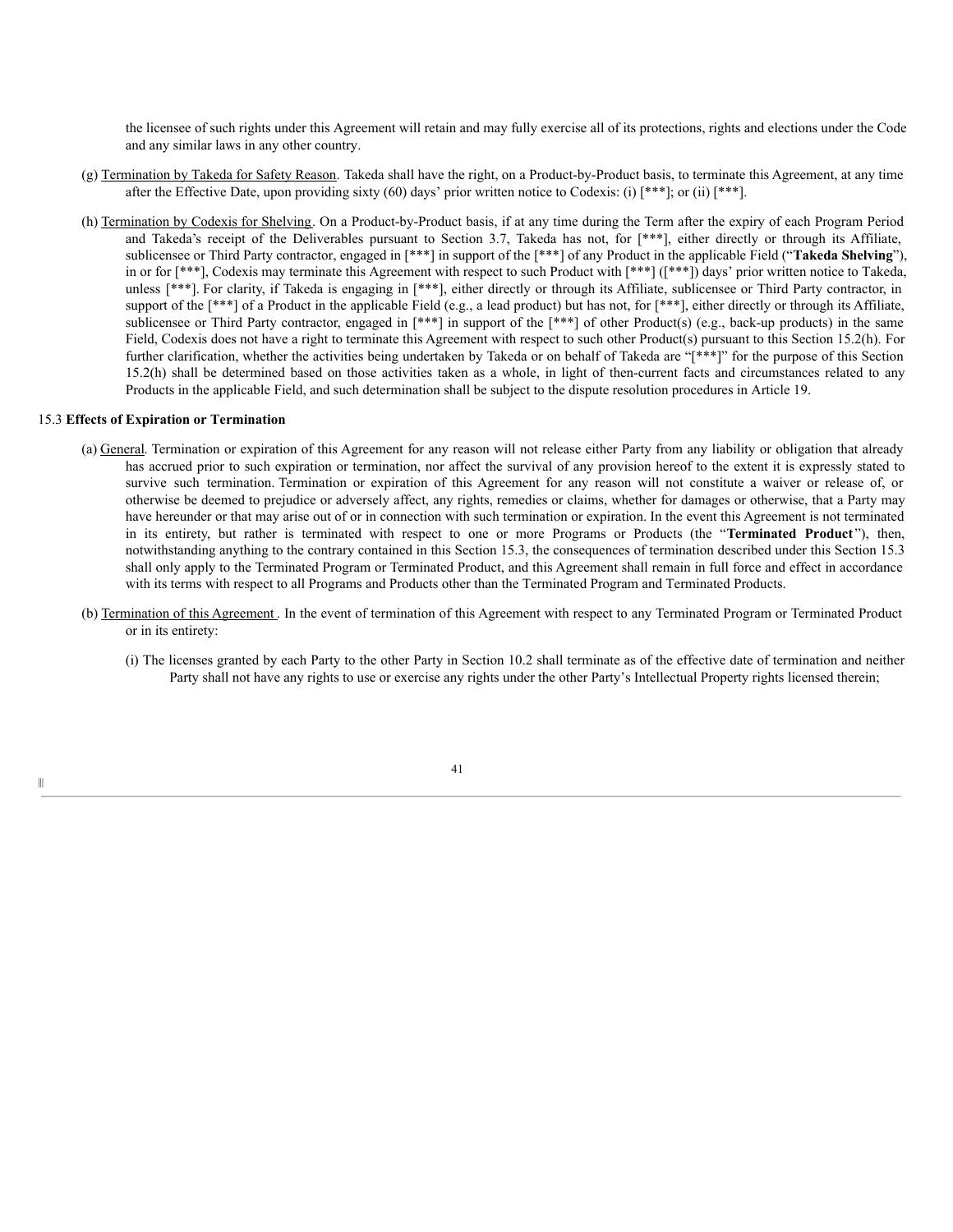- (ii) Each Party shall comply with the return and destruction obligations with respect to Confidential Information and any Know-How of the other Party that are in its or its Affiliates', sublicensees' or Third Party contractors' possession or control in accordance with Article 9;
- (iii) (A) With respect to each Terminated Program, the defined terms Candidates, Field, Nucleic Acid Sequences, Products and Target Genes shall be construed to exclude the applicable Terminated Program's corresponding Candidate, Field, Nucleic Acid Sequence, Product and Target Gene as of the effective date of termination; (B) with respect to each Terminated Product, the defined term Product shall be construed to exclude the applicable Terminated Product, *provided*, for clarity, if Takeda retains any other Products in the same Field as the Terminated Product, then Takeda's rights to such other Products and corresponding Candidate, Field, Nucleic Acid Sequence and Target Gene shall be retained for the purposes of this Agreement, and (C) upon termination of this Agreement in its entirety with respect to a Field, the defined terms Candidate, Nucleic Acid Sequence, Product and Target Gene shall be construed to exclude all Candidates, Nucleic Acid Sequences, Products and Target Genes in the terminated Field;
- (iv) (A) With respect to each Terminated Program and Terminated Product, Codexis shall be free to Exploit the corresponding Candidates, Nucleic Acid Sequences, and Target Genes; and (B) with respect to each terminated Field, Codexis shall be free to Exploit such Field.
- (v) License Grant to Codexis

- (A) The termination of this Agreement shall not affect each Party's ownership of Intellectual Property; *provided*, *however*, in case of termination of this Agreement in its entirety or with respect to a Field (except in the case of termination by Takeda pursuant to Section 15.2(e) (Codexis's Material Breach), Section 15.2(f) (Codexis's Insolvency) or Section 15.2(g)(ii) (Termination by Takeda for Safety Reason) and in case of termination by [\*\*\*] pursuant to [\*\*\*], Takeda shall, upon written request by Codexis, negotiate with Codexis in good faith to grant Codexis (I) [\*\*\*] and (II) [\*\*\*] in each case of (I) and (II) to the extent [\*\*\*].
- (B) Notwithstanding the foregoing, in the event of termination of this Agreement in its entirety or with respect to a Field by Codexis pursuant to Section 15.2(e) (Takeda's Material Breach) or Section 15.2(f) (Takeda's Insolvency), Takeda shall grant Codexis [\*\*\*] solely for [\*\*\*] to [\*\*\*].
- (c) Expiration of this Agreement. Upon the expiration of the Royalty Term for a Product in a particular country, the license granted to Takeda under Section 10.2 of this Agreement with respect to such Product in and for such country shall become fully-paid, royalty free, perpetual and irrevocable.
- (d) Survival. Termination or expiration of this Agreement (i) shall not relieve either Party of any obligation, or deprive either Party from any benefit, accruing prior thereto and (ii) shall be without prejudice to the rights and remedies of either Party with respect to any antecedent breach of the provisions of this Agreement. The following provisions shall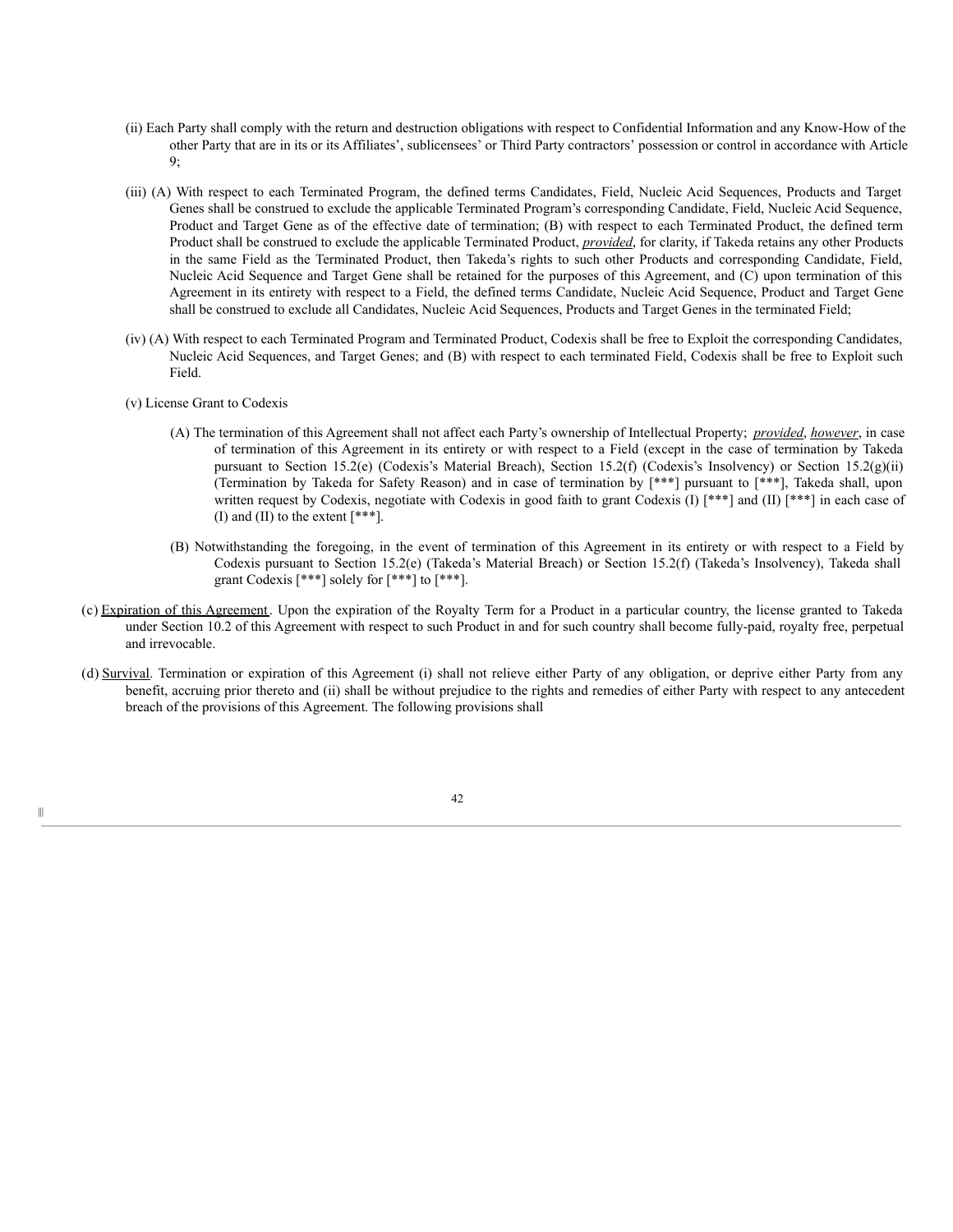survive termination or expiration of this Agreement: Articles or Sections 1, 3.5, 3.6, 3.8(c) (last two sentences only), 4.3 (proviso only), 8.1 through 8.3 (subject to Section 8.5), 8.5, 9, 10.1, 10.4, 11.4, 11.5, 11.6, 12, 13 (to the extent the Patent Committee endures beyond the Term), 14, 15.3, 16 (except for Section 16.4), 17, 18, 19 and 20.

## **16. REPRESENTATIONS AND WARRANTIES; Covenants.**

- 16.1 **Mutual Representations and Warranties**. Codexis and Takeda each hereby represents and warrants to the other as of the Effective Date as follows:
	- (a) Organization. It is duly organized, validly existing, and in good standing under the laws of the jurisdiction of its organization, and has all requisite power and authority, corporate or otherwise, to execute, deliver, and perform this Agreement.
	- (b) Authorization. The execution and delivery of this Agreement and the performance by it of its obligations contemplated hereby have been duly authorized by all necessary corporate action, and do not violate (i) such Party's charter documents, bylaws, or other organizational documents, (ii) in any material respect, any agreement, instrument, or contractual obligation to which such Party is bound, (iii) any requirement of any Applicable Law, or (iv) any order, writ, judgment, injunction, decree, determination, or award of any court or governmental agency presently in effect applicable to such Party.
	- (c) Binding Agreement. This Agreement is, and will continue to be, a legal, valid, and binding obligation of such Party enforceable against it in accordance with its terms and conditions, subject to the effects of bankruptcy, insolvency, or other laws of general application affecting the enforcement of creditor rights, judicial principles affecting the availability of specific performance, and general principles of equity (whether enforceability is considered a proceeding at law or equity).
	- (d) Consents and Approvals. No consent, approval, waiver, order or authorization of, or registration, declaration or filing with, any third party or any Governmental Authority is required in connection with the execution, delivery and performance of this Agreement by such Party or the performance by such Party of its obligations contemplated hereby or thereby (other than Regulatory Approvals, Pricing Approvals and similar authorizations from Governmental Authorities necessary for the Exploitation of the Products as contemplated hereunder).
	- (e) Compliance with Law. To each Party's knowledge, neither Party or any of its Affiliates, nor any of its or their respective officers, employees, agents, advisors, consultants or other representatives has (i) made an untrue statement of material fact or fraudulent statement to the FDA or any other Regulatory Authority with respect to the Exploitation of the Nucleic Acid Sequences or Candidates, (ii) failed to disclose a material fact required to be disclosed to the FDA or any other Regulatory Authority with respect to the Exploitation of the Nucleic Acid Sequences or Candidates, or (iii) committed an act, made a statement, or failed to make a statement with respect to the Exploitation of the Nucleic Acid Sequences or Candidates that could reasonably be expected to provide a basis for the FDA to invoke its policy respecting "Fraud, Untrue Statements of Material Facts, Bribery, and Illegal Gratuities", set forth in U.S. 56 FR 46191 and any amendments thereto or any analogous Applicable Law or policies in the Territory outside the U.S.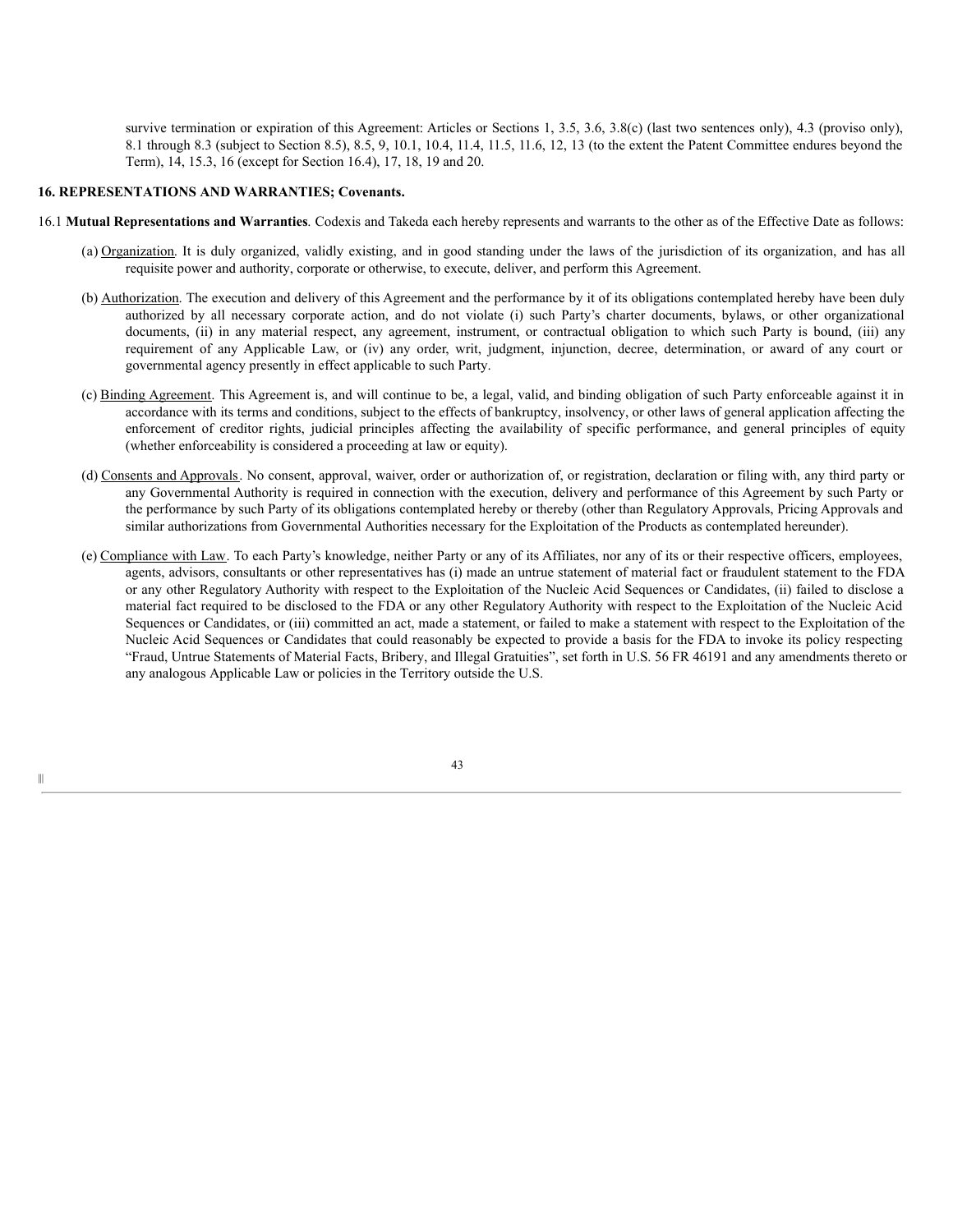- (f) No Debarment. Neither Party nor any of its respective Affiliates has been debarred by the FDA, is not subject to any similar sanction of other Governmental Authorities in the Territory.
- **16.2 Mutual Covenants.** Codexis and Takeda each hereby covenants to the other as of the Effective Date and hereinafter during the Term as follows:
	- (a) Compliance with Applicable Law . Each Party and its Affiliates shall during the Term conduct all activities in connection with this Agreement in all material respects in accordance with Applicable Law.
	- (b) No Debarment. To its knowledge, neither Party nor any of its respective Affiliates will engage, in any capacity, in connection with this Agreement or any ancillary agreements (if any), any Person who either has been debarred by such a Regulatory Authority, or is the subject of a conviction described in Section 306 of the FFDCA. Each Party shall inform the other Party in writing promptly if it or any Person engaged by it or any of its Affiliates who is performing services under this Agreement or an ancillary agreement (if any) is debarred or is the subject of a conviction described in Section 306 of the FFDCA or under a similar sanction of other Governmental Authorities, or if any action, suit, claim, investigation or legal or administrative proceeding is pending or, to such Party's knowledge, is threatened, relating to the debarment or conviction of such Party, any of its Affiliates or any such Person performing services hereunder or thereunder.
	- (c) Transparency Reporting. Each Party shall be responsible for tracking and reporting transfers of value initiated and controlled by its and its Affiliates' employees, contractors, and agents pursuant to the requirements of the transparency laws of any Governmental Authority in the Territory, including Section 6002 of ACA, commonly referred to as the "Sunshine Act."
	- (d) No Encumbrances. During the Term, neither Party shall, nor shall cause its Affiliates not to, grant to any Third Party rights that encumber or materially conflict with the rights granted to the other Party under this Agreement or the rights necessary for such Party to fulfil its obligations hereunder.
	- (e) Assignment of Rights in Inventions. To the extent permissible under Applicable Law and necessary for each Party to comply with its obligations under this Agreement, all employees of each Party or its Affiliates performing activities under this Agreement shall be under an obligation to assign all right, title and interest they may have in the Inventions to such Party or its Affiliate(s).
- 16.3 **Additional Representations and Warranties**. Codexis hereby represents and warrants to Takeda as of the Effective Date:
	- (a) Control of Codexis Technology. Codexis Controls the Codexis Technology and has all rights necessary to grant the licenses under the Codexis Technology that it grants to Takeda under this Agreement.
	- (b) Non-Infringement. To Codexis's knowledge, there is no actual or threatened infringement or misappropriation of the Codexis Technology by any Person in the applicable Field of the Initial Programs that materially affects the rights granted to Takeda in this Agreement.

|||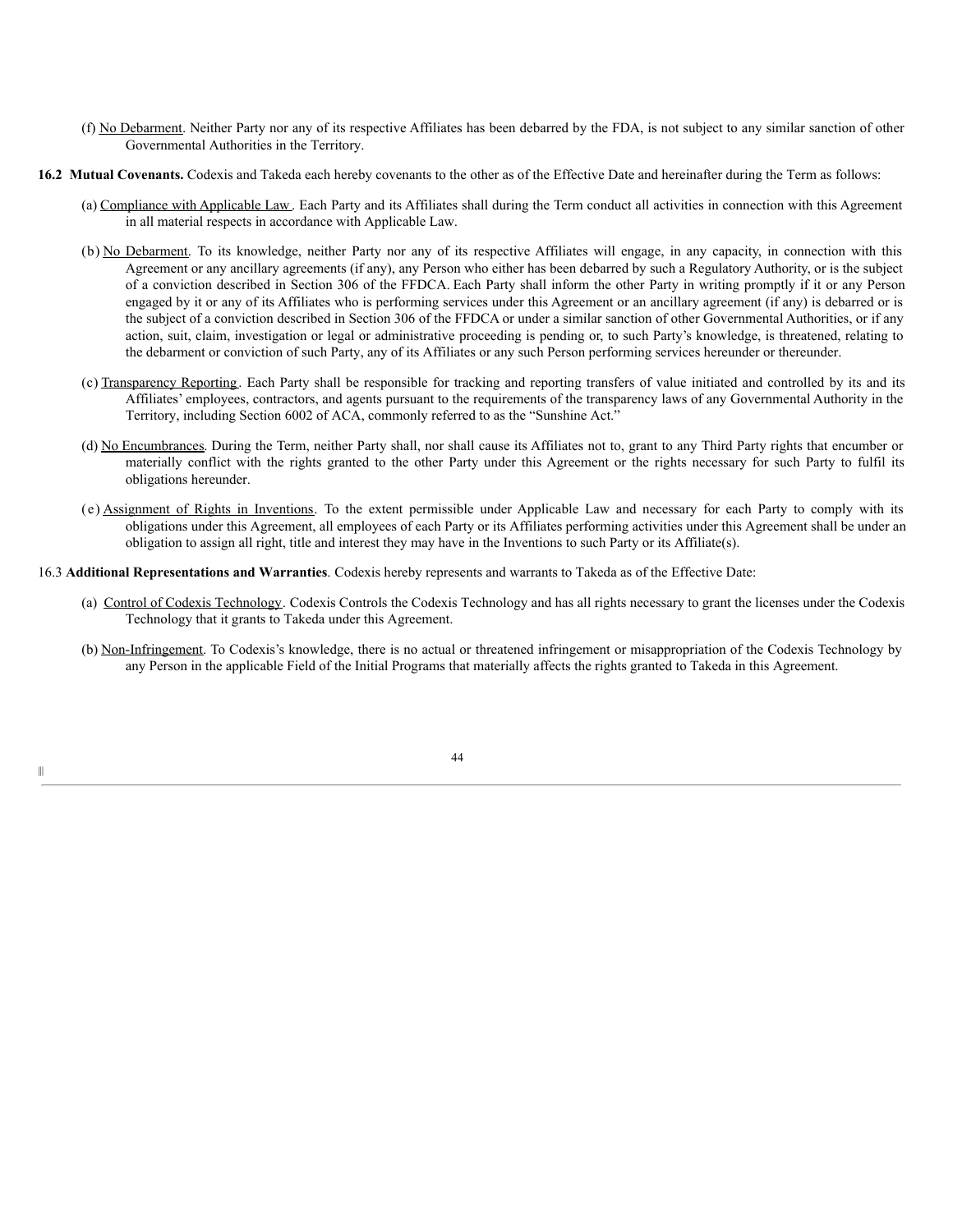- (c) Non-Encumbrance. Codexis Technology is free and clear of any mortgage, pledge, claim, security interest, lien, or charge of any kind, including any mortgage, pledge, claim, security interest, lien or charge of any kind.
- (d) Prosecution of Codexis Candidate/NAS Patents. Codexis Candidate/NAS Patents that are Codexis's Background IP are being duly Prosecuted in the respective patent offices in the Territory in accordance with Applicable Law and all applicable fees have been paid on or before due date for payment.
- (e) Assignment of Rights in Codexis Technology . All current and former officers, employees, agents, advisors, consultants, contractors or other representatives of Codexis or any of its Affiliates who are inventors of or have otherwise contributed in a material manner to the creation or development of any Codexis Technology licensed to Takeda have executed and delivered to Codexis or any such Affiliate an assignment or other agreement regarding the assignment to Codexis or any such Affiliate. To the knowledge of Codexis, no current and former officer, employee, agent, advisor, consultant or other representative of Codexis or any of its Affiliates is in violation of any material terms of any such agreement.
- (f) Non-Invalidation Claim of [\*\*\*]. To Codexis's knowledge, there are no claims, judgments, or settlements against, or amounts with respect thereto owed by, Codexis or any of its Affiliates relating to the [\*\*\*]. To Codexis's knowledge, no claim or litigation is pending or threatened by any Person, and Codexis has no knowledge of any written claim, whether or not asserted, alleging that (i) any of [\*\*\*] is invalid or unenforceable, or (ii) [\*\*\*], or the disclosing, copying, making, assigning, or licensing thereof, violates, infringes, or otherwise conflicts or interferes with, or would violate, infringe, or otherwise conflict or interfere with, any intellectual property or proprietary right of any Person.
- (g) Third Party Agreement with respect to pre-existing Candidate and Nucleic Acid Sequence . Codexis has maintained and has not breached in any material respect any agreements with any Third Party relating to any Candidates or Nucleic Acid Sequences that are Codexis's Background IP, and after the Effective Date, Codexis shall maintain in good standing all such agreements with Third Parties related to any Candidates or Nucleic Acid Sequences. For the avoidance of doubt, the obligations imposed under this Section 16.2(h) shall not apply with respect to agreements with any Third Party for (i) commercially available off-the-shelf software that is not material to Codexis, or that is licensed to Codexis for a one-time or annual fee of [\*\*\*] or less; or (ii) commercially available products or services that are not material to Codexis, unless breach, termination or amendment of any such agreements would adversely affect any of Takeda's rights or benefits under this Agreement.
- 16.4 **Compliance with Anti-Corruption Laws**. In connection with the Agreements, neither Party nor any of its officers, directors and employees or any of its Affiliates, agents, representatives, consultants and subcontractors hired in connection with the subject matter of this Agreement (the "**Representatives**") shall offer to make, make, promise, authorize, or accept any payment or the giving of anything of value, including, bribes, either directly or indirectly, to or from any public official, Governmental Authority, Regulatory Authority, or any other person for the purpose of influencing, inducing, or rewarding any act, omission, or decision in order to secure an improper advantage, or obtain or retain business. Each Party and its Representatives shall comply with all Anti-Corruption Laws. Each Party shall notify the other Party immediately upon becoming aware of any breach of its obligations under this Section 16.4. In the event that a Party violates any Anti-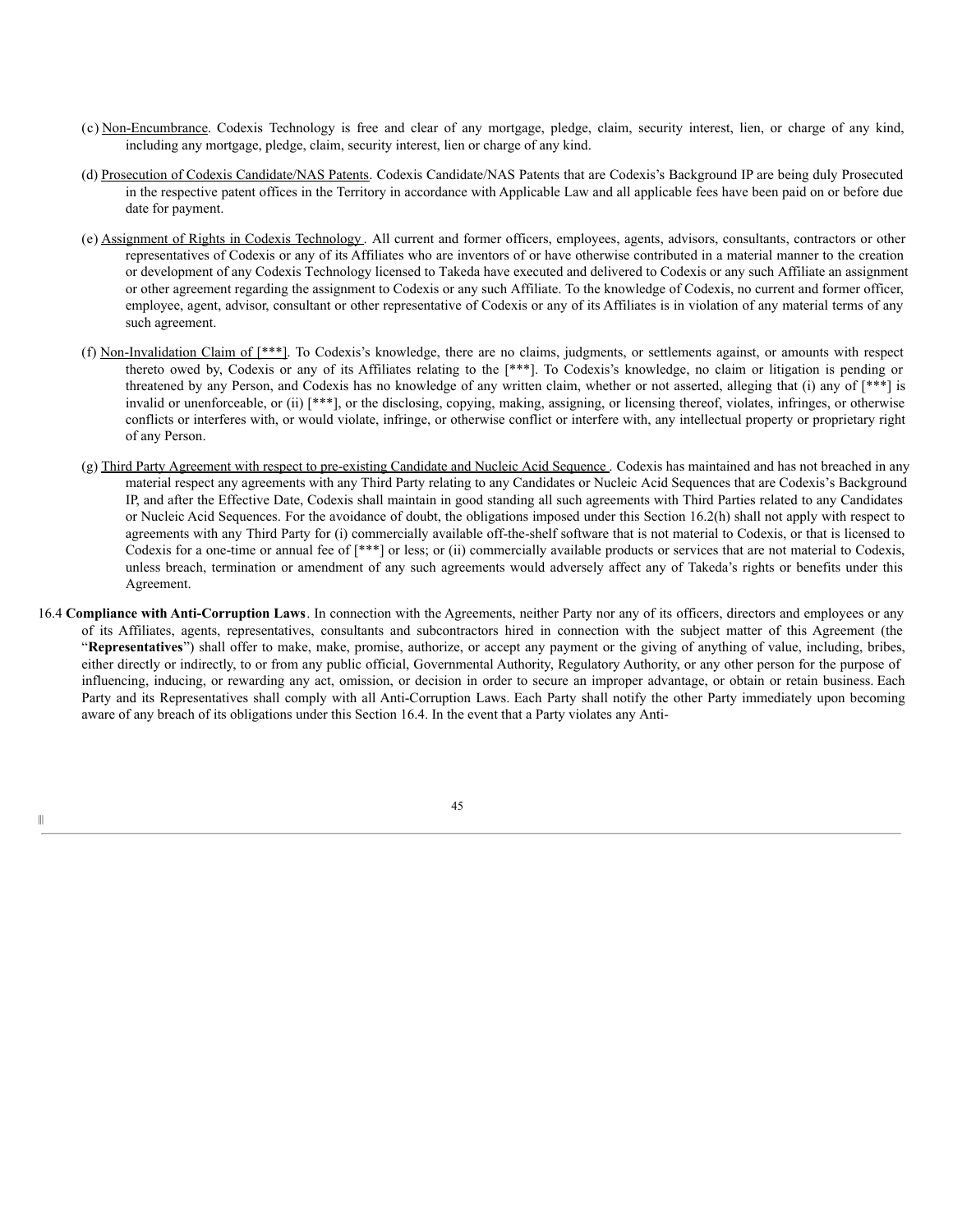Corruption Law or otherwise breaches this Section 16.4, the other Party may terminate this Agreement immediately upon providing written notice to the breaching Party.

- 16.5 DISCLAIMER. ANY PROTEIN SEQUENCE(S) DELIVERED PURSUANT TO THIS AGREEMENT ARE EXPERIMENTAL IN NATURE AND MAY HAVE HAZARDOUS PROPERTIES. EXCEPT AS EXPRESSLY SET FORTH IN THIS ARTICLE 16, CODEXIS MAKES NO REPRESENTATION OR WARRANTY OF ANY KIND WITH RESPECT TO ANY MATERIALS OR TECHNOLOGY SUPPLIED BY IT TO TAKEDA HEREUNDER OR THAT THE ACTIVITIES CONTEMPLATED BY THE PROGRAM PLAN(S) WILL BE SUCCESSFUL OR DEVELOP ANY PROTEIN SEQUENCE(S). EXCEPT AS EXPRESSLY SET FORTH IN THIS ARTICLE 16, NEITHER PARTY MAKES ANY REPRESENTATIONS OR WARRANTIES OF ANY KIND WHATSOEVER, EXPRESS OR IMPLIED, WRITTEN OR ORAL, EITHER IN FACT OR BY OPERATION OF LAW, BY STATUTE OR OTHERWISE, AND EACH PARTY SPECIFICALLY DISCLAIM ANY OTHER WARRANTIES, INCLUDING, BUT NOT LIMITED TO, ANY WARRANTY OF QUALITY, MERCHANTABILITY, TITLE, FITNESS FOR A PARTICULAR PURPOSE, VALIDITY, OR NON-INFRINGEMENT.
- 17. LIMITATIONS OF LIABILITY. IN NO EVENT SHALL either party OR ANY OF ITS AFFILIATES BE LIABLE HEREUNDER TO the other party OR ANY OF ITS AFFILIATES OR ANY THIRD PARTY in connection with this agreement FOR SPECIAL, INCIDENTAL, **INDIRECT, CONSEQUENTIAL, EXEMPLARY OR PUNITIVE DAMAGES, WHETHER IN CONTRACT, WARRANTY, TORT, NEGLIGENCE, STRICT LIABILITY OR OTHERWISE, INCLUDING BUT NOT LIMITED TO, LOSS OF PROFITS OR REVENUE, damage to goodwill, WHETHER FORESEEABLE OR NOT, PROVIDED THAT THE FOREGOING SHALL NOT LIMIT EITHER PARTY'S LIABILITY WITH RESPECT TO Article 9 OR ARTICLE 18 (INDEMNIFICATION).**

### **18. INDEMNIFICATION.**

- 18.1 **Indemnification by Takeda**. Takeda shall indemnify, defend, and hold harmless Codexis, its Affiliates, and its and their respective directors, officers, employees, agents, successors, and assigns (collectively, the "**Codexis Indemnitees**") from and against any and all Damages to the extent arising out of, directly or indirectly, any Third Party Claim based upon:
	- (a) [\*\*\*] by or on behalf of Takeda, its Affiliates, or its sublicensees;
	- (b) [\*\*\*] of Takeda or its Affiliates or sublicensees, or its or their respective directors, officers, employees, or agents, in connection with Takeda's performance of its obligations under this Agreement; or
	- (c) [\*\*\*] by Takeda of any of its [\*\*\*] under this Agreement;

*provided*, *however*, that, in each case of Section 18.1(a), Section 18.1(b) or Section 18.1(c), such indemnity shall not apply to the extent Codexis has an indemnification obligation pursuant to Section 18.2 for such Damages.

18.2 **Indemnification by Codexis**. Codexis shall indemnify and hold harmless Takeda, its Affiliates, and its and their respective directors, officers, employees, agents, successors, and assigns (collectively, the "**Takeda Indemnitees**"), from and against any and all Damages to the extent arising out of, directly or indirectly, any Third Party Claim based upon:

46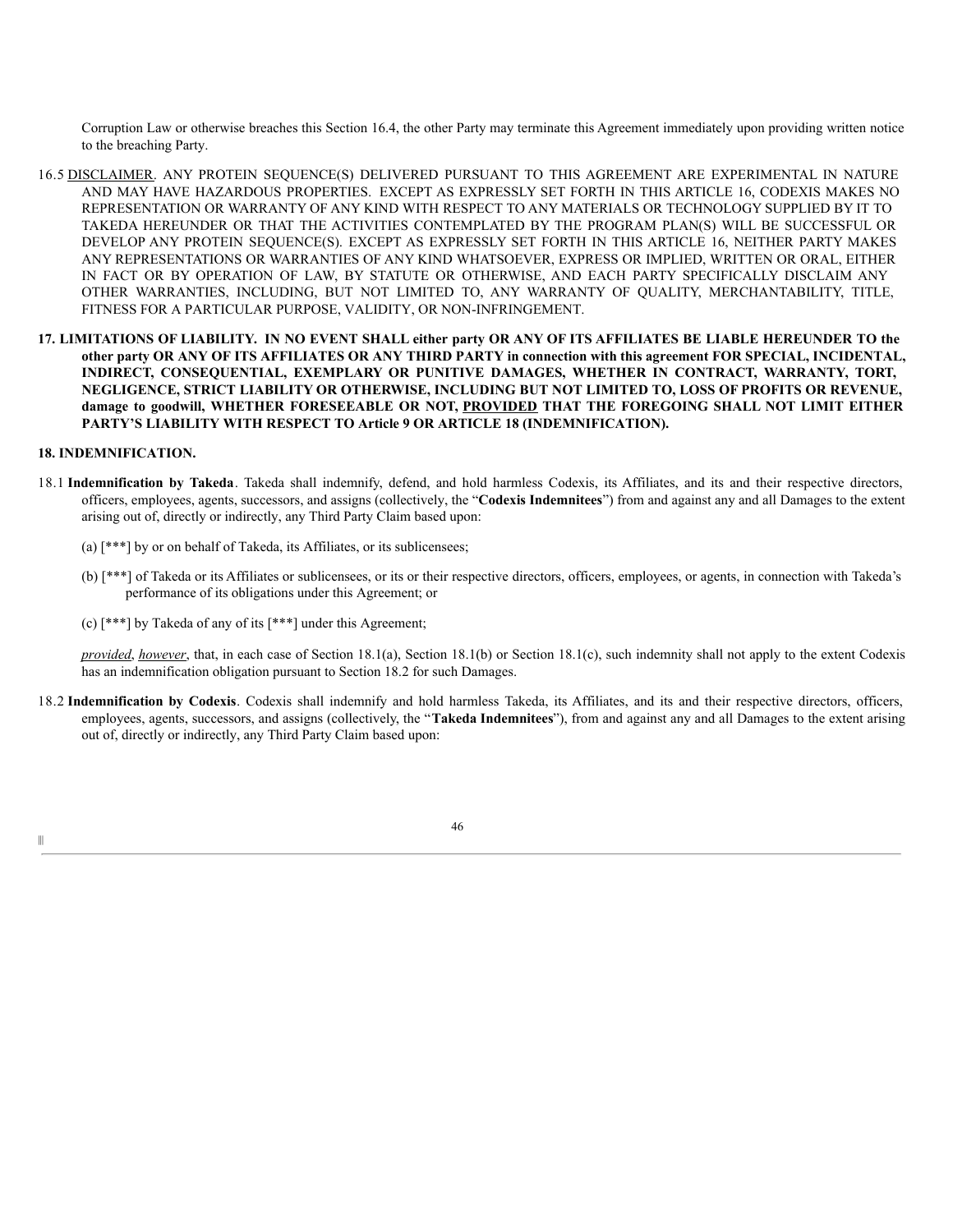- (a) the use of Codexis Platform by or on behalf of Codexis or its Affiliates in the Programs;
- (b) [\*\*\*] of Codexis or its Affiliates or its or their respective directors, officers, employees, or agents, in connection with Codexis's performance of its obligations under this Agreement; or
- (c) [\*\*\*] by Codexis of any of its [\*\*\*] under this Agreement;

*provided, however*, that, in each case of Section 18.2(a), Section 18.2(b) or Section 18.2(c), such indemnity shall not apply to the extent Takeda has an indemnification obligation pursuant to Section 18.1 for such Damages.

#### 18.3 **Procedure**.

- (a) Indemnification Claim Notice. If a Party is seeking indemnification under Section 18.1 or Section 18.2, as applicable (the "**Indemnitee**"), it shall inform the other Party (the "**Indemnitor**") of the claim giving rise to the obligation to indemnify pursuant to Section 18.1 or Section 18.2, as applicable, as soon as reasonably practicable after receiving notice of the claim (an "**Indemnification Claim Notice**"); *provided*, that any delay or failure to provide such notice shall not constitute a waiver or release of, or otherwise limit, the Indemnitee's rights to indemnification under Section 18.1 or Section 18.2, as applicable, except to the extent that such delay or failure materially prejudices the Indemnitor's ability to defend against the relevant claims.
- (b) Defense. Upon receipt of notice under this Section 18.3(b) from the Indemnitee, the Indemnitor will have the duty to either compromise or defend, at its own expense and by counsel (reasonably satisfactory to Indemnitee) such Third Party Claim. The Indemnitor will promptly (and in any event not more than [\*\*\*] ([\*\*\*]) days after receipt of the Indemnitee's original notice pursuant to Section 18.3(a)) notify the Indemnitee in writing that it acknowledges its obligation to indemnify the Indemnitee with respect to the Third Party Claim pursuant to this Article 18 and of its intention either to compromise or defend such Third Party Claim. Once the Indemnitor gives such notice to the Indemnitee, the Indemnitor is not liable to the Indemnitee for the fees of other counsel or any other expenses subsequently incurred by the Indemnitee in connection with such defense, other than the Indemnitee's reasonable out of pocket Third Party expenses related to its investigation and cooperation. Notwithstanding the foregoing, at Indemnitor's sole cost and expense, the Indemnitee shall cooperate with the Indemnitor and the Indemnitor's insurer as the Indemnitor may reasonably request. The Indemnitor shall keep the Indemnitee informed on a reasonable and timely basis as to the status of such Third Party Claim (to the extent the Indemnitee is not participating in the defense of such Third Party Claim) and conduct the defense of such Third Party Claim in a prudent manner. The Indemnitee shall have the right to participate, at its own expense and with counsel of its choice, in the defense of any claim or suit that has been assumed by the Indemnitor.
- (c) Settlement. The Indemnitor shall not settle any claim without first obtaining the prior written consent of the Indemnitee, not to be unreasonably withheld, conditioned, or delayed; *provided*, *however*, that the Indemnitor shall not be required to obtain such consent if the settlement: (i) [\*\*\*]; (ii) does not require [\*\*\*]; and (iii) does not [\*\*\*]. The Indemnitee shall not settle or compromise any such claim without first obtaining the prior written consent of the Indemnitor.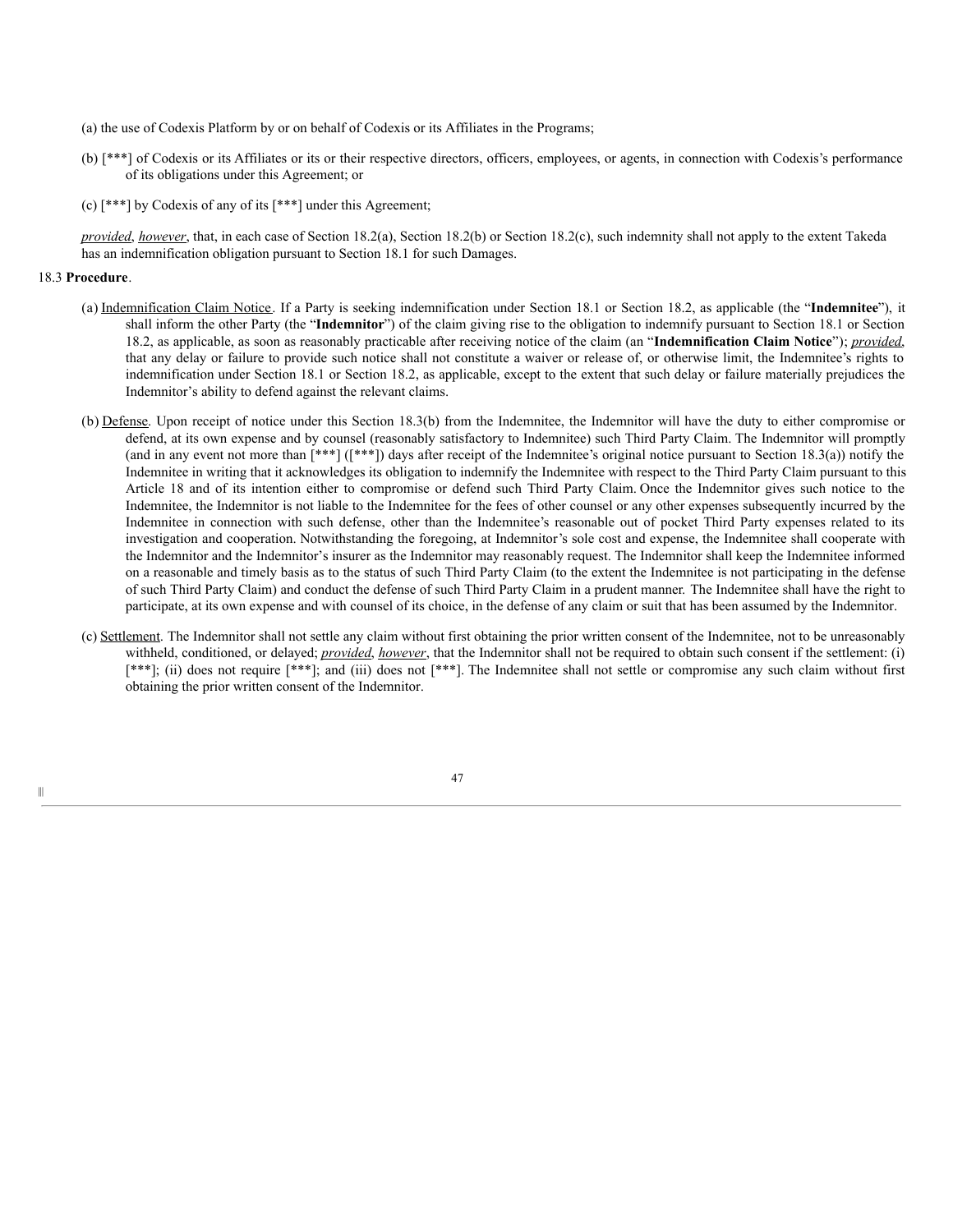### **19. DISPUTE RESOLUTION**

- 19.1 **Amicable Resolution**. In the event the Parties or their representatives are unable to agree upon (a) any matter properly coming before the JSC or any subcommittee thereof or the Patent Committee, which neither Party has the right to decide in its sole discretion, or (b) any other dispute or disagreement between the Parties arising from or in connection with this Agreement, the construction hereof, or the rights, duties or liabilities of either Party hereunder (each of the disputes described in (a) and (b), a "**Dispute**"), the Parties shall promptly refer such Dispute to the senior executives of each Party, whereby as of the Effective Date such senior executives shall be the [\*\*\*] for Codexis and [\*\*\*] for Takeda (the "**Senior Officers**"). If the Senior Officers are unable to resolve such Dispute within [\*\*\*] ([\*\*\*]) Business Days after submission of such matter to the Senior Officers, then the Dispute shall be resolved as provided in Section 19.2 or Section 19.3, as applicable.
- 19.2 **Arbitration**. Any unresolved Disputes which were subject to the Senior Officers' amicable resolution process and unsuccessfully resolved pursuant to the procedures of Section 19.1 shall be resolved by final and binding arbitration. Whenever a Party decides to institute arbitration proceedings, it shall give written notice to that effect to the other Party. Arbitration shall be held in New York, New York, according to the Rules of Arbitration of the International Chamber of Commerce ("**ICC Rules**") in effect at the Effective Date, except as they may be modified herein or by mutual agreement of the Parties. All arbitration proceedings shall be conducted by three (3) arbitrators unless otherwise mutually agreed by the Parties. The claimant and the respondent shall each nominate an arbitrator in accordance with the ICC Rules, and the third arbitrator, who shall be the president of the arbitral tribunal, shall be appointed by the two (2) Party-appointed arbitrators in consultation with the Parties. The Parties undertake to maintain confidentiality as to the existence of the arbitration proceedings and as to all submissions, correspondence, and evidence relating to the arbitration proceedings. This Section 19.2 shall survive the termination of the arbitral proceedings. No arbitrator (nor any arbitral tribunal) shall have the power to award punitive damages under this Agreement, and such award is expressly prohibited. Decisions of the arbitrator(s) shall be final and binding on the Parties. Judgment on the award so rendered may be entered in any court of competent jurisdiction. The costs of the arbitration shall be shared by the Parties during the course of such arbitration, as assessed by the International Chamber of Commerce, and shall be borne as determined by the arbitrator(s).
- 19.3 **Injunctive Relief**. Notwithstanding anything to the contrary, either Party may at any time seek to obtain preliminary injunctive relief or other applicable provisional relief from a court of competent jurisdiction with respect to an issue arising under this Agreement if the rights of such Party would be prejudiced absent such relief. A request by a Party to a court of competent jurisdiction for interim measures necessary to preserve the Party's rights, including attachments or injunctions, shall not be deemed incompatible with, or a waiver of, the agreement to mediate or arbitrate contained in this Section 19.3, or the availability of interim measures of protection under the ICC Rules. Notwithstanding anything to the contrary in this Section 19.3, any disputes regarding the scope, validity, enforceability, or inventorship of any Patents shall be submitted for final resolution by a court of competent jurisdiction.

# **20. MISCELLANEOUS**

20.1 **Notices**. Any notice required or permitted to be given by the Parties pursuant to this Agreement shall be in writing and shall be (a) delivered by hand, (b) delivered by overnight courier with tracking capabilities, (c) mailed postage prepaid by first class, registered or certified mail, or (d)

48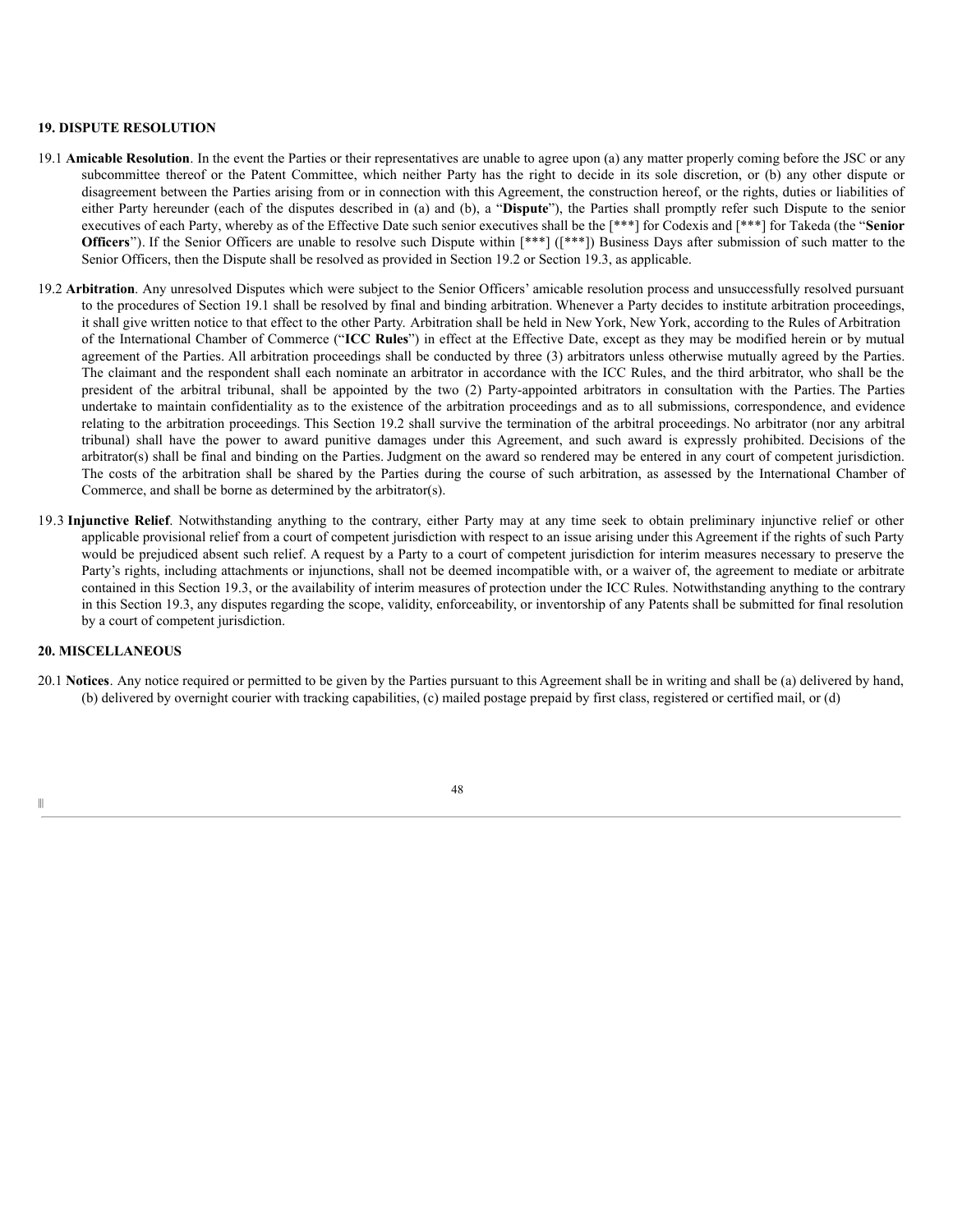transmitted by facsimile or electronic mail, with confirmation copy by mail as provided in (c), and in each case addressed to the recipient Party as set forth below, unless changed by notice so given:

If to Takeda: Shire Genetic Therapies, Inc.

[\*\*\*]

# With a copy to:  $[***]$

$$
[^{***}]
$$

If to Codexis: Codexis, Inc.

|||

[\*\*\*]

- 20.2 **Entire Agreement**. The Parties agree that this Agreement, together with any Program Plan agreed upon pursuant hereto, embodies the entire understanding of the Parties with respect to the subject matter hereof and shall supersede all previous and contemporaneous communications, either verbal or written, between the Parties relating to the subject matter hereof.
- 20.3 **Independent Contractor**. It is expressly agreed that Codexis, on the one hand, and Takeda, on the other hand, shall be independent contractors. Neither Party shall have any right, power or authority to bind the other or assume, create or incur any expense, liability or obligation, express or implied, on behalf of the other. This Agreement is not intended to create or imply a partnership, joint venture or agency for tax or any other purposes.
- 20.4 **Contingencies**. Except for the payment of money, each Party shall be excused from performing its obligations under this Agreement if its performance is delayed or prevented by any cause beyond such Party's control, including but not limited to, acts of God, fire, explosion, disease, weather, war, insurrection, civil strife, riots, government action, or power failure; *provided* that the affected Party notifies the unaffected Party as soon as reasonably possible. Performance shall be excused only to the extent of and during the reasonable continuance of such disability. Any deadline or time for performance specified which falls due during or subsequent to the occurrence of any of the disabilities referred to herein shall be automatically extended for a period of time equal to the period of such disability.
- 20.5 **Force Majeure**. Both Parties shall be excused from the performance of their obligations under this Agreement to the extent that such performance is prevented by Force Majeure and the nonperforming Party promptly provides notice of the prevention to the other Party. Such excuse shall be continued so long as the condition constituting Force Majeure continues and the nonperforming Party takes reasonable efforts to remove the condition. Notwithstanding the foregoing, a Party shall not be excused from making payments owed hereunder because of a Force Majeure affecting such Party. If a Force Majeure persists for more than [\*\*\*] ([\*\*\*]) days, then the Parties shall discuss in good faith the modification of the Parties' obligations under this Agreement in order to mitigate the delays caused by such Force Majeure.
- 20.6 **Assignment**. This Agreement shall not be assigned by either Party, in whole or in part, without the prior written consent of the other Party, except that either Party may assign this Agreement without consent to an Affiliate or to a Third Party which acquires all or substantially all of that portion of the business of the assigning Party to which this Agreement pertains, whether by merger,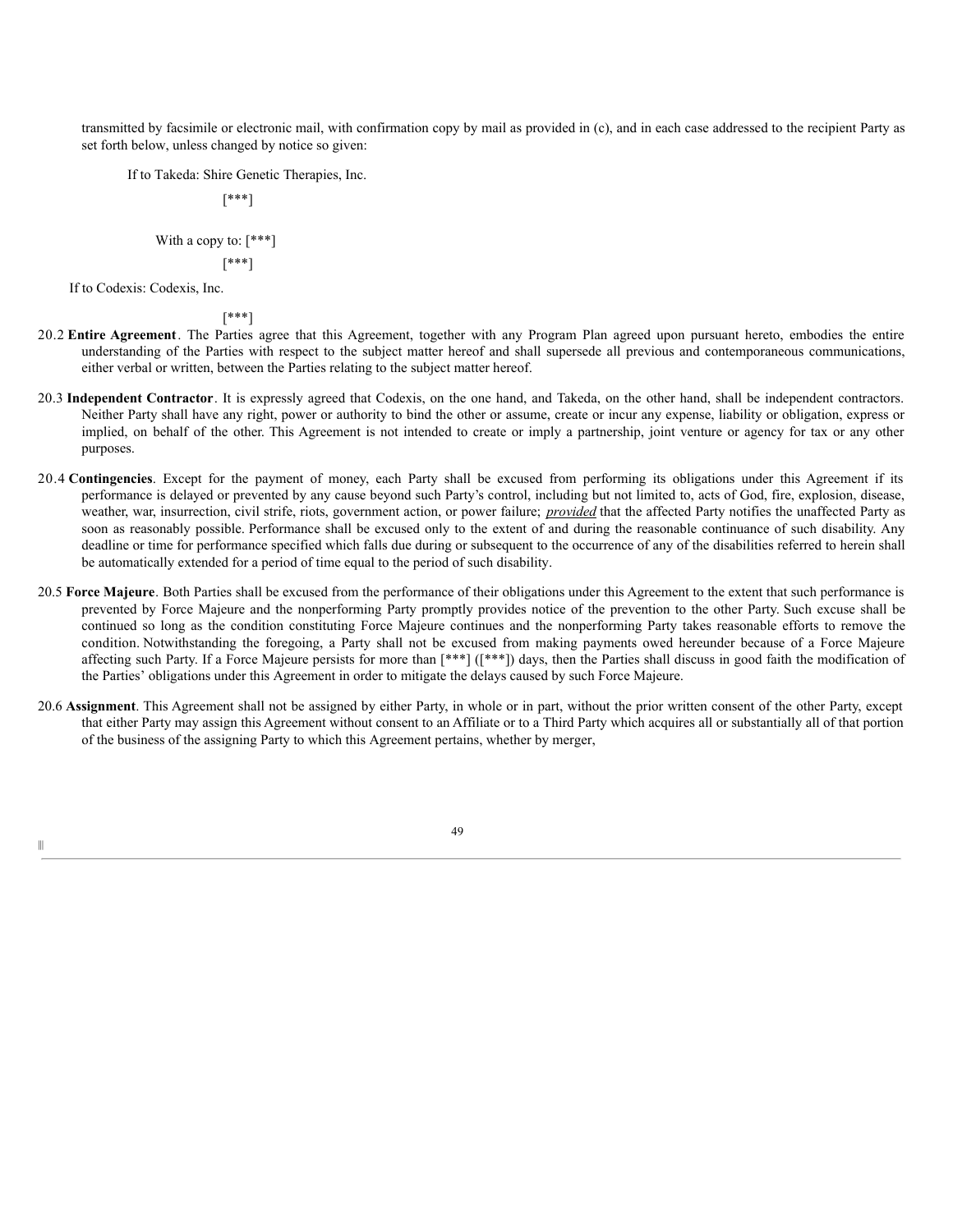acquisition, consolidation, sale of assets, operation of law, or otherwise. Any purported assignment not in compliance with this Section 20.6 shall be null and void.

- 20.7 **Waiver**. No waiver of any term, provision, or condition of this Agreement, whether by conduct or otherwise in any one or more instances, shall be deemed to be or construed as a further or continuing waiver of any term, provision, or condition of this Agreement. This Agreement may not be altered, amended or modified in any way except by a writing signed by both Parties.
- 20.8 **Joint Drafting**. The Parties acknowledge that this Agreement was jointly drafted by both Parties and, accordingly, any applicable law that would require interpretation of any claimed ambiguities in this Agreement against the Party that drafted it has no application and is expressly waived. If any claim is made by a Party relating to any conflict, omission or ambiguity in the provisions of this Agreement, no presumption or burden of proof or persuasion will be implied because this Agreement was prepared by or at the request of any Party or its counsel.
- 20.9 **Governing Law**. This Agreement shall be construed in accordance with the laws of the State of New York, without regard to its conflicts of laws principles. The Parties agree that the United Nations Convention on Contracts for the International Sale of Goods shall have no force or effect on this Agreement.
- 20.10 **Compliance with Law**. The release of any Confidential Information of Codexis or Takeda will be conditioned upon and subject to the other Party's compliance with legal requirements that are applicable to this Agreement, including applicable United States export laws and regulations and other United States restrictions on the export, re-export or other transfer of United States technology to countries, entities and persons that are subject to United States sanctions, embargoes, or other prohibitions. Each Party will comply with all such Applicable Law, rules and regulations in the use of and further disclosure or transfer of the Confidential Information of the other Party and agrees to pay any and all taxes and import duties, charges, assessments, or other fees to governmental authorities (both United States and foreign) that may be assessed in the provision of such data and Confidential Information to the other Party. The obligations regarding export laws, regulations and requirements will survive the expiration, cancellation, or termination of this Agreement.
- 20.11 **Counterparts**. This Agreement may be executed in two or more counterparts, each of which together shall constitute one and the same Agreement. For purposes of executing this agreement, a facsimile (including a "portable document format" (".pdf") image delivered via email) copy of this Agreement, including the signature pages, will be deemed an original.
- 20.12 **Interpretation**. Except where the context otherwise requires, wherever used, the singular shall include the plural, the plural the singular, the use of any gender shall be applicable to all genders and the word "or" is used in the inclusive sense (and/or). The term "including," "include," or "includes" as used herein shall mean including, without limiting the generality of any description preceding such term. Unless the context requires otherwise, (a) any definition of or reference to any agreement, instrument or other document herein will be construed as referring to such agreement, instrument or other document as from time to time amended, supplemented or otherwise modified (subject to any restrictions on such amendments, supplements or modifications set forth herein or therein), (b) any reference to any applicable laws herein will be construed as referring to such laws as from time to time enacted, repealed or amended, (c) any reference herein to any person will be construed to include the person's successors and permitted assigns, (d) the words "herein", "hereof" and "hereunder", and words of similar import, will be construed to refer to this Agreement

50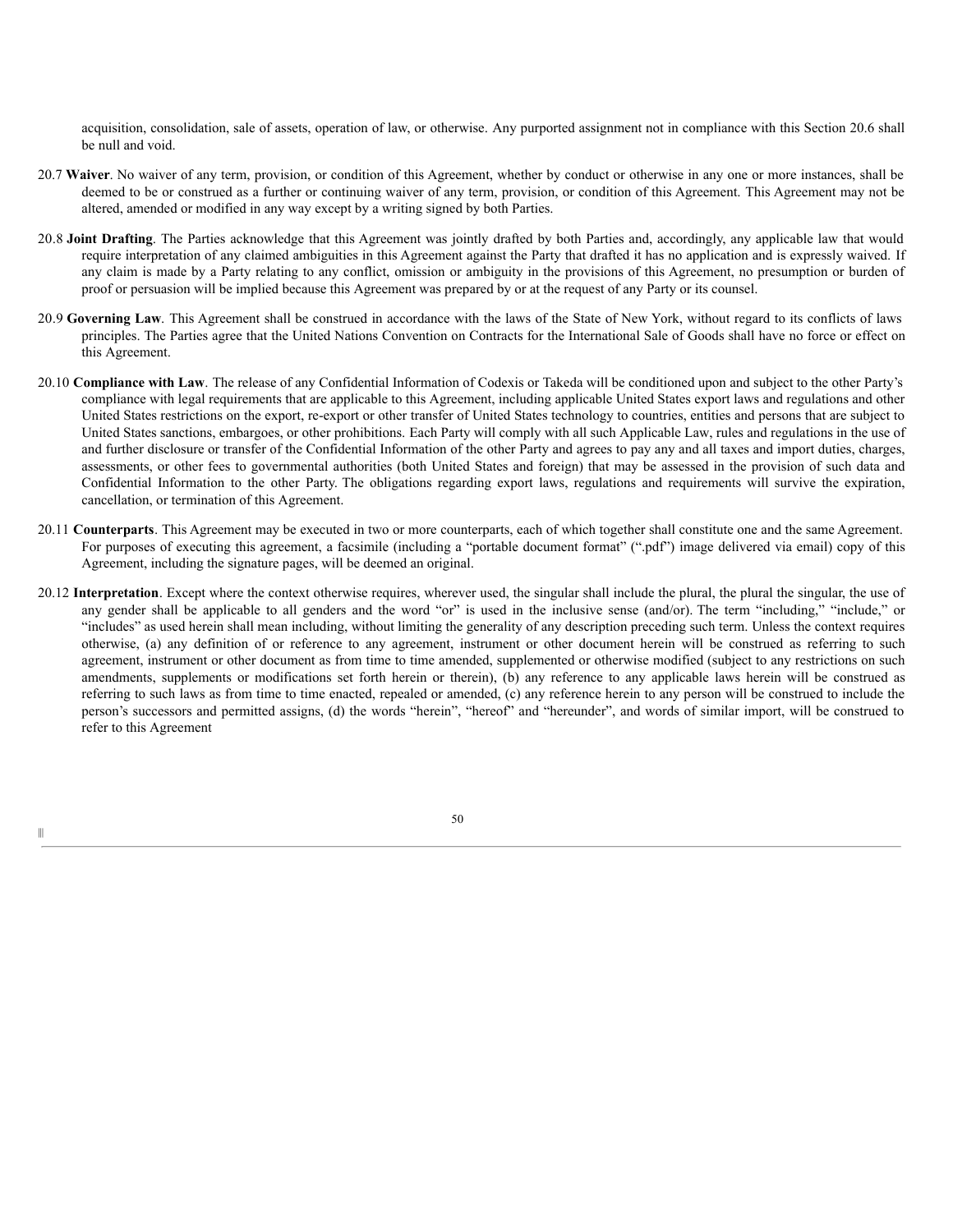in its entirety and not to any particular provision hereof, (e) any reference herein to the words "mutually agree" or "mutual written agreement" will not impose any obligation on either Party to agree to any terms relating thereto relating to such terms except as such Party may determine in such Party's sole discretion, (f) all references herein to Articles, Sections or Exhibits will be construed to refer to Articles, Sections and Exhibits to this Agreement, (g) the word "days" means calendar days unless otherwise specified, (h) except as otherwise expressly provided herein all references to "\$" or "dollars" refer to the lawful money of the U.S., and (i) the words "copy" and "copies" and words of similar import when used in this Agreement include, to the extent available, electronic copies, files or databases containing the information, files, items, documents or materials to which such words apply. The headings of each Article and Section in this Agreement have been inserted for convenience of reference only and are not intended to limit or expand on the meaning of the language contained in the particular Article or Section. Each Party represents that it has been represented by legal counsel in connection with this Agreement and acknowledges that it has participated in the drafting hereof. In interpreting and applying the terms and provisions of this Agreement, the Parties agree that no presumption will apply against the Party which drafted such terms and provisions. The language in this Agreement is to be construed in all cases according to its fair meaning.

#### [*Signature page follows*]

**IN WITNESS WHEREOF**, a duly authorized representative of each Party has executed this Agreement as of the dates identified below, but the Agreement shall become effective on the Effective Date.

## **Codexis, Inc. Shire Human Genetic Therapies, Inc.**

By: /s/ John Nicols By: /s/ Madhusudan Natarajan Title: President & CEO Title: Head Rare Diseases DDU

Date: March 19, 2020 Date: March 19, 2020

|||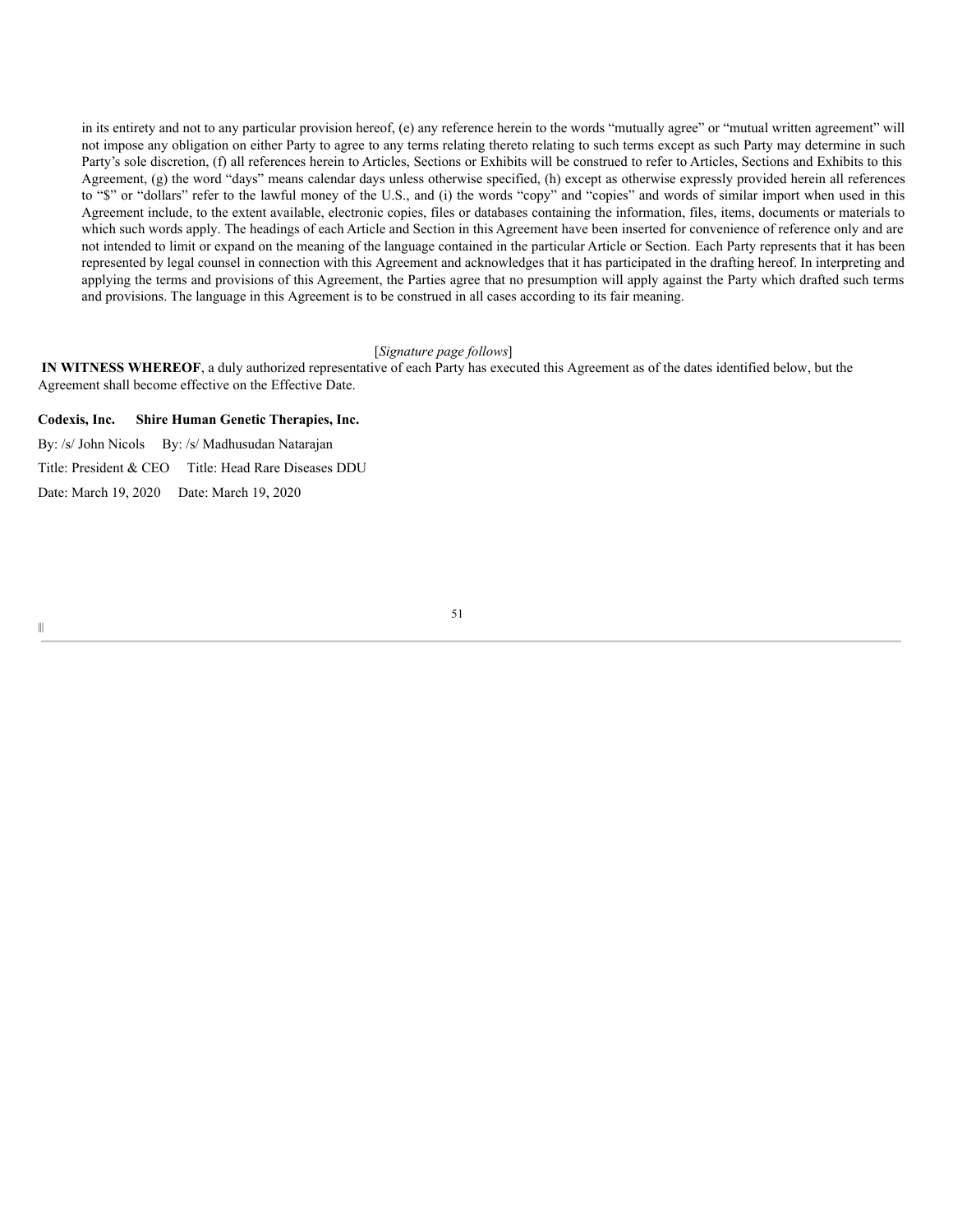# **Exhibit A**

# **Reserved Target Indications**

[\*\*\*] Omitted pursuant to Regulation S-K, Item 601(a)(5)

 $\| \|$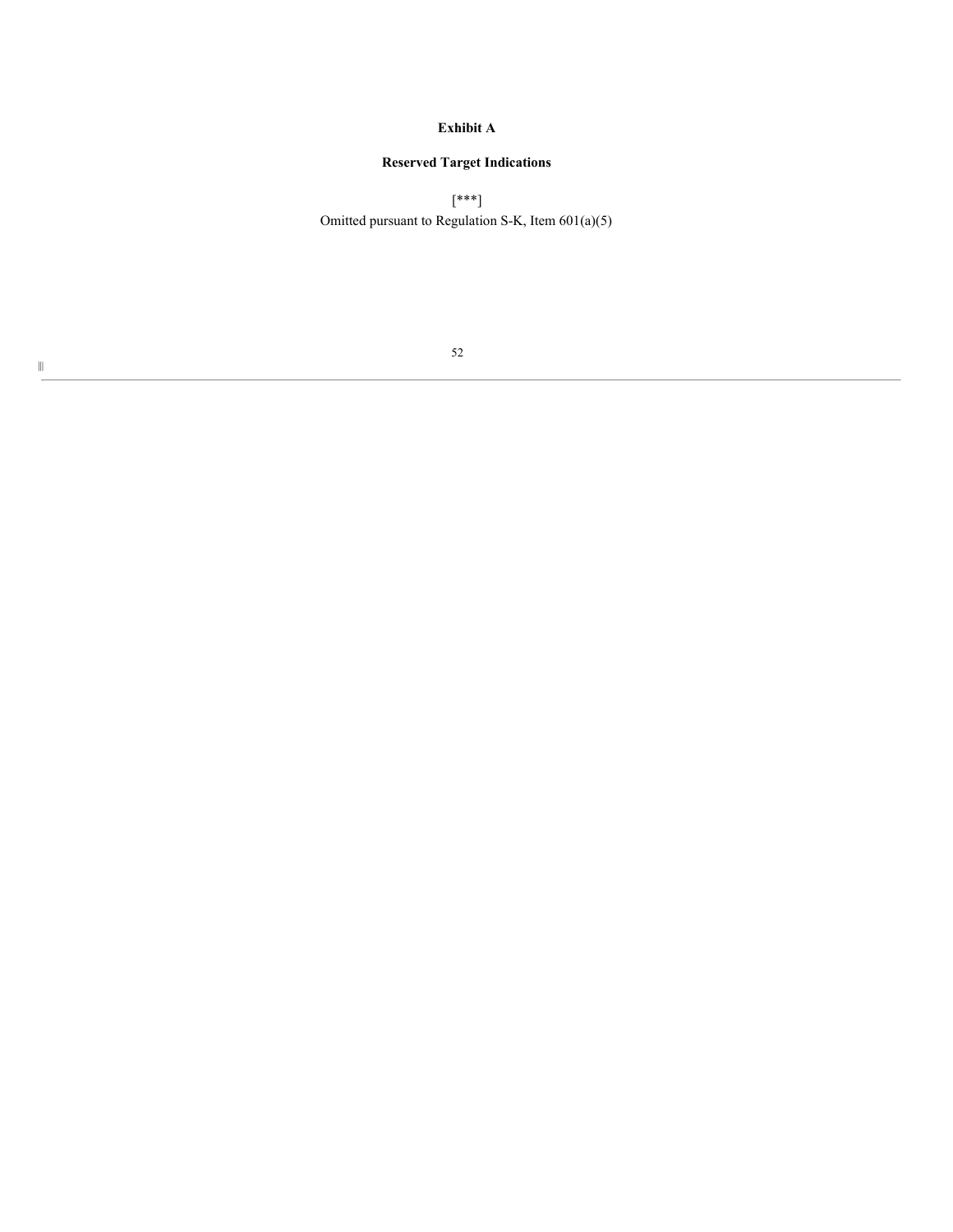# **Exhibit B**

# **Fabry Program Research Plan**

**[\*\*\*]**

Omitted pursuant to Regulation S-K, Item 601(a)(5)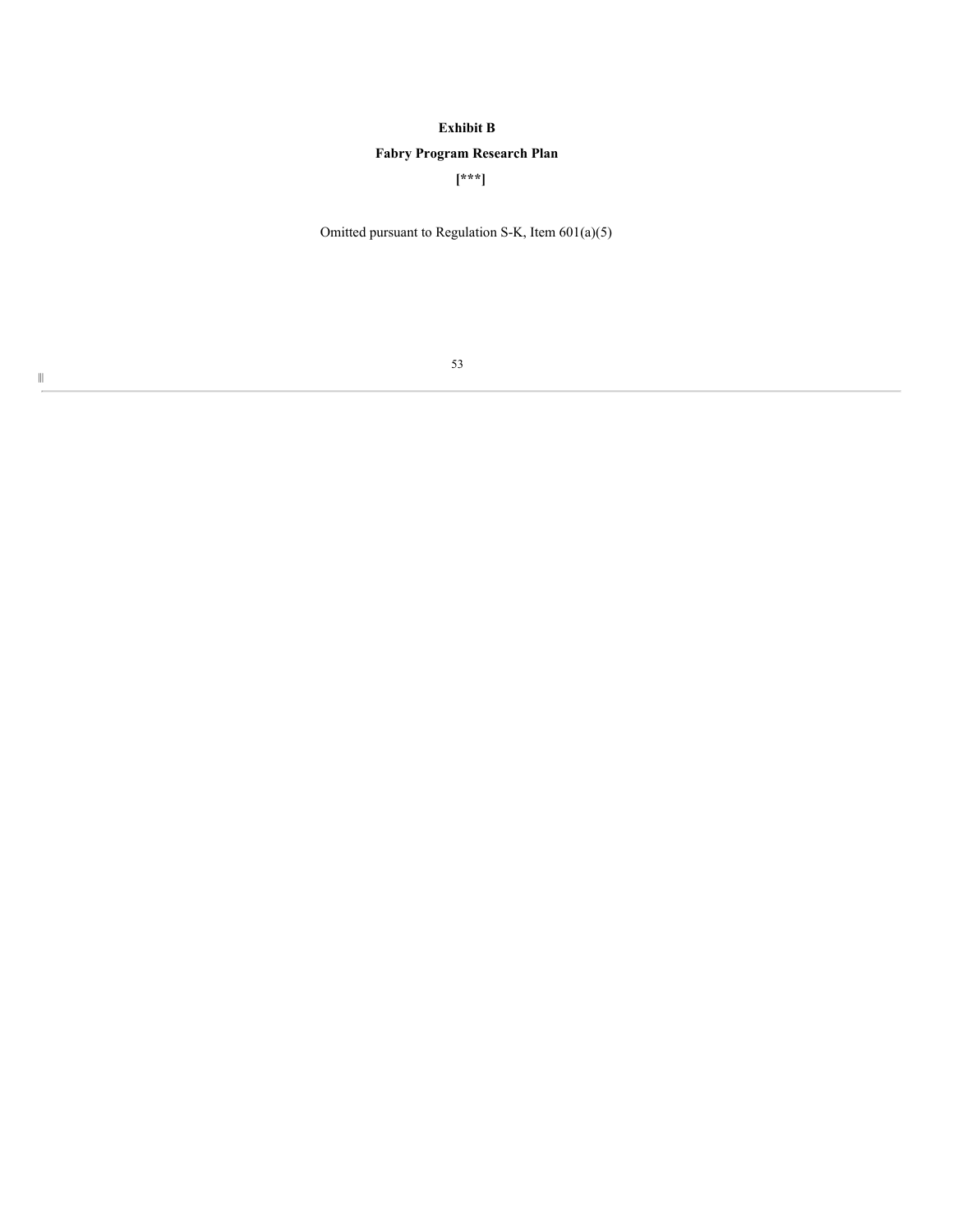# **Exhibit C**

# **Pompe Program Research Plan**

**[\*\*\*]**

Omitted pursuant to Regulation S-K, Item 601(a)(5)

 $\mathbf{I}$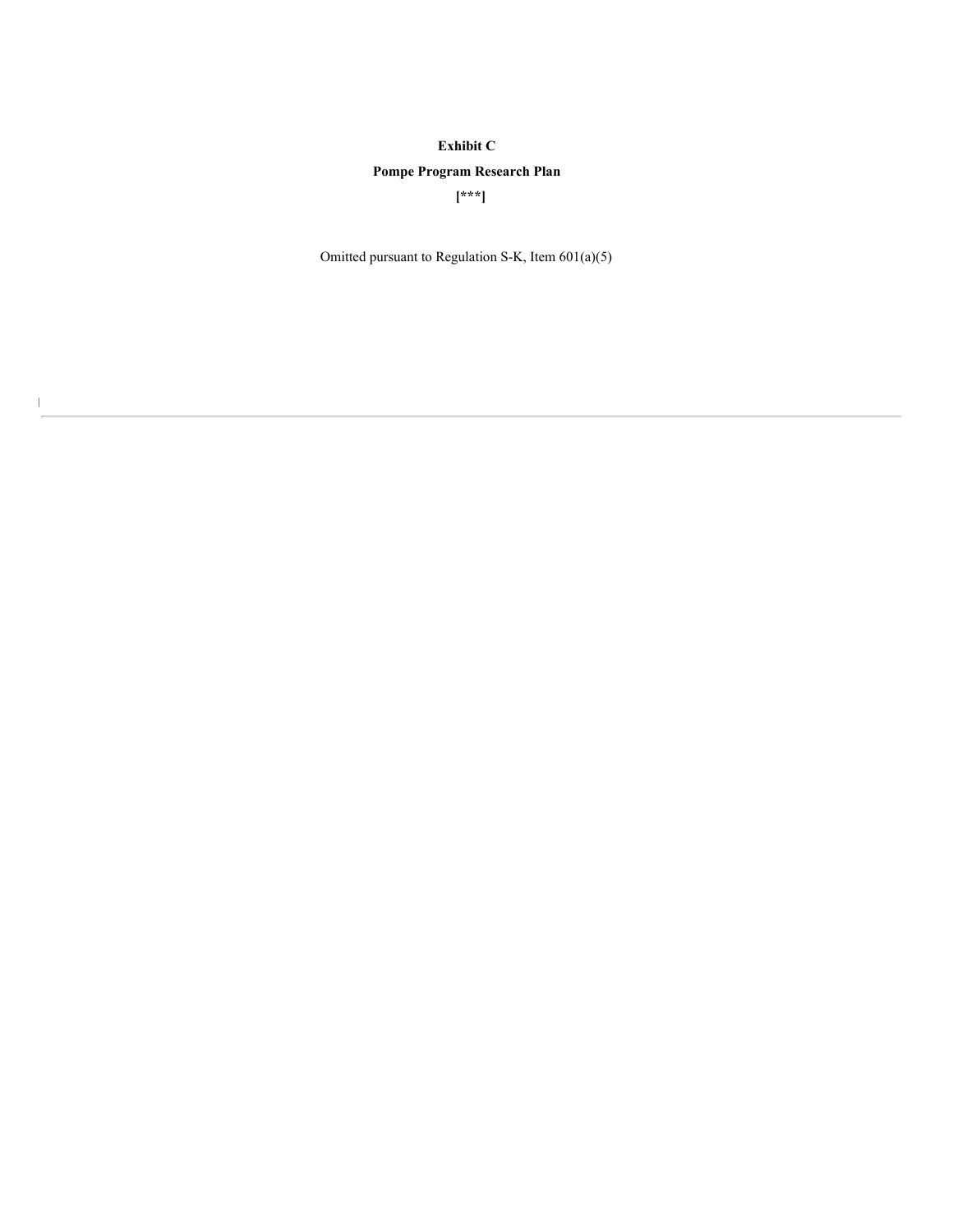## **Exhibit D**

# **[\*\*\*] Program Research Plan**

**[\*\*\*]**

Omitted pursuant to Regulation S-K, Item 601(a)(5)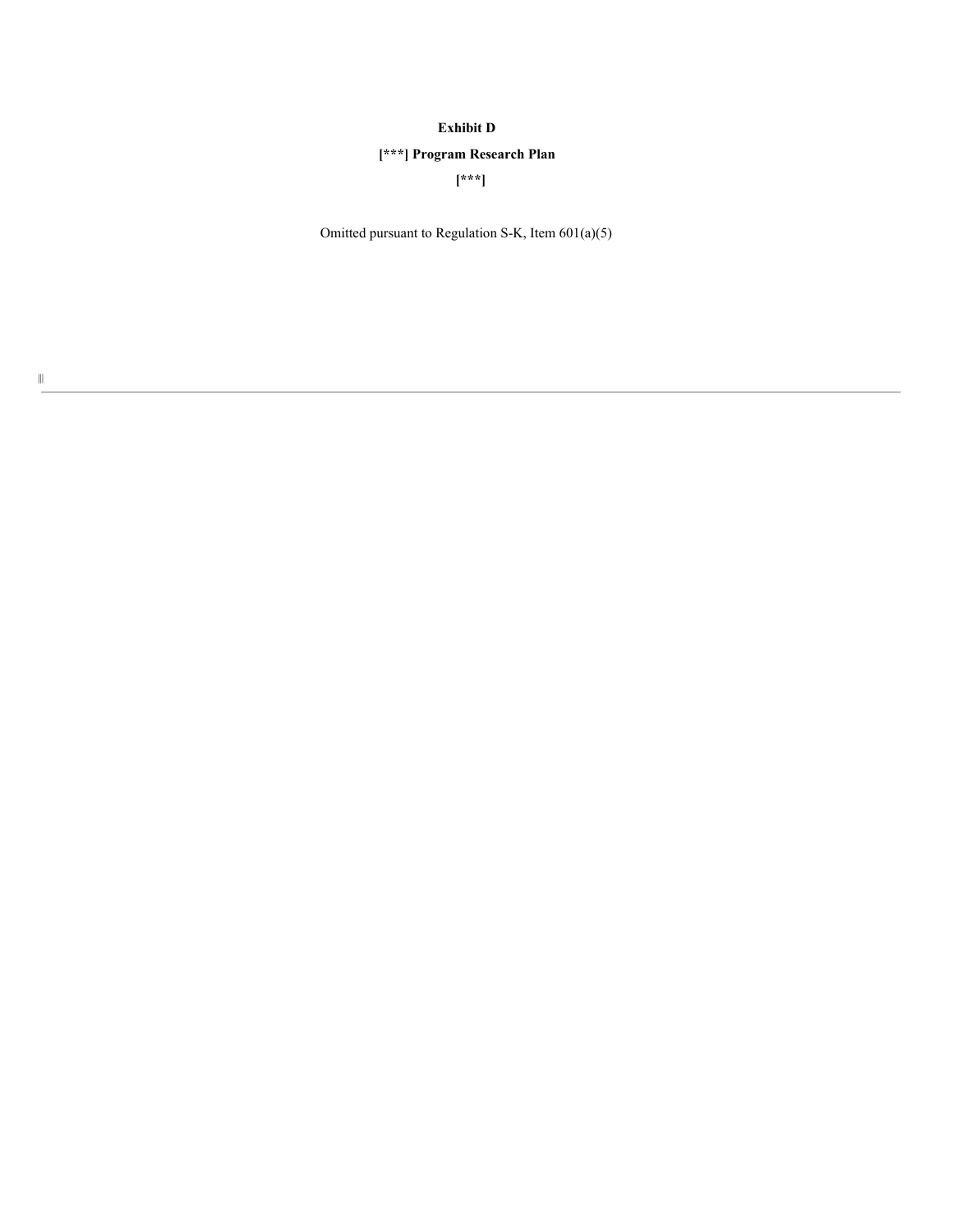## **Exhibit E**

### **Form of Material Transfer Notice**

[\*\*\*]

Omitted pursuant to Regulation S-K, Item 601(a)(5)

### **Exhibit F**

### **Press Release**

### Codexis Signs Strategic Collaboration and License Agreement with Takeda to Advance Novel Gene Therapies for Rare Genetic Disorders

Partnership to leverage Codexis' protein engineering platform for the discovery and development of novel transgenes for lysosomal storage disorders and *blood factor deficiencies*

Redwood City, CA (March 23, 2020) -- Codexis, Inc., a leading protein engineering company and developer of novel biotherapeutics, announces the signing of a strategic collaboration and license agreement with Takeda Pharmaceutical Company Limited (Takeda), for the research and development of novel gene therapies for certain disease indications, including the treatment of lysosomal storage disorders and blood factor deficiencies.

Under the terms of the agreement, Codexis will generate novel gene sequences encoding protein variants tailored to enhance efficacy as a result of increased activity, stability, and cellular uptake using its CodeEvolver® protein engineering platform. Takeda will combine these improved transgenes with its gene therapy capabilities to generate novel candidates for the treatment of rare genetic disorders.

"Our CodeEvolver® platform technology enables the rapid engineering of novel genetic sequences that encode more efficacious proteins. The prospects of these improved sequences for the development of differentiated gene therapies for rare disease patients therefore holds great promise," stated John Nicols, Codexis' President and CEO. "Takeda's expertise in developing novel treatments for patients with rare genetic disorders, and its commitment to developing the best possible gene therapies, makes Takeda an ideal partner for our growing Novel Biotherapeutics business unit." Gjalt Huisman, Codexis' Senior Vice-President, and General Manager, Novel Biotherapeutics added, "We are looking forward to working with Takeda to advance our pre-clinical assets for Lysosomal Storage Disorders, and to broaden our biotherapeutics pipeline to now also include blood factor disorders."

**Terms of Agreement**

|||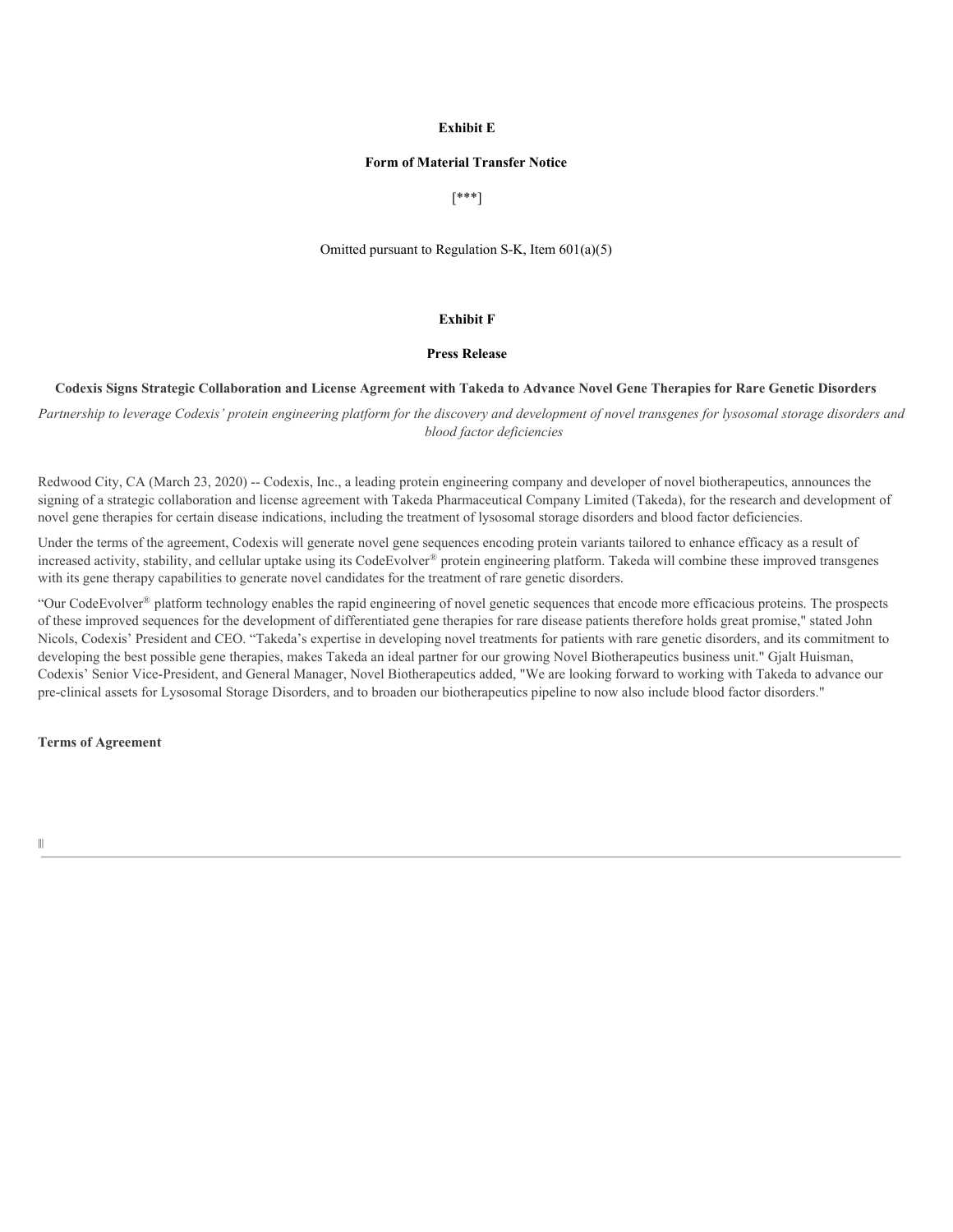Under the terms of the agreement, the parties will begin collaborative work on three initial programs. Codexis is responsible for the creation of novel enzyme sequences for advancement as gene therapies into pre-clinical development. Takeda is responsible for the pre-clinical and clinical development and commercialization of gene therapy products resulting from the collaboration programs. Under the terms of the agreement, in addition to the three initial programs, Takeda may initiate up to four additional programs for separate target indications. Subject to the terms of the agreement, Codexis is eligible to receive an upfront payment, reimbursement for research and development fees, development and commercial milestone payments, and low- to mid-single digit percentage royalties on sales of any commercial product developed through such initial programs and any other programs that Takeda may elect under the agreement. Back Bay Life Science Advisors served as strategic and financial advisors to Codexis.

 $\|$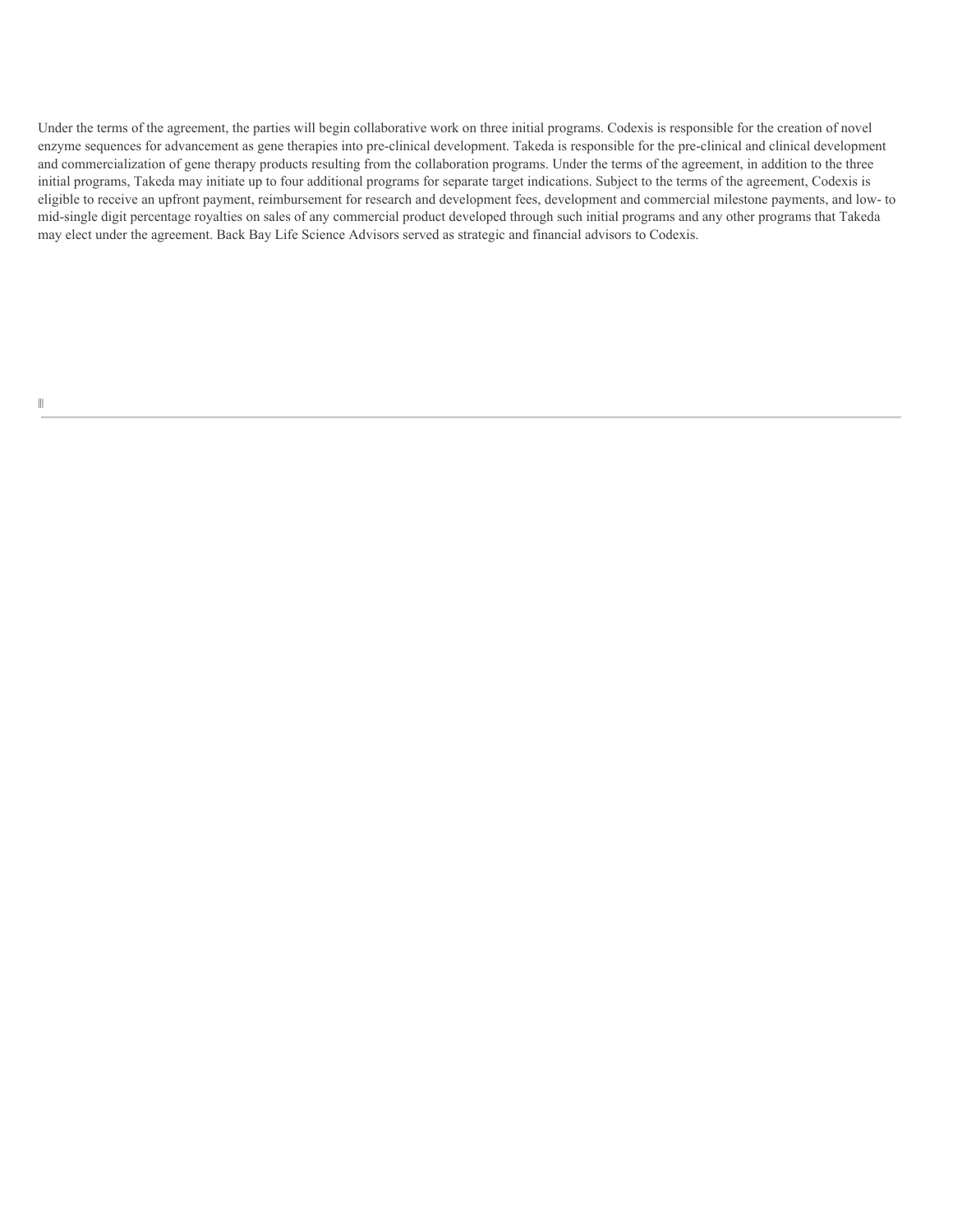## **About Codexis, Inc.**

Codexis is a leading protein engineering company that applies its proprietary CodeEvolver ® protein engineering technology to develop proteins for a variety of applications, including enzymes as biotherapeutics, as biocatalysts for the commercial manufacture of pharmaceuticals and fine chemicals, industrial enzymes, and for use in molecular diagnostics. For its Biotherapeutics pipeline, Codexis' technology enables improvements in protein efficacy, through enhancement of activity, affinity, stability, as well as uptake by target cells. For more information, see www.codexis.com

## **Forward-Looking Statements**

To the extent that statements contained in this press release are not descriptions of historical facts regarding Codexis, they are forward-looking statements reflecting the current beliefs and expectations of management made pursuant to the safe harbor provisions of the Private Securities Litigation Reform Act of 1995, including Codexis' expectations regarding the prospects for the development and future commercialization by Takeda of novel gene therapies for specified target indications. . You should not place undue reliance on these forward-looking statements because they involve known and unknown risks, uncertainties and other factors that are, in some cases, beyond Codexis' control and that could materially affect actual results. Factors that could materially affect actual results include, among others: Codexis' dependence on its licensees and collaborators; Codexis' dependence on a limited number of products and customers; and potential adverse effects to Codexis' business if its customers' products are not received well in the markets. Additional information about factors that could materially affect actual results can be found in Codexis' Annual Report on Form 10-K filed with the Securities and Exchange Commission ("SEC") on February 28, 2020, including under the caption "Risk Factors" and in Codexis' other periodic reports filed with the SEC. Codexis expressly disclaims any intent or obligation to update these forward-looking statements, except as required by law.

## **Investor Contact:**

LHA Investor Relations Jody Cain, 310-691-7100 jcain@lhai.com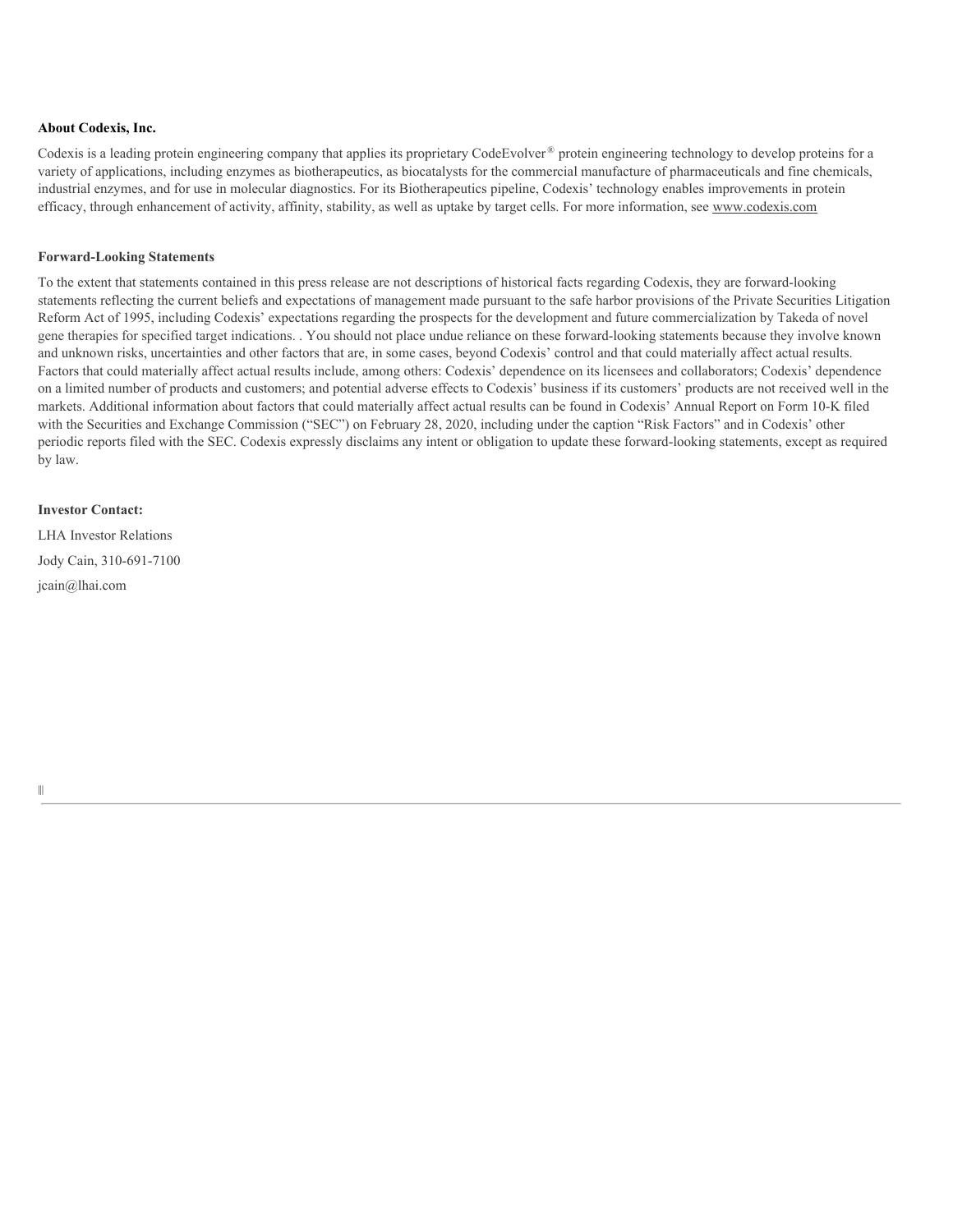## **Schedule 1.37**

## **Codexis Platform**

[\*\*\*]

Omitted pursuant to Regulation S-K, Item 601(a)(5)

 $|\|$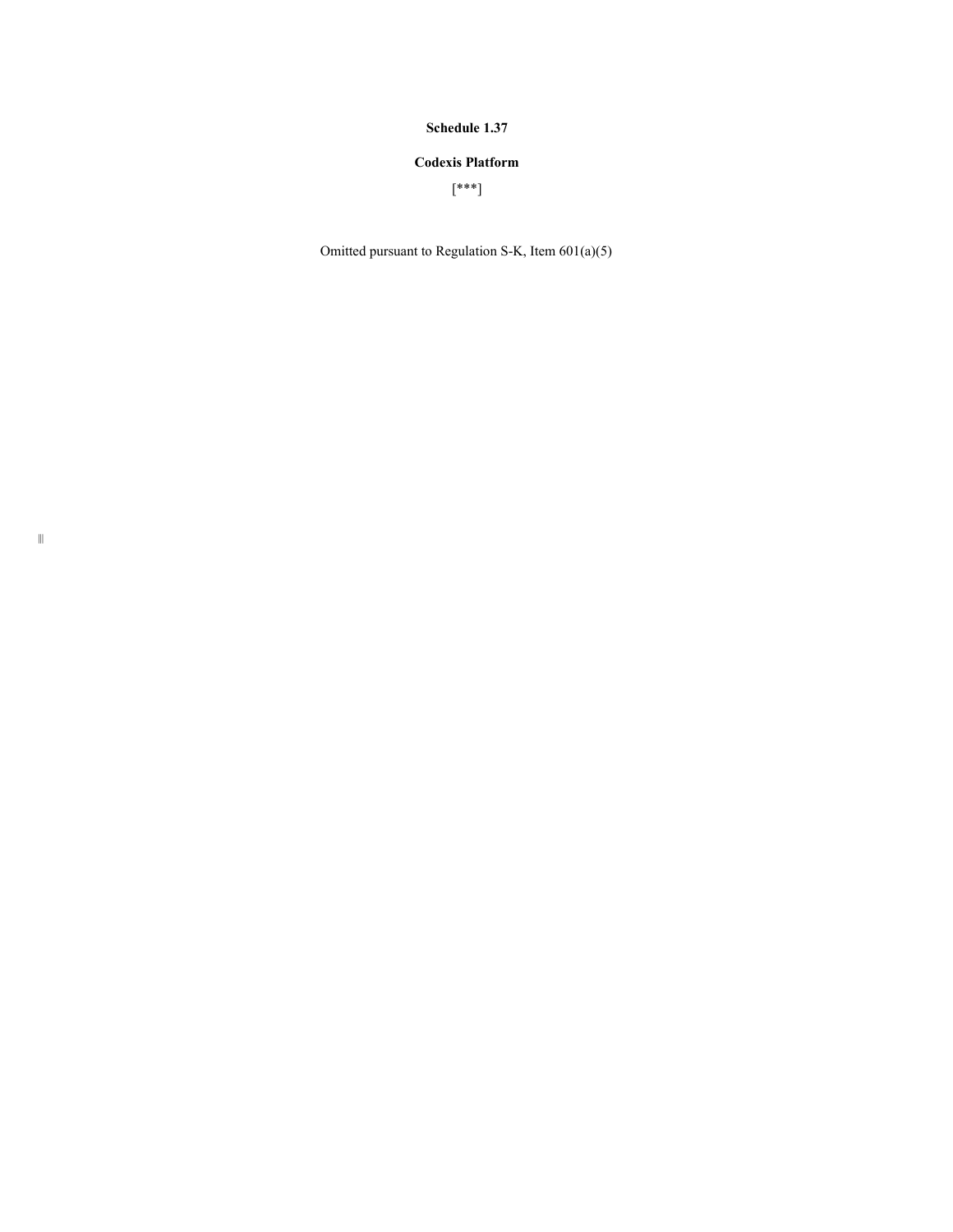### Exhibit 10.2

[\*\*\*] Certain information in this document has been excluded pursuant to Regulation S-K, Item 601(b)(10). Such excluded information is not material and would likely cause competitive harm to the registration if publicly disclosed.

GlaxoSmithKline Intellectual Property Development Limited Letterhead

7th February 2020

Codexis, Inc. 200 Penobscot Drive Redwood City, CA 94063 Telephone: [\*\*\*] Fax: [\*\*\*] Email: [\*\*\*]

Attn: Pierre Brazeau Vice President, Business Development

By: Email and First-Class Mail

Platform Technology Transfer, Collaboration, and License Agreement between Codexis, Inc. (" Codexis") and GlaxoSmithKline Intellectual Property Development Limited ("GSK") dated 10 July 2014 (the "Agreement"). Section 6.5.4 (Back-Up Rights) and Section 3.7 (Restricted Enzymes) of the **Agreement.**

#### Dear Mr. Brazeau:

We refer to previous correspondence and discussion between the parties in relation to the above matters. In this letter, expressions defined in the Agreement and used in this letter have the meaning set out in the Agreement. The rules of interpretation set out in the Agreement apply to this letter.

#### **Back-Up Rights**

It is acknowledged that pursuant to Section 6.5.4 the following GSK Patent was assigned to Codexis pursuant to an assignment agreement dated [\*\*\*]: GSK Docket No. [\*\*\*], which correspond to US provisional patent application [\*\*\*], filed on [\*\*\*] ("the [\*\*\*] application"). Codexis agreed [\*\*\*], and [\*\*\*] on [\*\*\*].

GSK wishes to continue to use and otherwise exploit such Patent on the same terms as it is entitled to do so with respect to the Licensed IP pursuant to Section 3.2 (Licenses to GSK) of the Agreement, including the right to grant sublicenses in accordance with, and to the extent permitted under, Section 3.3 (Sublicensing). In consideration for such licenses GSK agrees to make payments to Codexis on the same terms as Section 7 (Financial Terms) of the Agreement.

The Parties agree pursuant to Section 13.8 (Waivers and Modifications) that the Agreement is hereby amended to effect such grant of licenses to GSK and the obligation to make such payments to Codexis. For clarity, Sections 8.2 (Additional Representations and Warranties of Codexis) and Section 10.2(b) (Codexis Indemnity) shall not apply with respect to such Patents.

#### **Restricted Enzymes**

Codexis provided GSK with the initial list of Restricted Enzymes in 2014 as Exhibit 1.112. Subsequently, Codexis provided lists of Potentially Restricted Enzymes in 2015 pursuant to Section 3.7.1. The parties no longer wish to apply the processes set out in Section 3.7 regarding the addition of Potentially Restricted Enzymes to the Restricted Enzyme list. At its option, Codexis may notify GSK of any additional Enzymes which are to be added to the list of Restricted Enzymes. In consideration for these modifications to the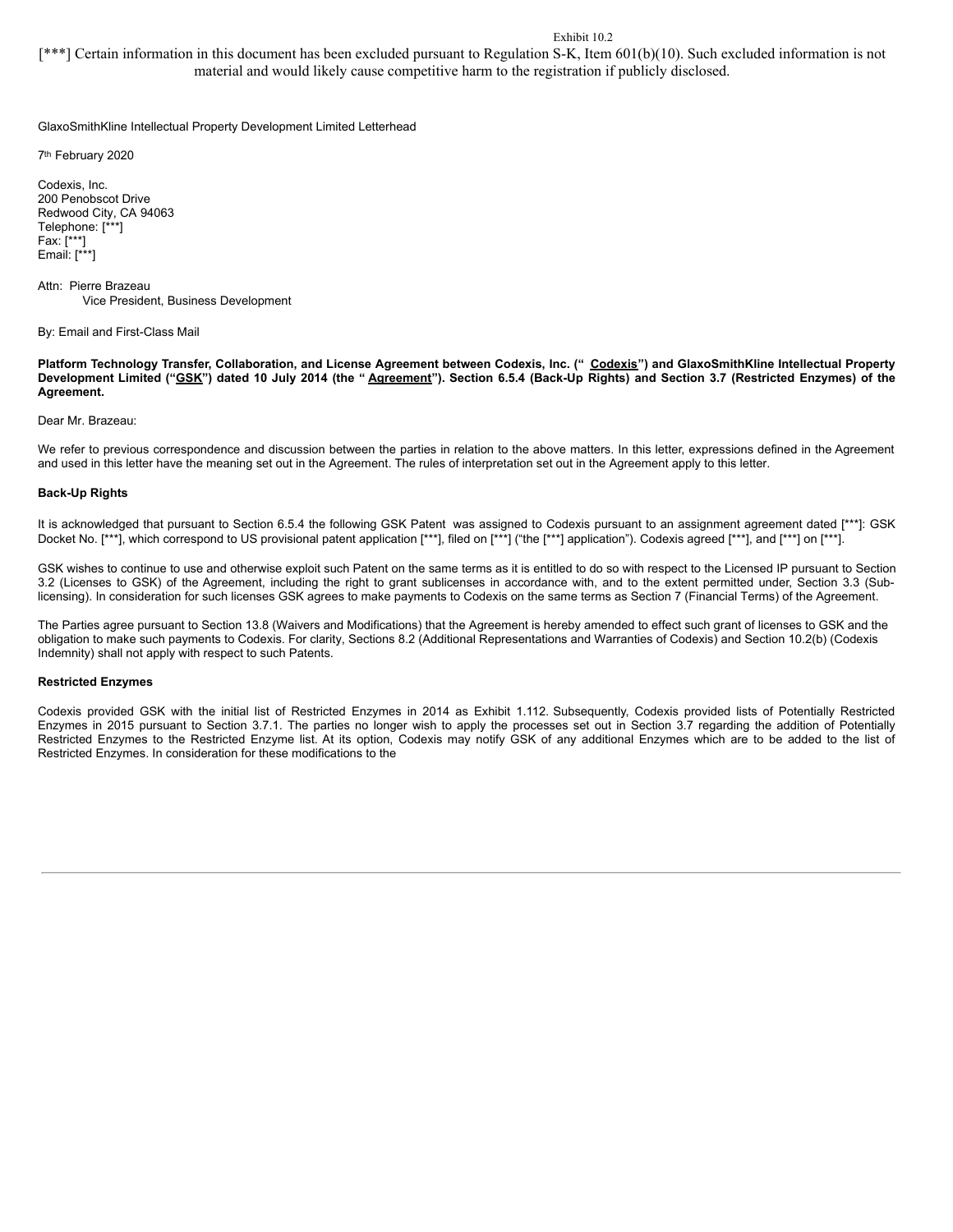### Exhibit 10.2

[\*\*\*] Certain information in this document has been excluded pursuant to Regulation S-K, Item 601(b)(10). Such excluded information is not material and would likely cause competitive harm to the registration if publicly disclosed.

addition of Restricted Enzymes, the parties agree that the process of Section 3.7 shall no longer apply and the Restricted Enzymes will be included in the licenses granted to GSK in Section 3.2.

The Parties agree pursuant to Section 13.8 that the Agreement is hereby amended to effect the disapplication of such process and exclusion from the licenses granted to GSK. For clarity, Section 3.7.2 shall continue to apply to GSK exercise of its non-exclusive rights under Section 3.2 (Licenses to GSK).

#### **General**

This Agreement may be executed in counterparts with the same effect as if both Parties had signed the same document. All such counterparts shall be deemed an original, shall be construed together and shall constitute one and the same instrument. Signatures to this Agreement transmitted by electronic means shall have the same effect as physical delivery of the paper document bearing original signature.

This Agreement shall be governed by, enforced and construed in accordance with the laws of the State of Delaware, United States of America, excluding any conflicts of law principles that would result in the application of the laws of any state other than the State of Delaware.

Yours sincerely

On behalf of GlaxoSmithKline Intellectual Property Development Limited Name: /s/ [Authorized Signatory] Title: Corporate Director

Countersigned by

On behalf of Codexis, Inc Name: /s/ John J. Nicols Title: CEO Date: 2/21/20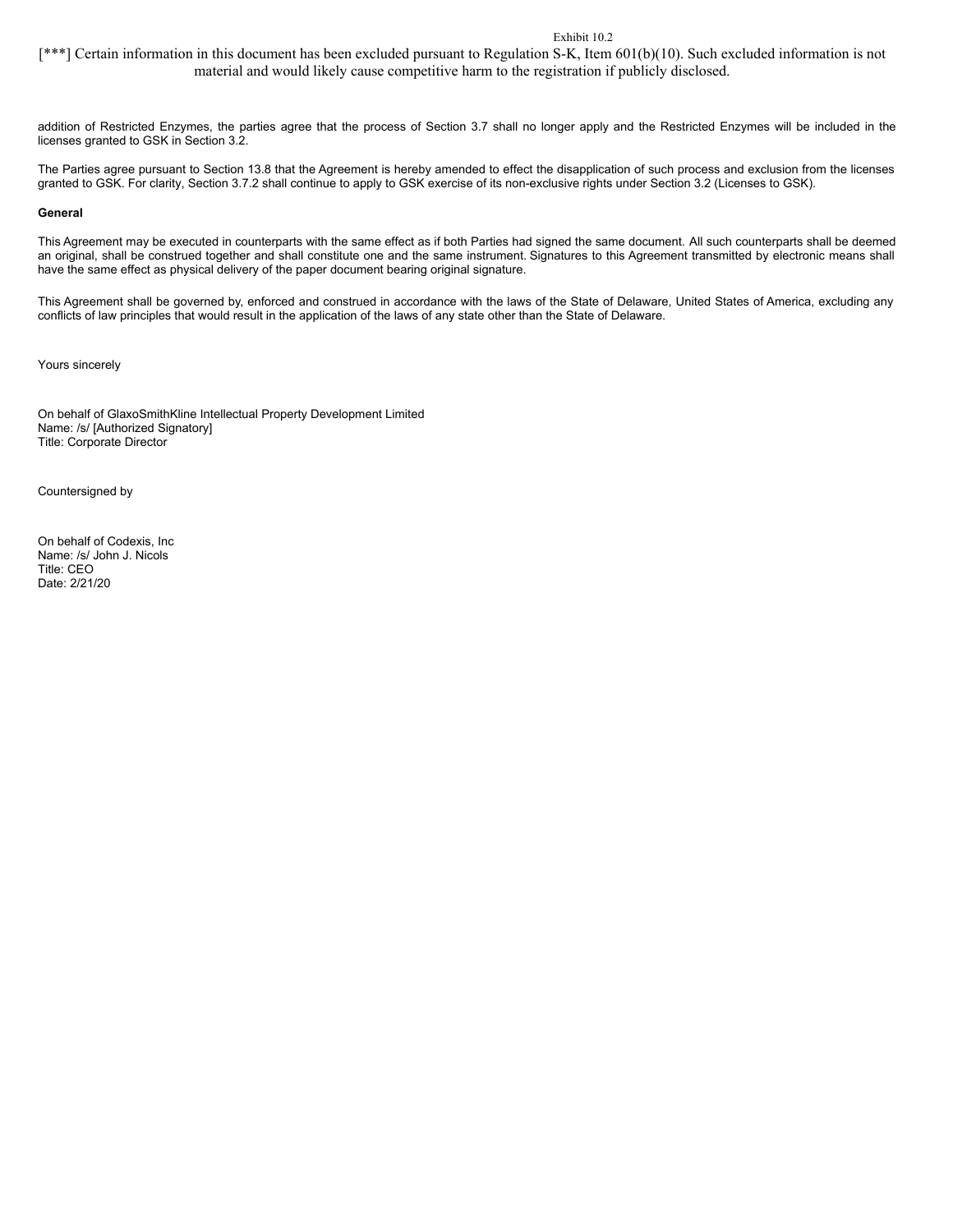### **CERTIFICATION**

I, John J. Nicols, certify that:

- 1. I have reviewed this Quarterly Report on Form 10-Q of Codexis, Inc.;
- 2. Based on my knowledge, this report does not contain any untrue statement of a material fact or omit to state a material fact necessary to make the statements made, in light of the circumstances under which such statements were made, not misleading with respect to the period covered by this report;
- 3. Based on my knowledge, the financial statements, and other financial information included in this report, fairly present in all material respects the financial condition, results of operations and cash flows of the registrant as of, and for, the periods presented in this report;
- 4. The registrant's other certifying officer(s) and I are responsible for establishing and maintaining disclosure controls and procedures (as defined in Exchange Act Rules 13a-15(e) and 15d-15(e)) and internal control over financial reporting (as defined in Exchange Act Rules 13a-15(f) and 15d-15(f)) for the registrant and have:
	- (a) Designed such disclosure controls and procedures, or caused such disclosure controls and procedures to be designed under our supervision, to ensure that material information relating to the registrant, including its consolidated subsidiaries, is made known to us by others within those entities, particularly during the period in which this report is being prepared;
	- (b) Designed such internal control over financial reporting, or caused such internal control over financial reporting to be designed under our supervision, to provide reasonable assurance regarding the reliability of financial reporting and the preparation of financial statements for external purposes in accordance with generally accepted accounting principles;
	- (c) Evaluated the effectiveness of the registrant's disclosure controls and procedures and presented in this report our conclusions about the effectiveness of the disclosure controls and procedures, as of the end of the period covered by this report based on such evaluation; and
	- (d) Disclosed in this report any change in the registrant's internal control over financial reporting that occurred during the registrant's most recent fiscal quarter (the registrant's fourth fiscal quarter in the case of an annual report) that has materially affected, or is reasonably likely to materially affect, the registrant's internal control over financial reporting; and
- 5. The registrant's other certifying officer(s) and I have disclosed, based on our most recent evaluation of internal control over financial reporting, to the registrant's auditors and the audit committee of the registrant's board of directors (or persons performing the equivalent functions):
	- (a) All significant deficiencies and material weaknesses in the design or operation of internal control over financial reporting which are reasonably likely to adversely affect the registrant's ability to record, process, summarize and report financial information; and
	- (b) Any fraud, whether or not material, that involves management or other employees who have a significant role in the registrant's internal control over financial reporting.

Date: May 8, 2020

/s/ John J. Nicols John J. Nicols

President and Chief Executive Officer (principal executive officer)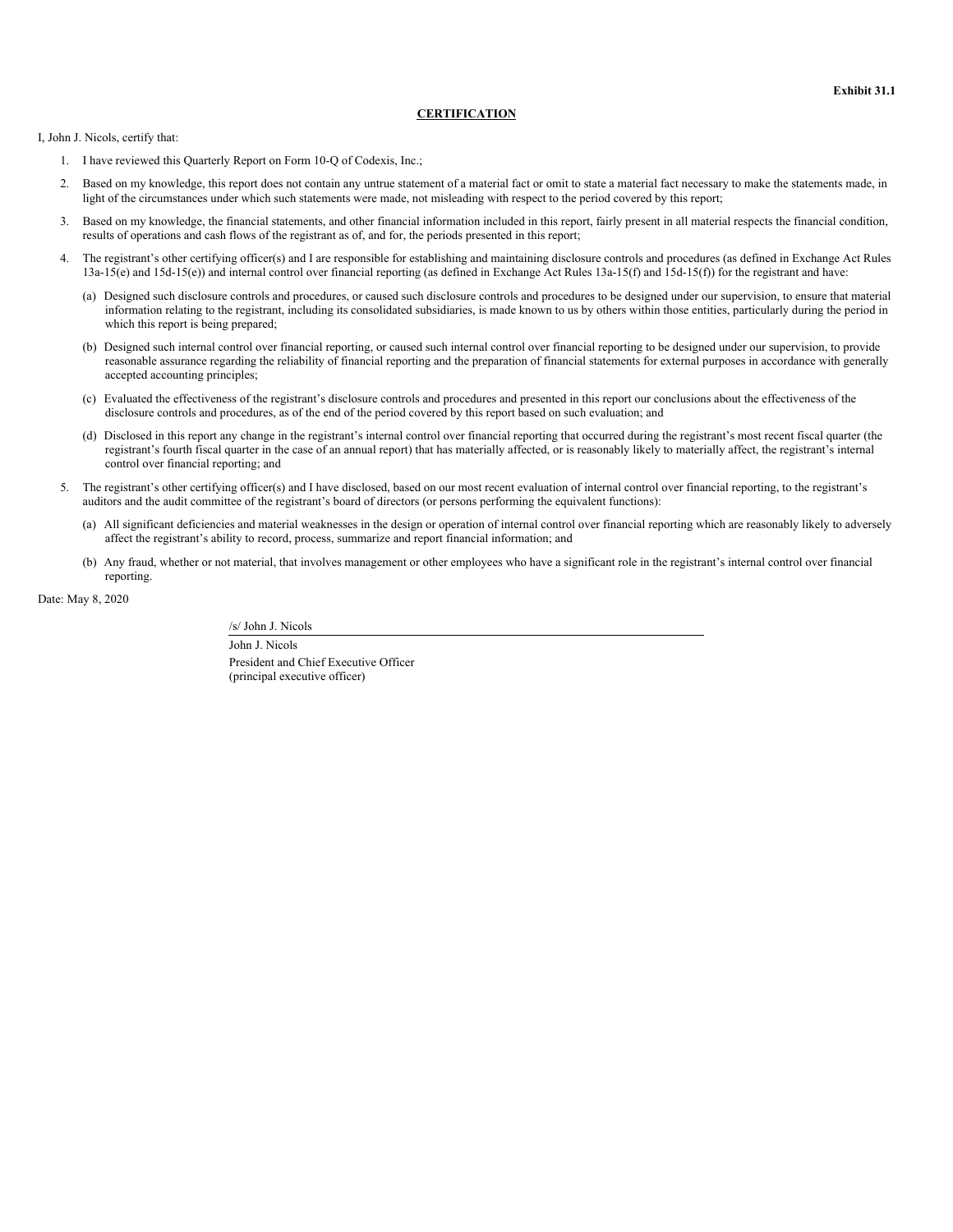### **CERTIFICATION**

I, Ross Taylor, certify that:

- 1. I have reviewed this Quarterly Report on Form 10-Q of Codexis, Inc.;
- 2. Based on my knowledge, this report does not contain any untrue statement of a material fact or omit to state a material fact necessary to make the statements made, in light of the circumstances under which such statements were made, not misleading with respect to the period covered by this report;
- 3. Based on my knowledge, the financial statements, and other financial information included in this report, fairly present in all material respects the financial condition, results of operations and cash flows of the registrant as of, and for, the periods presented in this report;
- 4. The registrant's other certifying officer(s) and I are responsible for establishing and maintaining disclosure controls and procedures (as defined in Exchange Act Rules 13a-15(e) and 15d-15(e)) and internal control over financial reporting (as defined in Exchange Act Rules 13a-15(f) and 15d-15(f)) for the registrant and have:
	- (a) Designed such disclosure controls and procedures, or caused such disclosure controls and procedures to be designed under our supervision, to ensure that material information relating to the registrant, including its consolidated subsidiaries, is made known to us by others within those entities, particularly during the period in which this report is being prepared;
	- (b) Designed such internal control over financial reporting, or caused such internal control over financial reporting to be designed under our supervision, to provide reasonable assurance regarding the reliability of financial reporting and the preparation of financial statements for external purposes in accordance with generally accepted accounting principles;
	- (c) Evaluated the effectiveness of the registrant's disclosure controls and procedures and presented in this report our conclusions about the effectiveness of the disclosure controls and procedures, as of the end of the period covered by this report based on such evaluation; and
	- (d) Disclosed in this report any change in the registrant's internal control over financial reporting that occurred during the registrant's most recent fiscal quarter (the registrant's fourth fiscal quarter in the case of an annual report) that has materially affected, or is reasonably likely to materially affect, the registrant's internal control over financial reporting; and
- 5. The registrant's other certifying officer(s) and I have disclosed, based on our most recent evaluation of internal control over financial reporting, to the registrant's auditors and the audit committee of the registrant's board of directors (or persons performing the equivalent functions):
	- (a) All significant deficiencies and material weaknesses in the design or operation of internal control over financial reporting which are reasonably likely to adversely affect the registrant's ability to record, process, summarize and report financial information; and
	- (b) Any fraud, whether or not material, that involves management or other employees who have a significant role in the registrant's internal control over financial reporting.

Date: May 8, 2020

/s/ Ross Taylor Ross Taylor Senior Vice President and Chief Financial Officer

(principal financial and accounting officer)